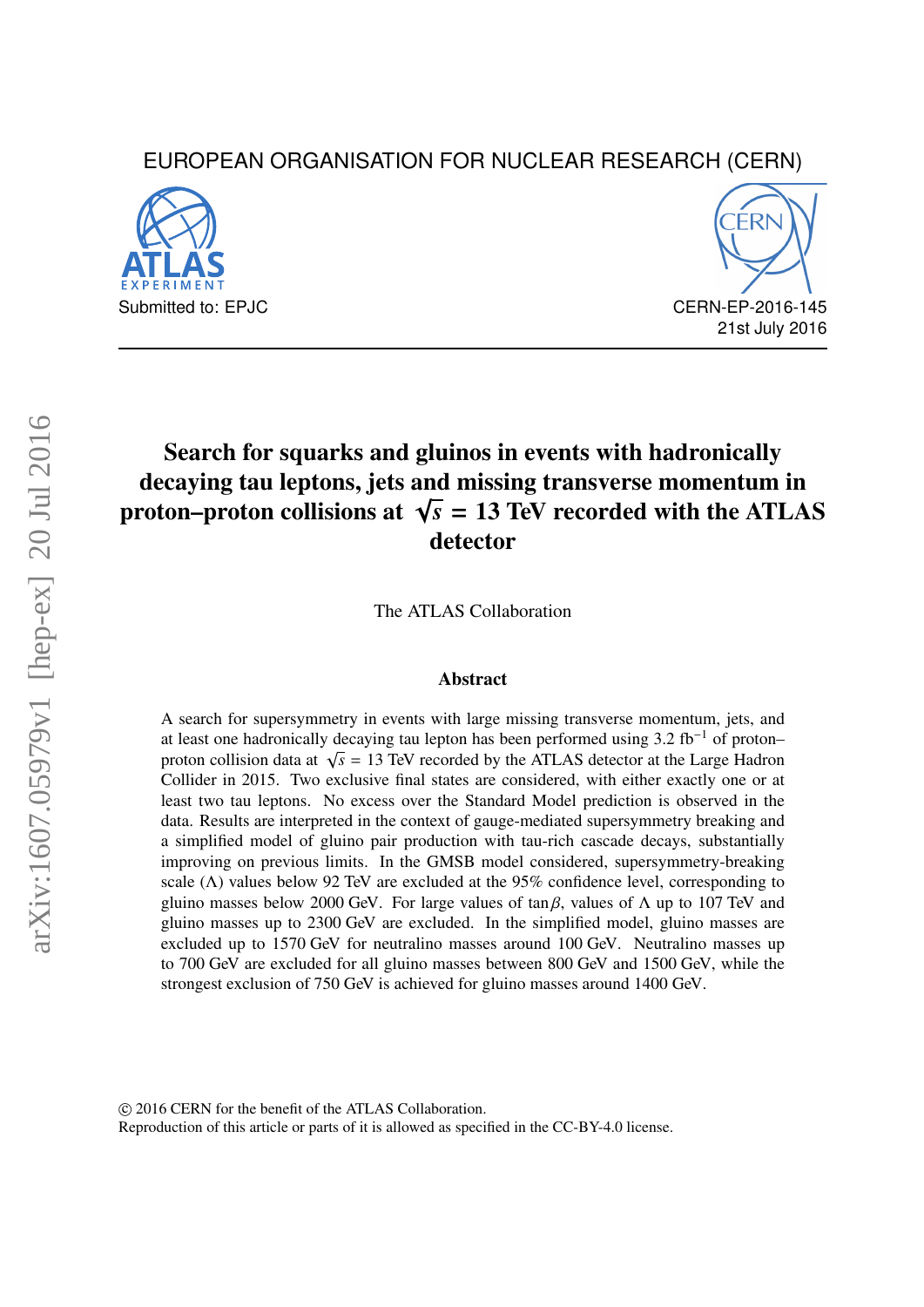# **Contents**

| $1 \quad$ | <b>Introduction</b>                                                                                       | $\boldsymbol{3}$ |
|-----------|-----------------------------------------------------------------------------------------------------------|------------------|
|           | 2 The ATLAS detector                                                                                      | 5                |
|           | 3 Data and simulation samples                                                                             | 5                |
|           | 4 Reconstruction of final-state objects                                                                   | 6                |
|           | 5 Event selection                                                                                         | 8                |
| 6         | <b>Background estimation</b><br>6.1 Vector-boson and top quark backgrounds<br>6.2<br>Multi-jet background | 11<br>12<br>15   |
|           | 7 Systematic uncertainties                                                                                | 17               |
| 8         | <b>Results</b>                                                                                            | 19               |
| 9         | <b>Summary</b>                                                                                            | 24               |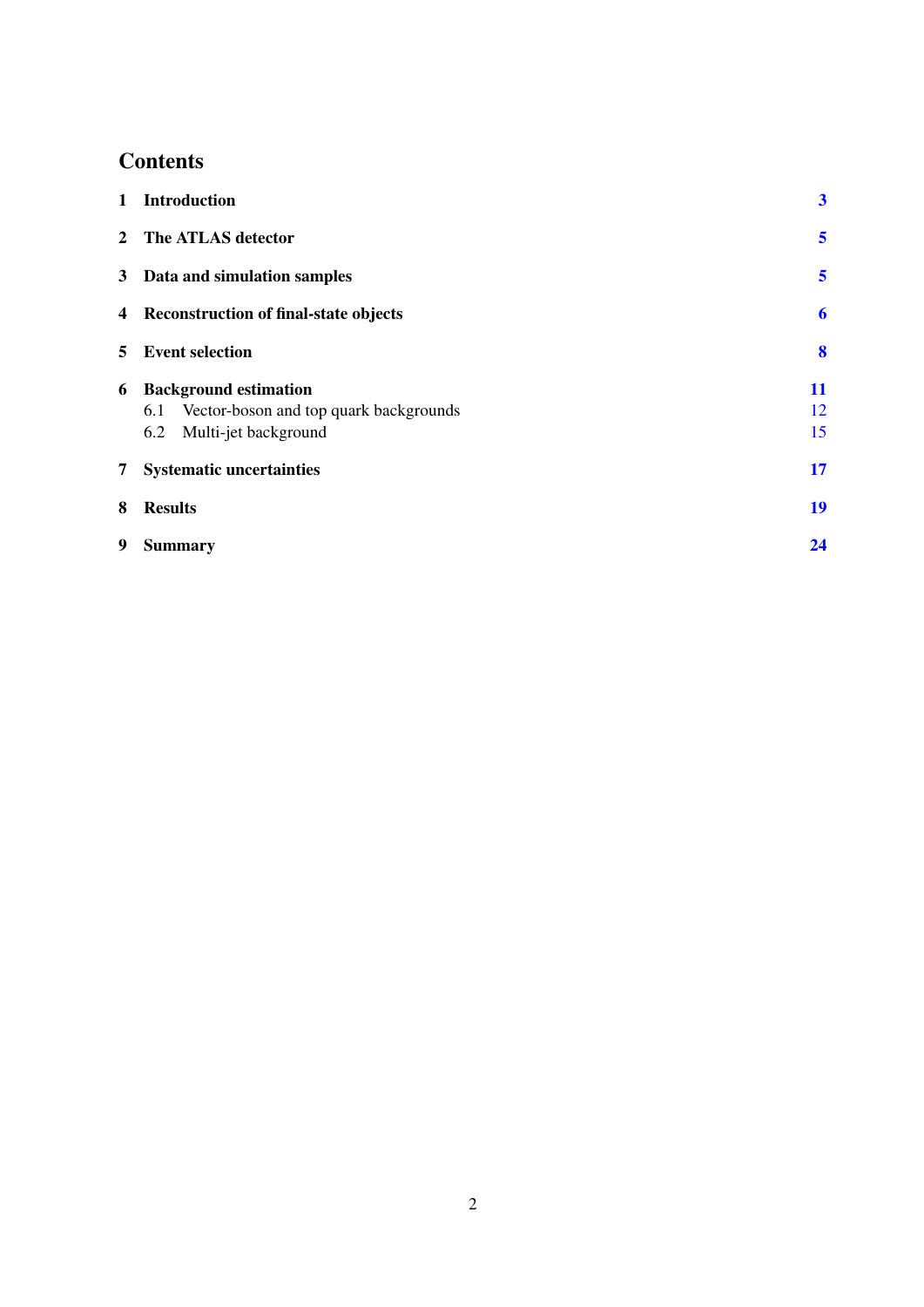## <span id="page-2-0"></span>1 Introduction

Supersymmetry (SUSY) [\[1–](#page-25-0)[6\]](#page-25-1) introduces a symmetry between fermions and bosons, resulting in a SUSY partner (sparticle) for each Standard Model (SM) particle, with identical mass and quantum numbers, and a difference of half a unit of spin. Squarks  $(\tilde{q})$ , gluinos  $(\tilde{q})$ , sleptons  $(\tilde{\ell})$  and sneutrinos  $(\tilde{v})$  are the superpartners of the quarks, gluons, charged leptons and neutrinos, respectively. The SUSY partners of the gauge and Higgs bosons are called gauginos and higgsinos, respectively. The charged electroweak gaugino and higgsino states mix to form charginos  $(\tilde{\chi}^{\pm}_{i})$ <br>neutralinos  $(\tilde{\chi}^{0}_{i}) = 1.23 \text{ A}$ ). Finally, the gravitino  $(\tilde{G})$  $i<sub>i</sub>$ , *i* = 1,2), and the neutral states mix to form neutralinos  $({\tilde{\chi}}^0_j, j = 1,2,3,4)$ . Finally, the gravitino  $({\tilde{G}})$  is the SUSY partner of the graviton. As no<br>supersymmetric particle has been observed. SUSY must be a broken symmetry. In general, the minimal supersymmetric particle has been observed, SUSY must be a broken symmetry. In general, the minimal supersymmetric Standard Model (MSSM) allows couplings which violate baryon- and lepton-number conservation, leading to, for example, a short proton lifetime. To ensure accordance with established measurements, *R*-parity [\[7](#page-25-2)[–11\]](#page-25-3) conservation is often assumed. In this scenario, sparticles are produced in pairs and decay through cascades involving SM particles and other sparticles until the lightest sparticle (LSP), which is stable, is produced.

Final states with tau leptons are of particular interest in SUSY searches, although they are experimentally challenging. Light sleptons could play a role in the co-annihilation of neutralinos in the early universe, and models with light scalar taus are consistent with dark-matter searches [\[12\]](#page-25-4). Furthermore, should SUSY or any other physics beyond the Standard Model (BSM) be discovered, independent studies of all three lepton flavours are necessary to investigate the coupling structure of the new physics, especially with regard to lepton universality. If squarks and gluinos are within the reach of the Large Hadron Collider (LHC), their production may be among the dominant SUSY processes.

This article reports on an inclusive search for squarks and gluinos produced via the strong interaction in events with jets, at least one hadronically decaying tau lepton, and large missing transverse momentum from undetected LSPs. Two distinct topologies are studied, with one tau lepton  $(1\tau)$  or two or more tau leptons  $(2\tau)$  in the final state. These mutually exclusive channels are optimised separately. The analysis is performed using  $3.2 \text{ fb}^{-1}$  of proton–proton (*pp*) collision data at  $\sqrt{\text{delta} \cdot \text{eff}}$  detector at the LHC in 2015. Two SUSV scenarios are considered  $\overline{s}$  = 13 TeV recorded with the ATLAS detector at the LHC in 2015. Two SUSY scenarios are considered: a gauge-mediated SUSY-breaking (GMSB) model, and a simplified model of gluino pair production. Previous searches based on the same final state have been reported by the ATLAS [\[13,](#page-25-5) [14\]](#page-25-6) and CMS [\[15\]](#page-25-7) collaborations.

In GMSB models [\[16–](#page-25-8)[18\]](#page-26-0), SUSY breaking is communicated from a hidden sector to the visible sector by a set of messenger fields that share the gauge interactions of the SM. SUSY is spontaneously broken in the messenger sector, leading to massive, non-degenerate messenger fields. Gauginos acquire their masses via one-loop diagrams involving messengers. Squarks and sleptons, which do not couple directly to the messenger sector, get their masses from two-loop diagrams involving messengers and SM gauge bosons, or messengers and gauginos. The free parameters of GMSB models are the SUSY-breaking mass scale in the messenger sector ( $\Lambda$ ), the messenger mass scale ( $M_{\text{mes}}$ ), the number of messenger multiplets ( $N_5$ ) of the  $5 + \overline{5}$  representation of SU(5), the ratio of the two Higgs-doublet vacuum expectation values at the electroweak scale (tan β), the sign of the Higgsino mass term in the superpotential (sign( $\mu$ ) =  $\pm$ 1), and a gravitino-mass scale factor (*C*grav). Masses of gauginos and sfermions are proportional to Λ, and scale as  $N_5$  and  $\sqrt{N_5}$ , respectively. The *M*<sub>mes</sub> scale is required to be larger than Λ, to avoid tachyonic messengers  $N_5$  and  $\sqrt{N_5}$ , respectively. The *M*<sub>mes</sub> scale is required to be larger than Λ, to avoid tachyon and charge- and colour-breaking vacua, and lower than the Planck mass to suppress flavour violation. The latter condition implies that the lightest supersymmetric particle is a very light gravitino. The *C*grav parameter, which results from the mechanism communicating SUSY breaking to the messengers, mainly affects the decay rate of the next-to-lightest supersymmetric particle (NLSP) into the LSP.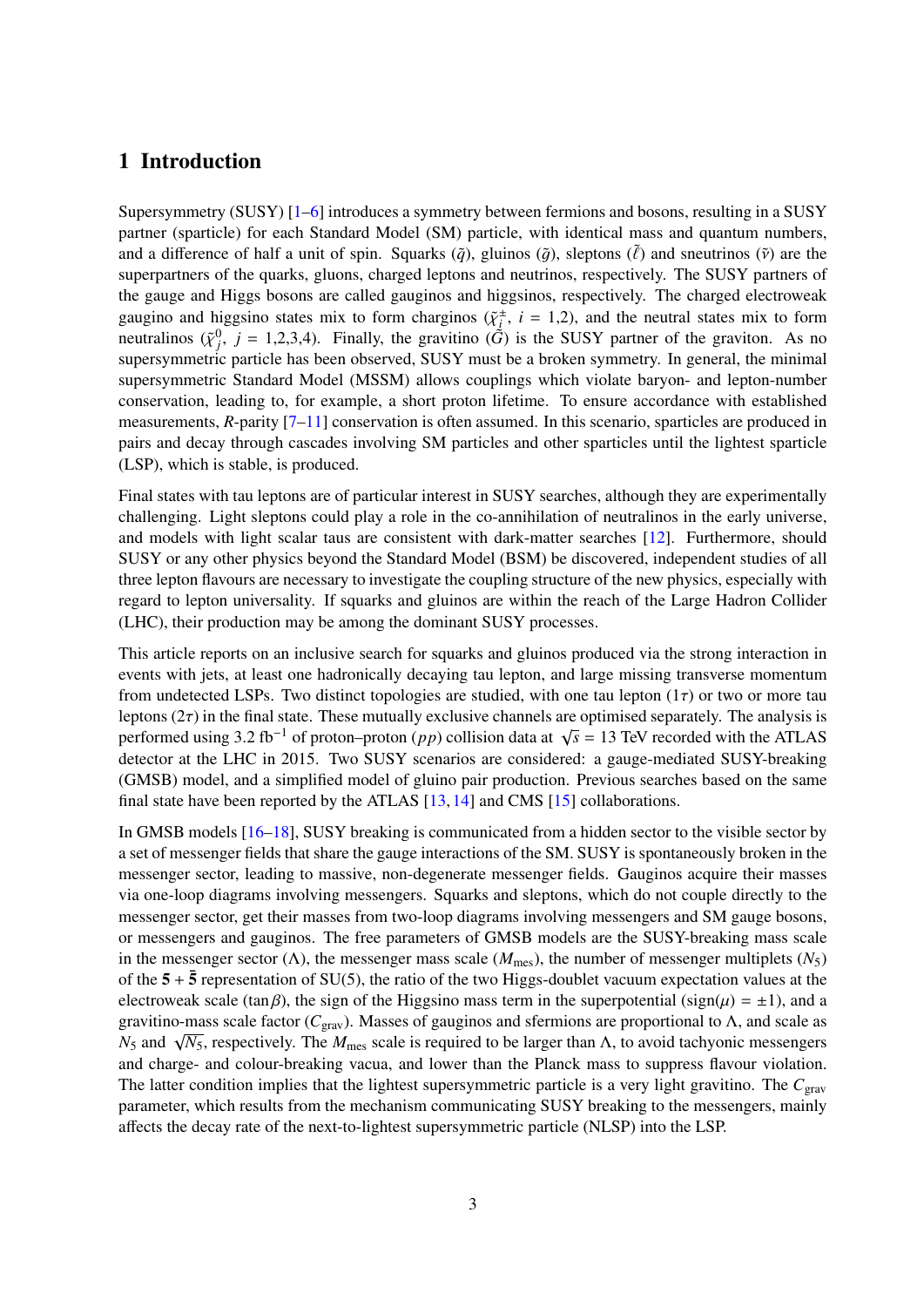<span id="page-3-0"></span>

<span id="page-3-1"></span>Figure 1: Diagrams illustrating the two SUSY scenarios studied in this analysis. In the GMSB model, the scalar lepton  $\tilde{l}$  is preferentially a scalar tau  $\tilde{\tau}_1$  for high values of tan  $\beta$ .

As in previous ATLAS searches [\[13,](#page-25-5) [14\]](#page-25-6), the GMSB model is probed as a function of  $\Lambda$  and tan  $\beta$ , and the other parameters are set to  $M_{\text{mes}} = 250 \text{ TeV}$ ,  $N_5 = 3$ ,  $sign(\mu) = 1$  and  $C_{\text{grav}} = 1$ . For this choice of parameters, the NLSP is the lightest scalar tau ( $\tilde{\tau}_1$ ) for large values of tan  $\beta$ , while for lower tan  $\beta$ values, the  $\tilde{\tau}_1$  and the superpartners of the right-handed electron and muon ( $\tilde{e}_R$ ,  $\tilde{\mu}_R$ ) are almost degenerate in mass. The squark–antisquark production mechanism dominates at high values of Λ. A typical GMSB signal process is displayed in Fig. [1\(a\).](#page-3-0) The value of *C*grav corresponds to prompt decays of the NLSP. The region of small  $\Lambda$  and large tan  $\beta$  is unphysical since it leads to tachyonic states.

The other signal model studied in this analysis is a simplified model of gluino pair production [\[19\]](#page-26-1) in an *R*parity-conserving scenario. It is inspired by generic models such as the phenomenological MSSM [\[20](#page-26-2)[,21\]](#page-26-3) with dominant gluino pair production, light  $\tilde{\tau}_1$  and a  $\tilde{\chi}_1^0$  LSP. Gluinos are assumed to undergo a two-step<br>cascade decay leading to tau-rich final states, as shown in Fig. 1(b). The two free parameters of the cascade decay leading to tau-rich final states, as shown in Fig. [1\(b\).](#page-3-1) The two free parameters of the model are the masses of the gluino  $(m_{\tilde{q}})$  and the LSP  $(m_{\tilde{\chi}_1^0})$ . Assumptions are made about the masses of other sparticles, namely the  $\tilde{\tau}_1$  and  $\tilde{\nu}_{\tau}$  are mass-degenerate, and the  $\tilde{\chi}_2^0$  and  $\tilde{\chi}_1^{\pm}$  $\frac{1}{1}$  are also mass-degenerate, with

$$
m_{\tilde{\chi}_1^{\pm}} = m_{\tilde{\chi}_2^0} = \frac{1}{2}(m_{\tilde{g}} + m_{\tilde{\chi}_1^0}), \quad m_{\tilde{\tau}_1} = m_{\tilde{\nu}_\tau} = \frac{1}{2}(m_{\tilde{\chi}_1^{\pm}} + m_{\tilde{\chi}_1^0}). \tag{1}
$$

Gluinos are assumed to decay to  $\tilde{\chi}_1^{\pm}$ <br>first- and second-generation quarks  $\frac{1}{4}q\bar{q}'$  and  $\tilde{\chi}^0_2q\bar{q}$  with equal branching ratios, where *q*, *q*' denote generic<br>  $\tilde{\chi}^0_2$  Neutralinos,  $\tilde{\chi}^0_2$  are assumed to decay to  $\tilde{\tau}\tau$  and  $\tilde{\chi}$  *y*, with equal first- and second-generation quarks. Neutralinos  $\tilde{\chi}^0$  are assumed to decay to  $\tilde{\tau}\tau$  and  $\tilde{\nu}_{\tau}v_{\tau}$  with equal probability and charginos  $\tilde{\nu}^{\pm}$  are assumed to decay to  $\tilde{\nu}\tau$  and  $\tilde{\tau}v$ , with eq probability, and charginos  $\tilde{\chi}^{\pm}$ <br>of the decay chain  $\tilde{\tau}$  and  $\tilde{\nu}$  $\frac{1}{1}$  are assumed to decay to  $\tilde{\nu}_{\tau} \tau$  and  $\tilde{\tau} \nu_{\tau}$  with equal probability. In the last step are assumed to decay to  $\tau \tilde{\nu}^0$  and  $\nu \tilde{\nu}^0$  respectively. All other SUSV particles of the decay chain,  $\tilde{\tau}$  and  $\tilde{\nu}_{\tau}$  are assumed to decay to  $\tau \tilde{\chi}^0_1$  and  $\nu_{\tau} \tilde{\chi}^0_1$ , respectively. All other SUSY particles are kinematically decoupled. The topology of signal events depends on the mass splitting between the gluino and the LSP. The sparticle decay widths are assumed to be small compared to sparticle masses, such that they play no role in the kinematics.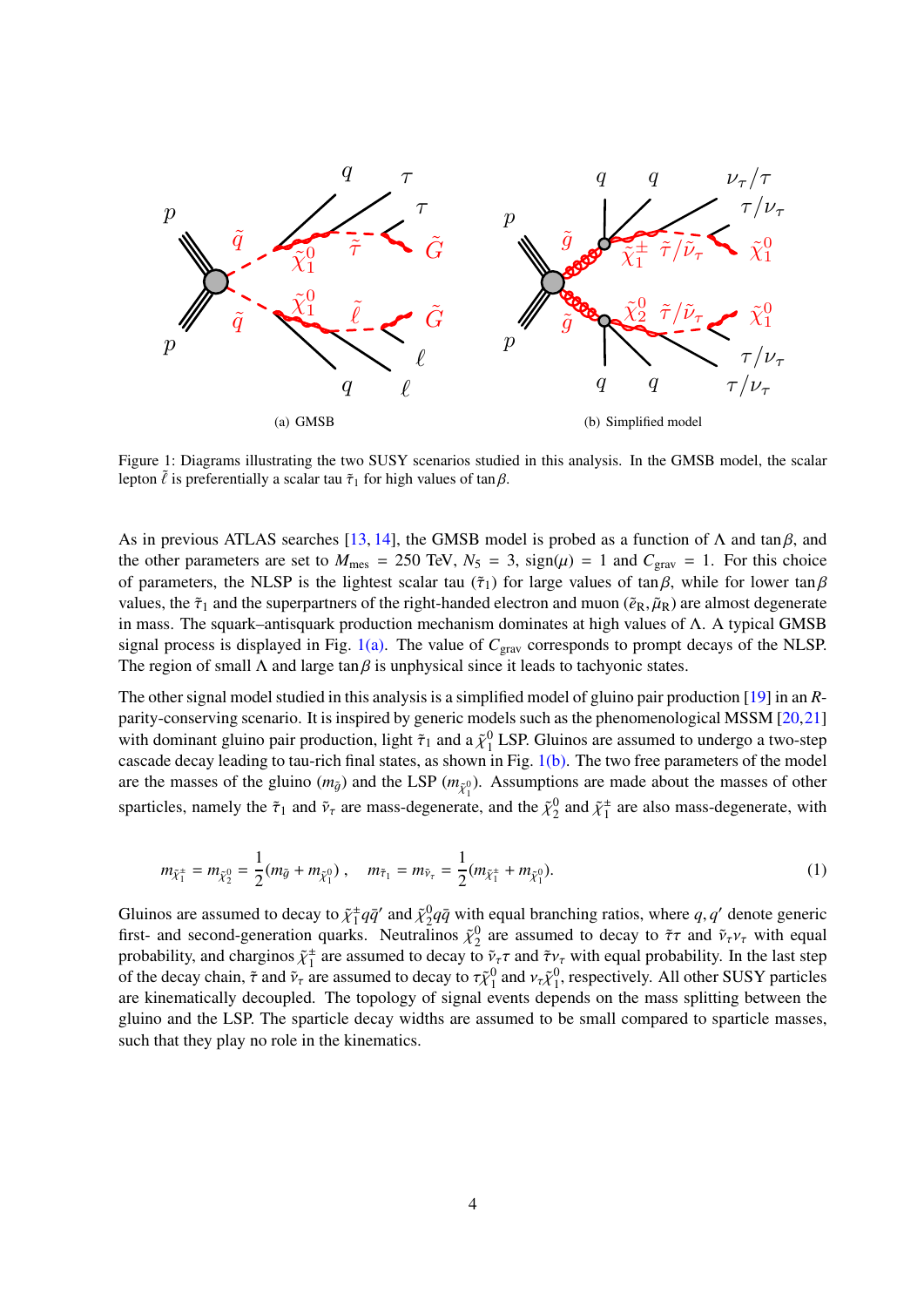## <span id="page-4-0"></span>2 The ATLAS detector

The ATLAS experiment is described in detail in Ref. [\[22\]](#page-26-4). It is a multi-purpose detector with a forward-backward symmetric cylindrical geometry and a solid angle<sup>[1](#page-4-2)</sup> coverage of nearly  $4\pi$ .

The inner tracking detector (ID), covering the region  $|\eta| < 2.5$ , consists of a silicon pixel detector, a silicon microstrip detector and a transition radiation tracker. The innermost layer of the pixel detector, the insertable B-layer [\[23\]](#page-26-5), was installed between Run 1 and Run 2 of the LHC. The inner detector is surrounded by a thin superconducting solenoid providing a 2 T magnetic field, and by a finely segmented lead/liquid-argon (LAr) electromagnetic calorimeter covering the region  $|\eta| < 3.2$ . An steel/scintillatortile hadronic calorimeter provides coverage in the central region  $|n| < 1.7$ . The end-cap and forward regions, covering the pseudorapidity range  $1.5 < |\eta| < 4.9$ , are instrumented with electromagnetic and hadronic LAr calorimeters, with either steel, copper or tungsten as the absorber material.

A muon spectrometer system incorporating large superconducting toroidal air-core magnets surrounds the calorimeters. Three layers of precision wire chambers provide muon tracking coverage in the range  $|\eta|$  < 2.7, while dedicated fast chambers are used for triggering in the region  $|\eta|$  < 2.4.

The trigger system, composed of two stages, was upgraded  $[24]$  before Run 2. The Level-1 trigger system, implemented with custom hardware, uses information from calorimeters and muon chambers to reduce the event rate from 40 MHz to a maximum of 100 kHz. The second stage, called the High-Level Trigger (HLT), reduces the data acquisition rate to about 1 kHz. The HLT is based on software and runs reconstruction algorithms similar to those used in the offline reconstruction.

## <span id="page-4-1"></span>3 Data and simulation samples

The data used in this analysis consist of *pp* collisions at a centre-of-mass energy of  $\sqrt{s} = 13$  TeV delivered by the LHC with a 25 ns bunch spacing and recorded by the ATLAS detector from August to November 2015. Data quality requirements are applied to ensure that all sub-detectors were operating normally, and that LHC beams were in stable-collision mode. The integrated luminosity of the resulting data set is  $3.16 \pm 0.07$  fb<sup>-1</sup>.

Simulated Monte Carlo (MC) event samples are used to model both the SUSY signals and SM backgrounds, except multi-jet production, which is evaluated from data. All MC samples are generated at  $\sqrt{s}$  = 13 TeV. In addition to the hard-scattering process, soft *pp* interactions (pile-up) are included in the simulation using the Pythia 8.186 [\[25\]](#page-26-7) generator with the A2 [\[26\]](#page-26-8) set of tuned parameters (tune) and MSTW2008LO [\[27\]](#page-26-9) parton density function (PDF) set. Generated events are reweighted such that the average number of *pp* interactions per bunch crossing has the same distribution in data and simulation. For SM background samples, the interactions between generated particles and the detector material are simulated [\[28\]](#page-26-10) using Geant4 [\[29\]](#page-26-11) and a detailed description of the ATLAS detector. In the case of signal samples, a parameterised fast simulation [\[30\]](#page-26-12) is used to describe the energy deposits in the calorimeters.

<span id="page-4-2"></span><sup>&</sup>lt;sup>1</sup> ATLAS uses a right-handed coordinate system with its origin at the nominal interaction point in the centre of the detector and the *<sup>z</sup>*-axis along the beam pipe. The *<sup>x</sup>*-axis points from the interaction point to the centre of the LHC ring and the y-axis points upward. Cylindrical coordinates  $(r, \phi)$  are used in the transverse plane,  $\phi$  being the azimuthal angle around the beam pipe. The pseudorapidity is defined in terms of the polar angle  $\theta$  as  $\eta = -\ln \tan(\theta/2)$ .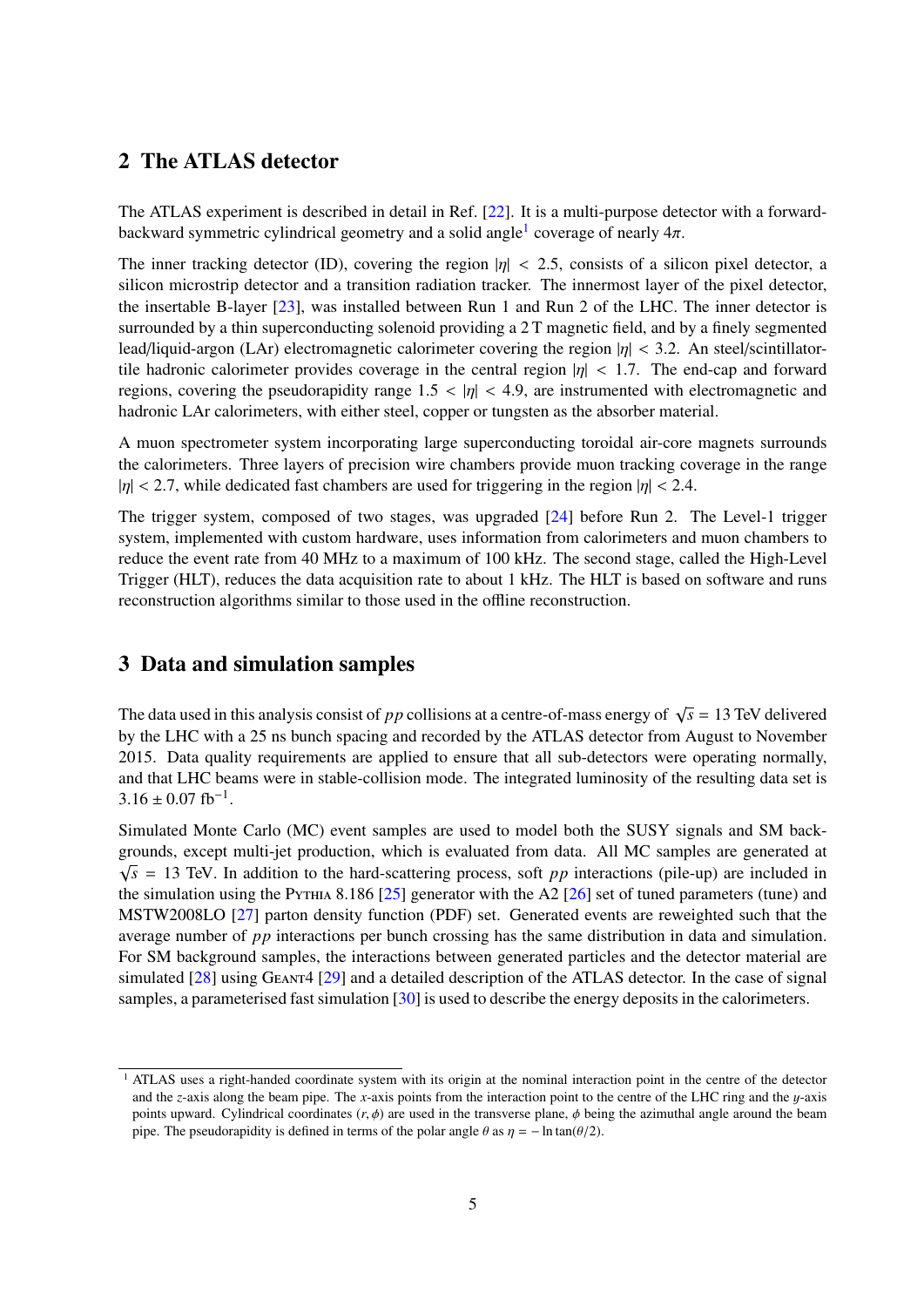The *W*+jets and *Z*+jets processes are simulated with the SHERPA 2.1.1 [\[31\]](#page-26-13) generator. Matrix elements (ME) are calculated for up to two partons at next-to-leading order (NLO) and up to four additional partons at leading order (LO) in perturbative QCD using the OpenLoops [\[32\]](#page-26-14) and Comix [\[33\]](#page-26-15) matrix element generators, respectively. The polarisation of tau leptons in  $W(\tau v)$ +jets and  $Z(\tau \tau)$ +jets events is handled by the TauSpinner [\[34\]](#page-27-0) program. The phase-space merging between the Sherpa parton shower (PS) [\[35\]](#page-27-1) and matrix elements follows the ME+PS@NLO prescription [\[36\]](#page-27-2). The CT10 [\[37\]](#page-27-3) PDF set is used in conjunction with dedicated parton-shower tuning. Simulated samples are generated in bins of the transverse momentum  $(p_T)$  of the vector boson. The inclusive cross sections are normalised to a next-to-next-toleading-order (NNLO) calculation [\[38\]](#page-27-4) in perturbative QCD based on the FEWZ program [\[39\]](#page-27-5).

For the simulation of  $t\bar{t}$  and single-top-quark production in the  $Wt$ - and *s*-channels, the Powheg-Box v2 [\[40\]](#page-27-6) generator is used with the CT10 PDF set for the matrix elements calculation. Electroweak *t*channel single-top-quark events are generated using the Powheg-Box v1 generator. This generator uses the four-flavour scheme for the NLO matrix element calculation together with the fixed four-flavour CT10f4 PDF set. For all top quark processes, top quark spin correlations are taken into account (for *t*-channel production, top quarks are decayed using  $MADSPIN$  [\[41\]](#page-27-7)). The parton shower, hadronisation, and underlying event are simulated using PYTHIA 6.428 [\[42\]](#page-27-8) with the CTEQ6L1 [\[43\]](#page-27-9) PDF set and the corresponding Perugia 2012 tune [\[44\]](#page-27-10). Cross sections are calculated at NNLO in perturbative QCD with resummation of next-to-next-to-leading logarithmic (NNLL) soft gluon terms using the Top++ 2.0 program [\[45\]](#page-27-11).

Diboson production is simulated using the Sherpa 2.1.1 generator with the CT10 PDF set. Processes with fully leptonic final states are calculated with up to one  $(4\ell, 2\ell + 2\nu)$  or no partons  $(3\ell + 1\nu)$  at NLO and up to three additional partons at LO. Diboson processes with one of the bosons decaying hadronically and the other leptonically are simulated with up to 1 (*ZZ*) or 0 (*WW*, *WZ*) partons at NLO and up to 3 additional partons at LO. The generator cross sections are used for these samples.

The simplified-model signal samples are generated using MG5  $\triangle M$ C@NLO v2.2.3 [\[46\]](#page-27-12) interfaced to PYTHIA 8.186 with the A14 tune [\[47\]](#page-27-13) for the modelling of the parton shower, hadronisation and underlying event. The ME calculation is performed at tree level and includes the emission of up to two additional partons. The PDF set used for the generation is NNPDF23LO [\[48\]](#page-27-14). The ME–PS matching is done using the CKKW-L prescription [\[49\]](#page-27-15), with a matching scale set to one quarter of the gluino mass. The GMSB signal samples are generated with the HERWIG++ 2.7.1 [\[50\]](#page-28-0) generator, with CTEQ6L1 PDFs and the UE-EE-5-CTEQ6L1 tune [\[51\]](#page-28-1), using input files generated in the SLHA format with the SPheno v3.1.12 [\[52\]](#page-28-2) program. The parton shower evolution is performed using an algorithm described in Refs. [\[50,](#page-28-0) [53](#page-28-3)[–55\]](#page-28-4). Signal cross sections are calculated at NLO in the strong coupling constant, adding the resummation of soft gluon emission at next-to-leading-logarithm accuracy [\[56–](#page-28-5)[60\]](#page-28-6). The nominal cross section and the uncertainty are taken from an envelope of cross-section predictions using different PDF sets and factorisation and renormalisation scales, as described in Ref. [\[61\]](#page-28-7).

## <span id="page-5-0"></span>4 Reconstruction of final-state objects

This analysis primarily requires the presence of jets, hadronically decaying tau leptons and missing transverse momentum in the final state. Jet *b*-tagging is used to separate the top quark background from vector bosons produced in association with jets ( $V+$ jets, where  $V = W, Z$ ). Electrons and muons are vetoed in the  $1\tau$  channel, and muons are explicitly used in the  $2\tau$  channel for background modelling studies.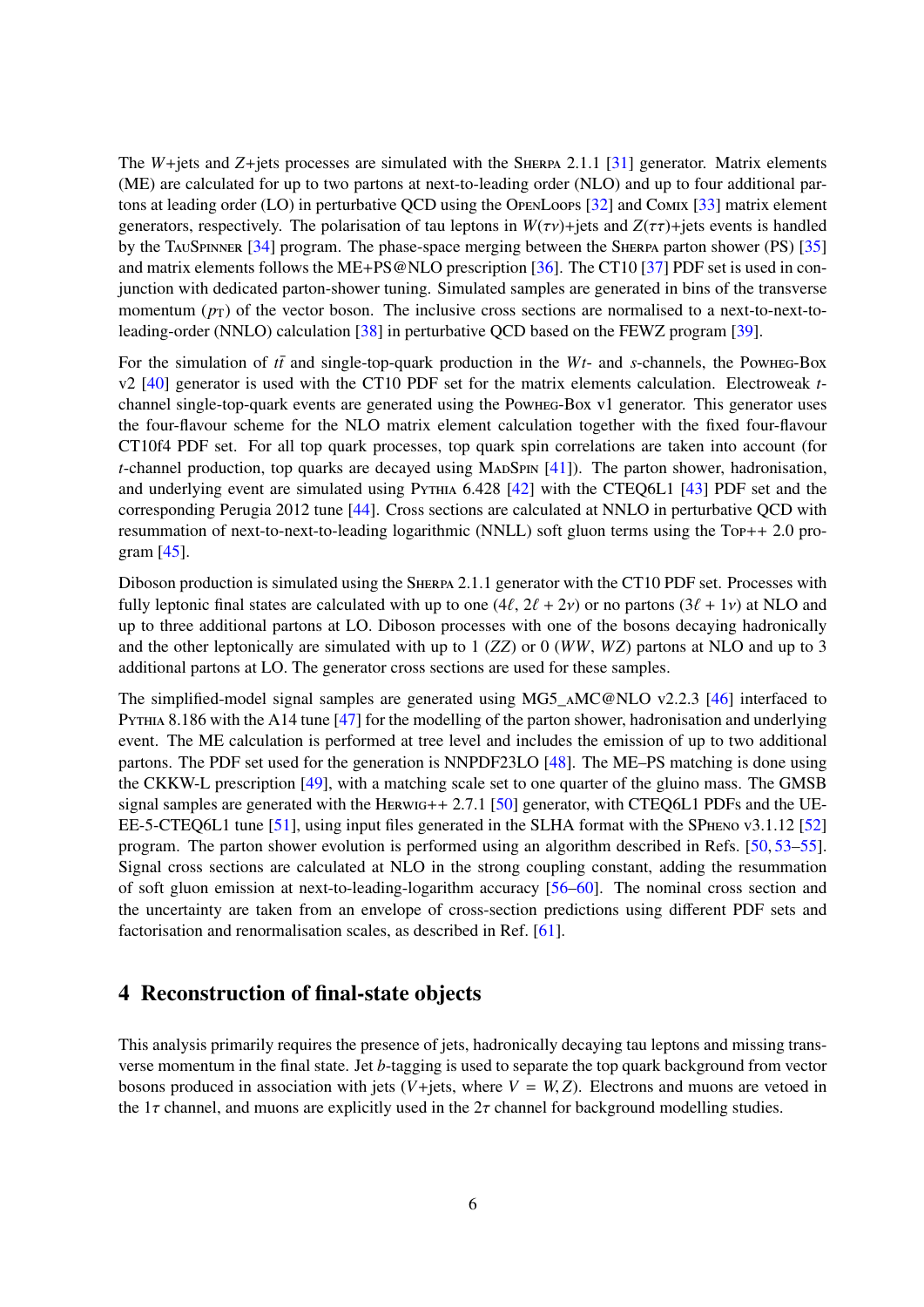Primary vertices are reconstructed using inner-detector tracks with  $p_T > 400$  MeV that satisfy requirements on the number of hits in silicon tracking devices [\[62\]](#page-28-8). Primary vertex candidates are required to have at least two associated tracks, and the candidate with the largest  $\sum p_T^2$  is chosen as the primary vertex.

Jets are reconstructed with the anti- $k_t$  clustering algorithm [\[63\]](#page-28-9) with a distance parameter  $R = 0.4$ . Clusters of topologically connected calorimeter cells [\[64\]](#page-28-10) with energy above the noise threshold, calibrated at the electromagnetic energy scale, are used as input. The jet energy is calibrated using a set of global sequential calibrations [\[65,](#page-28-11)[66\]](#page-28-12). Energy from pile-up interactions is subtracted based on the jet area and the median energy density computed for each event [\[67\]](#page-29-0). Jets are required to have  $p_T > 20$  GeV and  $|\eta| < 2.8$ . The discrimination between hard-interaction jets and pile-up jets is achieved by a jet-vertextagging algorithm [\[68\]](#page-29-1). Events with jets originating from cosmic rays, beam background or detector noise are vetoed using the *loose* quality requirements defined in Ref. [\[69\]](#page-29-2). Jets containing *b*-hadrons (*b*-jets) are identified using a multivariate algorithm exploiting the long lifetime, high decay multiplicity, hard fragmentation, and large mass of *b*-hadrons [\[70\]](#page-29-3). The *b*-tagging algorithm identifies genuine *b*-jets with an efficiency of approximately 70% in simulated  $t\bar{t}$  events. The rejection rates for *c*-jets, hadronically decaying tau leptons, and light-quark or gluon jets are approximately 8, 26 and 440, respectively [\[71\]](#page-29-4).

Electron candidates are reconstructed from an isolated energy deposit in the electromagnetic calorimeter matched to an inner-detector track. They are required to have  $p_T > 10$  GeV,  $|\eta| < 2.47$ , and candidates reconstructed in the transition region between the barrel and end-cap calorimeters (1.37 <  $|\eta|$  < 1.52) are discarded. Electrons are required to satisfy a *loose* likelihood identification requirement [\[72,](#page-29-5)[73\]](#page-29-6) based on calorimeter shower shapes and track properties. The significance of the transverse impact parameter of the electron track is required to be less than five.

Muon candidates are reconstructed in the region  $|\eta| < 2.5$  from muon spectrometer tracks matching ID tracks. Muons are required to have  $p_T > 10$  GeV and pass the *medium* identification requirements defined in Ref. [\[74\]](#page-29-7), based on the number of hits in the ID and muon spectrometer, and the compatibility of the charge-to-momentum ratio measured in the two detector systems.

Hadronically decaying tau leptons are reconstructed [\[75\]](#page-29-8) from anti- $k_t$  jets with  $E_T \ge 10$  GeV and  $|\eta| < 2.5$  calibrated with a local cluster weighting technique [76]. Tau candidates are built from clusters of 2.5 calibrated with a local cluster weighting technique [\[76\]](#page-29-9). Tau candidates are built from clusters of calculation and  $\Omega = \sqrt{(\Delta x)^2 + (\Delta t)^2} = 0.2$  control on the ist orie. Toy approximation callo within a game of circ  $\Delta R$ calorimeter cells within a cone of size  $\Delta R = \sqrt{(\Delta \eta)^2 + (\Delta \phi)^2} = 0.2$  centred on the jet axis. Tau energy scale corrections are applied to subtract the energy originating from pile-up interactions and correct for the calorimeter response. Tau leptons are required to have  $p_T > 20$  GeV, and candidates reconstructed within the transition region  $1.37 < |\eta| < 1.52$  are discarded. Tau leptons are required to have either one or three associated tracks, with a charge sum of  $\pm 1$ . A boosted-decision-tree discriminant is used to separate jets from tau leptons. It relies on track variables from the inner detector as well as longitudinal and transverse shower-shape variables from the calorimeters. The analysis makes use of *loose* and *medium* tau leptons, corresponding to identification working points with efficiencies of 60% and 55% for one-track tau leptons, respectively, and 50% and 40% for three-track tau leptons, respectively. Electrons mis-identified as 1 track tau leptons are rejected by imposing a *p*<sub>T</sub>- and |η|-dependent requirement on the electron likelihood, which provides a constant efficiency of 95% for real tau leptons, with an inverse background efficiency (rejection factor) for electrons ranging from 30 to 150 depending on the  $|\eta|$  region.

The missing transverse momentum vector  $\vec{p}_{\text{T}}^{\text{miss}}$ , whose magnitude is denoted by  $E_{\text{T}}^{\text{miss}}$ , is defined as the negative vector sum of the transverse momenta of all identified physics objects (electrons, muons, negative vector sum of the transverse momenta of all identified physics objects (electrons, muons, jets, and tau leptons) and an additional soft-term. Therefore, the  $E_{\text{T}}^{\text{miss}}$  calculation benefits from the dedicated calibration for each final-state object. The soft-term is constructed from all the tracks with  $p_T > 400$  MeV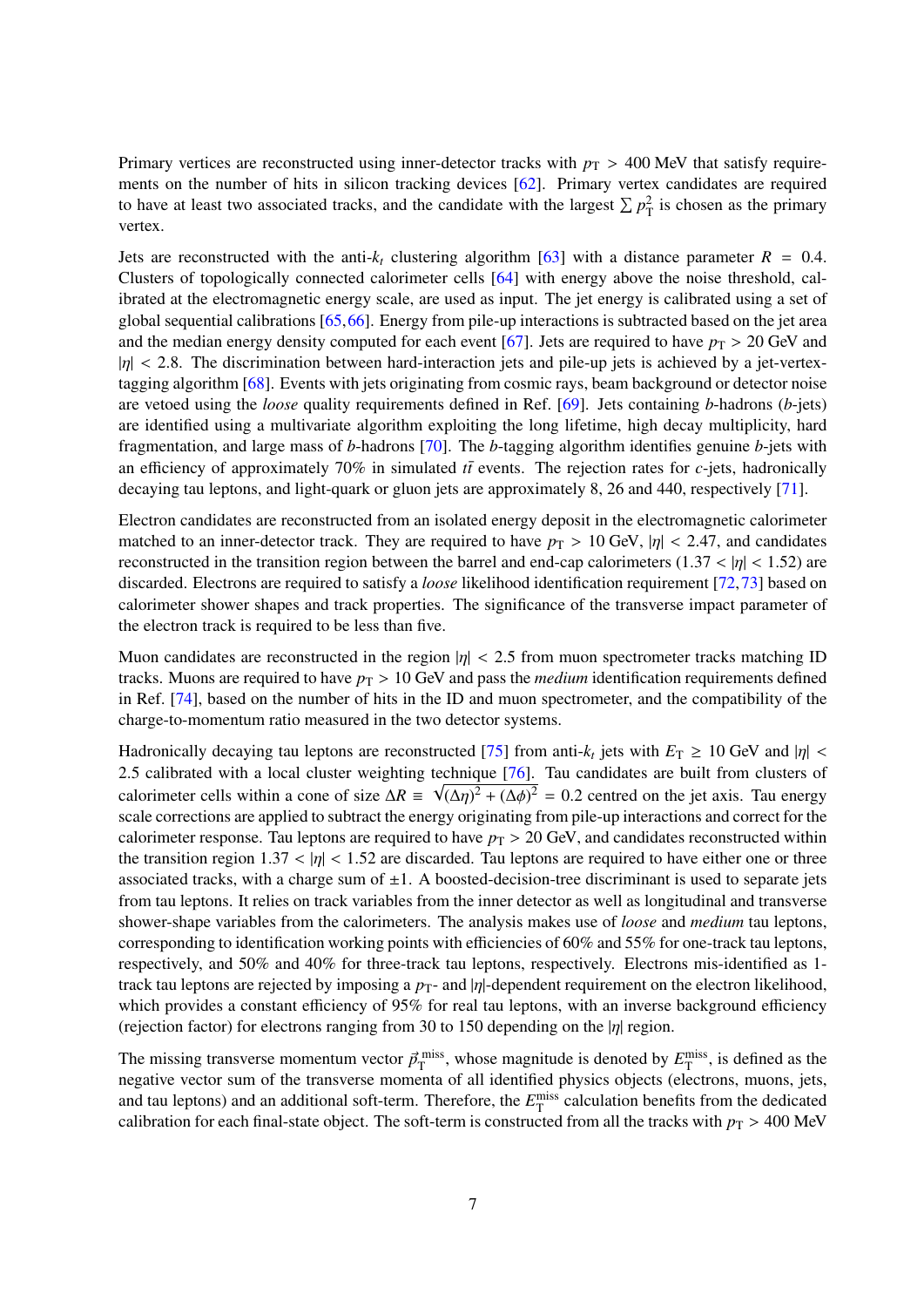|    | Object discarded | Object kept | Matching condition          |
|----|------------------|-------------|-----------------------------|
|    | loose tau        | electron    | $\Delta R < 0.2$            |
| 2. | loose tau        | muon        | $\Delta R < 0.2$            |
| 3. | electron         | muon        | shared inner-detector track |
| 4. | jet              | electron    | $\Delta R < 0.2$            |
| 5. | electron         | jet         | $\Delta R < 0.4$            |
| 6. | muon             | jet         | $\Delta R < 0.4$            |
| 7. | jet              | loose tau   | $\Delta R < 0.2$            |
|    |                  |             |                             |

<span id="page-7-1"></span>Table 1: Overview of the successive steps in the overlap removal algorithm.

originating from the primary vertex which are not associated with any physics object. This track-based definition makes the soft-term largely insensitive to pile-up [\[77\]](#page-29-10).

After object reconstruction, an *overlap-removal* procedure is applied to remove ambiguities in case the same object is reconstructed by several algorithms. Tau candidates are discarded if they are found to overlap with a light lepton (electron or muon). If an electron and a muon are reconstructed using the same inner-detector track, the electron is discarded. For overlapping jets and electrons, the electron is kept. Light leptons in the vicinity of a jet are considered to originate from secondary decays within the jet and are discarded. Finally, in case a jet is reconstructed as a tau lepton, the tau candidate is retained. The successive steps of this procedure are summarised in Table [1.](#page-7-1) The final-state objects considered in the analysis are those surviving the overlap-removal algorithm.

## <span id="page-7-0"></span>5 Event selection

The trigger used in this analysis is the lowest-threshold missing transverse momentum trigger that was active without restrictions during the whole 2015 data-taking period. The efficiency of that trigger is measured using data collected by a set of single-jet triggers, with events containing at least two jets and one loose tau lepton. The trigger is found to have an efficiency greater than 99% when requiring  $E_{\text{T}}^{\text{miss}} > 180 \text{ GeV}$  and a jet with  $p_{\text{T}} > 120 \text{ GeV}$  in the offline selection, which is referred to as *trigger*<br>nlateau conditions *plateau* conditions.

After trigger requirements, a pre-selection common to both channels is applied to ensure that only wellreconstructed events enter the analysis. Events containing no reconstructed primary vertex, mis-measured muon tracks, cosmic muon candidates, jets originating from calorimeter noise or reconstructed near inactive areas in the calorimeter, are vetoed. The presence of a second jet with  $p<sub>T</sub> > 20$  GeV is required. To suppress the contribution from multi-jet events where large  $E_T^{\text{miss}}$  would arise from jet energy mismeasurement, a minimum angular separation in the transverse plane is imposed between either of the two leading jets and the missing transverse momentum,  $\Delta\phi$ (jet<sub>1,2</sub>,  $\vec{p}_{\text{T}}^{\text{miss}}$ ) > 0.4.

As part of the pre-selection in the 1 $\tau$  channel, events are required to contain exactly one medium tau lepton and no light lepton. The veto against electrons and muons was used in Run 1 to ensure the  $1\tau$  channel did not overlap with the  $e\tau$  and  $\mu\tau$  channels, which are not part of the present analysis. The lepton veto does not affect the expected sensitivity to the simplified model, and has been kept in the  $1\tau$  channel. Events with two or more loose tau leptons are rejected to make the  $1\tau$  and  $2\tau$  channels statistically independent.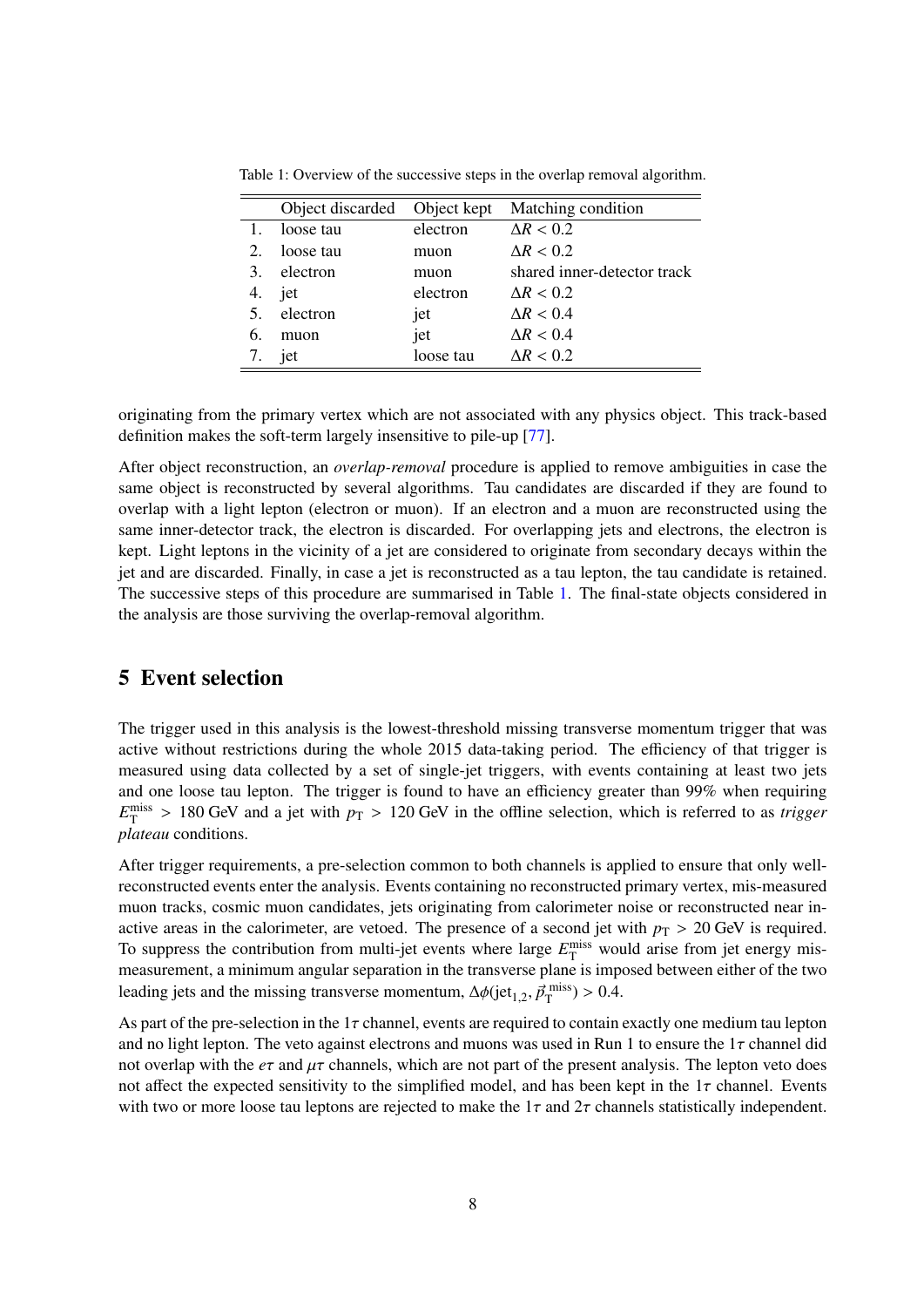In the  $2\tau$  channel, at least two loose tau leptons are required at pre-selection level. No veto is applied against light leptons, as this would cause a sizeable selection inefficiency for GMSB signals.

In each channel, signal regions (SRs) are defined for several signal scenarios. The following kinematic variables are found to provide discrimination between signal and background, or between backgrounds themselves:

- the transverse mass of the system formed by  $\vec{p}_{\rm T}^{\rm miss}$  and a lepton  $\ell$  assumed to be massless,

$$
m_{\rm T}^{\ell} \equiv m_{\rm T}(\ell, \vec{p}_{\rm T}^{\rm miss}) = \sqrt{2p_{\rm T}^{\ell} E_{\rm T}^{\rm miss}(1 - \cos \Delta \phi(\ell, \vec{p}_{\rm T}^{\rm miss}))} \,. \tag{2}
$$

For events where the missing transverse momentum and the lepton originate from a  $W \to \ell \nu$  decay, the  $m_{\rm T}^{\rm T}$  distribution exhibits a Jacobian peak at the *W* boson mass. In the 1 $\tau$  channel, the  $m_{\rm T}^{\rm T}$  variable<br>is used. In the 2 $\tau$  channel, the  $m_{\rm T}^{\rm T} + m_{\rm T}^{\rm T}$  variable based on the two leadin is used. In the 2 $\tau$  channel, the  $m_{\tau_1}^{\tau_1} + m_{\tau_2}^{\tau_2}$  variable based on the two leading tau leptons is used, and  $m^{\mu}$  is used for specific selections requiring a muon:  $m_{\rm T}^{\mu}$  is used for specific selections requiring a muon;

- the scalar sum of the transverse momenta of all tau leptons and jets in the event,  $H_{\text{T}} = \sum$ *i*  $p_{\rm T}^{\tau_i} + \sum_i$ *j p* jet*<sup>j</sup>*  $\frac{1}{T}$ ;
- the magnitude of the missing transverse momentum,  $E_{\text{T}}^{\text{miss}}$ ;
- the effective mass,  $m_{\text{eff}} = H_{\text{T}} + E_{\text{T}}^{\text{miss}}$ ;
- $-$  the  $m_{\text{T2}}^{\tau\tau}$  variable [\[78,](#page-29-11)[79\]](#page-29-12), also called *stransverse mass*, computed as

$$
m_{\text{T2}}^{\tau\tau} = \sqrt{\min_{\vec{p}_{\text{T}}^a + \vec{p}_{\text{T}}^b = \vec{p}_{\text{T}}^{\text{miss}}} \left( \max \left[ m_{\text{T}}^2(\tau_1, \vec{p}_{\text{T}}^a), m_{\text{T}}^2(\tau_2, \vec{p}_{\text{T}}^b) \right] \right), \tag{3}
$$

where  $(a, b)$  refers to two invisible particles that are assumed to be produced with transverse momentum vectors  $\vec{p}_{\text{T}}^{a,b}$ . In this calculation,  $(a, b)$  are assumed to be massless. The  $m_{\text{T2}}^{\text{tot}}$  distribution<br>has a kinematic endpoint for processes where massive particles are pair produced, each particle de has a kinematic endpoint for processes where massive particles are pair-produced, each particle decaying to a tau lepton and an undetected particle. In cases where multiple tau leptons are produced in a decay chain, there is no a-priori way to select the pair leading to the desired characteristic. For events with more than two tau-lepton candidates,  $m_{\text{T2}}^{\tau\tau}$  is hence calculated using all possible tau-lepton pairs and the largest value is chosen;

– the sum of the transverse masses of all jets and of the two leading tau leptons in the event,  $m_{\rm T}^{\rm sum} = m_{\rm T}^{\tau_1} + m_{\rm T}^{\tau_2} + \sum_{\cdot}$ *m* jet*<sup>i</sup>*  $T$ ,

*i* where  $m_T^{\text{jet}}$  $T_{\text{T}}^{\text{jet}}$  is defined analogously to  $m_{\text{T}}^{\ell}$ ;

- the total number of jets,  $N_{\text{jet}}$ ;
- the number of *b*-tagged jets,  $N_{b-\text{iet}}$ .

These variables are also used for the selection of control regions (CRs) and validation regions (VRs) in the context of background modelling studies, as discussed in Section [6.](#page-10-0)

Figure [2](#page-9-0) shows example kinematic distributions at pre-selection level. The dominant backgrounds are *W*( $\tau v$ )+jets and  $t\bar{t}$  production in the 1 $\tau$  channel, with subdominant contributions from  $Z(vv)$ +jets and *Z*( $\tau\tau$ )+jets. In the 2 $\tau$  channel, the pre-selection is dominated by  $t\bar{t}$ ,  $W(\tau\nu)$ +jets, and *Z*( $\tau\tau$ )+jets events. The multi-jet and diboson backgrounds do not contribute significantly.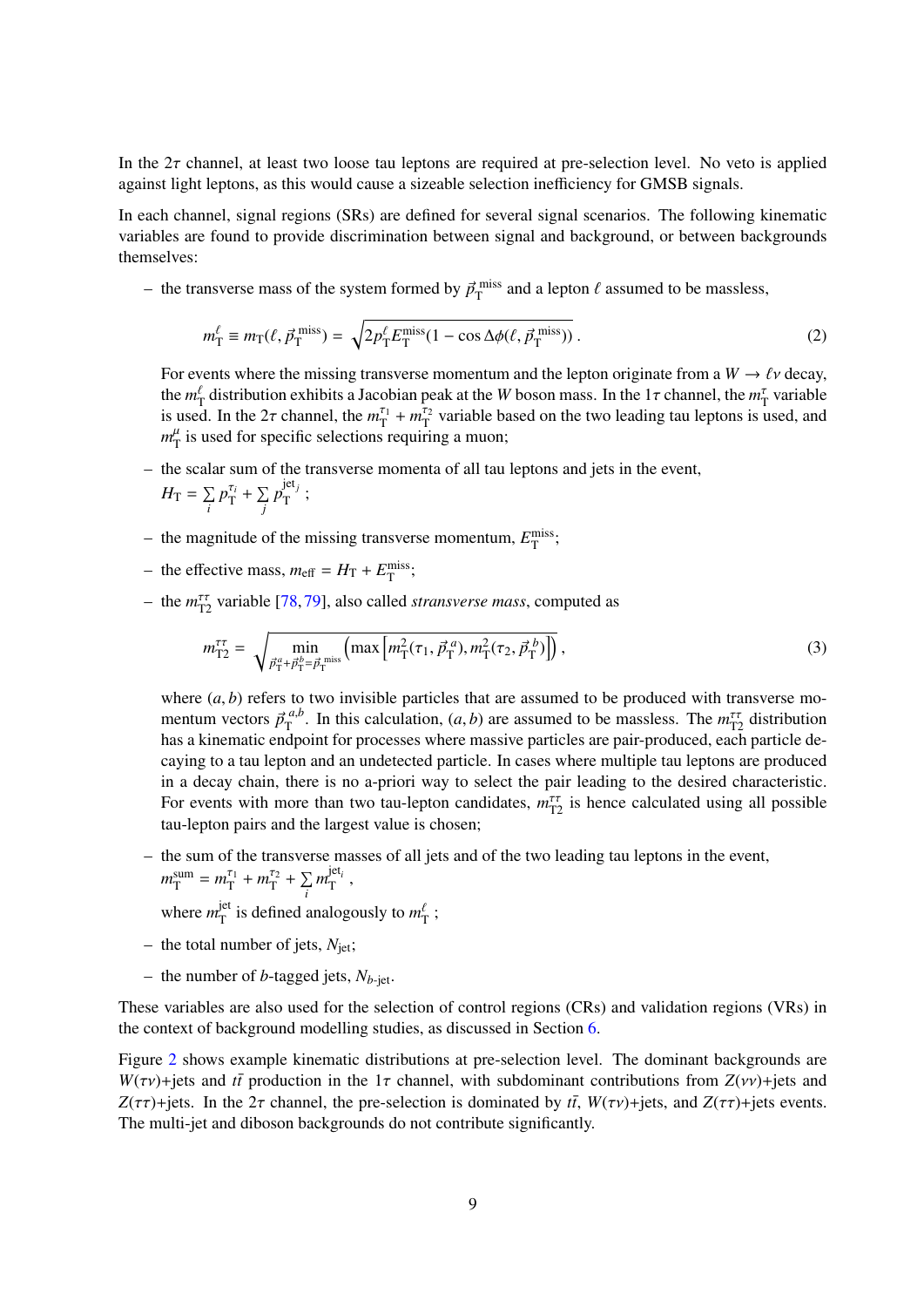<span id="page-9-0"></span>

Figure 2: Kinematic distributions at pre-selection level, for the 1 $\tau$  and 2 $\tau$  channels. The last bin includes overflow events. The shaded bands indicate the statistical uncertainties in the background predictions. The contribution labelled as "other" includes diboson and multi-jet events, and the *V*+jets processes not explicitly listed in the legend. Red arrows in the Data/SM ratio indicate bins where the corresponding entry falls outside the plotted range.

In the 1 $\tau$  channel, three characteristic regions in the  $(m_{\tilde{g}}, m_{\tilde{\chi}_1^0})$  parameter space of the simplified model<br>are chosen as benchmark scenarios for the SP optimisation, with small (< 100 GeV) medium (500are chosen as benchmark scenarios for the SR optimisation, with small (< 100 GeV), medium (500–000 GeV) and large ( $\sim 1200$  GeV) mass splittings between the gluino and the LSP In the following the 900 GeV) and large (> 1200 GeV) mass splittings between the gluino and the LSP. In the following, the associated SRs are called Compressed, Medium-Mass and High-Mass SRs, respectively. The Compressed SR exploits topologies where a high- $p<sub>T</sub>$  jet from initial-state radiation (ISR) recoils against the pair of gluinos. In this situation, the soft visible particles produced in the gluino decay receive a transverse Lorentz boost. While tau leptons and jets from gluino decays typically have low  $p<sub>T</sub>$ , such events have substantial  $E_T^{\text{miss}}$  since both LSPs tend to be emitted oppositely to the ISR jet in the transverse plane. In the case of large mass splitting, high- $p_T$  jets come mainly from gluino decays, and a high- $p_T$  requirement on the first two leading jets is effective in rejecting background without inducing a large inefficiency for the signal. A requirement on the transverse mass  $m<sub>T</sub><sup>\tau</sup>$  is applied in the Medium-Mass and High-Mass SRs to suppress  $W(\tau v)$ +jets events as well as semileptonic *tt* events with a tau lepton in the final state. The  $H_T$ variable is also used in these two SRs, as  $H<sub>T</sub>$  increases for signal events with increasing mass splittings. No SR is defined for the GMSB model, as the expected sensitivity in the  $1\tau$  channel is significantly lower than that in the  $2\tau$  channel.

In the  $2\tau$  channel, two SRs are defined for the simplified model to cover small (< 900 GeV) and large (> 1200 GeV) mass-splitting scenarios. The Compressed SR imposes a requirement on  $m_{12}^{\text{TT}}$  to exploit the fact that most of SM background contributions exhibit a kinematic endpoint around the W or Z boson the fact that most of SM background contributions exhibit a kinematic endpoint around the *W* or *Z* boson mass, which is not the case for tau leptons produced in the cascade decay of gluinos. A requirement is also applied on  $m_T^{\text{sum}}$  to take advantage of the large  $E_T^{\text{miss}}$  and the large jet and tau lepton multiplicity that is expected for signal events. The High-Mass SR includes a requirement on  $H<sub>T</sub>$ , which is efficient for high-mass gluino signals. A requirement on  $m_T^{\tau_1} + m_T^{\tau_2}$  is also applied. In  $Z(\tau\tau)$ +jets events, where  $E_T^{\text{miss}}$ <br>originates from neutrinos from tay lenton decays, the trigger plateau requirement selects events wi originates from neutrinos from tau lepton decays, the trigger plateau requirement selects events with a high- $p_T$  *Z* boson recoiling against jets in the transverse plane. This topology leads to tau leptons with a small  $\Delta\phi$  separation, which results in low values of  $m_{\text{T}}^{\tau_1} + m_{\text{T}}^{\tau_2}$  given that tau neutrinos are themselves<br>collimated with the visible decay products of tau leptons. For dileptonic *tr* events with two collimated with the visible decay products of tau leptons. For dileptonic  $t\bar{t}$  events with two tau leptons and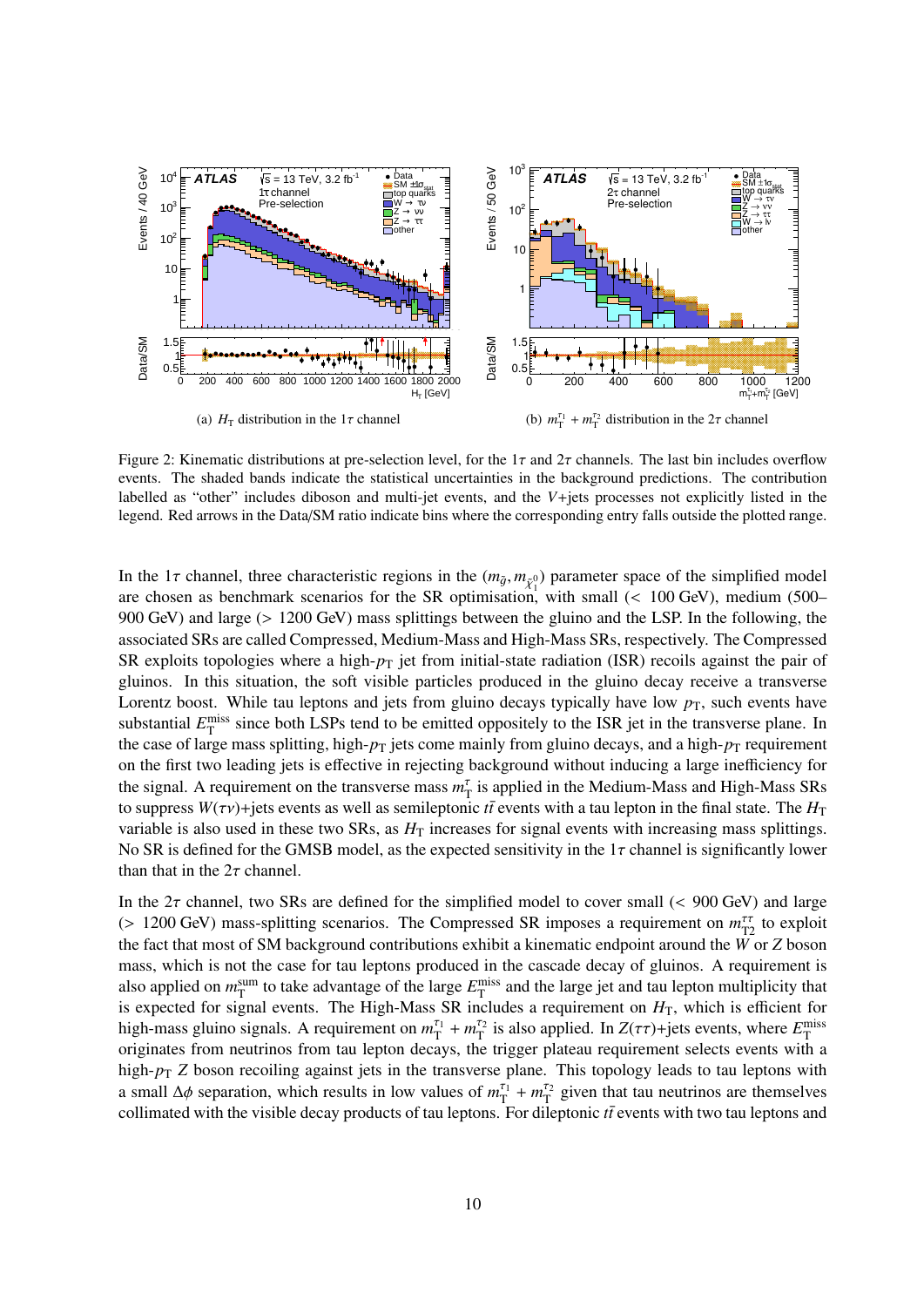| $1\tau$ channel                                                                                                            | Compressed SR                                                             | Medium-Mass $SR$   High-Mass $SR$                                                                         |             |  |  |
|----------------------------------------------------------------------------------------------------------------------------|---------------------------------------------------------------------------|-----------------------------------------------------------------------------------------------------------|-------------|--|--|
| Trigger plateau                                                                                                            |                                                                           | $E_{\rm T}^{\rm miss} > 180$ GeV, $p_{\rm T}^{\rm jet_1} > 120$ GeV                                       |             |  |  |
| Tau leptons                                                                                                                |                                                                           | $\overline{N_{\tau}^{\text{loose}}} = N_{\tau}^{\text{medium}} = 1, p_{\text{T}}^{\tau} > 20 \text{ GeV}$ |             |  |  |
| Light leptons                                                                                                              |                                                                           | $N_{\ell}=0$                                                                                              |             |  |  |
| Multi-jet rejection                                                                                                        | $\Delta\phi$ (jet <sub>1,2</sub> , $\vec{p}_T^{\text{miss}}$ ) $\geq 0.4$ |                                                                                                           |             |  |  |
|                                                                                                                            | $<$ 45 GeV                                                                |                                                                                                           |             |  |  |
| $\begin{array}{c} p_{\mathrm{T}}^{\tau}\\ p_{\mathrm{T}}^{\mathrm{jet}_1}\\ p_{\mathrm{T}}^{\mathrm{jet}_2}\\ \end{array}$ | $>$ 300 GeV                                                               |                                                                                                           | $> 220$ GeV |  |  |
|                                                                                                                            |                                                                           |                                                                                                           | $> 220$ GeV |  |  |
| $N_{\rm jet}$                                                                                                              | > 2                                                                       | $\geq$ 5                                                                                                  | > 5         |  |  |
| $m_{\rm T}^{\tau}$                                                                                                         | $> 80$ GeV                                                                | $> 200$ GeV                                                                                               | $> 200$ GeV |  |  |
| $E_{\rm T}^{\rm miss}$                                                                                                     | $>$ 300 GeV                                                               | $>$ 300 GeV                                                                                               |             |  |  |
| $H_{\rm T}$                                                                                                                |                                                                           | $> 550$ GeV                                                                                               | $> 550$ GeV |  |  |

<span id="page-10-1"></span>Table 2: Selection criteria for the signal regions (SRs) of the  $1\tau$  channel (top) and the  $2\tau$  channel (bottom).

| $2\tau$ channel                           | Compressed $SR$                                                           | High-Mass SR                                                              | <b>GMSB SR</b> |  |  |
|-------------------------------------------|---------------------------------------------------------------------------|---------------------------------------------------------------------------|----------------|--|--|
| Trigger plateau                           | $E_{\rm T}^{\rm miss} > 180$ GeV, $p_{\rm T}^{\rm jet_1} > 120$ GeV       |                                                                           |                |  |  |
| Tau leptons                               |                                                                           | $N_{\tau}^{\text{loose}} \geq 2$ , $p_{\text{T}}^{\tau} > 20 \text{ GeV}$ |                |  |  |
| Multi-jet rejection                       | $\Delta\phi$ (jet <sub>1.2</sub> , $\vec{p}_T^{\text{miss}}$ ) $\geq 0.4$ |                                                                           |                |  |  |
| $m_{\rm T}^{\tau_1} + m_{\rm T}^{\tau_2}$ |                                                                           | $>$ 350 GeV                                                               | $>150$ GeV     |  |  |
| $H_{\rm T}$                               |                                                                           | $> 800$ GeV                                                               | $>1700$ GeV    |  |  |
| $N_{\rm jet}$                             | > 2                                                                       | $\geq$ 3                                                                  | > 2            |  |  |
| $m_{\text{T2}}^{\tau\tau}$                | $> 60$ GeV                                                                |                                                                           |                |  |  |
| $m_{\rm T}^{\rm sum}$                     | $>1400$ GeV                                                               |                                                                           |                |  |  |

large genuine  $E_{\rm T}^{\rm miss}$ , and for  $W(\tau \nu)$ +jets events and semileptonic  $t\bar{t}$  events with a high- $p_{\rm T}$  jet mis-identified as a tau lepton,  $m_{\rm T}^{\tau_1} + m_{\rm T}^{\tau_2}$  can be larger, but even larger values are exp A signal region is also defined for the GMSB model, and targets more specifically squark–antisquark production rather than gluino pair production in the region  $\Lambda \ge 80$  TeV, not excluded by Run 1 searches. Among the distinctive features that give large discrimination power to  $H<sub>T</sub>$ , decay chains are potentially longer than in the simplified model, and the almost-massless gravitino LSP leaves more phase space to other particles in the decay. Table [2](#page-10-1) summarises the selection criteria for all the SRs of the  $1\tau$  and  $2\tau$ channels.

### <span id="page-10-0"></span>6 Background estimation

To predict the background contributions in the SRs, the normalisation of the dominant backgrounds is fitted to data in dedicated CRs. In each channel and for each SR, a simultaneous fit over the relevant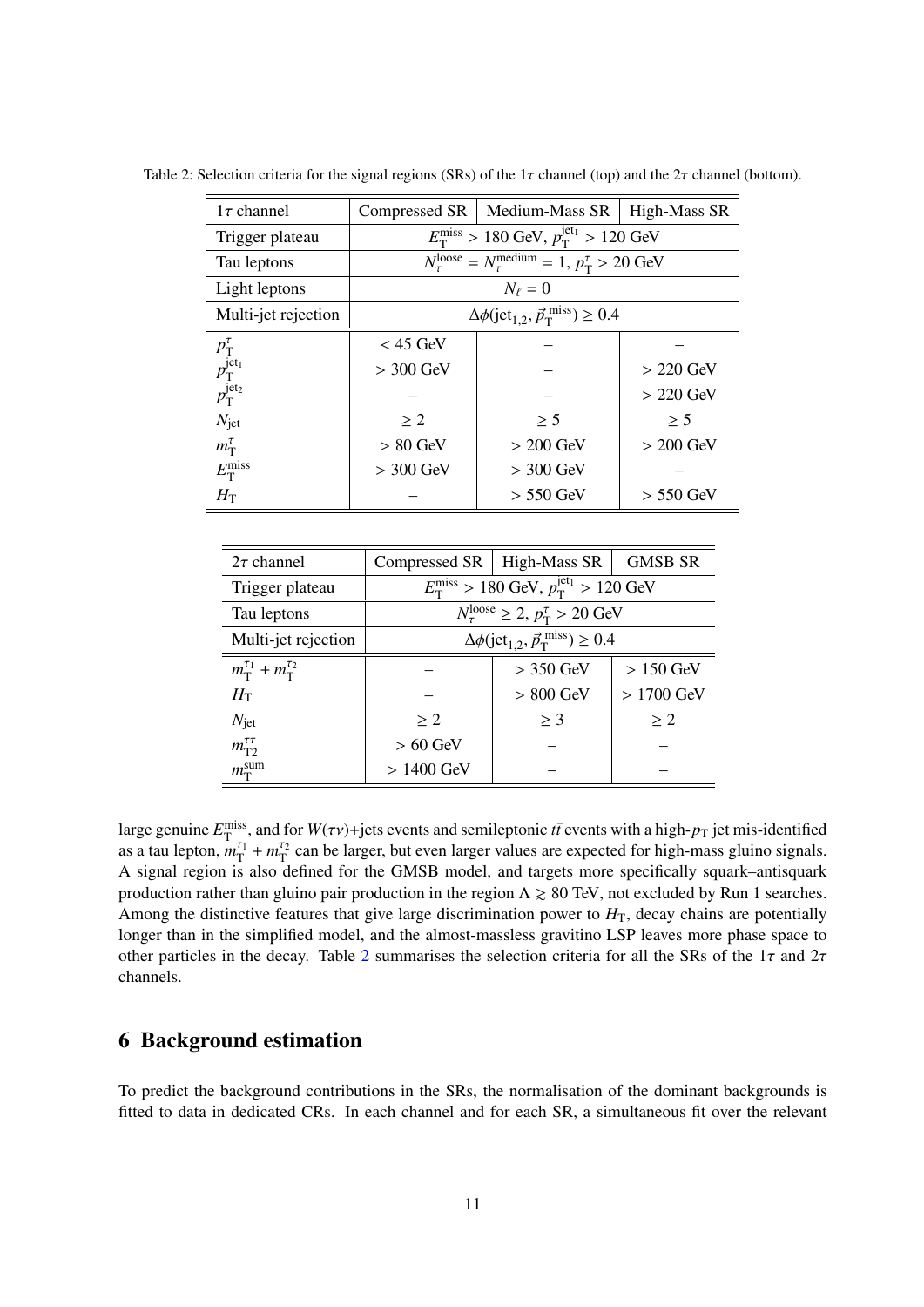CRs is performed using HistFitter [\[80\]](#page-29-13) to extract these normalisation factors. Control regions are designed to have an enhanced contribution from a single background process, with contributions from other backgrounds as small as possible to reduce the uncertainties originating from correlations between CRs. Furthermore, CRs are defined in phase-space regions close to that of SRs, to avoid the extrapolation of the background normalisations over very different kinematic regimes.

A set of VRs is defined in intermediate phase-space regions between a SR and its associated CRs, where signal contributions are small. These VRs are not part of the fit; they are used to compare the fitted background predictions with the observed data in the vicinity of the SRs before unblinding those.

### <span id="page-11-0"></span>6.1 Vector-boson and top quark backgrounds

In both channels, the dominant backgrounds originate from SM processes involving the top quark or a massive vector boson and jets. These two backgrounds can be separated from each other by either requiring or vetoing the presence of a *b*-tagged jet in the event. In addition, a tau-lepton candidate can be either a genuine tau lepton (*true tau lepton*) from a *<sup>W</sup>*(τν) decay or a jet mis-identified as a tau lepton (*fake tau lepton*), which leads to two types of CRs.

In CRs targeting true tau-lepton contributions, the normalisation factor is used to absorb the theoretical uncertainties in cross-section computations, the experimental uncertainties in the integrated luminosity, and potential differences in the tau-lepton reconstruction and identification efficiencies between data and simulation. In the case of fake tau-lepton contributions, the normalisation factor combines several effects: the quark/gluon composition of jets mis-identified as tau leptons, which is process-dependent, the parton shower and hadronisation models of the generator, and the modelling in the simulation of jet shower shapes in the calorimeter, which mainly depends on the GEANT4 hadronic interaction model and the modelling of the ATLAS detector. Other contributions affecting the background normalisation include the modelling of the kinematics and acceptance of background processes. These contributions are absorbed into the true and fake tau-lepton normalisation factors in the  $1\tau$  channel, while they are treated as a separate *kinematic* normalisation factor in the 2τ channel to avoid double-counting (true- or fake-tau normalisation factors are applied to each tau lepton, while the kinematic normalisation factor is applied once per event).

In the  $1\tau$  channel, four CRs are defined, with four associated normalisation factors. They target the top quark background (including  $t\bar{t}$  and single-top-quark processes) with either a true or a fake tau lepton, and *V*+jets events with either a true or a fake tau lepton, respectively dominated by  $W(\tau v)$ +jets and  $Z(vv)$ +jets processes. The discrimination between true and fake tau-lepton contributions is achieved by a requirement on  $m_{\rm T}^{\rm T}$ . A common set of four CRs is defined for the Medium-Mass and High-Mass SRs, due to the similarity of background compositions and event kinematics. These are separated from the SRs by an upper bound on  $m_T^{\tau}$ . Another set of four CRs is defined for the Compressed SR, to study more specifically the background modelling for low- $p_T$  tau leptons. These CRs are separated from the SR by an upper bound on  $E_{\rm T}^{\rm miss}$ . The selection criteria defining these CRs are summarised in Tables [3](#page-12-0) and [4.](#page-12-1) Figure [3](#page-13-0) illustrates the good modelling of the background in the various CRs after the fit.

Three types of VRs are used in the  $1\tau$  channel for the Medium- and High-Mass SRs, to validate the background extrapolation from low- $H_T$  to high- $H_T$  for selections based on true tau leptons, and the extrapolations along  $H_T$  and  $m_T^{\tau}$  for selections based on fake tau leptons. The separation of the VRs from the SRs is achieved by inverting the selections on  $m<sub>T</sub><sup>\tau</sup>$  or  $H<sub>T</sub>$ . For the Compressed SR, four VRs are used to validate the extrapolation of  $V +$ jets and top quark background predictions along  $E_T^{\text{miss}}$ , for both the true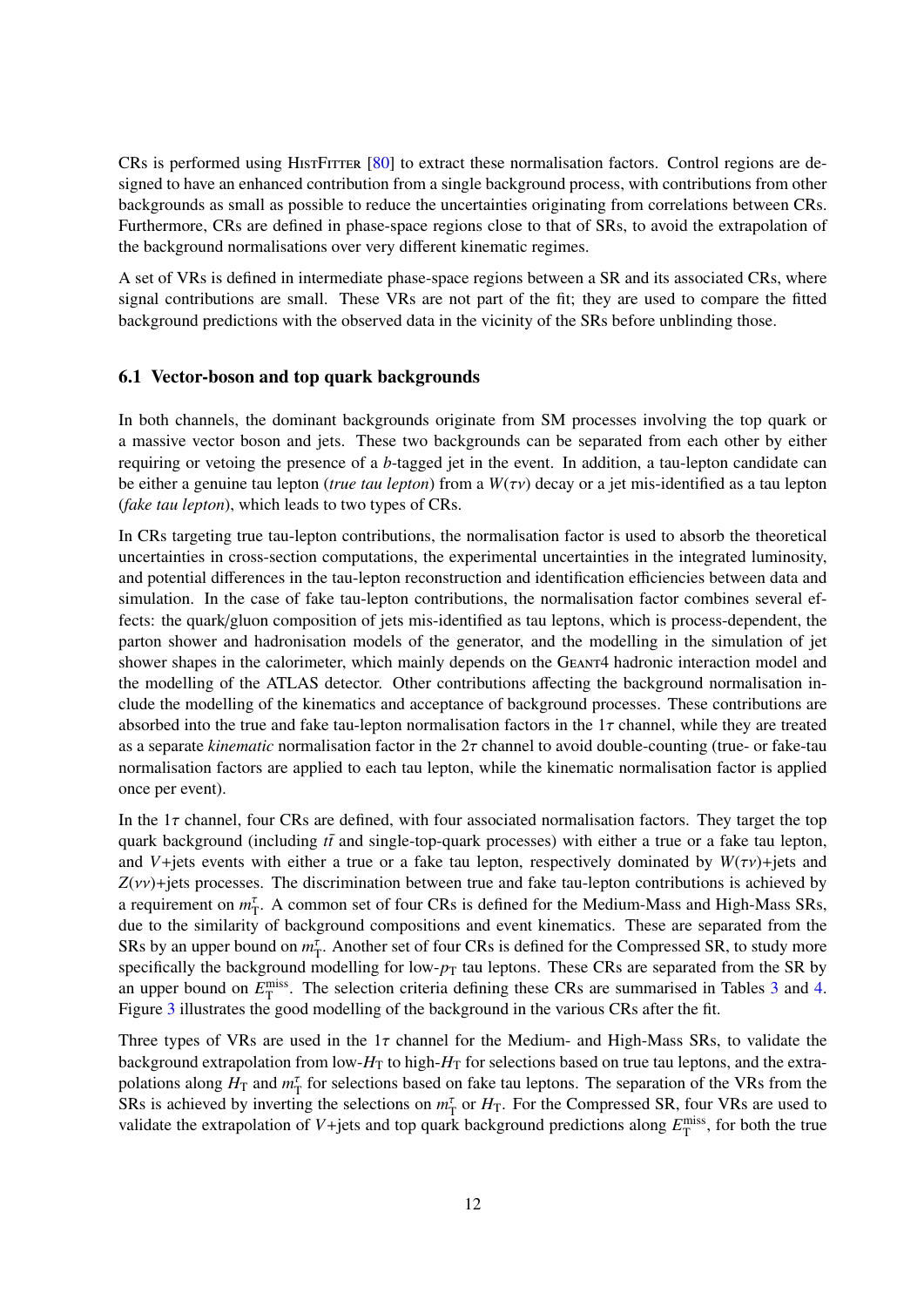<span id="page-12-0"></span>Table 3: Selection criteria defining the control and validation regions of the Compressed SR in the  $1\tau$  channel. The pre-selection criteria are also applied although not shown in the table. Unless mentioned, criteria apply to both the top quark and *V*+jets background regions. Symbols <sup>\*</sup> indicate that criteria are only applied to regions targeting the top quark background, and symbols  $\dagger$  denote criteria only applied to  $V +$ jets background regions.

<span id="page-12-3"></span><span id="page-12-2"></span>

| $1\tau$ channel                                                   | True-tau CR                            | True-tau VR             | Fake-tau CR                            | Fake-tau VR                            |
|-------------------------------------------------------------------|----------------------------------------|-------------------------|----------------------------------------|----------------------------------------|
| $E_{\rm T}^{\rm miss}$                                            | $180 < E_{\rm T}^{\rm miss} < 300$ GeV | $>$ 300 GeV             | $180 < E_{\rm T}^{\rm miss} < 250$ GeV | $250 < E_{\rm T}^{\rm miss} < 300$ GeV |
| $m_{\rm T}^{\tau}$                                                | $< 100$ GeV                            | $< 80$ GeV              | $100 < m_{\rm T}^{\tau} < 330$ GeV     | $100 < m_{\rm T}^{\tau} < 330$ GeV     |
| $H_{\rm T}$                                                       |                                        | $>$ 400 GeV             | $< 550^*/400^{\dagger}$ GeV            | $> 550^*/400^{\dagger}$ GeV            |
| $p_{\rm T}^{\tau}$                                                | $<$ 45 GeV                             | $< 60$ GeV              | $<$ 45 GeV                             | $< 60$ GeV                             |
| $N_{\rm jet}$                                                     |                                        | $> 4^*$                 |                                        | $> 4^*$                                |
| $N_{b-\text{jet}}$                                                | $\geq 1^*/=0^{\dagger}$                | $\geq 1^*/=0^{\dagger}$ | $\geq 1^*/=0^{\dagger}$                | $\geq 1^*/=0^{\dagger}$                |
| $\Delta\phi$ (jet <sub>1</sub> , $\vec{p}_{\rm T}^{\rm \;miss}$ ) | $>1.8^{\dagger}$                       |                         | $> 2.0^*$                              |                                        |
| $\Delta\phi(\tau,\vec{p}_{\rm T}^{\rm miss})$                     |                                        |                         | > 1.0                                  | > 1.0                                  |
| $E_{\rm T}^{\rm miss}/m_{\rm eff}$                                |                                        |                         | $> 0.2^*/0.3^{\dagger}$                | $> 0.2^*/0.3^{\dagger}$                |

<span id="page-12-1"></span>Table 4: Selection criteria defining the control and validation regions of the Medium-Mass and High-Mass SRs in the  $1\tau$  channel. The pre-selection criteria are also applied although not shown in the table. Unless mentioned, criteria apply to both the top quark and *V*+jets background regions. Symbols <sup>∗</sup> indicate that criteria are only applied to regions targeting the top quark background, and symbols † denote criteria only applied to *V*+jets background regions.

<span id="page-12-5"></span><span id="page-12-4"></span>

| $1\tau$ channel                                                 | True-tau CR             | True-tau VR             | Fake-tau CR                 | Fake-tau VR1                                | Fake-tau VR2            |
|-----------------------------------------------------------------|-------------------------|-------------------------|-----------------------------|---------------------------------------------|-------------------------|
| $E_{\rm T}^{\rm miss}$                                          |                         |                         |                             | $<$ 400 <sup><math>\dagger</math></sup> GeV |                         |
| $m_T$                                                           | $< 100$ GeV             | $< 100$ GeV             | $100 < m_T < 200$ GeV       | $100 < m_T < 200$ GeV                       | $200 < m_T < 330$ GeV   |
| $H_{\rm T}$                                                     | $< 550$ GeV             | $> 550$ GeV             | $< 550^*/400^{\dagger}$ GeV | $> 550^{\circ}$ GeV                         | $< 550$ GeV             |
|                                                                 |                         |                         |                             | $400 < H_{\rm T} < 700^{\circ}$ GeV         |                         |
| $p_{\rm T}^{\tau}$                                              |                         | $> 45$ GeV              |                             |                                             |                         |
| $N_{\rm jet}$                                                   | $\geq 4$                | $\geq 4$                |                             | $\geq 4^*$                                  | $\geq 4^*$              |
| $N_{b-\text{jet}}$                                              | $\geq 1^*/=0^{\dagger}$ | $\geq 1^*/=0^{\dagger}$ | $\geq 1^*/=0^{\dagger}$     | $\geq 1^*/=0^{\dagger}$                     | $\geq 1^*/=0^{\dagger}$ |
| $p_{\rm T}^{\rm jet_1}$                                         |                         |                         |                             | $< 500^{\dagger}$ GeV                       |                         |
| $\Delta\phi$ (jet <sub>1</sub> , $\vec{p}_{\rm T}^{\rm miss}$ ) |                         |                         | > 2.0                       |                                             |                         |
| $\Delta\phi(\tau, \vec{p}_{\rm T}^{\rm miss})$                  |                         |                         | > 1.0                       | > 1.0                                       | > 1.0                   |
| $E_{\rm T}^{\rm miss}/m_{\rm eff}$                              |                         |                         | $> 0.2^*/0.3^{\dagger}$     | $> 0.2^*/0.3^{\dagger}$                     | $> 0.2^*/0.3^{\dagger}$ |

and fake tau-lepton selections. The separation of the VRs from the SRs is achieved by an inverted requirement on  $m_T^{\tau}$  and  $E_T^{\text{miss}}$ , for true and fake tau-lepton VRs, respectively. The selection criteria defining all the VRs in the  $1\tau$  channel are listed in Tables [3](#page-12-0) and [4.](#page-12-1)

In the 2 $\tau$  channel, the dominant backgrounds are  $Z(\tau\tau)$ +jets and dileptonic top quark contributions (including  $t\bar{t}$  and single-top quark processes) with two true tau leptons,  $W(\tau v)$ +jets and semileptonic top quark contributions with one true and one fake tau lepton, and  $W(\ell v)$ +jets and top quark contributions with two fake tau leptons. Control regions are defined for *W*+jets and top quark backgrounds to extract normalisation factors related to the modelling of the process kinematics, and the modelling of real and fake tau leptons in the simulation. These CRs are separated from the SRs by replacing the requirement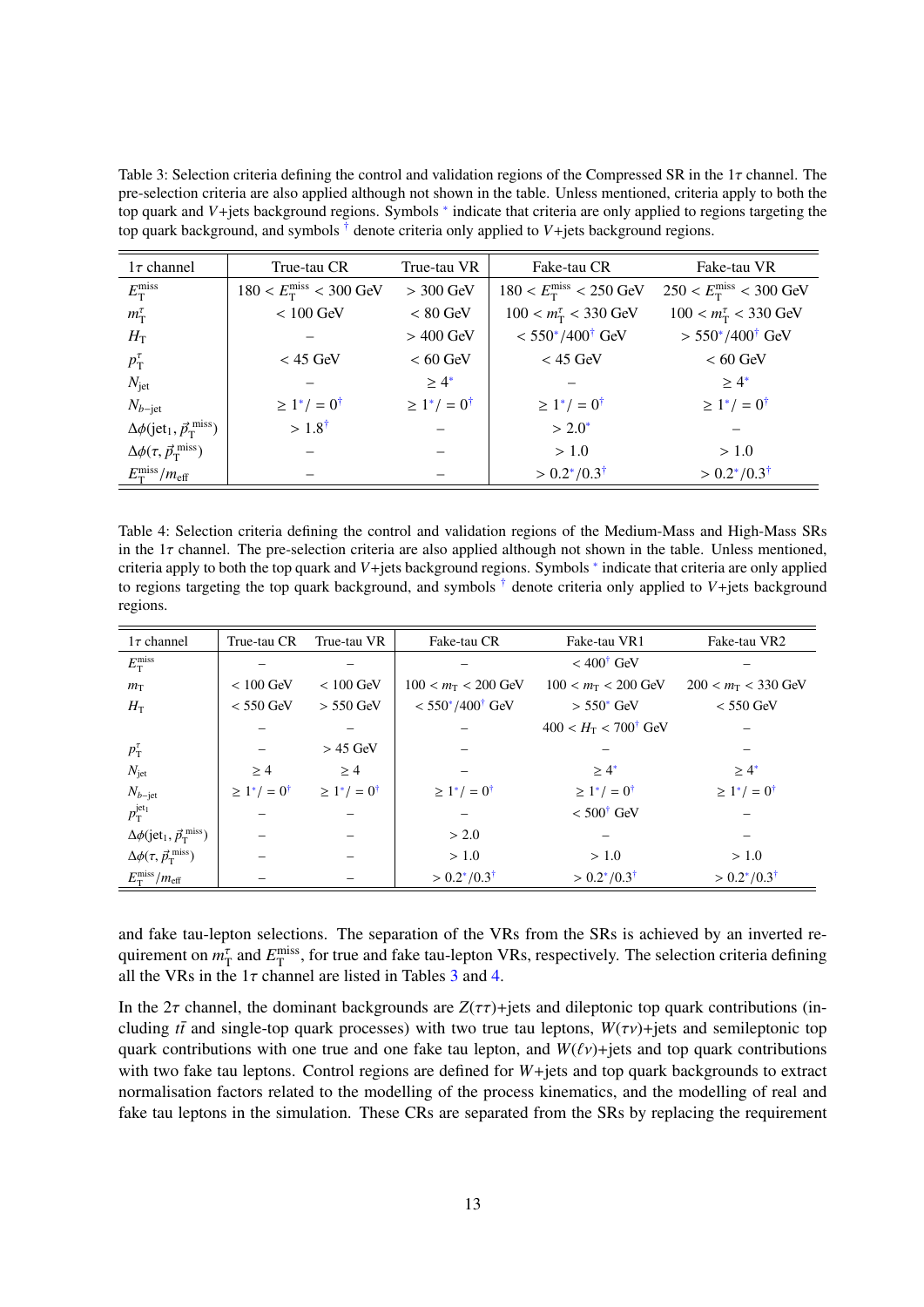<span id="page-13-0"></span>

Figure 3: Missing transverse momentum and leading-jet  $p_T$  distributions in two different control regions of the 1 $\tau$ channel after the fit, illustrating the overall background modelling in the CRs. By construction, the total fitted background is equal to the number of observed events in each CR. The last bin includes overflow events. The shaded bands indicate the statistical uncertainties in the background predictions. Red arrows in the Data/SM ratio indicate bins where the corresponding entry falls outside the plotted range.

on the two tau leptons with requirements on different final-state objects, which stand in for true or fake tau leptons. To be independent from tau-lepton considerations, kinematic CRs are based on events with one muon, jets,  $E_T^{\text{miss}}$ , and without or with *b*-jets, to select  $W(\mu\nu)$ +jets and semileptonic top quark events<br>with a final state muon, respectively. The fake tau lepton CBs use the same baseline selections as the ki with a final-state muon, respectively. The fake tau-lepton CRs use the same baseline selections as the kinematic CRs, but in addition, the presence of a loose tau-lepton candidate is required. Events with large  $m_{\rm T}^{\mu}$ values are discarded to suppress the dileptonic top quark background with a muon and a true tau lepton. The true tau-lepton CRs, which target  $W(\tau v)$ +jets and semileptonic top quark processes with a true tau lepton, are based on events with a loose tau lepton, jets and  $E_T^{\text{miss}}$ , without or with *b*-jets. Similarly, contributions from fake tau leptons are suppressed by a requirement on  $m_T^{\tau}$ . A separate CR is designed to study  $Z(\tau\tau)$ +jets events by inverting the  $m_T^{\tau_1} + m_T^{\tau_2}$  and  $H_T$  requirements from the SRs. This selection<br>requires two loose tay lentons of opposite electric charge. The selection criteria defining the various requires two loose tau leptons of opposite electric charge. The selection criteria defining the various CRs are summarised in Table [5.](#page-14-1) Figure [4](#page-14-2) illustrates the good background modelling in the CRs after the fit.

The VRs of the  $2\tau$  channel are presented in Table [6.](#page-15-0) For the  $Z(\tau\tau)$ +jets background, the validation of the background extrapolation is performed from low- $H<sub>T</sub>$  to high- $H<sub>T</sub>$ , while keeping the upper bound on  $m_T^{\tau_1} + m_T^{\tau_2}$  which is effective in selecting  $Z(\tau\tau)$ +jets events. The validity of the top quark and  $W(\tau\nu)$ +jets<br>hackground predictions obtained with alternative object selections are checked for selections with background predictions obtained with alternative object selections are checked for selections with two reconstructed tau leptons. High values of  $m_{\text{T}}^{\tau_1} + m_{\text{T}}^{\tau_2}$  are required to suppress  $Z(\tau\tau)$ +jets events as in the SRs, while upper bounds on  $m_{T2}$  and  $H_T$  ensure there is no overlap between SRs and VRs. The same set of CRs and VRs is used for the three SRs of the  $2\tau$  channel.

The resulting normalisation factors for both channels do not deviate from 1 by more than 25%, except for *tt* events with fake tau leptons in the 1 $\tau$  channel, where the normalisation factor reaches 2 within large statistical uncertainty. The typical level of agreement between data and background distributions in the CRs after the fit can be seen in Figs. [3](#page-13-0) and [4.](#page-14-2) Good modelling of kinematic distributions is observed in all CRs. The comparison between the number of observed events and the predicted background yields in the VRs is displayed in Fig. [5.](#page-15-1) Agreement within approximately one standard deviation is observed.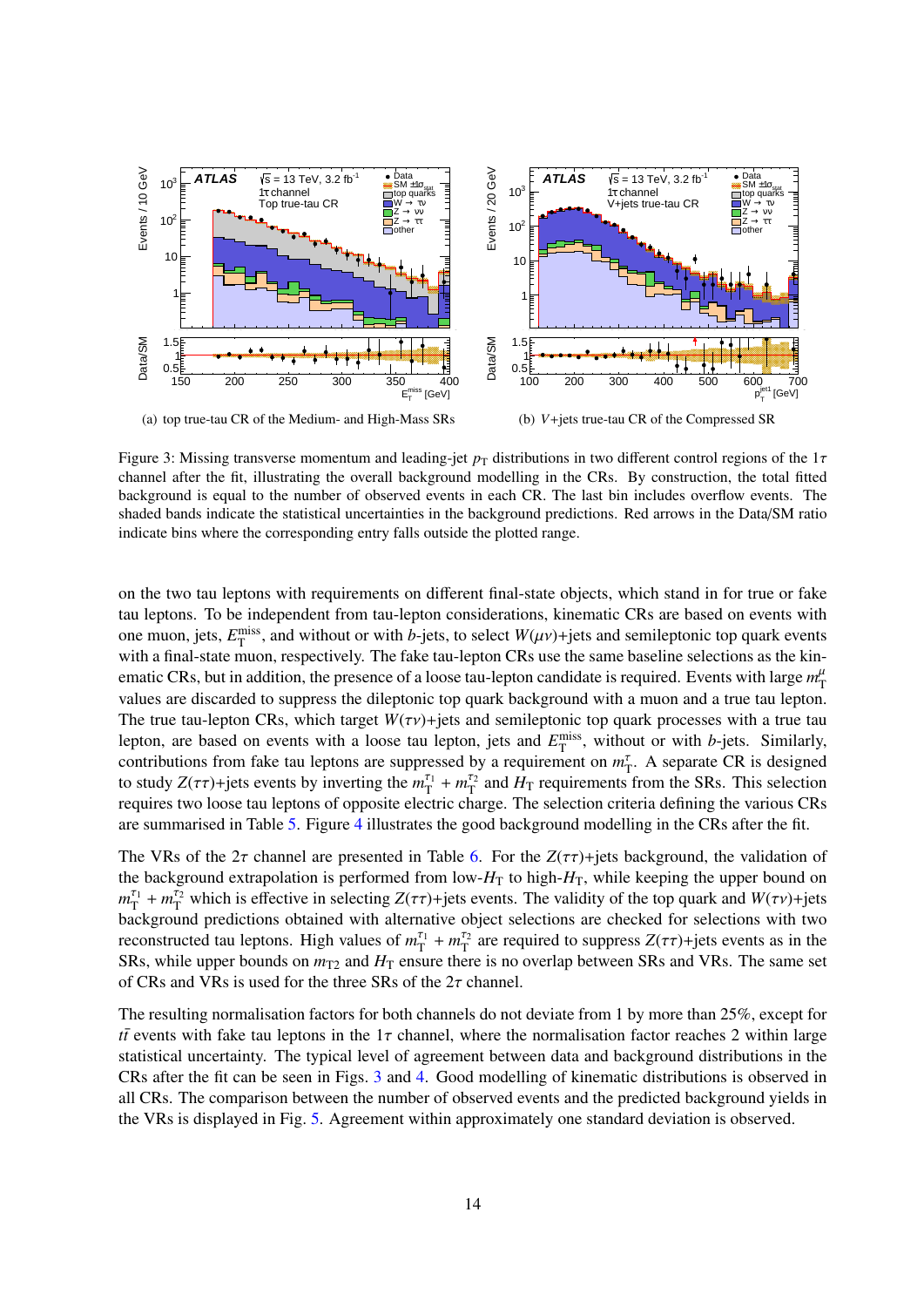<span id="page-14-1"></span>

| $2\tau$ channel     | Kinematic CR<br>Fake tau CR<br>True tau CR                 |          |                                                                               |                                                     |                                                                     |                                                                      |            |
|---------------------|------------------------------------------------------------|----------|-------------------------------------------------------------------------------|-----------------------------------------------------|---------------------------------------------------------------------|----------------------------------------------------------------------|------------|
|                     | $W + jets$                                                 | Top      | $W + jets$                                                                    | Top                                                 | $W + jets$                                                          | Top                                                                  | $Z + jets$ |
| Trigger plateau     |                                                            |          |                                                                               |                                                     | $E_{\rm T}^{\rm miss} > 180$ GeV, $p_{\rm T}^{\rm jet_1} > 120$ GeV |                                                                      |            |
| Tau leptons         | $N_{\tau}^{\text{loose}} = 0$                              |          | $N_{\tau}^{\text{loose}} = 1$                                                 |                                                     |                                                                     | $N_{\tau}^{\text{loose}} = 2$ , opposite charge                      |            |
| Light leptons       |                                                            |          | $N_{\mu} = 1$<br>$N_\mu=0$                                                    |                                                     |                                                                     |                                                                      |            |
| $N_{\rm jet}$       | $\geq$ 3                                                   |          | > 2                                                                           |                                                     | $\geq$ 3                                                            |                                                                      | $\geq 2$   |
| $N_{b-\text{jet}}$  | $= 0$                                                      | $\geq 1$ | $= 0$                                                                         | >1                                                  | $= 0$                                                               | >1                                                                   | $= 0$      |
| Multi-jet rejection |                                                            |          | $0.4 < \Delta\phi$ (jet <sub>1.2</sub> , $\vec{p}_{\rm T}^{\rm miss}$ ) < 2.9 |                                                     |                                                                     | $\Delta\phi$ (jet <sub>1.2</sub> , $\vec{p}_T^{\text{miss}}$ ) > 0.4 |            |
| CR selection        |                                                            |          | $H_T < 1200$ GeV                                                              |                                                     | $H_T < 800$ GeV                                                     |                                                                      |            |
|                     | $m_{\rm T}^{\mu}$ < 100 GeV<br>$m_{\rm T}^{\tau}$ < 80 GeV |          |                                                                               | $m_{\rm T}^{\tau_1} + m_{\rm T}^{\tau_2} < 150$ GeV |                                                                     |                                                                      |            |

Table 5: Overview of the control regions used in the  $2\tau$  channel.

<span id="page-14-2"></span>

Figure 4: *H*<sub>T</sub> distribution in the top quark fake-tau CR and transverse momentum of the leading tau lepton in the  $Z(\tau\tau)$ +jets CR of the  $2\tau$  channel after the fit, illustrating the overall background modelling in the control regions. By construction, the total fitted background is equal to the number of observed events in each CR. The last bin includes overflow events. The shaded bands indicate the statistical uncertainties in the background predictions.

### <span id="page-14-0"></span>6.2 Multi-jet background

The multi-jet background contributes to the selection when two conditions are simultaneously fulfilled: jets have to be mis-identified as tau leptons, and large missing transverse momentum must arise from jet energy mis-measurement. This background is estimated from data, because final-state objects arising from mis-measurements are much more challenging to simulate than the reconstruction and identification of genuine objects. Moreover, the very large multi-jet production cross section at the LHC would imply simulating a prohibitively large number of multi-jet events.

The *jet smearing* method [\[81\]](#page-29-14) employed in the  $1\tau$  channel proceeds in two steps. First, multi-jet events with well-measured jets are selected in a data sample collected by single-jet triggers. This is achieved by requiring  $E_{\rm T}^{\rm miss}/(\sum E_{\rm T})^{1/3}$  < 5 GeV<sup>2/3</sup>, where the objects entering the  $\sum E_{\rm T}$  term are those entering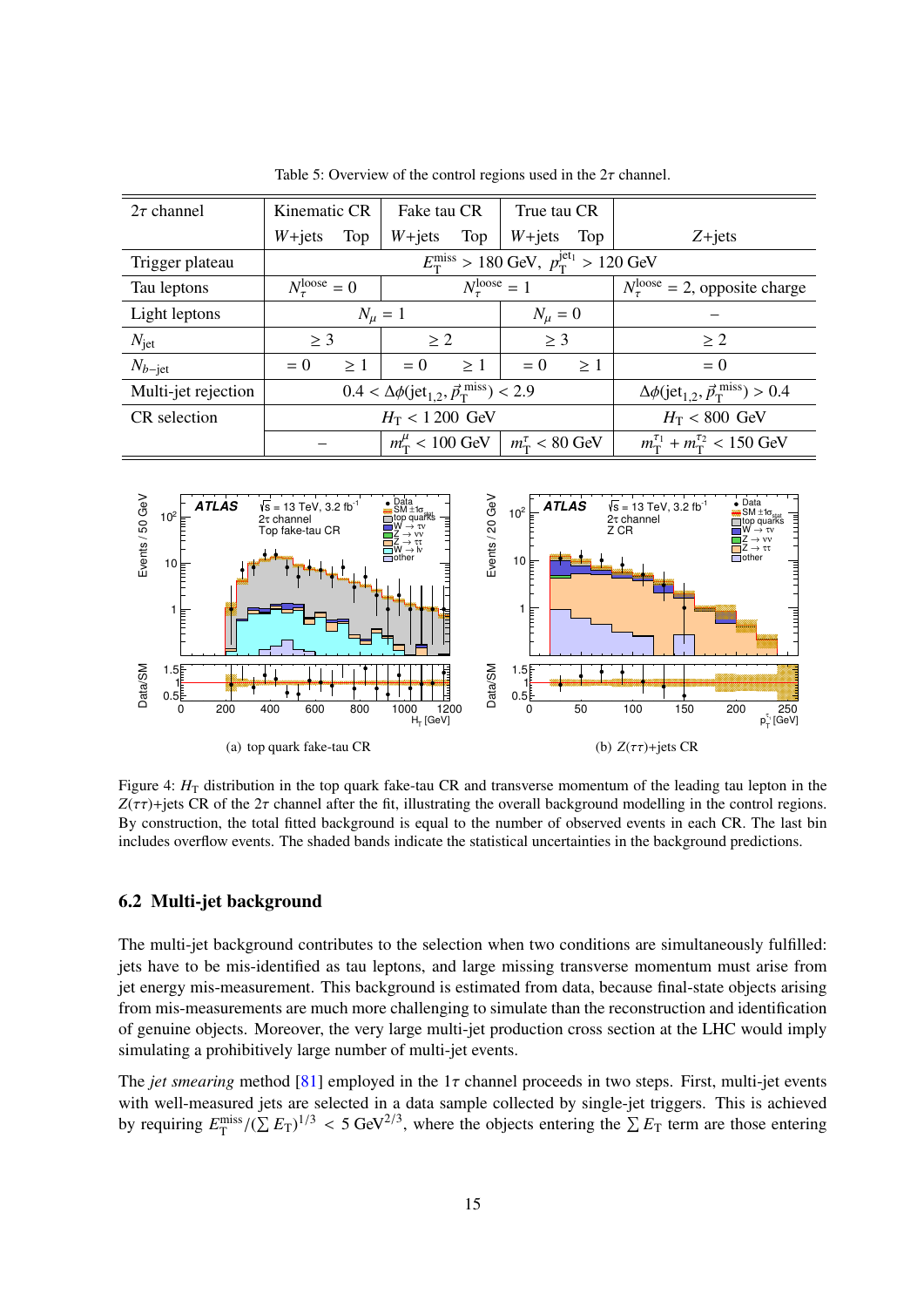<span id="page-15-0"></span>

| $2\tau$ channel     | $VRW+jets$                                          | VR Top                           | $VRZ+jets$                                                                |  |  |
|---------------------|-----------------------------------------------------|----------------------------------|---------------------------------------------------------------------------|--|--|
| Trigger plateau     |                                                     |                                  | $E_{\rm T}^{\rm miss} > 180$ GeV, $p_{\rm T}^{\rm jet_1} > 120$ GeV       |  |  |
| Tau leptons         |                                                     | $N_{\tau}^{\text{loose}} \geq 2$ |                                                                           |  |  |
| $N_{\rm jet}$       | > 2                                                 |                                  |                                                                           |  |  |
| $N_{b-\text{jet}}$  | $= 0$                                               | $\geq 1$                         | $= 0$                                                                     |  |  |
| Multi-jet rejection |                                                     |                                  | $\Delta\phi$ (jet <sub>1.2</sub> , $\vec{p}_T^{\text{miss}}$ ) $\geq 0.4$ |  |  |
| VR selection        | $H_T < 800$ GeV                                     |                                  | $H_T > 800$ GeV                                                           |  |  |
|                     | $m_{\rm T}^{\tau_1} + m_{\rm T}^{\tau_2} > 150$ GeV |                                  | $m_{\rm T}^{\tau_1} + m_{\rm T}^{\tau_2} < 150$ GeV                       |  |  |
|                     | $m_{\text{T2}}^{\tau\tau}$ < 60 GeV                 |                                  |                                                                           |  |  |

Table 6: Overview of the validation regions defined in the  $2\tau$  channel.

<span id="page-15-1"></span>

Figure 5: Number of observed events,  $n_{obs}$ , and predicted background yields after the fit,  $n_{pred}$ , in the validation regions of the  $1\tau$  and  $2\tau$  channels. The background predictions are scaled using normalisation factors derived in the control regions. The shaded bands indicate the statistical uncertainties in the background predictions, and correspond to the  $\sigma_{\text{tot}}$  uncertainties used in the lower part of the figure.

the  $E_{\rm T}^{\rm miss}$  calculation. Selected events are required to have at least two jets, no light lepton and exactly one tau candidate satisfying the medium identification criteria. The selection is dominated by multijet production, such that most tau candidates are jets mis-identified as tau leptons. In a second step, jet energies are smeared according to the  $p_T$ -dependent jet energy resolution extracted from simulation. The smearing is performed multiple times for each event, leading to a large pseudo-data set where  $E_{\text{T}}^{\text{miss}}$ originates from resolution effects and which includes an adequate fraction of jets mis-identified as tau leptons.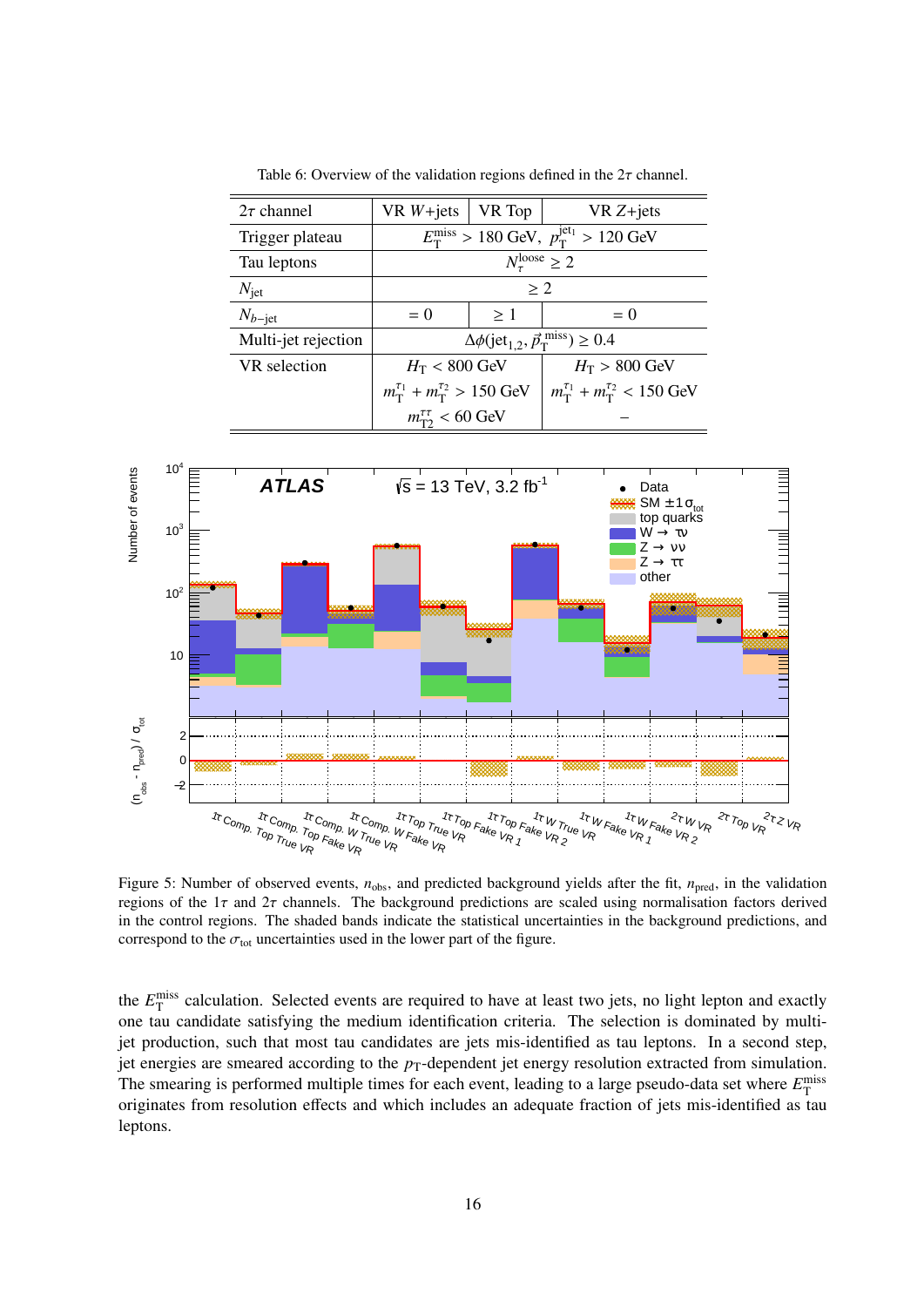This method cannot be used in the  $2\tau$  channel because of the limited number of events with well-measured jets that contain at least two loose tau candidates. Instead, a *fake rate* approach is adopted. The probability for jets to be mis-identified as tau leptons or muons, obtained from simulated dijet events, is applied to jets from an inclusive data sample collected by single-jet triggers and dominated by multi-jet events.

## <span id="page-16-0"></span>7 Systematic uncertainties

For all simulated processes, theoretical and experimental systematic uncertainties are considered. The former includes cross-section uncertainties, which are not relevant for the dominant backgrounds normalised to data, and generator modelling uncertainties. The latter refers to all the uncertainties related to the reconstruction, identification, calibration and corrections applied to jets, tau leptons, electrons, muons and missing transverse momentum. Specific uncertainties are evaluated for the multi-jet background, which is estimated from data.

Theoretical uncertainties are evaluated for all simulated samples. For backgrounds that are normalised in CRs, the uncertainty in the transfer factors, i.e. the ratio of the expected event yields in a SR or VR over the respective CR, is evaluated for all SRs and VRs. The difference between the nominal simulation and the systematically varied sample is used as an additional uncertainty. For backgrounds that are evaluated from simulation alone, i.e. the diboson background, a global normalisation uncertainty is added. Uncertainties for *V*+jets samples generated with Sherpa are estimated by up and down variations by factors of two and one-half in the renormalisation and factorisation scales, resummation scale (maximum scale of the additional emission to be resummed by the parton shower) and CKKW matching scale (matching between matrix elements and parton shower). The effect of scale variations is parameterised at generator level as a function of the vector boson  $p<sub>T</sub>$  and the number of particle jets. For the top quark background, the nominal predictions from Powheg-Box + Pythia6 are compared with predictions from alternative generators, and the differences are taken as systematic uncertainties. The MG5\_AMC@NLO + Herwig++ generators are used to evaluate uncertainties in the modelling of the hard scattering, parton shower and hadronisation. The Powheg-Box + Herwig++ generators are used to compute a specific uncertainty in the parton shower and hadronisation models. An uncertainty in the ISR modelling is also assessed by varying the Powheg-Box parameter which controls the transverse momentum of the first additional parton emission beyond the Born configuration. In the case of the diboson background, a 6% uncertainty in the cross section due to scale and PDF uncertainties is considered. Uncertainties in signal cross sections are obtained by using different PDF sets and factorisation and renormalisation scales, as discussed in Section [3.](#page-4-1)

Systematic uncertainties affecting jets arise from the jet energy scale and jet energy resolution [\[66\]](#page-28-12), as well as efficiency corrections for jet-vertex-tagging [\[68\]](#page-29-1) and *b*-tagging [\[82\]](#page-29-15). A set of *p*<sub>T</sub>- and *η*-dependent uncertainties in the jet energy scale and resolution is estimated by varying the conditions used in the simulation. Another set of uncertainties accounts for the modelling of the residual pile-up dependence. Additional uncertainties account for the jet flavour composition of samples that are used to derive in-situ energy scale corrections, where jets are calibrated against well-measured objects. A punch-through uncertainty for jets not entirely contained in the calorimeters, as well as a single-hadron response uncertainty, are also included for high- $p<sub>T</sub>$  jets. An overall uncertainty in the jet energy resolution is applied to jets in the simulation as a Gaussian energy smearing.

Systematic uncertainties affecting correctly identified tau leptons arise from the reconstruction, identification and tau-electron overlap-removal efficiencies, and the energy scale calibration [\[75\]](#page-29-8). Most of the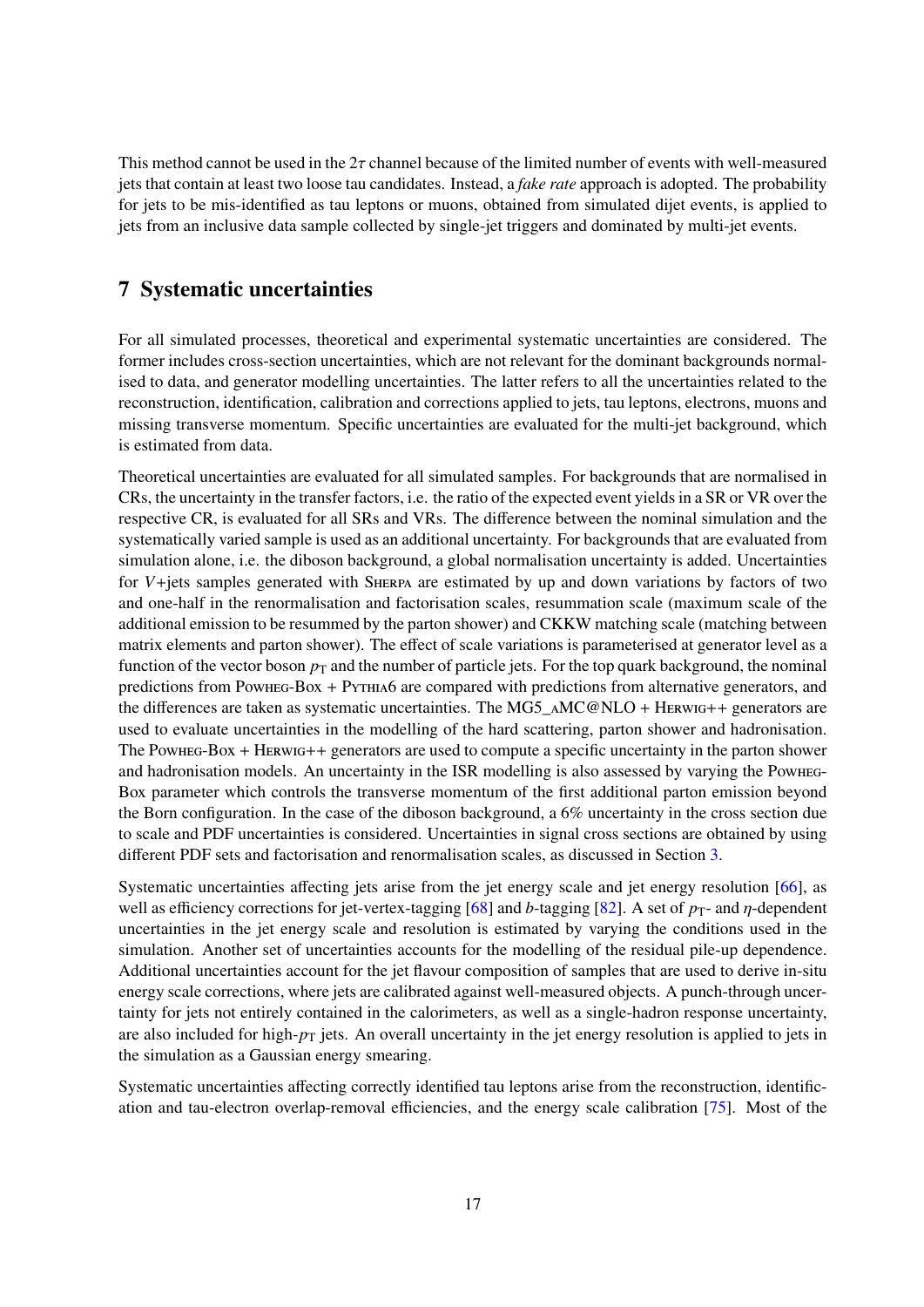uncertainties are estimated by varying nominal parameters in the simulation: detector material, underlying event, hadronic shower model, pile-up and noise in the calorimeters. The uncertainty in the energy scale also includes non-closure of the calibration found in simulation, a single-pion response uncertainty, and an uncertainty in the in-situ energy calibration of data with respect to simulation derived in  $Z(\tau\tau)$ events with a hadronically decaying tau lepton and a muon in the final state. In the case of signal samples, which undergo fast calorimeter simulation, a dedicated uncertainty takes into account the difference in performance between full and fast simulation. The effect of mis-identified tau leptons is largely constrained by the background estimation approaches. Uncertainties arise due to the extrapolation from the CRs to the VRs and SRs. These are considered as part of the theory uncertainties, which account for the impact of hadronisation on the mis-identification of jets as tau leptons.

Systematic uncertainties affecting electrons and muons are related to the energy or momentum calibration, as well as efficiency corrections for the reconstruction, identification and isolation requirements. These uncertainties have a negligible impact on the background predictions.

Systematic uncertainties in the missing transverse momentum originate from uncertainties in the energy or momentum calibration of jets, tau leptons, electrons, and muons, which are propagated to the  $E_{\text{T}}^{\text{miss}}$ calculation. Additional uncertainties are related to the calculation of the track-based soft-term. These uncertainties are derived by studying the  $p<sub>T</sub>$  balance in  $Z(\mu\mu)$  events between the soft-term and the hardterm composed of all reconstructed objects. Soft-term uncertainties include scale uncertainties along the hard-term axis, and resolution uncertainties along and perpendicular to the hard-term axis [\[83\]](#page-30-0).

A systematic uncertainty of the pile-up modelling is estimated by varying the distribution of the average number of interactions per bunch crossing in the simulation. The range of the variation is determined by studying the correlation in data and simulation between the average number of interactions and the number of reconstructed primary vertices. This uncertainty ranges from a few percent in the  $1\tau$  channel to about 15% in the poorly populated SRs of the  $2\tau$  channel.

The uncertainty in the integrated luminosity is  $\pm 2.1\%$ . It is derived, following a methodology similar to that detailed in Ref.  $[84]$ , from a calibration of the luminosity scale using  $x-y$  beam-separation scans performed in August 2015. This uncertainty only affects the diboson background prediction and the signal yields, as other backgrounds are normalised to the data.

The systematic uncertainty in the small multi-jet background contribution is estimated by considering alternative normalisation regions and different jet smearing parameters in the case of the  $1\tau$  channel. An uncertainty of the order of 70% is found for the  $1\tau$  channel, and a 100% uncertainty is assigned in the  $2\tau$ channel.

The influence of the main systematic uncertainties in the total background predictions in the SRs of the  $1\tau$ and  $2\tau$  channels are summarised in Table [7.](#page-18-1) The uncertainties reported in the table are derived assuming that no signal is present in the CRs.

The total uncertainties range between 13% and 72%. For all SRs, the largest uncertainties, between 7% and 60%, originate from the MC generator modelling of top quark events. Energy scale uncertainties affecting tau leptons and jets contribute significantly in all regions as well. Other uncertainties, e.g. in the *b*-tagging efficiency and the jet energy resolution, do not play a large role in most of the SRs.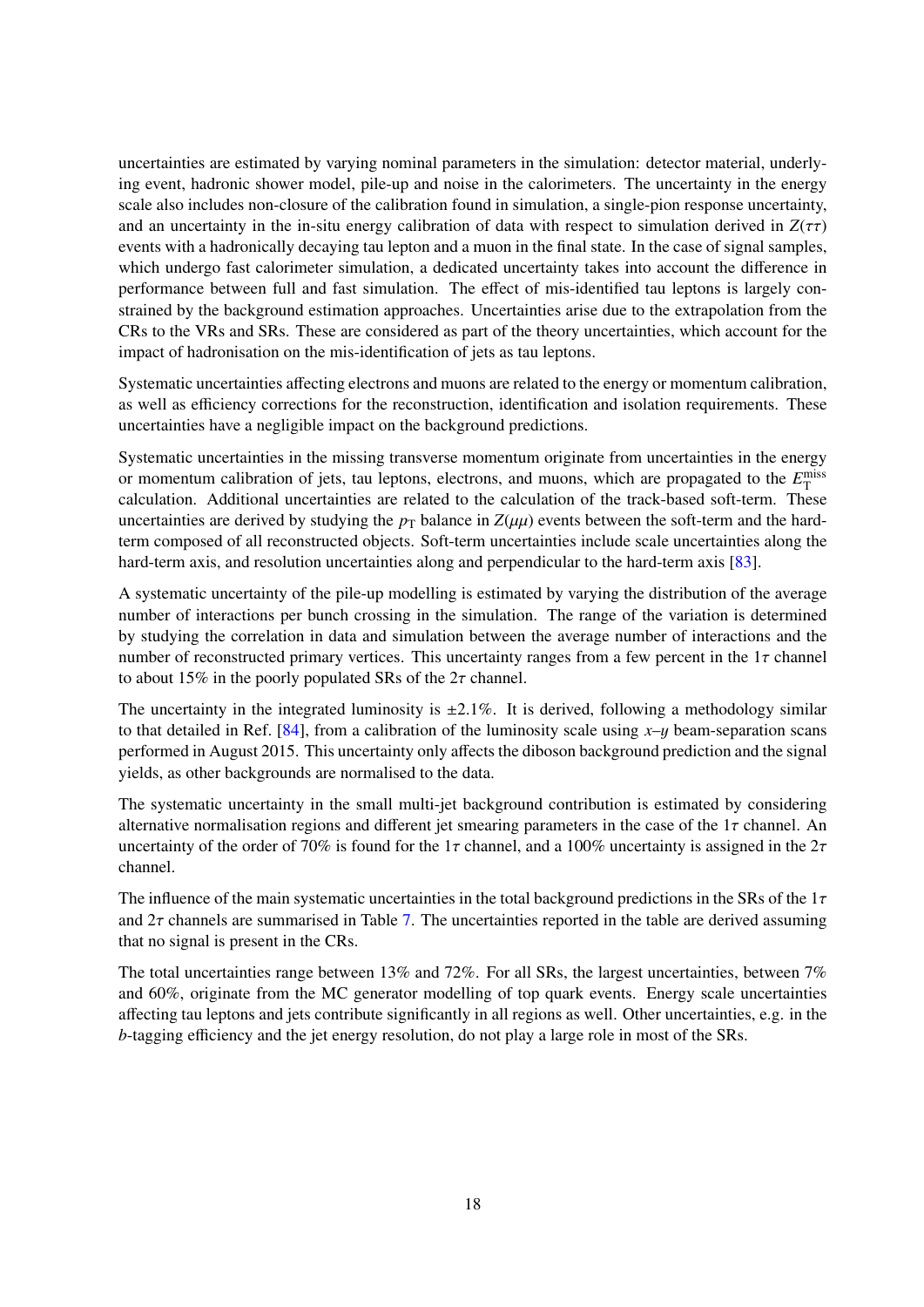| Source of uncertainty        | $1\tau$ Compressed SR | $1\tau$ Medium-Mass SR | $1\tau$ High-Mass SR |
|------------------------------|-----------------------|------------------------|----------------------|
| Top generator modelling      | 8.1                   | 6.5                    | 12                   |
| $V+jets$ generator modelling | 1.5                   | 6.4                    | 6.3                  |
| Jet energy scale             | 2.0                   | 6.7                    | 0.4                  |
| Jet energy resolution        | 0.6                   | 0.2                    | 0.7                  |
| $b$ -tagging efficiencies    | 1.9                   | 3.2                    | 7.7                  |
| Tau energy scale             | 1.8                   | 2.8                    | 5.5                  |
| Total                        | 13                    | 16                     | 21                   |
| Source of uncertainty        | $2\tau$ Compressed SR | $2\tau$ High-Mass SR   | $2\tau$ GMSB SR      |
| Top generator modelling      | 60                    | 23                     | 22                   |
| $V+jets$ generator modelling | 4.2                   | 6.3                    | 4.3                  |
| Jet energy scale             | 14                    | 2.0                    | 6.0                  |
| Let energy resolution        | $Q_1$                 | 1 <sub>2</sub>         | $\Lambda$ 2          |

Jet energy resolution 8.1 1.2 4.3<br>
A tagging efficiencies 8.8 5.1 7.7 *b*-tagging efficiencies 8.8 5.1 7.7<br>Tau energy scale 19 13 8.5 Tau energy scale  $\frac{19}{72}$   $\frac{13}{36}$   $\frac{8.5}{35}$ Total  $72$   $36$   $35$ 

<span id="page-18-1"></span>Table 7: Dominant systematic uncertainties in the total background predictions, in percent, for the signal regions of the  $1\tau$  (top) and  $2\tau$  (bottom) channels. The total systematic uncertainty accounts for other minor contributions not listed in this table, as well as correlations between the uncertainties.

## <span id="page-18-0"></span>8 Results

Kinematic distributions for *extended SR selections* of the 1τ and 2τ channels are shown in Figs. [6](#page-19-0) and [7,](#page-20-0) respectively. These regions are defined by the same set of selection criteria as for the SRs, except that the criterion corresponding to the plotted variable is not applied. Data and background predictions, fitted to data in the control regions, are compared, and signal predictions are also shown for several benchmark models. Variables providing the most discrimination between signal and background are displayed: *m*<sup>τ</sup><sub>T</sub> distributions for the 1 $\tau$  channel, and  $m_T^{\text{sum}}$ ,  $m_T^{\tau_1} + m_T^{\tau_2}$  and  $H_T$  distributions for the 2 $\tau$  channel. Reasonable agreement between data and background distributions is observed, given the low event yields remaining in data after these selections. The numbers of observed events and expected background events in all SRs are reported in Tables [8](#page-21-0) and [9](#page-21-1) for the  $1\tau$  and  $2\tau$  channels, respectively.

No significant excess is observed in data over the SM predictions. Therefore, upper limits are set at the 95% confidence level (CL) on the number of hypothetical signal events, or equivalently, on the signal cross section. The one-sided profile-likelihood-ratio test statistic is used to assess the compatibility of the observed data with the background-only and signal-plus-background hypotheses. Systematic uncertainties are included in the likelihood function as nuisance parameters with Gaussian probability densities. Following the standards used for LHC analyses, *p*-values are computed according to the CL<sub>s</sub> prescription [\[85\]](#page-30-2).

Model-independent upper limits are calculated for each SR, assuming no signal contribution in the CRs.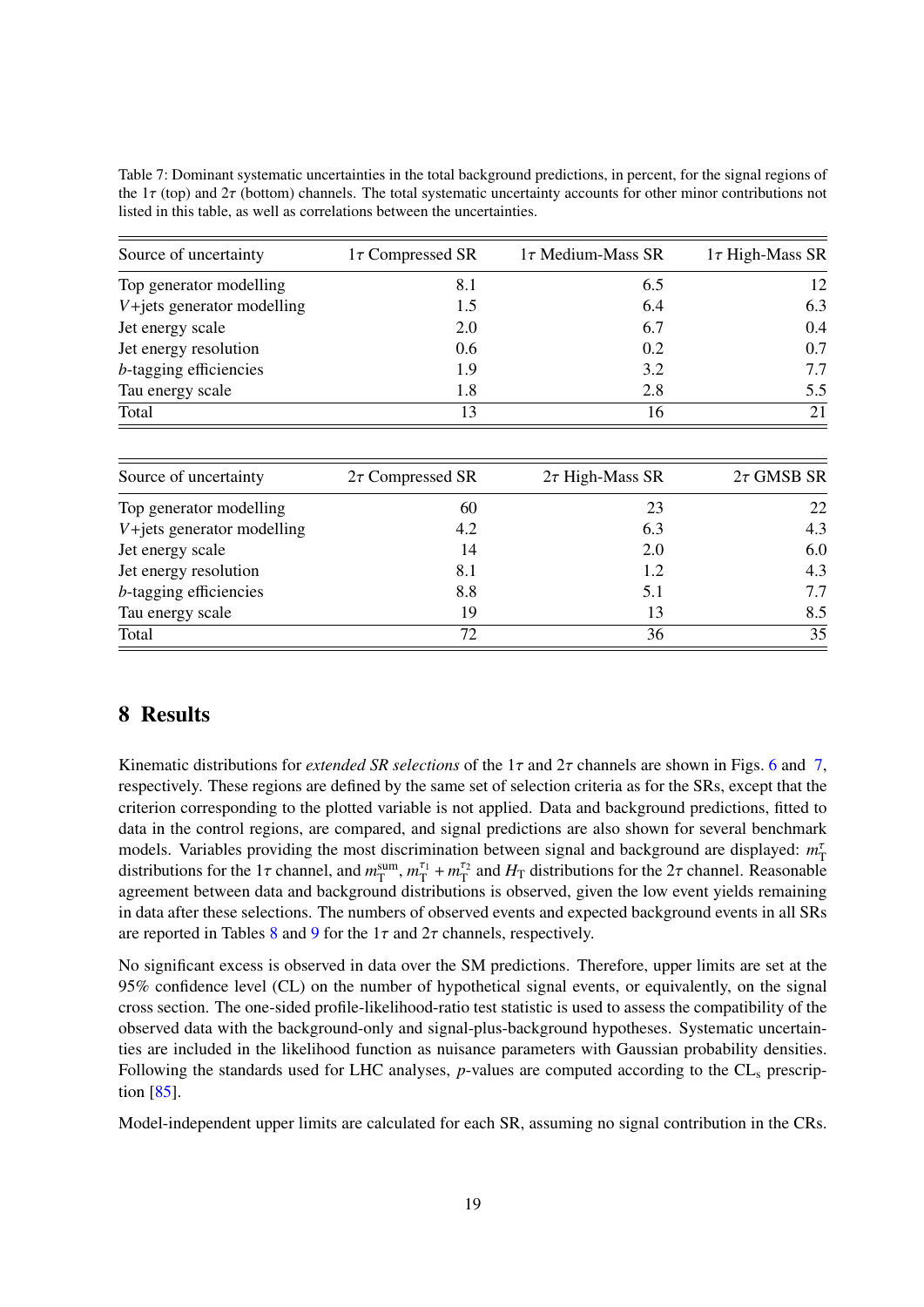<span id="page-19-0"></span>

Figure 6:  $m_{\rm T}^{\rm r}$  distributions for "extended SR selections" of the 1 $\tau$  channel, for (a) the Compressed SR selection<br>without the  $m^{\tau} > 80$  GeV requirement (b) the Medium-Mass SR selection without the  $m^{\tau} > 200$ without the  $m_{\rm T}^{\rm T} > 80$  GeV requirement, (b) the Medium-Mass SR selection without the  $m_{\rm T}^{\rm T} > 200$  GeV requirement,<br>and (c) the High-Mass SR selection without the  $m_{\rm T}^{\rm T} > 200$  GeV requirement. The last h and (c) the High-Mass SR selection without the  $m<sub>T</sub><sup>T</sup> > 200$  GeV requirement. The last bin includes overflow events.<br>The shaded bands indicate the statistical uncertainties in the background predictions. Red arrows The shaded bands indicate the statistical uncertainties in the background predictions. Red arrows in the Data/SM ratio indicate bins where the corresponding entry falls outside the plotted range. The signal region is indicated by the black arrow. Signal predictions are overlaid for several benchmark models, normalised to their predicted cross sections. For the simplified model, "LM" refers to a low mass splitting, or compressed scenario, with  $m_{\tilde{q}} = 665$  GeV and  $m_{\tilde{\chi}_1^0} = 585$  GeV; "MM" stands for a medium mass splitting, with  $m_{\tilde{g}} = 1145$  GeV and  $m_{\tilde{\chi}_1^0} = 265$  GeV; "HM" denotes a high mass splitting scenario, with  $m_s = 1305$  GeV and  $m_s = 105$  GeV denotes a high mass splitting scenario, with  $m_{\tilde{g}} = 1305$  GeV and  $m_{\tilde{\chi}_1^0} = 105$  GeV.

The results are derived using profile-likelihood-ratio distributions obtained from pseudo-experiments. Upper limits on signal yields are converted into limits on the visible cross section ( $\sigma_{\rm vis}$ ) of BSM processes by dividing by the integrated luminosity of the data. The visible cross section is defined as the product of production cross section, acceptance and selection efficiency. Results are summarised at the bottom of Tables [8](#page-21-0) and [9.](#page-21-1) The most stringent observed upper limits on the visible cross section are 1.17 fb for the High-Mass SR of the  $1\tau$  channel and 1.07 fb for the High-Mass and GMSB SRs of the  $2\tau$  channel.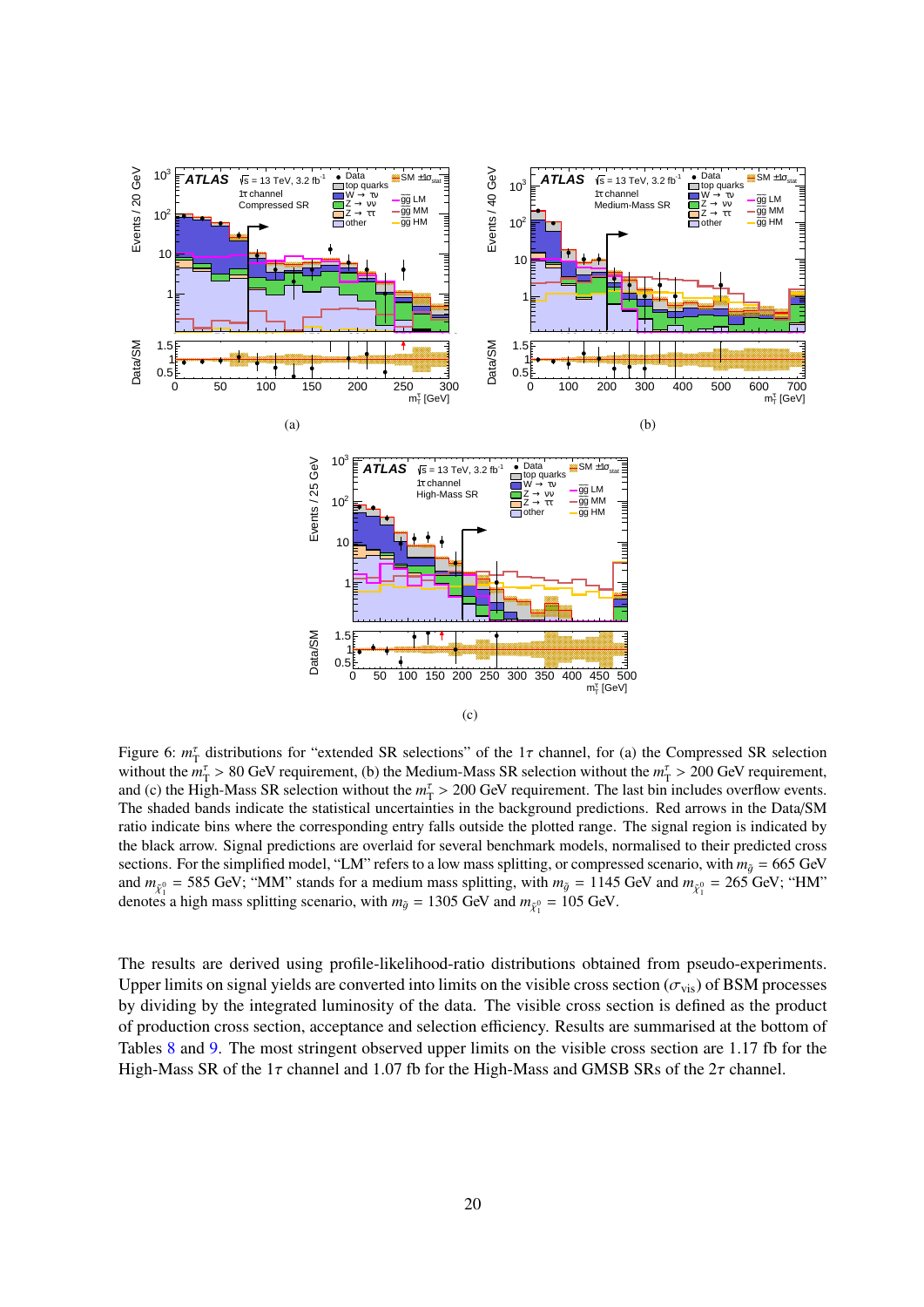<span id="page-20-0"></span>

Figure 7: Kinematic distributions for "extended SR selections" of the 2 $\tau$  channel, for (a)  $m_{\text{I}}^{\text{sum}}$  in the Compressed SR selection without the  $m_{\text{SIR}}^{\text{sum}} > 1400 \text{ GeV}$  requirement (b)  $m_{\text{I}}^{\tau_1} + m_{\text{I}}^{\$ SR selection without the  $m_{\text{I}}^{\text{sum}} > 1400 \text{ GeV}$  requirement, (b)  $m_{\text{I}}^{\text{L}_1} + m_{\text{I}}^{\text{L}_2}$  in the High-Mass SR selection without the  $m_{\text{I}}^{\text{L}_1} \times 1700 \text{ GeV}$  requirement  $m_T^{\tau_1} + m_T^{\tau_2} > 350$  GeV requirement, and (c)  $H_T$  in the GMSB SR selection without the  $H_T > 1700$  GeV requirement.<br>The last hin includes overflow events. The shaded bands indicate the statistical uncertainties in the The last bin includes overflow events. The shaded bands indicate the statistical uncertainties in the background predictions. The signal region is indicated by the black arrow. Signal predictions are overlaid for several benchmark models, normalised to their predicted cross sections. For the simplified model, "MM" refers to a medium mass splitting, with  $m_{\tilde{g}} = 1145$  GeV and  $m_{\tilde{\chi}_{1}^{0}} = 265$  GeV; "HM" denotes a high mass splitting scenario, with  $m_{\tilde{g}} = 1305$  GeV and  $m_{\tilde{g}} = 1305$  GeV and  $m_{\tilde{g}} = 105$  GeV. The GMSB banchmark model correspo 1305 GeV and  $m_{\tilde{\chi}_1^0} = 105$  GeV. The GMSB benchmark model corresponds to  $\Lambda = 90$  TeV and tan  $\beta = 40$ .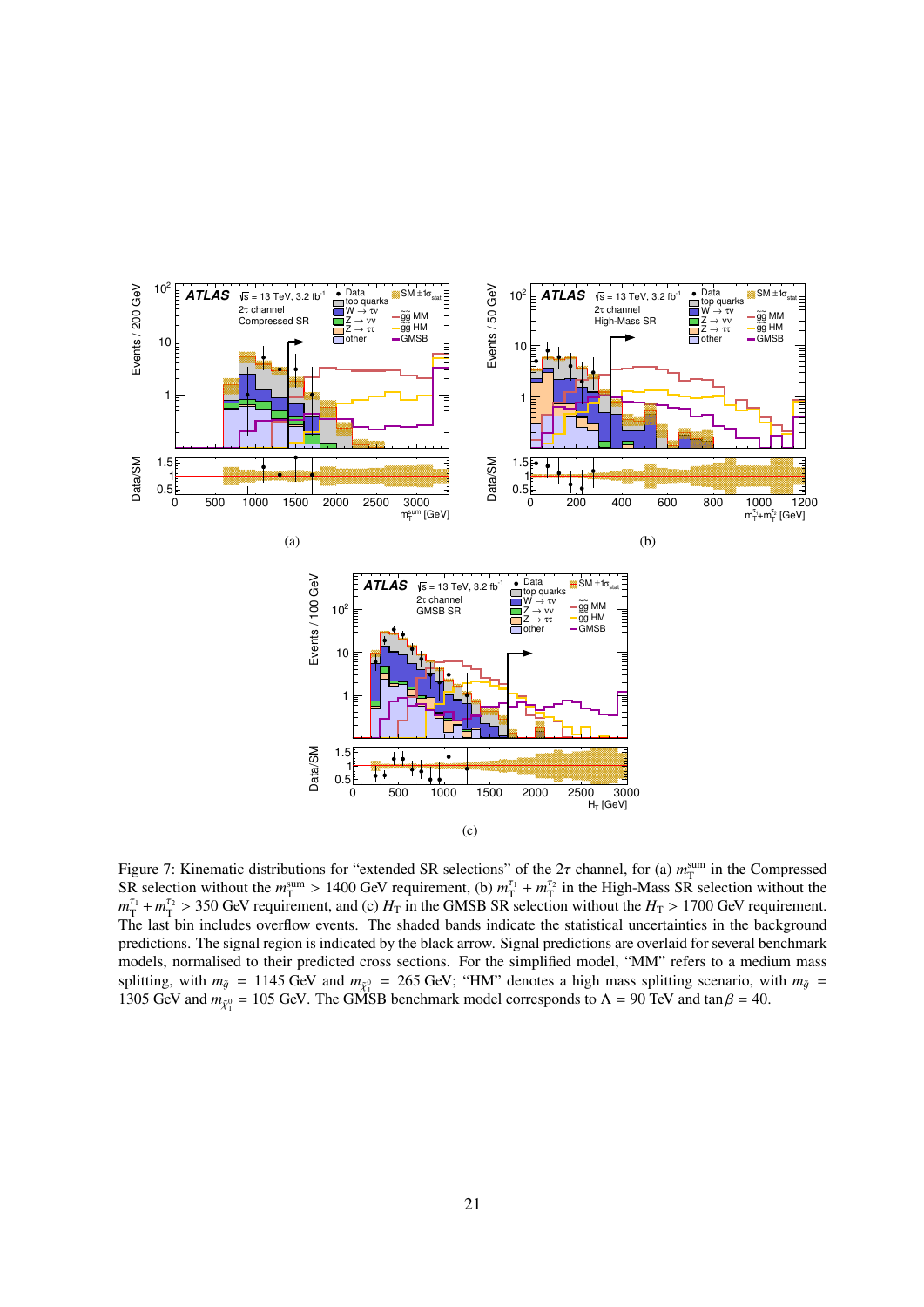<span id="page-21-0"></span>Table 8: Number of observed events and predicted background yields in the three signal regions of the  $1\tau$  channel. The background prediction is scaled using normalisation factors derived in the control regions. All systematic and statistical uncertainties are included in the quoted uncertainties. The bottom part of the table shows the observed and expected model-independent upper limits at the 95% CL on the number of signal events,  $S_{obs}^{95}$  and  $S_{exp}^{95}$ , respectively, the corresponding observed upper limit on the visible cross section,  $\langle \sigma_{\rm vis} \rangle_{\rm obs}^{\rm 95}$ , and the CL<sub>b</sub> value, i.e. the confidence<br>level observed for the background-only hypothesis level observed for the background-only hypothesis.

| $1\tau$ channel                                        | Compressed SR               | Medium-Mass SR            | High-Mass SR              |
|--------------------------------------------------------|-----------------------------|---------------------------|---------------------------|
| Data                                                   | 47                          | 11                        |                           |
| Total background                                       | $49.2 \pm 6.2$              | $15.0 \pm 2.4$            | $5.7 \pm 1.2$             |
| Top                                                    | $14.3 \pm 4.5$              | $6.0 \pm 1.3$             | $2.49 \pm 0.87$           |
| $W(\tau v)$ +jets                                      | $12.1 \pm 1.3$              | $2.78 \pm 0.62$           | $1.17 \pm 0.33$           |
| $Z(\nu\nu)$ +jets                                      | $13.9 \pm 2.3$              | $3.8 \pm 1.1$             | $0.83 \pm 0.21$           |
| $V+jets$ , other                                       | $6.24 \pm 0.90$             | $1.44 \pm 0.32$           | $0.75 \pm 0.23$           |
| Diboson                                                | $1.85 \pm 0.23$             | $0.76 \pm 0.16$           | $0.20 \pm 0.03$           |
| Multi-jet                                              | $0.74 \pm 0.54$             | $0.19 \pm 0.18$           | $0.24 \pm 0.17$           |
| $S^{95}_{obs} (S^{95}_{exp})$                          | 16.7 $(18.4^{+6.9}_{-5.0})$ | 7.5 $(9.7^{+3.5}_{-2.5})$ | 3.8 $(6.1^{+2.1}_{-1.5})$ |
| $\langle \sigma_{\rm vis} \rangle_{\rm obs}^{95}$ [fb] | 5.19                        | 2.34                      | 1.17                      |
| $CL_b$                                                 | 0.41                        | 0.23                      | 0.02                      |

<span id="page-21-1"></span>Table 9: Number of observed events and predicted background yields in the three signal regions of the  $2\tau$  channel. The background prediction is scaled using normalisation factors derived in the control regions. All systematic and statistical uncertainties are included in the quoted uncertainties. The bottom part of the table shows the observed and expected model-independent upper limits at the 95% CL on the number of signal events,  $S_{obs}^{95}$  and  $S_{exp}^{95}$ , respectively, the corresponding observed upper limit on the visible cross section,  $\langle \sigma_{\rm vis} \rangle_{\rm obs}^{\rm 95}$ , and the CL<sub>b</sub> value, i.e. the confidence<br>level observed for the background-only hypothesis level observed for the background-only hypothesis.

| $2\tau$ channel                                        | Compressed SR             | High-Mass SR              | <b>GMSB SR</b>            |
|--------------------------------------------------------|---------------------------|---------------------------|---------------------------|
| Data                                                   | $\overline{4}$            | $\overline{0}$            | $\overline{0}$            |
| Total background                                       | $4.2 \pm 3.0$             | $3.2 \pm 1.2$             | $0.69 \pm 0.24$           |
| Top                                                    | $2.5^{+2.9}_{-2.5}$       | $0.87 \pm 0.78$           | $0.20 \pm 0.20$           |
| $W(\tau v)$ +jets                                      | $0.51 \pm 0.38$           | $1.75 \pm 0.65$           | $0.31 \pm 0.14$           |
| $Z(\tau\tau)$ +jets                                    | $0.04 \pm 0.02$           | $0.13 \pm 0.06$           | $0.04 \pm 0.02$           |
| $Z(\nu\nu)$ +jets                                      | $0.28 \pm 0.12$           | $0.07 \pm 0.03$           | $0.02 \pm 0.01$           |
| $W(\ell\nu)$ +jets                                     | $0.37 \pm 0.34$           | $0.12 \pm 0.07$           | $0.02 \pm 0.01$           |
| Diboson                                                | $0.25 \pm 0.10$           | $0.21 \pm 0.08$           | $0.06 \pm 0.02$           |
| Multi-jet                                              | $0.21 \pm 0.21$           | $0.07 \pm 0.07$           | $0.06 \pm 0.06$           |
| $S_{obs}^{95} (S_{exp}^{95})$                          | 8.2 $(8.0^{+2.1}_{-2.0})$ | 3.4 $(4.8^{+1.4}_{-1.0})$ | 3.4 $(3.7^{+0.5}_{-0.2})$ |
| $\langle \sigma_{\rm vis} \rangle_{\rm obs}^{95}$ [fb] | 2.55                      | 1.07                      | 1.07                      |
| $CL_b$                                                 | 0.53                      | 0.12                      | 0.53                      |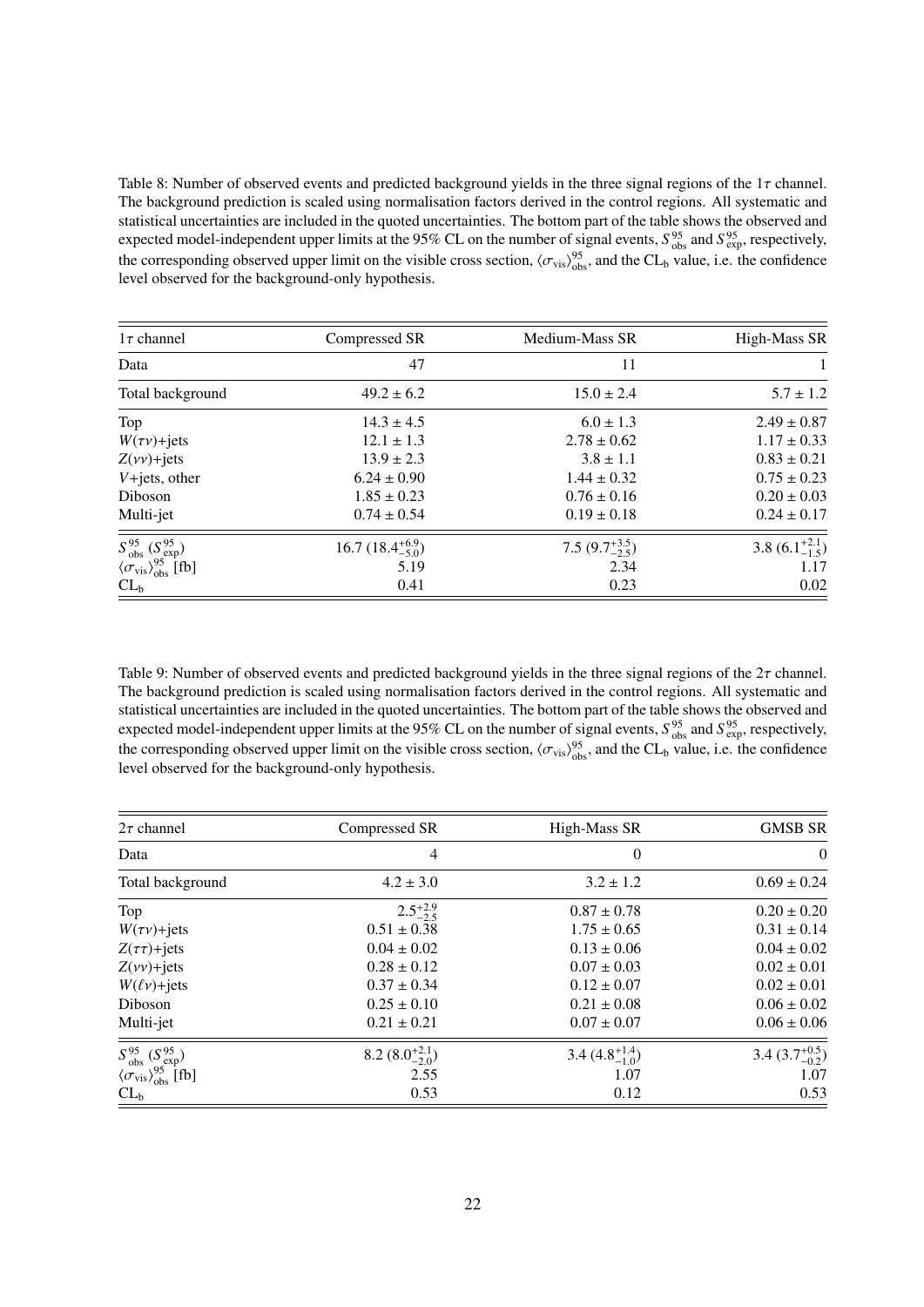<span id="page-22-0"></span>

Figure 8: Exclusion contours at the 95% confidence level for the simplified model of gluino pair production, based on results from the  $1\tau$  and  $2\tau$  channels. The red solid line and the blue dashed line correspond to the observed and median expected limits, respectively, for the combination of the two channels. The yellow band shows the onestandard-deviation spread of expected limits around the median. The effect of the signal cross-section uncertainty in the observed limits is shown as red dotted lines. Additionally, expected limits are shown for the  $1\tau$  and  $2\tau$ channels individually as dashed green and magenta lines, respectively. The previous ATLAS result [\[19\]](#page-26-1) obtained with 20.3 fb<sup>-1</sup> of 8 TeV data is shown as the grey filled area.

The results are interpreted in the context of the simplified model of gluino pair production and the GMSB model. In the case of model-dependent interpretations, the signal contribution in the control regions is included in the calculation of upper limits, and asymptotic properties of test-statistic distributions are used [\[86\]](#page-30-3). Exclusion contours at the 95% CL are derived in the  $(m_{\tilde{g}}, m_{\tilde{\chi}^0})$  plane for the simplified model<br>and in the (A tan 8) plane for the GMSB model. Besults are shown in Figs. 8 and 9. The solid lines and and in the  $(\Lambda, \tan \beta)$  plane for the GMSB model. Results are shown in Figs. [8](#page-22-0) and [9.](#page-23-1) The solid lines and the dashed lines correspond to the observed and median expected limits, respectively. The band shows the the dashed lines correspond to the observed and median expected limits, respectively. The band shows the one-standard-deviation spread of the expected limits around the median, which originates from statistical and systematic uncertainties in the background and signal. The theoretical uncertainty in the signal cross section is not included in the band. Its effect on the observed limits is shown separately as the dotted lines. For the simplified model, exclusion contours are shown for the  $1\tau$  and  $2\tau$  channels and their combination. The combination is performed by selecting, for each signal scenario, the SR with the lowest expected  $CL_s$ value. The combination retains the Compressed SR of the  $1\tau$  channel in the region where the LSP mass is close to the gluino mass, and favours the High-Mass SR of the  $2\tau$  channel when the mass splitting is large. For the GMSB model, limits are shown for the GMSB SR of the  $2\tau$  channel. The stronger limits at high values of tan $\beta$  are explained by the nature of the NSLP, which is the lightest scalar tau in this region. For both models, the exclusion limits obtained with 3.2 fb<sup>-1</sup> of collision data at  $\sqrt{\frac{1}{2}}$  improve upon the previous ATLAS results [14, 10] established with 20.3 fb<sup>-1</sup> of  $\overline{s}$  = 13 TeV significantly improve upon the previous ATLAS results [\[14,](#page-25-6) [19\]](#page-26-1) established with 20.3 fb−<sup>1</sup> of 8 TeV data.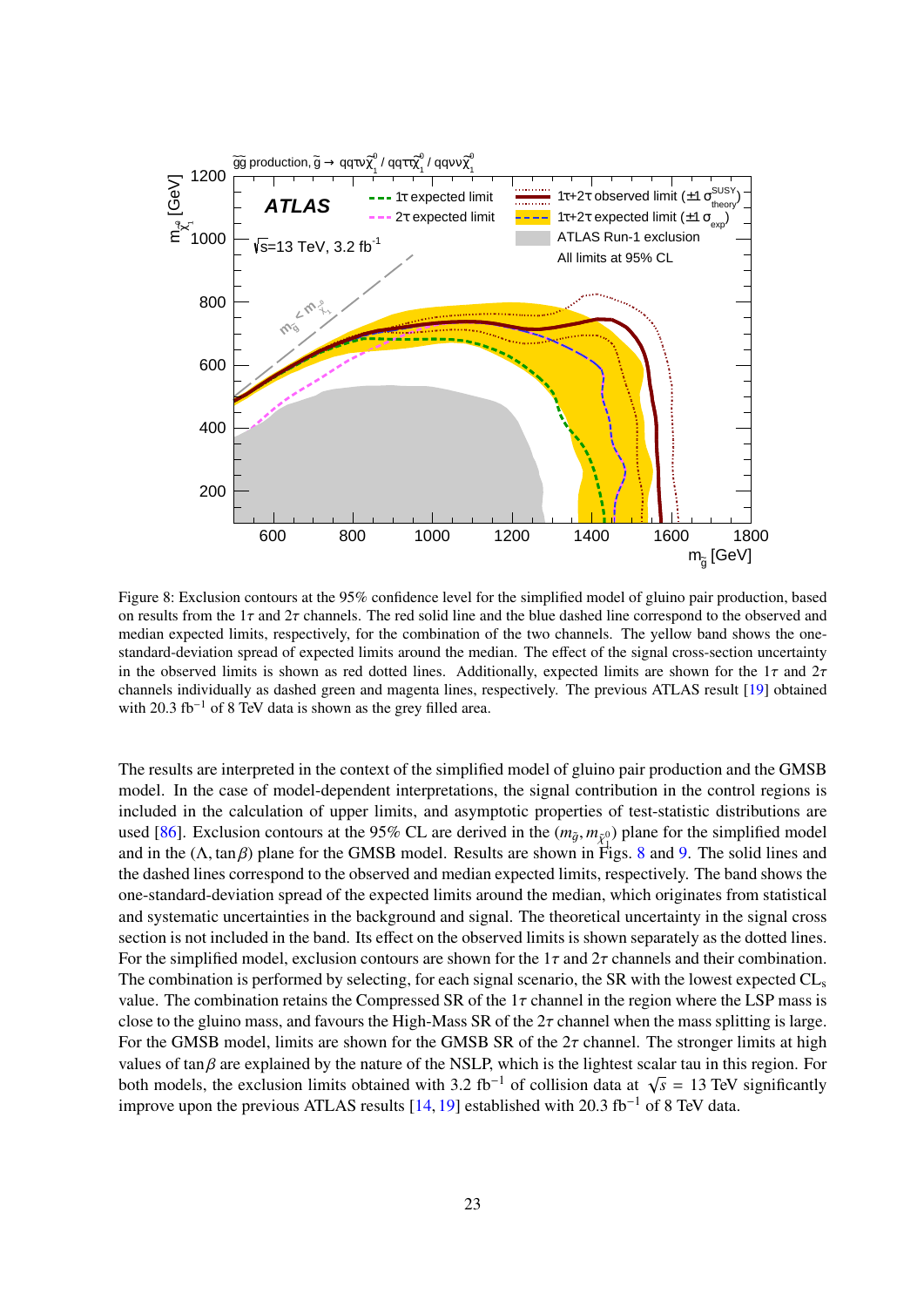<span id="page-23-1"></span>

Figure 9: Exclusion contours at the 95% confidence level for the gauge-mediated supersymmetry-breaking model, based on results from the 2τ channel. The red solid line and the blue dashed line correspond to the observed and median expected limits, respectively. The yellow band shows the one-standard-deviation spread of expected limits around the median. The effect of the signal cross-section uncertainty in the observed limits is shown as red dotted lines. The previous ATLAS result [\[14\]](#page-25-6) obtained with 20.3 fb<sup>−</sup><sup>1</sup> of 8 TeV data is shown as the grey filled area.

## <span id="page-23-0"></span>9 Summary

A search for squarks and gluinos has been performed in events with hadronically decaying tau leptons, jets and missing transverse momentum, using 3.2 fb−<sup>1</sup> of *pp* collision data at <sup>√</sup> *s* = 13 TeV recorded by the ATLAS detector at the LHC in 2015. Two channels, with either one tau lepton or at least two tau leptons, are separately optimised. The numbers of observed events in the different signal regions are in agreement with the Standard Model predictions. Results are interpreted in the context of a gaugemediated supersymmetry breaking model and a simplified model of gluino pair production with taurich cascade decay. In the GMSB model, limits are set on the SUSY-breaking scale Λ as a function of tan β. Values of  $\Lambda$  below 92 TeV are excluded at the 95% CL, corresponding to gluino masses below 2000 GeV. A stronger exclusion is achieved for large values of tan  $\beta$ , where  $\Lambda$  and gluino mass values are excluded up to 107 TeV and 2300 GeV, respectively. In the simplified model, gluino masses are excluded up to 1570 GeV for neutralino masses around 100 GeV, neutralino masses up to 700 GeV are excluded for all gluino masses between 800 GeV and 1500 GeV, while the strongest neutralino-mass exclusion of 750 GeV is achieved for gluino masses around 1400 GeV. A dedicated signal region provides good sensitivity to scenarios with a small mass difference between the gluino and the neutralino LSP.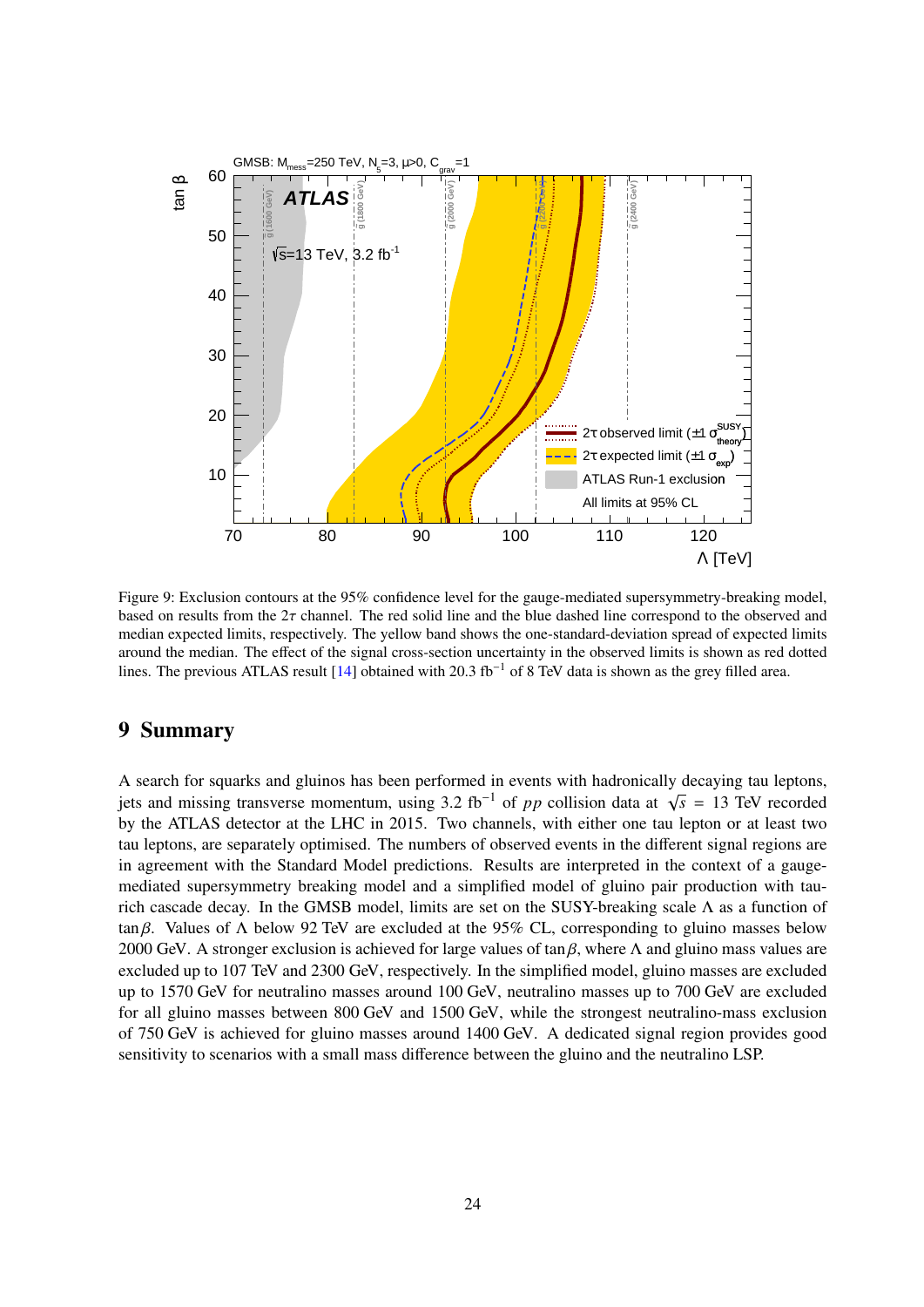## Acknowledgements

We thank CERN for the very successful operation of the LHC, as well as the support staff from our institutions without whom ATLAS could not be operated efficiently.

We acknowledge the support of ANPCyT, Argentina; YerPhI, Armenia; ARC, Australia; BMWFW and FWF, Austria; ANAS, Azerbaijan; SSTC, Belarus; CNPq and FAPESP, Brazil; NSERC, NRC and CFI, Canada; CERN; CONICYT, Chile; CAS, MOST and NSFC, China; COLCIENCIAS, Colombia; MSMT CR, MPO CR and VSC CR, Czech Republic; DNRF and DNSRC, Denmark; IN2P3-CNRS, CEA-DSM/IRFU, France; GNSF, Georgia; BMBF, HGF, and MPG, Germany; GSRT, Greece; RGC, Hong Kong SAR, China; ISF, I-CORE and Benoziyo Center, Israel; INFN, Italy; MEXT and JSPS, Japan; CNRST, Morocco; FOM and NWO, Netherlands; RCN, Norway; MNiSW and NCN, Poland; FCT, Portugal; MNE/IFA, Romania; MES of Russia and NRC KI, Russian Federation; JINR; MESTD, Serbia; MSSR, Slovakia; ARRS and MIZŠ, Slovenia; DST/NRF, South Africa; MINECO, Spain; SRC and Wallenberg Foundation, Sweden; SERI, SNSF and Cantons of Bern and Geneva, Switzerland; MOST, Taiwan; TAEK, Turkey; STFC, United Kingdom; DOE and NSF, United States of America. In addition, individual groups and members have received support from BCKDF, the Canada Council, CANARIE, CRC, Compute Canada, FQRNT, and the Ontario Innovation Trust, Canada; EPLANET, ERC, FP7, Horizon 2020 and Marie Skłodowska-Curie Actions, European Union; Investissements d'Avenir Labex and Idex, ANR, Région Auvergne and Fondation Partager le Savoir, France; DFG and AvH Foundation, Germany; Herakleitos, Thales and Aristeia programmes co-financed by EU-ESF and the Greek NSRF; BSF, GIF and Minerva, Israel; BRF, Norway; Generalitat de Catalunya, Generalitat Valenciana, Spain; the Royal Society and Leverhulme Trust, United Kingdom.

The crucial computing support from all WLCG partners is acknowledged gratefully, in particular from CERN and the ATLAS Tier-1 facilities at TRIUMF (Canada), NDGF (Denmark, Norway, Sweden), CC-IN2P3 (France), KIT/GridKA (Germany), INFN-CNAF (Italy), NL-T1 (Netherlands), PIC (Spain), ASGC (Taiwan), RAL (UK) and BNL (USA) and in the Tier-2 facilities worldwide.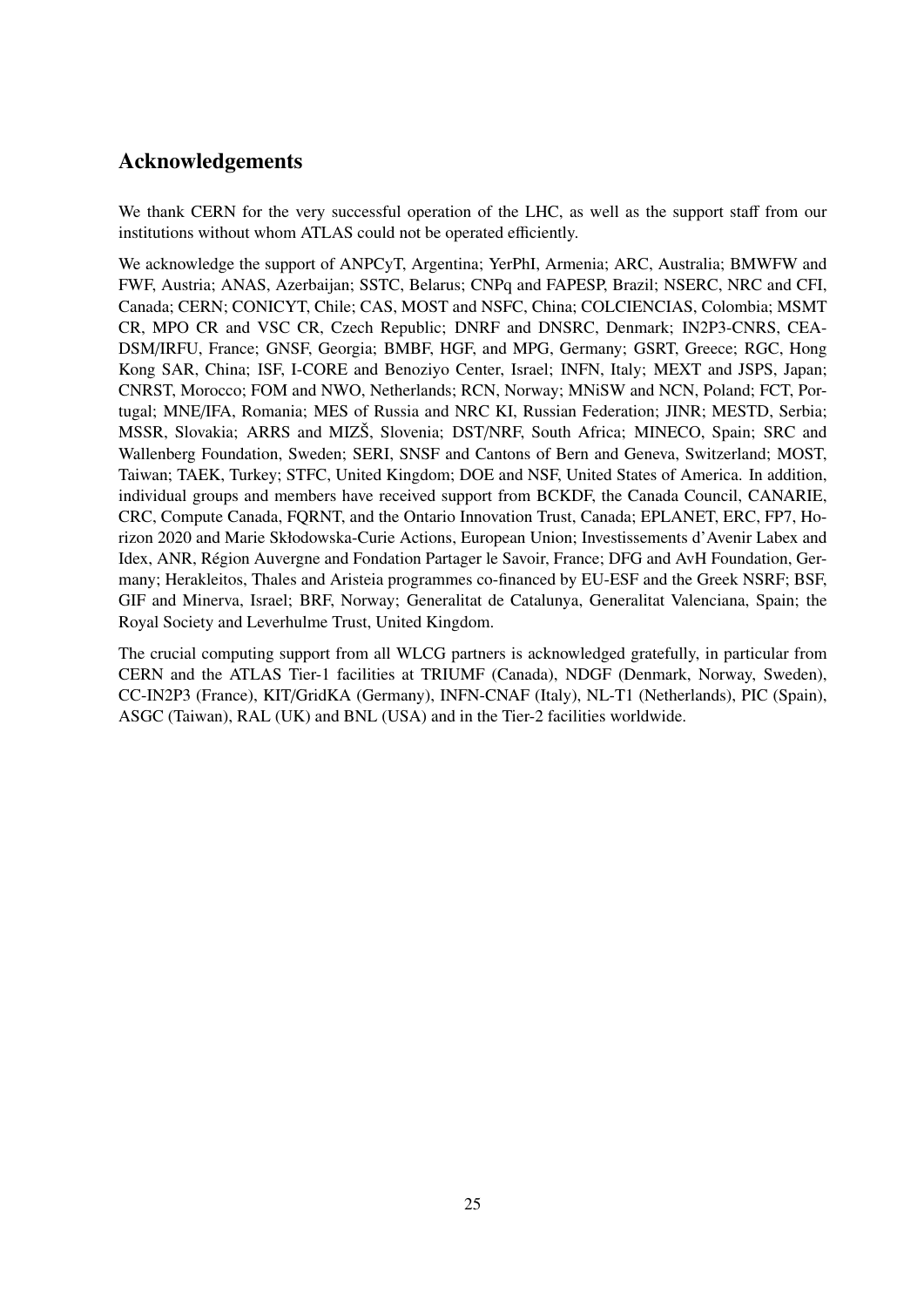## References

- <span id="page-25-0"></span>[1] Yu. A. Golfand and E. P. Likhtman, *Extension of the Algebra of Poincare Group Generators and Violation of p Invariance*, JETP Lett. 13 (1971) 323.
- [2] D. V. Volkov and V. P. Akulov, *Is the Neutrino a Goldstone Particle?*, [Phys. Lett. B](http://dx.doi.org/10.1016/0370-2693(73)90490-5) 46 (1973) 109.
- [3] J. Wess and B. Zumino, *Supergauge Transformations in Four-Dimensions*, [Nucl. Phys. B](http://dx.doi.org/10.1016/0550-3213(74)90355-1) 70 (1974) [39.](http://dx.doi.org/10.1016/0550-3213(74)90355-1)
- [4] J. Wess and B. Zumino, *Supergauge Invariant Extension of Quantum Electrodynamics*, [Nucl. Phys.](http://dx.doi.org/10.1016/0550-3213(74)90112-6) B 78 [\(1974\) 1.](http://dx.doi.org/10.1016/0550-3213(74)90112-6)
- [5] S. Ferrara and B. Zumino, *Supergauge Invariant Yang-Mills Theories*, [Nucl. Phys. B](http://dx.doi.org/10.1016/0550-3213(74)90559-8) 79 (1974) 413.
- <span id="page-25-1"></span>[6] A. Salam and J. A. Strathdee, *Supersymmetry and Nonabelian Gauges*, [Phys. Lett. B](http://dx.doi.org/10.1016/0370-2693(74)90226-3) 51 (1974) [353.](http://dx.doi.org/10.1016/0370-2693(74)90226-3)
- <span id="page-25-2"></span>[7] P. Fayet, *Supersymmetry and Weak, Electromagnetic and Strong Interactions*, [Phys. Lett. B](http://dx.doi.org/10.1016/0370-2693(76)90319-1) 64 [\(1976\) 159.](http://dx.doi.org/10.1016/0370-2693(76)90319-1)
- [8] P. Fayet, *Spontaneously Broken Supersymmetric Theories of Weak, Electromagnetic and Strong Interactions*, [Phys. Lett. B](http://dx.doi.org/10.1016/0370-2693(77)90852-8) 69 (1977) 489.
- [9] G. R. Farrar and P. Fayet, *Phenomenology of the Production, Decay, and Detection of New Hadronic States Associated with Supersymmetry*, [Phys. Lett. B](http://dx.doi.org/10.1016/0370-2693(78)90858-4) 76 (1978) 575.
- [10] P. Fayet, *Relations Between the Masses of the Superpartners of Leptons and Quarks, the Goldstino Couplings and the Neutral Currents*, [Phys. Lett. B](http://dx.doi.org/10.1016/0370-2693(79)91229-2) 84 (1979) 416.
- <span id="page-25-3"></span>[11] S. Dimopoulos and H. Georgi, *Softly Broken Supersymmetry and SU(5)*, [Nucl. Phys. B](http://dx.doi.org/10.1016/0550-3213(81)90522-8) 193 (1981) [150.](http://dx.doi.org/10.1016/0550-3213(81)90522-8)
- <span id="page-25-4"></span>[12] D. Albornoz Vásquez, G. Bélanger, and C. Bœhm, *Revisiting light neutralino scenarios in the MSSM*, Phys. Rev. D 84 [\(2011\) 095015,](http://dx.doi.org/10.1103/PhysRevD.84.095015) [arXiv:1108.1338 \[hep-ph\]](http://arxiv.org/abs/1108.1338).
- <span id="page-25-5"></span>[13] ATLAS Collaboration, *Search for Supersymmetry in Events with Large Missing Transverse Momentum, Jets, and at Least One Tau Lepton in* 7 *TeV Proton–Proton Collision Data with the ATLAS Detector*, [Eur. Phys. J. C](http://dx.doi.org/10.1140/epjc/s10052-012-2215-7) 72 (2012) 2215, [arXiv:1210.1314 \[hep-ex\]](http://arxiv.org/abs/1210.1314).
- <span id="page-25-6"></span>[14] ATLAS Collaboration, *Search for supersymmetry in events with large missing transverse momentum, jets, and at least one tau lepton in* 20 *fb*−<sup>1</sup> *of* <sup>√</sup> *s* = 8 *TeV proton–proton collision data with the ATLAS detector*, JHEP 1409 [\(2014\) 103,](http://dx.doi.org/10.1007/JHEP09(2014)103) [arXiv:1407.0603 \[hep-ex\]](http://arxiv.org/abs/1407.0603).
- <span id="page-25-7"></span>[15] CMS Collaboration, *Search for physics beyond the standard model in events with* τ *leptons, jets, and large transverse momentum imbalance in pp collisions at* <sup>√</sup> *s* = *7 TeV*, [Eur. Phys. J. C](http://dx.doi.org/10.1140/epjc/s10052-013-2493-8) 73 [\(2013\) 2493,](http://dx.doi.org/10.1140/epjc/s10052-013-2493-8) [arXiv:1301.3792 \[hep-ex\]](http://arxiv.org/abs/1301.3792).
- <span id="page-25-8"></span>[16] M. Dine and W. Fischler, *A Phenomenological Model of Particle Physics Based on Supersymmetry*, [Phys. Lett. B](http://dx.doi.org/10.1016/0370-2693(82)91241-2) 110 (1982) 227.
- [17] L. Alvarez-Gaume, M. Claudson, and M. B. Wise, *Low-Energy Supersymmetry*, [Nucl. Phys. B](http://dx.doi.org/10.1016/0550-3213(82)90138-9) 207 [\(1982\) 96.](http://dx.doi.org/10.1016/0550-3213(82)90138-9)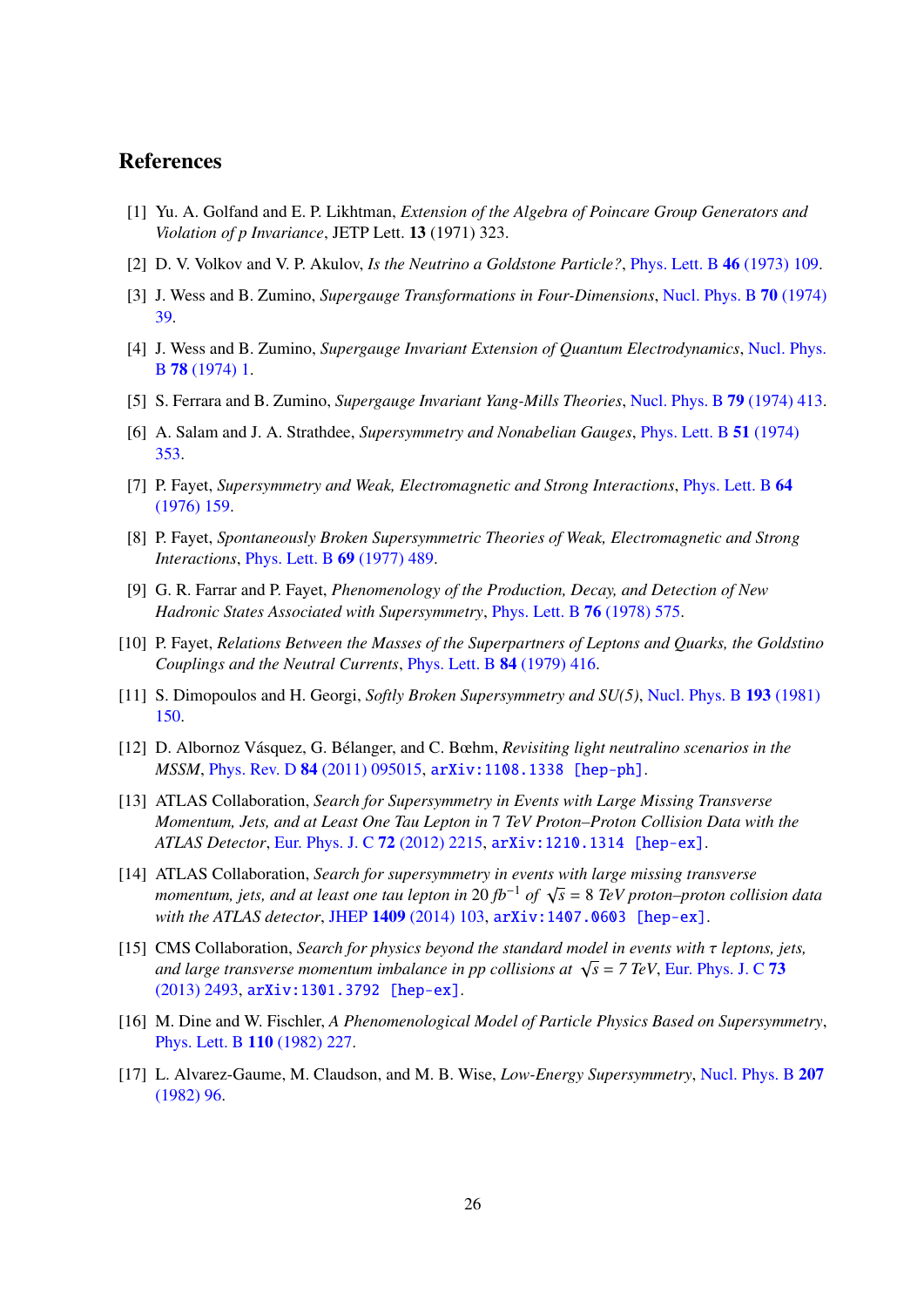- <span id="page-26-0"></span>[18] C. R. Nappi and B. A. Ovrut, *Supersymmetric Extension of the SU(3) x SU(2) x U(1) Model*, [Phys.](http://dx.doi.org/10.1016/0370-2693(82)90418-X) Lett. B 113 [\(1982\) 175.](http://dx.doi.org/10.1016/0370-2693(82)90418-X)
- <span id="page-26-1"></span>[19] ATLAS Collaboration, *Summary of the searches for squarks and gluinos using*  $\sqrt{s} = 8$  *TeV pp collisions with the ATLAS experiment at the LHC*, JHEP 1510 [\(2015\) 054,](http://dx.doi.org/10.1007/JHEP10(2015)054) [arXiv:1507.05525](http://arxiv.org/abs/1507.05525) [\[hep-ex\]](http://arxiv.org/abs/1507.05525).
- <span id="page-26-2"></span>[20] MSSM Working Group Collaboration, A. Djouadi et al., *The Minimal supersymmetric standard model: Group summary report*, in *GDR (Groupement De Recherche) - Supersymetrie Montpellier, France*. 1998. [arXiv:hep-ph/9901246](http://arxiv.org/abs/hep-ph/9901246).
- <span id="page-26-3"></span>[21] C. F. Berger, J. S. Gainer, J. L. Hewett, and T. G. Rizzo, *Supersymmetry Without Prejudice*, [JHEP](http://dx.doi.org/10.1088/1126-6708/2009/02/023) 0902 [\(2009\) 023,](http://dx.doi.org/10.1088/1126-6708/2009/02/023) [arXiv:0812.0980 \[hep-ph\]](http://arxiv.org/abs/0812.0980).
- <span id="page-26-4"></span>[22] ATLAS Collaboration, *The ATLAS Experiment at the CERN Large Hadron Collider*, [JINST](http://dx.doi.org/10.1088/1748-0221/3/08/S08003) 3 [\(2008\) S08003.](http://dx.doi.org/10.1088/1748-0221/3/08/S08003)
- <span id="page-26-5"></span>[23] ATLAS Collaboration, *ATLAS Insertable B-Layer Technical Design Report*, ATLAS-TDR-19, 2010, <http://cds.cern.ch/record/1291633>, *ATLAS Insertable B-Layer Technical Design Report Addendum*, ATLAS-TDR-19-ADD-1, 2012, URL: <http://cds.cern.ch/record/1451888>.
- <span id="page-26-6"></span>[24] ATLAS Collaboration, *2015 start-up trigger menu and initial performance assessment of the ATLAS trigger using Run-2 data*, ATL-DAQ-PUB-2016-001, 2016, <https://cds.cern.ch/record/2136007/>.
- <span id="page-26-7"></span>[25] T. Sjöstrand, S. Ask, J. R. Christiansen, R. Corke, N. Desai, P. Ilten, S. Mrenna, S. Prestel, C. O. Rasmussen, and P. Z. Skands, *An Introduction to PYTHIA 8.2*, [Comput. Phys. Commun.](http://dx.doi.org/10.1016/j.cpc.2015.01.024) 191 [\(2015\) 159,](http://dx.doi.org/10.1016/j.cpc.2015.01.024) [arXiv:1410.3012 \[hep-ph\]](http://arxiv.org/abs/1410.3012).
- <span id="page-26-8"></span>[26] ATLAS Collaboration, *Summary of ATLAS Pythia 8 tunes*, ATL-PHYS-PUB-2012-003, 2012, <http://cds.cern.ch/record/1474107>.
- <span id="page-26-9"></span>[27] A. D. Martin, W. J. Stirling, R. S. Thorne, and G. Watt, *Parton distributions for the LHC*, [Eur.](http://dx.doi.org/10.1140/epjc/s10052-009-1072-5) Phys. J. C 63 [\(2009\) 189,](http://dx.doi.org/10.1140/epjc/s10052-009-1072-5) [arXiv:0901.0002 \[hep-ph\]](http://arxiv.org/abs/0901.0002).
- <span id="page-26-10"></span>[28] ATLAS Collaboration, *The ATLAS Simulation Infrastructure*, [Eur. Phys. J. C](http://dx.doi.org/10.1140/epjc/s10052-010-1429-9) 70 (2010) 823, [arXiv:1005.4568 \[hep-ex\]](http://arxiv.org/abs/1005.4568).
- <span id="page-26-11"></span>[29] GEANT4 Collaboration, S. Agostinelli et al., *GEANT4: A simulation toolkit*, [Nucl. Instrum. Meth.](http://dx.doi.org/10.1016/S0168-9002(03)01368-8) A 506 [\(2003\) 250.](http://dx.doi.org/10.1016/S0168-9002(03)01368-8)
- <span id="page-26-12"></span>[30] ATLAS Collaboration, *Performance of the Fast ATLAS Tracking Simulation (FATRAS) and the ATLAS Fast Calorimeter Simulation (FastCaloSim) with single particles*, ATL-SOFT-PUB-2014-01, 2014, <http://cdsweb.cern.ch/record/1669341>.
- <span id="page-26-13"></span>[31] T. Gleisberg, S. Höche, F. Krauss, M. Schönherr, S. Schumann, et al., *Event generation with SHERPA 1.1*, JHEP 0902 [\(2009\) 007,](http://dx.doi.org/10.1088/1126-6708/2009/02/007) [arXiv:0811.4622 \[hep-ph\]](http://arxiv.org/abs/0811.4622).
- <span id="page-26-14"></span>[32] F. Cascioli, P. Maierhofer, and S. Pozzorini, *Scattering Amplitudes with Open Loops*, [Phys. Rev.](http://dx.doi.org/10.1103/PhysRevLett.108.111601) Lett. 108 [\(2012\) 111601,](http://dx.doi.org/10.1103/PhysRevLett.108.111601) [arXiv:1111.5206 \[hep-ph\]](http://arxiv.org/abs/1111.5206).
- <span id="page-26-15"></span>[33] T. Gleisberg and S. Höche, *Comix, a new matrix element generator*, JHEP 0812 [\(2008\) 039,](http://dx.doi.org/10.1088/1126-6708/2008/12/039) [arXiv:0808.3674 \[hep-ph\]](http://arxiv.org/abs/0808.3674).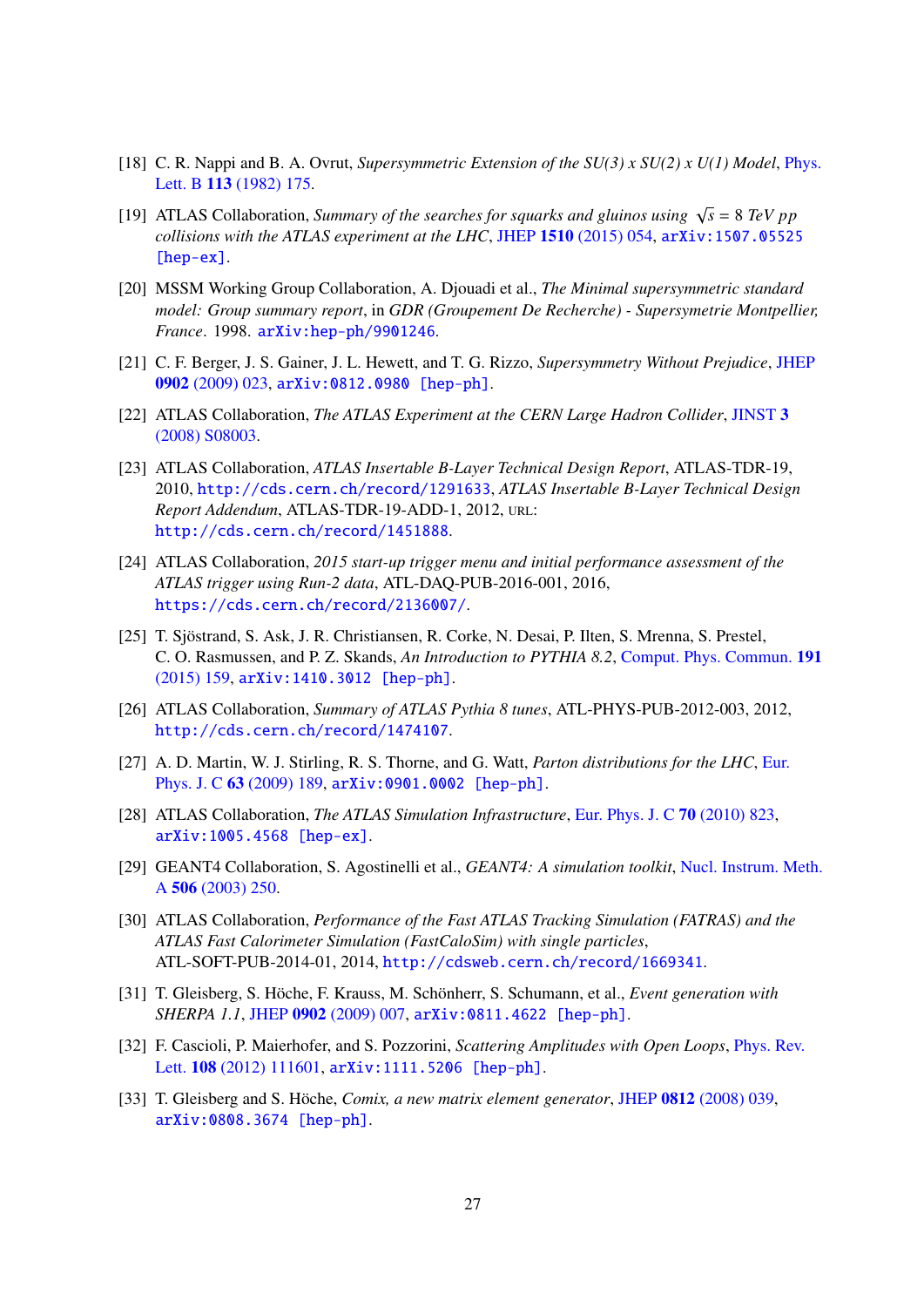- <span id="page-27-0"></span>[34] Z. Czyczula, T. Przedzinski, and Z. Was, *TauSpinner Program for Studies on Spin E*ff*ect in tau Production at the LHC*, [Eur. Phys. J. C](http://dx.doi.org/10.1140/epjc/s10052-012-1988-z) 72 (2012) 1988, [arXiv:1201.0117 \[hep-ph\]](http://arxiv.org/abs/1201.0117).
- <span id="page-27-1"></span>[35] S. Schumann and F. Krauss, *A Parton shower algorithm based on Catani-Seymour dipole factorisation*, JHEP 0803 [\(2008\) 038,](http://dx.doi.org/10.1088/1126-6708/2008/03/038) [arXiv:0709.1027 \[hep-ph\]](http://arxiv.org/abs/0709.1027).
- <span id="page-27-2"></span>[36] S. Höche, F. Krauss, M. Schönherr, and F. Siegert, *QCD matrix elements* + *parton showers: The NLO case*, JHEP 1304 [\(2013\) 027,](http://dx.doi.org/10.1007/JHEP04(2013)027) [arXiv:1207.5030 \[hep-ph\]](http://arxiv.org/abs/1207.5030).
- <span id="page-27-3"></span>[37] H.-L. Lai, M. Guzzi, J. Huston, Z. Li, P. M. Nadolsky, J. Pumplin, and C. P. Yuan, *New parton distributions for collider physics*, Phys. Rev. D 82 [\(2010\) 074024,](http://dx.doi.org/10.1103/PhysRevD.82.074024) [arXiv:1007.2241 \[hep-ph\]](http://arxiv.org/abs/1007.2241).
- <span id="page-27-4"></span>[38] S. Catani, L. Cieri, G. Ferrera, D. de Florian, and M. Grazzini, *Vector boson production at hadron colliders: a fully exclusive QCD calculation at NNLO*, [Phys. Rev. Lett.](http://dx.doi.org/10.1103/PhysRevLett.103.082001) 103 (2009) 082001, [arXiv:0903.2120 \[hep-ph\]](http://arxiv.org/abs/0903.2120).
- <span id="page-27-5"></span>[39] C. Anastasiou, L. J. Dixon, K. Melnikov, and F. Petriello, *High precision QCD at hadron colliders: Electroweak gauge boson rapidity distributions at NNLO*, Phys. Rev. D 69 [\(2004\) 094008,](http://dx.doi.org/10.1103/PhysRevD.69.094008) [arXiv:hep-ph/0312266](http://arxiv.org/abs/hep-ph/0312266).
- <span id="page-27-6"></span>[40] S. Alioli, P. Nason, C. Oleari, and E. Re, *A general framework for implementing NLO calculations in shower Monte Carlo programs: the POWHEG BOX*, JHEP 1006 [\(2010\) 043,](http://dx.doi.org/10.1007/JHEP06(2010)043) [arXiv:1002.2581 \[hep-ph\]](http://arxiv.org/abs/1002.2581).
- <span id="page-27-7"></span>[41] P. Artoisenet, R. Frederix, O. Mattelaer, and R. Rietkerk, *Automatic spin-entangled decays of heavy resonances in Monte Carlo simulations*, JHEP 1303 [\(2013\) 015,](http://dx.doi.org/10.1007/JHEP03(2013)015) [arXiv:1212.3460 \[hep-ph\]](http://arxiv.org/abs/1212.3460).
- <span id="page-27-8"></span>[42] T. Sjöstrand, S. Mrenna, and P. Z. Skands, *PYTHIA 6.4 Physics and Manual*, JHEP 0605 [\(2006\)](http://dx.doi.org/10.1088/1126-6708/2006/05/026) [026,](http://dx.doi.org/10.1088/1126-6708/2006/05/026) [arXiv:hep-ph/0603175](http://arxiv.org/abs/hep-ph/0603175).
- <span id="page-27-9"></span>[43] J. Pumplin, D. R. Stump, J. Huston, H. L. Lai, P. M. Nadolsky, and W. K. Tung, *New generation of parton distributions with uncertainties from global QCD analysis*, JHEP 0207 [\(2002\) 012,](http://dx.doi.org/10.1088/1126-6708/2002/07/012) [arXiv:hep-ph/0201195](http://arxiv.org/abs/hep-ph/0201195).
- <span id="page-27-10"></span>[44] P. Z. Skands, *Tuning Monte Carlo Generators: The Perugia Tunes*, [Phys. Rev. D](http://dx.doi.org/10.1103/PhysRevD.82.074018) 82 (2010) [074018,](http://dx.doi.org/10.1103/PhysRevD.82.074018) [arXiv:1005.3457 \[hep-ph\]](http://arxiv.org/abs/1005.3457).
- <span id="page-27-11"></span>[45] M. Czakon and A. Mitov, *Top*++*: A Program for the Calculation of the Top-Pair Cross-Section at Hadron Colliders*, [Comput. Phys. Commun.](http://dx.doi.org/10.1016/j.cpc.2014.06.021) 185 (2014) 2930, [arXiv:1112.5675 \[hep-ph\]](http://arxiv.org/abs/1112.5675).
- <span id="page-27-12"></span>[46] J. Alwall, R. Frederix, S. Frixione, V. Hirschi, F. Maltoni, et al., *The automated computation of tree-level and next-to-leading order di*ff*erential cross sections, and their matching to parton shower simulations*, JHEP 1407 [\(2014\) 079,](http://dx.doi.org/10.1007/JHEP07(2014)079) [arXiv:1405.0301 \[hep-ph\]](http://arxiv.org/abs/1405.0301).
- <span id="page-27-13"></span>[47] ATLAS Collaboration, *ATLAS Pythia 8 tunes to* 7 *TeV data*, ATL-PHYS-PUB-2014-021, 2014, <http://cdsweb.cern.ch/record/1966419>.
- <span id="page-27-14"></span>[48] NNPDF Collaboration, R. D. Ball, V. Bertone, S. Carrazza, L. Del Debbio, S. Forte, A. Guffanti, N. P. Hartland, and J. Rojo, *Parton distributions with QED corrections*, [Nucl. Phys. B](http://dx.doi.org/10.1016/j.nuclphysb.2013.10.010) 877 (2013) [290,](http://dx.doi.org/10.1016/j.nuclphysb.2013.10.010) [arXiv:1308.0598 \[hep-ph\]](http://arxiv.org/abs/1308.0598).
- <span id="page-27-15"></span>[49] L. Lonnblad, *Correcting the color dipole cascade model with fixed order matrix elements*, [JHEP](http://dx.doi.org/10.1088/1126-6708/2002/05/046) 0205 [\(2002\) 046,](http://dx.doi.org/10.1088/1126-6708/2002/05/046) [arXiv:hep-ph/0112284](http://arxiv.org/abs/hep-ph/0112284).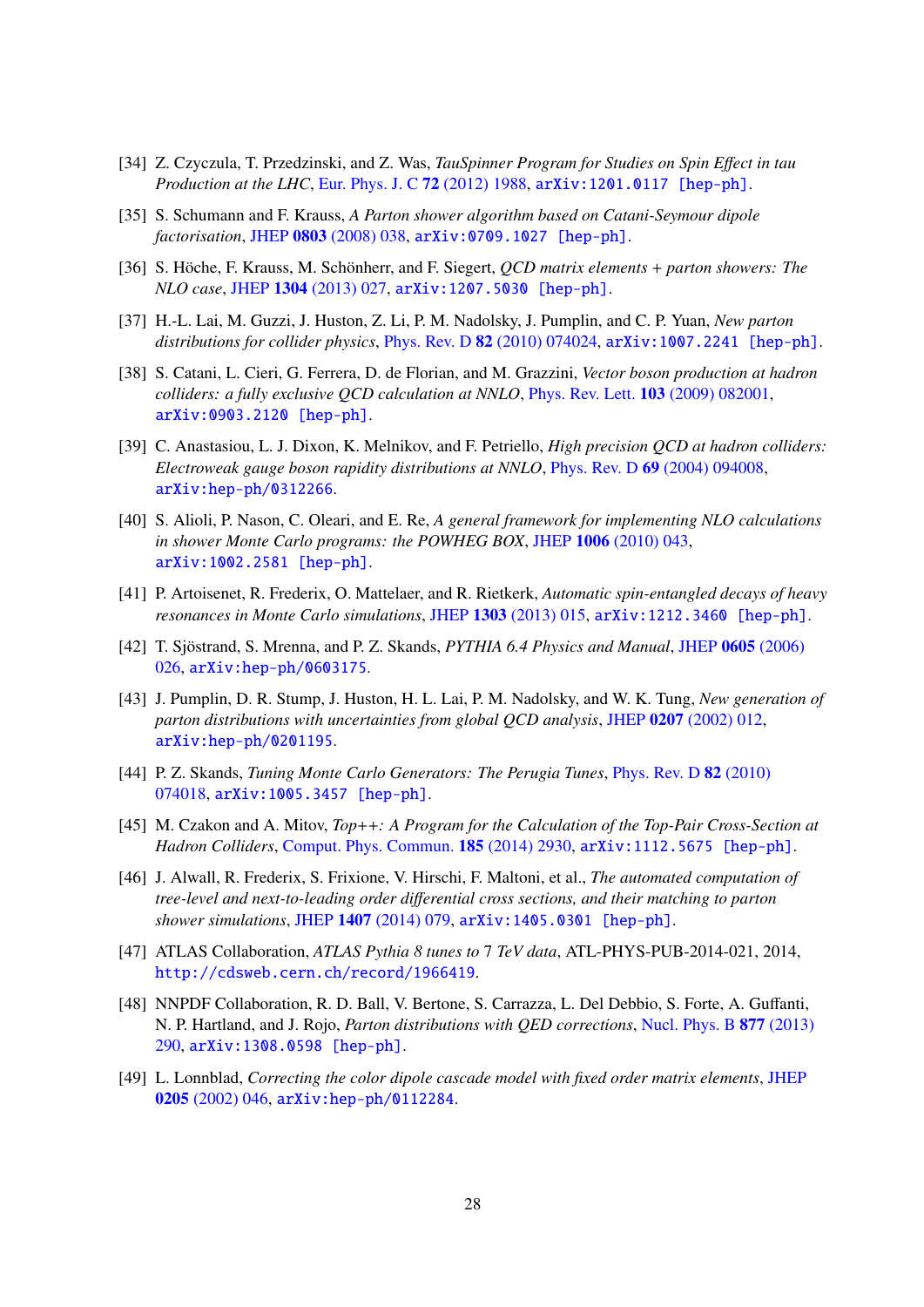- <span id="page-28-0"></span>[50] M. Bahr et al., *Herwig*++ *Physics and Manual*, [Eur. Phys. J. C](http://dx.doi.org/10.1140/epjc/s10052-008-0798-9) 58 (2008) 639, [arXiv:0803.0883](http://arxiv.org/abs/0803.0883) [\[hep-ph\]](http://arxiv.org/abs/0803.0883).
- <span id="page-28-1"></span>[51] S. Gieseke, C. Rohr, and A. Siodmok, *Colour reconnections in Herwig*++, [Eur. Phys. J. C](http://dx.doi.org/10.1140/epjc/s10052-012-2225-5) 72 [\(2012\) 2225,](http://dx.doi.org/10.1140/epjc/s10052-012-2225-5) [arXiv:1206.0041 \[hep-ph\]](http://arxiv.org/abs/1206.0041).
- <span id="page-28-2"></span>[52] W. Porod and F. Staub, *SPheno 3.1: Extensions including flavour, CP-phases and models beyond the MSSM*, [Comput. Phys. Commun.](http://dx.doi.org/10.1016/j.cpc.2012.05.021) 183 (2012) 2458, [arXiv:1104.1573 \[hep-ph\]](http://arxiv.org/abs/1104.1573).
- <span id="page-28-3"></span>[53] G. Marchesini and B. R. Webber, *Simulation of QCD Jets Including Soft Gluon Interference*, [Nucl.](http://dx.doi.org/10.1016/0550-3213(84)90463-2) Phys. B 238 [\(1984\) 1.](http://dx.doi.org/10.1016/0550-3213(84)90463-2)
- [54] G. Marchesini and B. R. Webber, *Monte Carlo Simulation of General Hard Processes with Coherent QCD Radiation*, [Nucl. Phys. B](http://dx.doi.org/10.1016/0550-3213(88)90089-2) 310 (1988) 461.
- <span id="page-28-4"></span>[55] S. Gieseke, P. Stephens, and B. Webber, *New formalism for QCD parton showers*, [JHEP](http://dx.doi.org/10.1088/1126-6708/2003/12/045) 0312 [\(2003\) 045,](http://dx.doi.org/10.1088/1126-6708/2003/12/045) [arXiv:hep-ph/0310083](http://arxiv.org/abs/hep-ph/0310083).
- <span id="page-28-5"></span>[56] W. Beenakker, R. Hopker, M. Spira, and P. Zerwas, *Squark and gluino production at hadron colliders*, [Nucl. Phys. B](http://dx.doi.org/10.1016/S0550-3213(97)00084-9) 492 (1997) 51, [arXiv:hep-ph/9610490](http://arxiv.org/abs/hep-ph/9610490).
- [57] A. Kulesza and L. Motyka, *Threshold resummation for squark-antisquark and gluino-pair production at the LHC*, [Phys. Rev. Lett.](http://dx.doi.org/10.1103/PhysRevLett.102.111802) 102 (2009) 111802, [arXiv:0807.2405 \[hep-ph\]](http://arxiv.org/abs/0807.2405).
- [58] A. Kulesza and L. Motyka, *Soft gluon resummation for the production of gluino-gluino and squark-antisquark pairs at the LHC*, Phys. Rev. D 80 [\(2009\) 095004,](http://dx.doi.org/10.1103/PhysRevD.80.095004) [arXiv:0905.4749](http://arxiv.org/abs/0905.4749) [\[hep-ph\]](http://arxiv.org/abs/0905.4749).
- [59] W. Beenakker, S. Brensing, M. Kramer, A. Kulesza, E. Laenen, et al., *Soft-gluon resummation for squark and gluino hadroproduction*, JHEP 0912 [\(2009\) 041,](http://dx.doi.org/10.1088/1126-6708/2009/12/041) [arXiv:0909.4418 \[hep-ph\]](http://arxiv.org/abs/0909.4418).
- <span id="page-28-6"></span>[60] W. Beenakker et al., *Squark and gluino hadroproduction*, [Int. J. Mod. Phys. A](http://dx.doi.org/10.1142/S0217751X11053560) 26 (2011) 2637, [arXiv:1105.1110 \[hep-ph\]](http://arxiv.org/abs/1105.1110).
- <span id="page-28-7"></span>[61] M. Kramer, A. Kulesza, R. van der Leeuw, M. Mangano, S. Padhi, et al., *Supersymmetry production cross sections in pp collisions at*  $\sqrt{s} = 7$  *TeV*,  $\ar Xiv$ : 1206.2892 [hep-ph].
- <span id="page-28-8"></span>[62] ATLAS Collaboration, *Vertex Reconstruction Performance of the ATLAS Detector at*  $\sqrt{s} = 13 \text{ TeV}$ , ATL-PHYS-PUB-2015-026, 2015, <http://cdsweb.cern.ch/record/2037717>.
- <span id="page-28-9"></span>[63] M. Cacciari, G. P. Salam, and G. Soyez, *The anti-k<sup>t</sup> jet clustering algorithm*, JHEP 0804 [\(2008\)](http://dx.doi.org/10.1088/1126-6708/2008/04/063) [063,](http://dx.doi.org/10.1088/1126-6708/2008/04/063) [arXiv:0802.1189 \[hep-ph\]](http://arxiv.org/abs/0802.1189).
- <span id="page-28-10"></span>[64] ATLAS Collaboration, *Topological cell clustering in the ATLAS calorimeters and its performance in LHC Run 1*, [arXiv:1603.02934 \[hep-ex\]](http://arxiv.org/abs/1603.02934).
- <span id="page-28-11"></span>[65] ATLAS Collaboration, *Jet global sequential corrections with the ATLAS detector in proton–proton collisions at* <sup>√</sup> *s* = 8 *TeV*, ATLAS-CONF-2015-002, 2015, <http://cdsweb.cern.ch/record/2001682>.
- <span id="page-28-12"></span>[66] ATLAS Collaboration, *Jet Calibration and Systematic Uncertainties for Jets Reconstructed in the ATLAS Detector at* <sup>√</sup> *s* = 13 *TeV*, ATL-PHYS-PUB-2015-015, 2015, <https://cds.cern.ch/record/2037613>.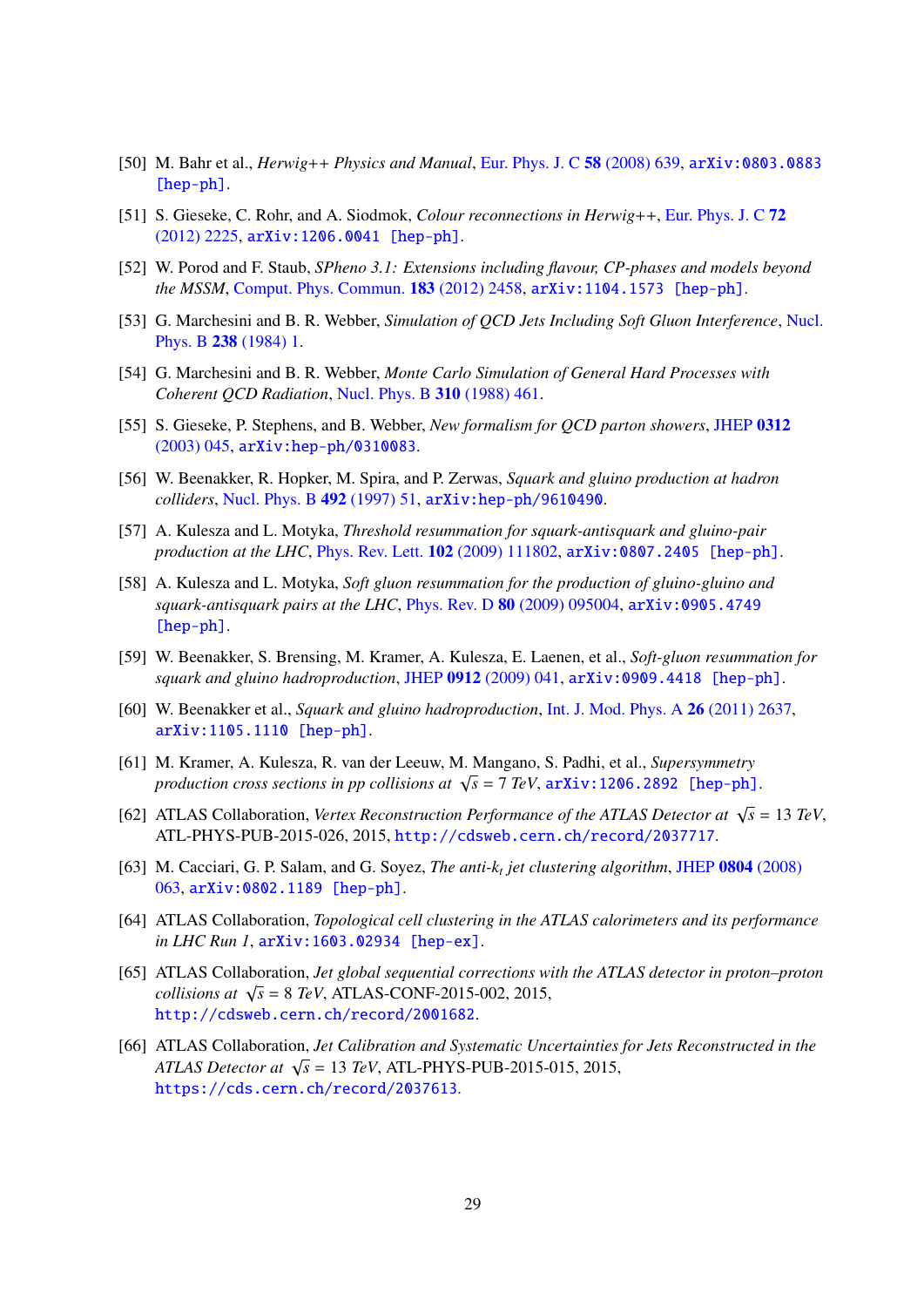- <span id="page-29-0"></span>[67] ATLAS Collaboration, *Performance of pile-up mitigation techniques for jets in pp collisions at* √  $\sqrt{s}$  = 8 *TeV* using the ATLAS detector,  $\ar{xiv:1510.03823}$  [hep-ex].
- <span id="page-29-1"></span>[68] ATLAS Collaboration, *Tagging and suppression of pileup jets with the ATLAS detector*, ATLAS-CONF-2014-018, 2014, <http://cdsweb.cern.ch/record/1700870>.
- <span id="page-29-2"></span>[69] ATLAS Collaboration, *Selection of jets produced in* 13 *TeV proton–proton collisions with the ATLAS detector*, ATLAS-CONF-2015-029, 2015, <http://cdsweb.cern.ch/record/2037702>.
- <span id="page-29-3"></span>[70] ATLAS Collaboration, *Expected performance of the ATLAS b-tagging algorithms in Run-2*, ATL-PHYS-PUB-2015-022, 2015, <http://cdsweb.cern.ch/record/2037697>.
- <span id="page-29-4"></span>[71] ATLAS Collaboration, *Commissioning of the ATLAS b-tagging algorithms using tte events in early Run 2 data*, ATL-PHYS-PUB-2015-039, 2015, <http://cdsweb.cern.ch/record/2047871>.
- <span id="page-29-5"></span>[72] ATLAS Collaboration, *Electron and photon energy calibration with the ATLAS detector using LHC Run 1 data*, [Eur. Phys. J. C](http://dx.doi.org/10.1140/epjc/s10052-014-3071-4) 74 (2014) 3071, [arXiv:1407.5063 \[hep-ex\]](http://arxiv.org/abs/1407.5063).
- <span id="page-29-6"></span>[73] ATLAS Collaboration, *Electron identification measurements in ATLAS using*  $\sqrt{s} = 13 \text{ TeV}$  data *with* 50 *ns bunch spacing*, ATL-PHYS-PUB-2015-041, 2015, <http://cdsweb.cern.ch/record/2048202>.
- <span id="page-29-7"></span>[74] ATLAS Collaboration, *Muon reconstruction performance of the ATLAS detector in proton–proton collision data at* <sup>√</sup> *s* =*13 TeV*, [Eur. Phys. J. C](http://dx.doi.org/10.1140/epjc/s10052-016-4120-y) 76 (2016) 292, [arXiv:1603.05598 \[hep-ex\]](http://arxiv.org/abs/1603.05598).
- <span id="page-29-8"></span>[75] ATLAS Collaboration, *Reconstruction, Energy Calibration, and Identification of Hadronically Decaying Tau Leptons in the ATLAS Experiment for Run-2 of the LHC*, ATL-PHYS-PUB-2015-045, 2015, <https://cds.cern.ch/record/2064383/>.
- <span id="page-29-9"></span>[76] ATLAS Collaboration, *Jet energy measurement with the ATLAS detector in proton–proton collisions at* <sup>√</sup> *s* = 7 *TeV*, [Eur. Phys. J. C](http://dx.doi.org/10.1140/epjc/s10052-013-2304-2) 73 (2013) 2304, [arXiv:1112.6426 \[hep-ex\]](http://arxiv.org/abs/1112.6426).
- <span id="page-29-10"></span>[77] ATLAS Collaboration, *Performance of missing transverse momentum reconstruction with the*  $ATLAS$  Conaboration, *rerjormance of missing transverse momentum reconstruction with the*<br>*ATLAS detector in the first proton–proton collisions at*  $\sqrt{s} = 13$  *TeV*, ATL-PHYS-PUB-2015-027, 2015, <http://cdsweb.cern.ch/record/2037904>.
- <span id="page-29-11"></span>[78] C. G. Lester and D. J. Summers, *Measuring masses of semiinvisibly decaying particles pair produced at hadron colliders*, [Phys. Lett. B](http://dx.doi.org/10.1016/S0370-2693(99)00945-4) 463 (1999) 99, [arXiv:hep-ph/9906349](http://arxiv.org/abs/hep-ph/9906349).
- <span id="page-29-12"></span>[79] C. G. Lester and B. Nachman, *Bisection-based asymmetric MT*<sup>2</sup> *computation: a higher precision calculator than existing symmetric methods*, JHEP 1503 [\(2015\) 100,](http://dx.doi.org/10.1007/JHEP03(2015)100) [arXiv:1411.4312](http://arxiv.org/abs/1411.4312) [\[hep-ph\]](http://arxiv.org/abs/1411.4312).
- <span id="page-29-13"></span>[80] M. Baak, G. J. Besjes, D. Côte, A. Koutsman, J. Lorenz, and D. Short, *HistFitter software framework for statistical data analysis*, [Eur. Phys. J. C](http://dx.doi.org/10.1140/epjc/s10052-015-3327-7) 75 (2015) 153, [arXiv:1410.1280](http://arxiv.org/abs/1410.1280) [\[hep-ex\]](http://arxiv.org/abs/1410.1280).
- <span id="page-29-14"></span>[81] ATLAS Collaboration, *Search for squarks and gluinos with the ATLAS detector in final states with jets and missing transverse momentum using* 4.7 *fb<sup>−1</sup> of* √*s* = 7 *TeV proton–proton collision data*,<br>*phys. Bey D 87 (2013) 012008, arXiv:1208, 0949*, *Fhen-ex1* Phys. Rev. D 87 [\(2013\) 012008,](http://dx.doi.org/10.1103/PhysRevD.87.012008) [arXiv:1208.0949 \[hep-ex\]](http://arxiv.org/abs/1208.0949).
- <span id="page-29-15"></span>[82] ATLAS Collaboration, *Calibration of the performance of b-tagging for c and light-flavour jets in the 2012 ATLAS data*, ATLAS-CONF-2014-046, 2014, <http://cdsweb.cern.ch/record/1741020>.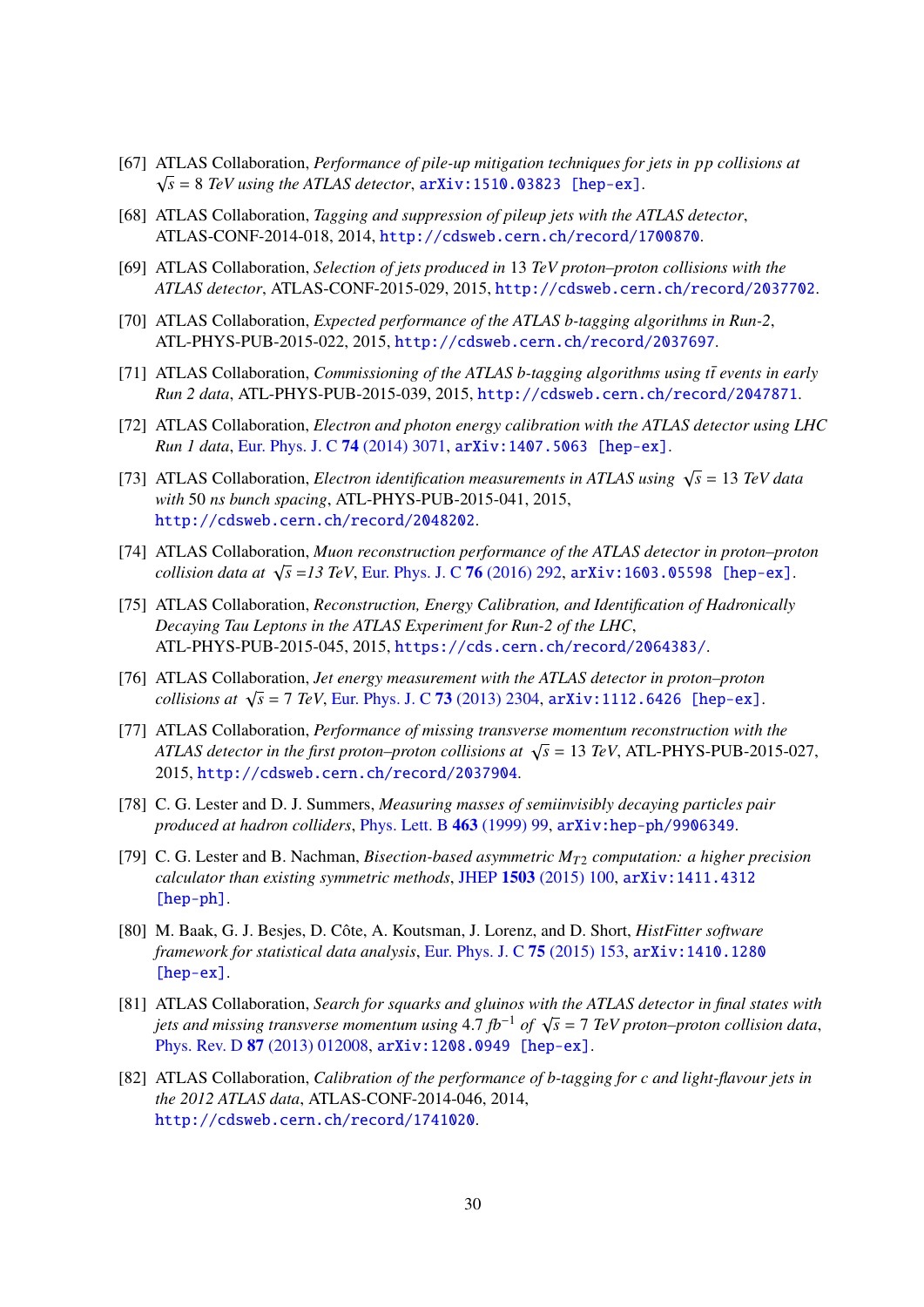- <span id="page-30-0"></span>[83] ATLAS Collaboration, *Expected performance of missing transverse momentum reconstruction for the ATLAS detector at* <sup>√</sup> *s* = 13 *TeV*, ATL-PHYS-PUB-2015-023, 2015, <http://cdsweb.cern.ch/record/2037700>.
- <span id="page-30-1"></span>[84] ATLAS Collaboration, *Improved luminosity determination in pp collisions at*  $\sqrt{s} = 7$  *TeV using the ATLAS detector at the LHC*, [Eur. Phys. J. C](http://dx.doi.org/10.1140/epjc/s10052-013-2518-3) 73 (2013) 2518, [arXiv:1302.4393 \[hep-ex\]](http://arxiv.org/abs/1302.4393).
- <span id="page-30-2"></span>[85] A. L. Read, *Presentation of search results: the CLs technique*, J. Phys. G 28 [\(2002\) 2693.](http://dx.doi.org/10.1088/0954-3899/28/10/313)
- <span id="page-30-3"></span>[86] G. Cowan, K. Cranmer, E. Gross, and O. Vitells, *Asymptotic formulae for likelihood-based tests of new physics*, [Eur. Phys. J. C](http://dx.doi.org/10.1140/epjc/s10052-011-1554-0, 10.1140/epjc/s10052-013-2501-z) 71 (2011) 1554, [arXiv:1007.1727 \[physics.data-an\]](http://arxiv.org/abs/1007.1727), [Erratum: Eur. Phys. J. C 73 (2013) 2501].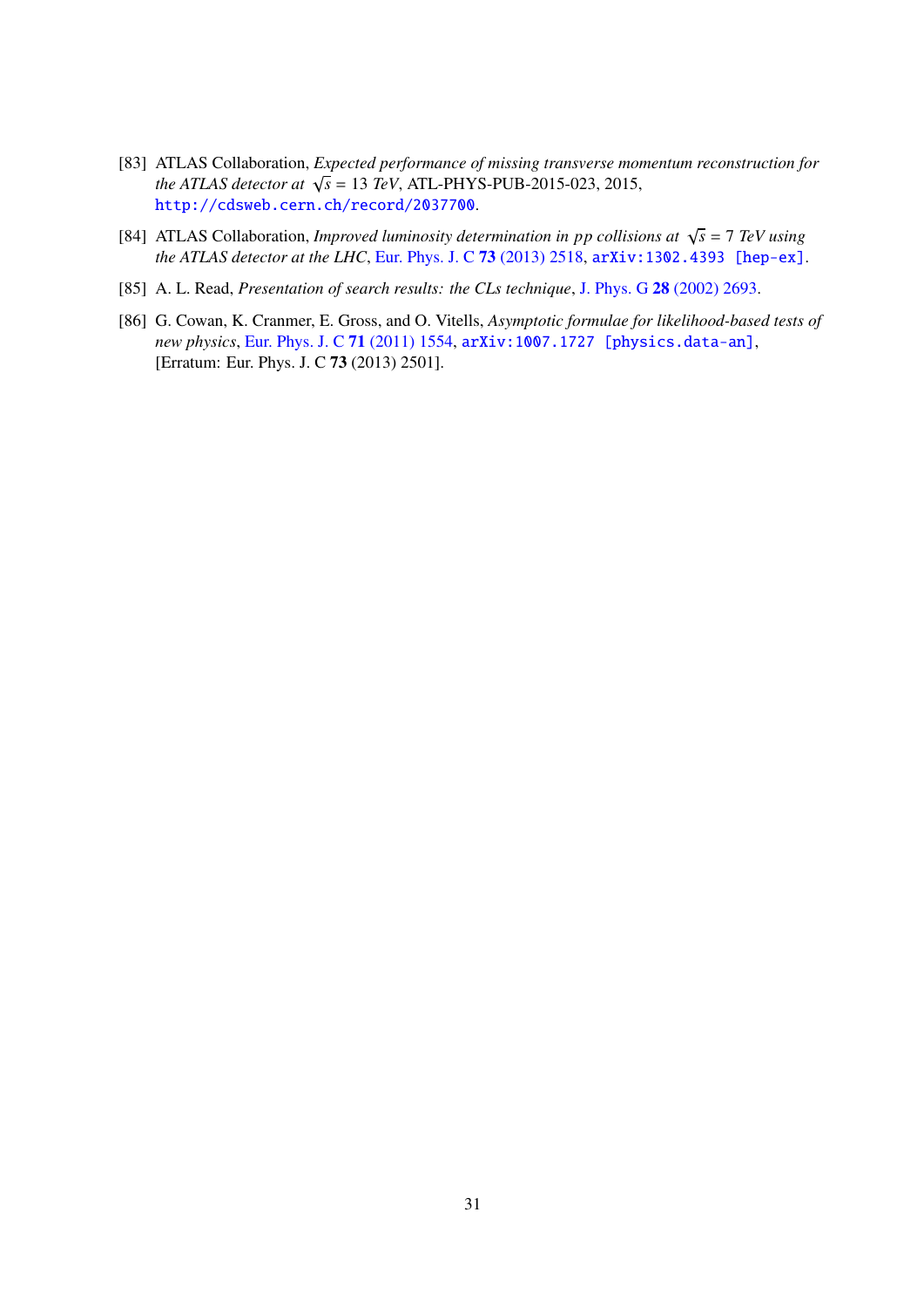### The ATLAS Collaboration

M. Aaboud<sup>136d</sup>, G. Aad<sup>87</sup>, B. Abbott<sup>114</sup>, J. Abdallah<sup>65</sup>, O. Abdinov<sup>12</sup>, B. Abeloos<sup>118</sup>, R. Aben<sup>108</sup>, O.S. AbouZeid<sup>138</sup>, N.L. Abraham<sup>152</sup>, H. Abramowicz<sup>156</sup>, H. Abreu<sup>155</sup>, R. Abreu<sup>117</sup>, Y. Abulaiti<sup>149a,149b</sup>, B.S. Acharya<sup>168a,168b,a</sup>, L. Adamczyk<sup>40a</sup>, D.L. Adams<sup>27</sup>, J. Adelman<sup>109</sup>, S. Adomeit<sup>101</sup>, T. Adye<sup>132</sup>, A.A. Affolder<sup>76</sup>, T. Agatonovic-Jovin<sup>14</sup>, J. Agricola<sup>56</sup>, J.A. Aguilar-Saavedra<sup>127a,127f</sup>, S.P. Ahlen<sup>24</sup>, F. Ahmadov<sup>67,b</sup>, G. Aielli<sup>134a,134b</sup>, H. Akerstedt<sup>149a,149b</sup>, T.P.A. Åkesson<sup>83</sup>, A.V. Akimov<sup>97</sup>, G.L. Alberghi<sup>22a,22b</sup>, J. Albert<sup>173</sup>, S. Albrand<sup>57</sup>, M.J. Alconada Verzini<sup>73</sup>, M. Aleksa<sup>32</sup>, I.N. Aleksandrov<sup>67</sup>, C. Alexa<sup>28b</sup>, G. Alexander<sup>156</sup>, T. Alexopoulos<sup>10</sup>, M. Alhroob<sup>114</sup>, B. Ali<sup>129</sup>, M. Aliev<sup>75a,75b</sup>, G. Alimonti<sup>93a</sup>, J. Alison<sup>33</sup>, S.P. Alkire<sup>37</sup>, B.M.M. Allbrooke<sup>152</sup>, B.W. Allen<sup>117</sup>, P.P. Allport<sup>19</sup>, A. Aloisio<sup>105a,105b</sup>, A. Alonso<sup>38</sup>, F. Alonso<sup>73</sup>, C. Alpigiani<sup>139</sup>, A.A. Alshehri<sup>55</sup>, M. Alstaty<sup>87</sup>, B. Alvarez Gonzalez<sup>32</sup>, D. Álvarez Piqueras<sup>171</sup>, M.G. Alviggi<sup>105a,105b</sup>, B.T. Amadio<sup>16</sup>, K. Amako<sup>68</sup>, Y. Amaral Coutinho<sup>26a</sup>, C. Amelung<sup>25</sup>, D. Amidei<sup>91</sup>, S.P. Amor Dos Santos<sup>127a,127c</sup>, A. Amorim<sup>127a,127b</sup>, S. Amoroso<sup>32</sup>, G. Amundsen<sup>25</sup>, C. Anastopoulos<sup>142</sup>, L.S. Ancu<sup>51</sup>, N. Andari<sup>19</sup>, T. Andeen<sup>11</sup>, C.F. Anders<sup>60b</sup>, G. Anders<sup>32</sup>, J.K. Anders<sup>76</sup>, K.J. Anderson<sup>33</sup>, A. Andreazza<sup>93a,93b</sup>, V. Andrei<sup>60a</sup>, S. Angelidakis<sup>9</sup>, I. Angelozzi<sup>108</sup>, P. Anger<sup>46</sup>, A. Angerami<sup>37</sup>, F. Anghinolfi<sup>32</sup>, A.V. Anisenkov<sup>110,*c*</sup>, N. Anjos<sup>13</sup>, A. Annovi<sup>125a,125b</sup>, C. Antel<sup>60a</sup>, M. Antonelli<sup>49</sup>, A. Antonov<sup>99,\*</sup>, F. Anulli<sup>133a</sup>, M. Aoki<sup>68</sup>, L. Aperio Bella<sup>19</sup>, G. Arabidze<sup>92</sup>, Y. Arai<sup>68</sup>, J.P. Araque<sup>127a</sup>, A.T.H. Arce<sup>47</sup>, F.A. Arduh<sup>73</sup>, J-F. Arguin<sup>96</sup>, S. Argyropoulos<sup>65</sup>, M. Arik<sup>20a</sup>, A.J. Armbruster<sup>146</sup>, L.J. Armitage<sup>78</sup>, O. Arnaez<sup>32</sup>, H. Arnold<sup>50</sup>, M. Arratia<sup>30</sup>, O. Arslan<sup>23</sup>, A. Artamonov<sup>98</sup>, G. Artoni<sup>121</sup>, S. Artz<sup>85</sup>, S. Asai<sup>158</sup>, N. Asbah<sup>44</sup>, A. Ashkenazi<sup>156</sup>, B. Åsman<sup>149a,149b</sup>, L. Asquith<sup>152</sup>, K. Assamagan<sup>27</sup>, R. Astalos<sup>147a</sup>, M. Atkinson<sup>170</sup>, N.B. Atlay<sup>144</sup>, K. Augsten<sup>129</sup>, G. Avolio<sup>32</sup>, B. Axen<sup>16</sup>, M.K. Ayoub<sup>118</sup>, G. Azuelos<sup>96,d</sup>, M.A. Baak<sup>32</sup>, A.E. Baas<sup>60a</sup>, M.J. Baca<sup>19</sup>, H. Bachacou<sup>137</sup>, K. Bachas<sup>75a,75b</sup>, M. Backes<sup>121</sup>, M. Backhaus<sup>32</sup>, P. Bagiacchi<sup>133a,133b</sup>, P. Bagnaia<sup>133a,133b</sup>, Y. Bai<sup>35a</sup>, J.T. Baines<sup>132</sup>, O.K. Baker<sup>180</sup>, E.M. Baldin<sup>110,*c*</sup>, P. Balek<sup>176</sup>, T. Balestri<sup>151</sup>, F. Balli<sup>137</sup>, W.K. Balunas<sup>123</sup>, E. Banas<sup>41</sup>, Sw. Banerjee<sup>177,e</sup>, A.A.E. Bannoura<sup>179</sup>, L. Barak<sup>32</sup>, E.L. Barberio<sup>90</sup>, D. Barberis<sup>52a,52b</sup>, M. Barbero<sup>87</sup>, T. Barillari<sup>102</sup>, M-S Barisits<sup>32</sup>, T. Barklow<sup>146</sup>, N. Barlow<sup>30</sup>, S.L. Barnes<sup>86</sup>, B.M. Barnett<sup>132</sup>, R.M. Barnett<sup>16</sup>, Z. Barnovska-Blenessy<sup>5</sup>, A. Baroncelli<sup>135a</sup>, G. Barone<sup>25</sup>, A.J. Barr<sup>121</sup>, L. Barranco Navarro<sup>171</sup>, F. Barreiro<sup>84</sup>, J. Barreiro Guimarães da Costa<sup>35a</sup>, R. Bartoldus<sup>146</sup>, A.E. Barton<sup>74</sup>, P. Bartos<sup>147a</sup>, A. Basalaev<sup>124</sup>, A. Bassalat<sup>118, f</sup>, R.L. Bates<sup>55</sup>, S.J. Batista<sup>162</sup>, J.R. Batley<sup>30</sup>, M. Battaglia<sup>138</sup>, M. Bauce<sup>133a,133b</sup>, F. Bauer<sup>137</sup>, H.S. Bawa<sup>146,g</sup>, J.B. Beacham<sup>112</sup>, M.D. Beattie<sup>74</sup>, T. Beau<sup>82</sup>, P.H. Beauchemin<sup>166</sup>, P. Bechtle<sup>23</sup>, H.P. Beck<sup>18,*h*</sup>, K. Becker<sup>121</sup>, M. Becker<sup>85</sup>, M. Beckingham<sup>174</sup>, C. Becot<sup>111</sup>, A.J. Beddall<sup>20e</sup>, A. Beddall<sup>20b</sup>, V.A. Bednyakov<sup>67</sup>, M. Bedognetti<sup>108</sup>, C.P. Bee<sup>151</sup>, L.J. Beemster<sup>108</sup>, T.A. Beermann<sup>32</sup>, M. Begel<sup>27</sup>, J.K. Behr<sup>44</sup>, C. Belanger-Champagne<sup>89</sup>, A.S. Bell<sup>80</sup>, G. Bella<sup>156</sup>, L. Bellagamba<sup>22a</sup>, A. Bellerive<sup>31</sup>, M. Bellomo<sup>88</sup>, K. Belotskiy<sup>99</sup>, O. Beltramello<sup>32</sup>, N.L. Belyaev<sup>99</sup>, O. Benary<sup>156,\*</sup>, D. Benchekroun<sup>136a</sup>, M. Bender<sup>101</sup>, K. Bendtz<sup>149a,149b</sup>, N. Benekos<sup>10</sup>, Y. Benhammou<sup>156</sup>, E. Benhar Noccioli<sup>180</sup>, J. Benitez<sup>65</sup>, D.P. Benjamin<sup>47</sup>, J.R. Bensinger<sup>25</sup>, S. Bentvelsen<sup>108</sup>, L. Beresford<sup>121</sup>, M. Beretta<sup>49</sup>, D. Berge<sup>108</sup>, E. Bergeaas Kuutmann<sup>169</sup>, N. Berger<sup>5</sup>, J. Beringer<sup>16</sup>, S. Berlendis<sup>57</sup>, N.R. Bernard<sup>88</sup>, C. Bernius<sup>111</sup>, F.U. Bernlochner<sup>23</sup>, T. Berry<sup>79</sup>, P. Berta<sup>130</sup>, C. Bertella<sup>85</sup>, G. Bertoli<sup>149a,149b</sup>, F. Bertolucci<sup>125a,125b</sup>, I.A. Bertram<sup>74</sup>, C. Bertsche<sup>44</sup>, D. Bertsche<sup>114</sup>, G.J. Besjes<sup>38</sup>, O. Bessidskaia Bylund<sup>149a,149b</sup>, M. Bessner<sup>44</sup>, N. Besson<sup>137</sup>, C. Betancourt<sup>50</sup>, A. Bethani<sup>57</sup>, S. Bethke<sup>102</sup>, A.J. Bevan<sup>78</sup>, R.M. Bianchi<sup>126</sup>, L. Bianchini<sup>25</sup>, M. Bianco<sup>32</sup>, O. Biebel<sup>101</sup>, D. Biedermann<sup>17</sup>, R. Bielski<sup>86</sup>, N.V. Biesuz<sup>125a,125b</sup>, M. Biglietti<sup>135a</sup>, J. Bilbao De Mendizabal<sup>51</sup>, T.R.V. Billoud<sup>96</sup>, H. Bilokon<sup>49</sup>, M. Bindi<sup>56</sup>, S. Binet<sup>118</sup>, A. Bingul<sup>20b</sup>, C. Bini<sup>133a,133b</sup>, S. Biondi<sup>22a,22b</sup>, T. Bisanz<sup>56</sup>, D.M. Bjergaard<sup>47</sup>, C.W. Black<sup>153</sup>, J.E. Black<sup>146</sup>, K.M. Black<sup>24</sup>, D. Blackburn<sup>139</sup>, R.E. Blair<sup>6</sup>, J.-B. Blanchard<sup>137</sup>,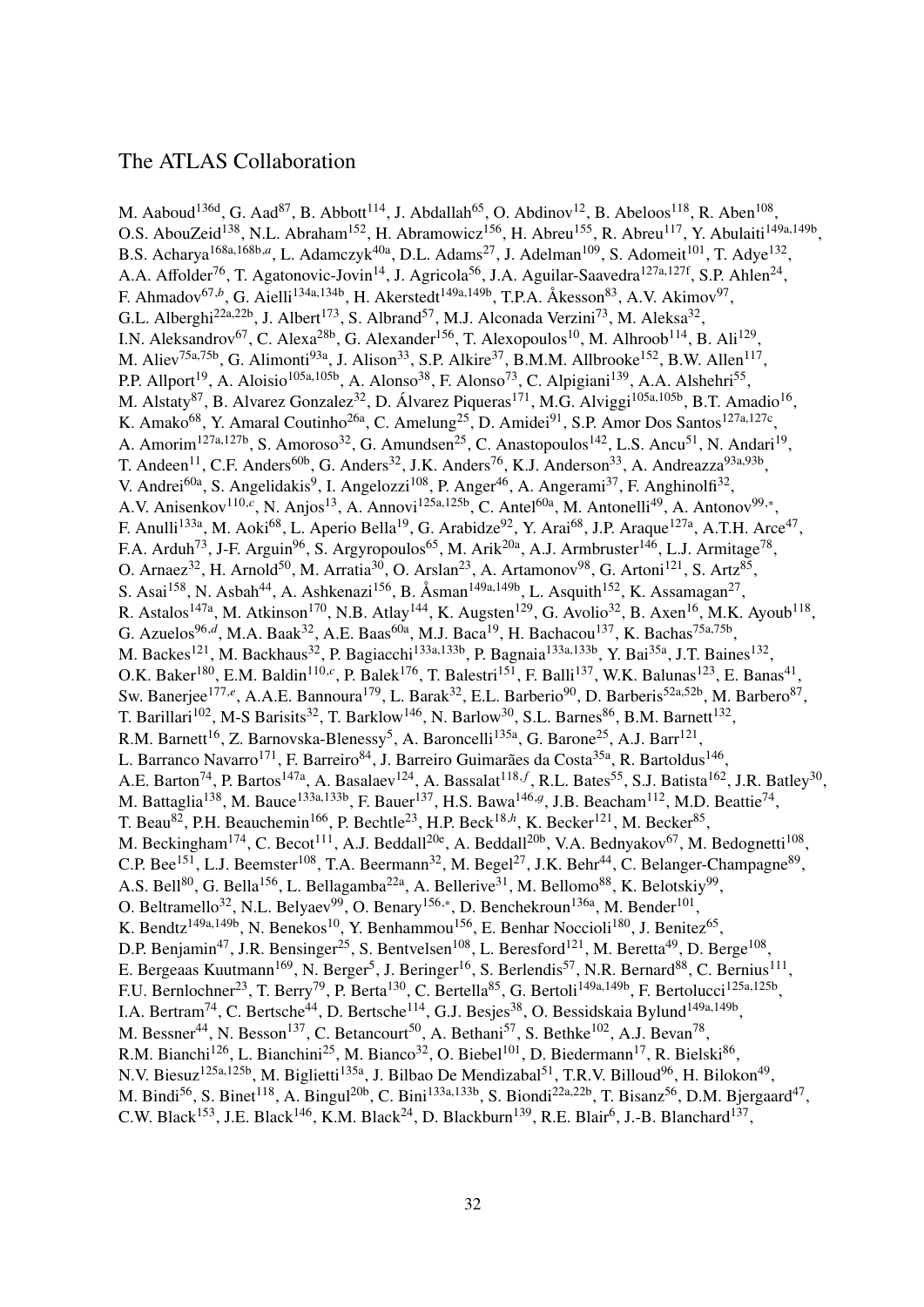T. Blazek<sup>147a</sup>, I. Bloch<sup>44</sup>, C. Blocker<sup>25</sup>, A. Blue<sup>55</sup>, W. Blum<sup>85,\*</sup>, U. Blumenschein<sup>56</sup>, S. Blunier<sup>34a</sup>, G.J. Bobbink<sup>108</sup>, V.S. Bobrovnikov<sup>110,c</sup>, S.S. Bocchetta<sup>83</sup>, A. Bocci<sup>47</sup>, C. Bock<sup>101</sup>, M. Boehler<sup>50</sup>, D. Boerner<sup>179</sup>, J.A. Bogaerts<sup>32</sup>, D. Bogavac<sup>14</sup>, A.G. Bogdanchikov<sup>110</sup>, C. Bohm<sup>149a</sup>, V. Boisvert<sup>79</sup>, P. Bokan<sup>14</sup>, T. Bold<sup>40a</sup>, A.S. Boldyrev<sup>168a,168c</sup>, M. Bomben<sup>82</sup>, M. Bona<sup>78</sup>, M. Boonekamp<sup>137</sup>, A. Borisov<sup>131</sup>, G. Borissov<sup>74</sup>, J. Bortfeldt<sup>32</sup>, D. Bortoletto<sup>121</sup>, V. Bortolotto<sup>62a,62b,62c</sup>, K. Bos<sup>108</sup>, D. Boscherini<sup>22a</sup>, M. Bosman<sup>13</sup>, J.D. Bossio Sola<sup>29</sup>, J. Boudreau<sup>126</sup>, J. Bouffard<sup>2</sup>, E.V. Bouhova-Thacker<sup>74</sup>, D. Boumediene<sup>36</sup>, C. Bourdarios<sup>118</sup>, S.K. Boutle<sup>55</sup>, A. Boveia<sup>32</sup>, J. Boyd<sup>32</sup>, I.R. Boyko<sup>67</sup>, J. Bracinik<sup>19</sup>, A. Brandt<sup>8</sup>, G. Brandt<sup>56</sup>, O. Brandt<sup>60a</sup>, U. Bratzler<sup>159</sup>, B. Brau<sup>88</sup>, J.E. Brau<sup>117</sup>, H.M. Braun<sup>179,∗</sup>, W.D. Breaden Madden<sup>55</sup>, K. Brendlinger<sup>123</sup>, A.J. Brennan<sup>90</sup>, L. Brenner<sup>108</sup>, R. Brenner<sup>169</sup>, S. Bressler<sup>176</sup>, T.M. Bristow<sup>48</sup>, D. Britton<sup>55</sup>, D. Britzger<sup>44</sup>, F.M. Brochu<sup>30</sup>, I. Brock<sup>23</sup>, R. Brock<sup>92</sup>, G. Brooijmans<sup>37</sup>, T. Brooks<sup>79</sup>, W.K. Brooks<sup>34b</sup>, J. Brosamer<sup>16</sup>, E. Brost<sup>109</sup>, J.H Broughton<sup>19</sup>, P.A. Bruckman de Renstrom<sup>41</sup>, D. Bruncko<sup>147b</sup>, R. Bruneliere<sup>50</sup>, A. Bruni<sup>22a</sup>, G. Bruni<sup>22a</sup>, L.S. Bruni<sup>108</sup>, BH Brunt<sup>30</sup>, M. Bruschi<sup>22a</sup>, N. Bruscino<sup>23</sup>, P. Bryant<sup>33</sup>, L. Bryngemark<sup>83</sup>, T. Buanes<sup>15</sup>, Q. Buat<sup>145</sup>, P. Buchholz<sup>144</sup>, A.G. Buckley<sup>55</sup>, I.A. Budagov<sup>67</sup>, F. Buehrer<sup>50</sup>, M.K. Bugge<sup>120</sup>, O. Bulekov<sup>99</sup>, D. Bullock<sup>8</sup>, H. Burckhart<sup>32</sup>, S. Burdin<sup>76</sup>, C.D. Burgard<sup>50</sup>, B. Burghgrave<sup>109</sup>, K. Burka<sup>41</sup>, S. Burke<sup>132</sup>, I. Burmeister<sup>45</sup>, J.T.P. Burr<sup>121</sup>, E. Busato<sup>36</sup>, D. Büscher<sup>50</sup>, V. Büscher<sup>85</sup>, P. Bussey<sup>55</sup>, J.M. Butler<sup>24</sup>, C.M. Buttar<sup>55</sup>, J.M. Butterworth<sup>80</sup>, P. Butti<sup>108</sup>, W. Buttinger<sup>27</sup>, A. Buzatu<sup>55</sup>, A.R. Buzykaev<sup>110,c</sup>, S. Cabrera Urbán<sup>171</sup>, D. Caforio<sup>129</sup>, V.M. Cairo<sup>39a,39b</sup>, O. Cakir<sup>4a</sup>, N. Calace<sup>51</sup>, P. Calafiura<sup>16</sup>, A. Calandri<sup>87</sup>, G. Calderini<sup>82</sup>, P. Calfayan<sup>101</sup>, G. Callea<sup>39a,39b</sup>, L.P. Caloba<sup>26a</sup>, S. Calvente Lopez<sup>84</sup>, D. Calvet<sup>36</sup>, S. Calvet<sup>36</sup>, T.P. Calvet<sup>87</sup>, R. Camacho Toro<sup>33</sup>, S. Camarda<sup>32</sup>, P. Camarri<sup>134a,134b</sup>, D. Cameron<sup>120</sup>, R. Caminal Armadans<sup>170</sup>, C. Camincher<sup>57</sup>, S. Campana<sup>32</sup>, M. Campanelli<sup>80</sup>, A. Camplani<sup>93a,93b</sup>, A. Campoverde<sup>144</sup>, V. Canale<sup>105a,105b</sup>, A. Canepa<sup>164a</sup>, M. Cano Bret<sup>141</sup>, J. Cantero<sup>115</sup>, T. Cao<sup>42</sup>, M.D.M. Capeans Garrido<sup>32</sup>, I. Caprini<sup>28b</sup>, M. Caprini<sup>28b</sup>, M. Capua<sup>39a,39b</sup>, R.M. Carbone<sup>37</sup>, R. Cardarelli<sup>134a</sup>, F. Cardillo<sup>50</sup>, I. Carli<sup>130</sup>, T. Carli<sup>32</sup>, G. Carlino<sup>105a</sup>, L. Carminati<sup>93a,93b</sup>, S. Caron<sup>107</sup>, E. Carquin<sup>34b</sup>, G.D. Carrillo-Montoya<sup>32</sup>, J.R. Carter<sup>30</sup>, J. Carvalho<sup>127a,127c</sup>, D. Casadei<sup>19</sup>, M.P. Casado<sup>13,*i*</sup>, M. Casolino<sup>13</sup>, D.W. Casper<sup>167</sup>, E. Castaneda-Miranda<sup>148a</sup>, R. Castelijn<sup>108</sup>, A. Castelli<sup>108</sup>, V. Castillo Gimenez<sup>171</sup>, N.F. Castro<sup>127a, *j*</sup>, A. Catinaccio<sup>32</sup>, J.R. Catmore<sup>120</sup>, A. Cattai<sup>32</sup>, J. Caudron<sup>23</sup>, V. Cavaliere<sup>170</sup>, E. Cavallaro<sup>13</sup>, D. Cavalli<sup>93a</sup>, M. Cavalli-Sforza<sup>13</sup>, V. Cavasinni<sup>125a,125b</sup>, F. Ceradini<sup>135a,135b</sup>, L. Cerda Alberich<sup>171</sup>, B.C. Cerio<sup>47</sup>, A.S. Cerqueira<sup>26b</sup>, A. Cerri<sup>152</sup>, L. Cerrito<sup>134a,134b</sup>, F. Cerutti<sup>16</sup>, M. Cerv<sup>32</sup>, A. Cervelli<sup>18</sup>, S.A. Cetin<sup>20d</sup>, A. Chafaq<sup>136a</sup>, D. Chakraborty<sup>109</sup>, S.K. Chan<sup>58</sup>, Y.L. Chan<sup>62a</sup>, P. Chang<sup>170</sup>, J.D. Chapman<sup>30</sup>, D.G. Charlton<sup>19</sup>, A. Chatterjee<sup>51</sup>, C.C. Chau<sup>162</sup>, C.A. Chavez Barajas<sup>152</sup>, S. Che<sup>112</sup>, S. Cheatham<sup>168a,168c</sup>, A. Chegwidden<sup>92</sup>, S. Chekanov<sup>6</sup>, S.V. Chekulaev<sup>164a</sup>, G.A. Chelkov<sup>67,k</sup>, M.A. Chelstowska $91$ , C. Chen $^{66}$ , H. Chen $^{27}$ , K. Chen $^{151}$ , S. Chen $^{35b}$ , S. Chen $^{158}$ , X. Chen $^{35c}$ , Y. Chen $^{69}$ , H.C. Cheng<sup>91</sup>, H.J Cheng<sup>35a</sup>, Y. Cheng<sup>33</sup>, A. Cheplakov<sup>67</sup>, E. Cheremushkina<sup>131</sup>, R. Cherkaoui El Moursli<sup>136e</sup>, V. Chernyatin<sup>27,\*</sup>, E. Cheu<sup>7</sup>, L. Chevalier<sup>137</sup>, V. Chiarella<sup>49</sup>, G. Chiarelli<sup>125a,125b</sup>, G. Chiodini<sup>75a</sup>, A.S. Chisholm<sup>32</sup>, A. Chitan<sup>28b</sup>, M.V. Chizhov<sup>67</sup>, K. Choi<sup>63</sup>, A.R. Chomont<sup>36</sup>, S. Chouridou<sup>9</sup>, B.K.B. Chow<sup>101</sup>, V. Christodoulou<sup>80</sup>, D. Chromek-Burckhart<sup>32</sup>, J. Chudoba<sup>128</sup>, A.J. Chuinard<sup>89</sup>, J.J. Chwastowski<sup>41</sup>, L. Chytka<sup>116</sup>, G. Ciapetti<sup>133a,133b</sup>, A.K. Ciftci<sup>4a</sup>, D. Cinca<sup>45</sup>, V. Cindro<sup>77</sup>, I.A. Cioara<sup>23</sup>, C. Ciocca<sup>22a,22b</sup>, A. Ciocio<sup>16</sup>, F. Cirotto<sup>105a,105b</sup>, Z.H. Citron<sup>176</sup>, M. Citterio<sup>93a</sup>, M. Ciubancan<sup>28b</sup>, A. Clark<sup>51</sup>, B.L. Clark<sup>58</sup>, M.R. Clark<sup>37</sup>, P.J. Clark<sup>48</sup>, R.N. Clarke<sup>16</sup>, C. Clement<sup>149a,149b</sup>, Y. Coadou<sup>87</sup>, M. Cobal<sup>168a,168c</sup>, A. Coccaro<sup>51</sup>, J. Cochran<sup>66</sup>, L. Colasurdo<sup>107</sup>, B. Cole<sup>37</sup>, A.P. Colijn<sup>108</sup>, J. Collot<sup>57</sup>, T. Colombo<sup>167</sup>, G. Compostella<sup>102</sup>, P. Conde Muiño<sup>127a,127b</sup>, E. Coniavitis<sup>50</sup>, S.H. Connell<sup>148b</sup>, I.A. Connelly<sup>79</sup>, V. Consorti<sup>50</sup>, S. Constantinescu<sup>28b</sup>, G. Conti<sup>32</sup>, F. Conventi<sup>105a,*l*</sup>, M. Cooke<sup>16</sup>, B.D. Cooper<sup>80</sup>, A.M. Cooper-Sarkar<sup>121</sup>, K.J.R. Cormier<sup>162</sup>, T. Cornelissen<sup>179</sup>, M. Corradi<sup>133a,133b</sup>, F. Corriveau<sup>89,*m*</sup>, A. Corso-Radu<sup>167</sup>, A. Cortes-Gonzalez<sup>32</sup>, G. Cortiana<sup>102</sup>, G. Costa<sup>93a</sup>, M.J. Costa<sup>171</sup>, D. Costanzo<sup>142</sup>, G. Cottin<sup>30</sup>, G. Cowan<sup>79</sup>, B.E. Cox<sup>86</sup>,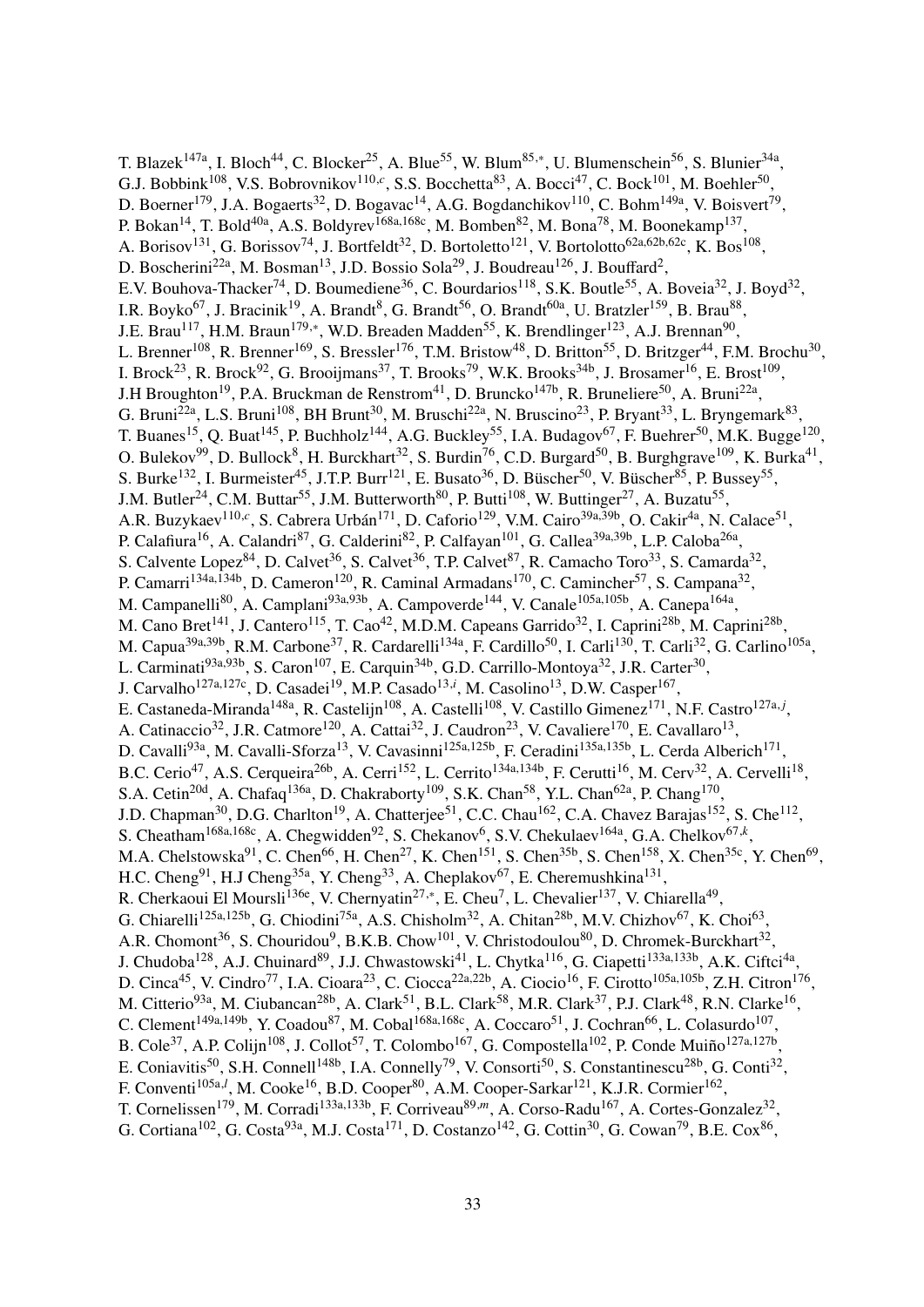K. Cranmer<sup>111</sup>, S.J. Crawley<sup>55</sup>, G. Cree<sup>31</sup>, S. Crépé-Renaudin<sup>57</sup>, F. Crescioli<sup>82</sup>, W.A. Cribbs<sup>149a,149b</sup>, M. Crispin Ortuzar<sup>121</sup>, M. Cristinziani<sup>23</sup>, V. Croft<sup>107</sup>, G. Crosetti<sup>39a,39b</sup>, A. Cueto<sup>84</sup>, T. Cuhadar Donszelmann<sup>142</sup>, J. Cummings<sup>180</sup>, M. Curatolo<sup>49</sup>, J. Cúth<sup>85</sup>, H. Czirr<sup>144</sup>, P. Czodrowski<sup>3</sup>, G. D'amen<sup>22a,22b</sup>, S. D'Auria<sup>55</sup>, M. D'Onofrio<sup>76</sup>, M.J. Da Cunha Sargedas De Sousa<sup>127a,127b</sup>, C. Da Via $^{86}$ , W. Dabrowski $^{40a}$ , T. Dado $^{147a}$ , T. Dai $^{91}$ , O. Dale $^{15}$ , F. Dallaire $^{96}$ , C. Dallapiccola $^{88}$ , M. Dam<sup>38</sup>, J.R. Dandoy<sup>33</sup>, N.P. Dang<sup>50</sup>, A.C. Daniells<sup>19</sup>, N.S. Dann<sup>86</sup>, M. Danninger<sup>172</sup>, M. Dano Hoffmann $^{137}$ , V. Dao $^{50}$ , G. Darbo $^{52a}$ , S. Darmora $^8$ , J. Dassoulas $^3$ , A. Dattagupta $^{117},$ W. Davey<sup>23</sup>, C. David<sup>173</sup>, T. Davidek<sup>130</sup>, M. Davies<sup>156</sup>, P. Davison<sup>80</sup>, E. Dawe<sup>90</sup>, I. Dawson<sup>142</sup>, K. De<sup>8</sup>, R. de Asmundis<sup>105a</sup>, A. De Benedetti<sup>114</sup>, S. De Castro<sup>22a,22b</sup>, S. De Cecco<sup>82</sup>, N. De Groot<sup>107</sup>, P. de Jong<sup>108</sup>, H. De la Torre<sup>92</sup>, F. De Lorenzi<sup>66</sup>, A. De Maria<sup>56</sup>, D. De Pedis<sup>133a</sup>, A. De Salvo<sup>133a</sup>, U. De Sanctis<sup>152</sup>, A. De Santo<sup>152</sup>, J.B. De Vivie De Regie<sup>118</sup>, W.J. Dearnaley<sup>74</sup>, R. Debbe<sup>27</sup>, C. Debenedetti<sup>138</sup>, D.V. Dedovich<sup>67</sup>, N. Dehghanian<sup>3</sup>, I. Deigaard<sup>108</sup>, M. Del Gaudio<sup>39a,39b</sup>, J. Del Peso $^{84}$ , T. Del Prete $^{125$ a,125b, D. Delgove $^{118}$ , F. Deliot $^{137}$ , C.M. Delitzsch $^{51}$ , A. Dell'Acqua $^{32}$ , L. Dell'Asta<sup>24</sup>, M. Dell'Orso<sup>125a,125b</sup>, M. Della Pietra<sup>105a,*l*</sup>, D. della Volpe<sup>51</sup>, M. Delmastro<sup>5</sup>, P.A. Delsart<sup>57</sup>, D.A. DeMarco<sup>162</sup>, S. Demers<sup>180</sup>, M. Demichev<sup>67</sup>, A. Demilly<sup>82</sup>, S.P. Denisov<sup>131</sup>, D. Denysiuk<sup>137</sup>, D. Derendarz<sup>41</sup>, J.E. Derkaoui<sup>136d</sup>, F. Derue<sup>82</sup>, P. Dervan<sup>76</sup>, K. Desch<sup>23</sup>, C. Deterre<sup>44</sup>, K. Dette<sup>45</sup>, P.O. Deviveiros<sup>32</sup>, A. Dewhurst<sup>132</sup>, S. Dhaliwal<sup>25</sup>, A. Di Ciaccio<sup>134a,134b</sup>, L. Di Ciaccio<sup>5</sup>, W.K. Di Clemente<sup>123</sup>, C. Di Donato<sup>133a,133b</sup>, A. Di Girolamo<sup>32</sup>, B. Di Girolamo<sup>32</sup>, B. Di Micco<sup>135a,135b</sup>, R. Di Nardo<sup>32</sup>, A. Di Simone<sup>50</sup>, R. Di Sipio<sup>162</sup>, D. Di Valentino<sup>31</sup>, C. Diaconu<sup>87</sup>, M. Diamond<sup>162</sup>, F.A. Dias<sup>48</sup>, M.A. Diaz<sup>34a</sup>, E.B. Diehl<sup>91</sup>, J. Dietrich<sup>17</sup>, S. Díez Cornell<sup>44</sup>, A. Dimitrievska<sup>14</sup>, J. Dingfelder<sup>23</sup>, P. Dita<sup>28b</sup>, S. Dita<sup>28b</sup>, F. Dittus<sup>32</sup>, F. Djama<sup>87</sup>, T. Djobava<sup>53b</sup>, J.I. Djuvsland<sup>60a</sup>, M.A.B. do Vale<sup>26c</sup>, D. Dobos<sup>32</sup>, M. Dobre<sup>28b</sup>, C. Doglioni<sup>83</sup>, J. Dolejsi<sup>130</sup>, Z. Dolezal<sup>130</sup>, M. Donadelli<sup>26d</sup>, S. Donati<sup>125a,125b</sup>, P. Dondero<sup>122a,122b</sup>, J. Donini<sup>36</sup>, J. Dopke<sup>132</sup>, A. Doria<sup>105a</sup>, M.T. Dova<sup>73</sup>, A.T. Doyle<sup>55</sup>, E. Drechsler<sup>56</sup>, M. Dris<sup>10</sup>, Y. Du<sup>140</sup>, J. Duarte-Campderros<sup>156</sup>, E. Duchovni<sup>176</sup>, G. Duckeck<sup>101</sup>, O.A. Ducu<sup>96,*n*</sup>, D. Duda<sup>108</sup>, A. Dudarev<sup>32</sup>, A.Chr. Dudder<sup>85</sup>, E.M. Duffield<sup>16</sup>, L. Duflot<sup>118</sup>, M. Dührssen<sup>32</sup>, M. Dumancic<sup>176</sup>, M. Dunford<sup>60a</sup>, H. Duran Yildiz<sup>4a</sup>, M. Düren<sup>54</sup>, A. Durglishvili<sup>53b</sup>, D. Duschinger<sup>46</sup>, B. Dutta<sup>44</sup>, M. Dyndal<sup>44</sup>, C. Eckardt<sup>44</sup>, K.M. Ecker<sup>102</sup>, R.C. Edgar<sup>91</sup>, N.C. Edwards<sup>48</sup>, T. Eifert<sup>32</sup>, G. Eigen<sup>15</sup>, K. Einsweiler<sup>16</sup>, T. Ekelof<sup>169</sup>, M. El Kacimi<sup>136c</sup>, V. Ellajosyula<sup>87</sup>, M. Ellert<sup>169</sup>, S. Elles<sup>5</sup>, F. Ellinghaus<sup>179</sup>, A.A. Elliot<sup>173</sup>, N. Ellis<sup>32</sup>, J. Elmsheuser<sup>27</sup>, M. Elsing<sup>32</sup>, D. Emeliyanov<sup>132</sup>, Y. Enari<sup>158</sup>, O.C. Endner<sup>85</sup>, J.S. Ennis<sup>174</sup>, J. Erdmann<sup>45</sup>, A. Ereditato<sup>18</sup>, G. Ernis<sup>179</sup>, J. Ernst<sup>2</sup>, M. Ernst<sup>27</sup>, S. Errede<sup>170</sup>, E. Ertel<sup>85</sup>, M. Escalier<sup>118</sup>, H. Esch<sup>45</sup>, C. Escobar<sup>126</sup>, B. Esposito<sup>49</sup>, A.I. Etienvre<sup>137</sup>, E. Etzion<sup>156</sup>, H. Evans<sup>63</sup>, A. Ezhilov<sup>124</sup>, F. Fabbri<sup>22a,22b</sup>, L. Fabbri<sup>22a,22b</sup>, G. Facini<sup>33</sup>, R.M. Fakhrutdinov<sup>131</sup>, S. Falciano<sup>133a</sup>, R.J. Falla<sup>80</sup>, J. Faltova<sup>32</sup>, Y. Fang<sup>35a</sup>, M. Fanti<sup>93a,93b</sup>, A. Farbin<sup>8</sup>, A. Farilla<sup>135a</sup>, C. Farina<sup>126</sup>, E.M. Farina<sup>122a,122b</sup>, T. Farooque<sup>13</sup>, S. Farrell<sup>16</sup>, S.M. Farrington<sup>174</sup>, P. Farthouat<sup>32</sup>, F. Fassi<sup>136e</sup>, P. Fassnacht<sup>32</sup>, D. Fassouliotis<sup>9</sup>, M. Faucci Giannelli<sup>79</sup>, A. Favareto<sup>52a,52b</sup>, W.J. Fawcett<sup>121</sup>, L. Fayard<sup>118</sup>, O.L. Fedin<sup>124,0</sup>, W. Fedorko<sup>172</sup>, S. Feigl<sup>120</sup>, L. Feligioni<sup>87</sup>, C. Feng<sup>140</sup>, E.J. Feng<sup>32</sup>, H. Feng<sup>91</sup>, A.B. Fenyuk<sup>131</sup>, L. Feremenga<sup>8</sup>, P. Fernandez Martinez<sup>171</sup>, S. Fernandez Perez<sup>13</sup>, J. Ferrando<sup>44</sup>, A. Ferrari<sup>169</sup>, P. Ferrari<sup>108</sup>, R. Ferrari<sup>122a</sup>, D.E. Ferreira de Lima<sup>60b</sup>, A. Ferrer<sup>171</sup>, D. Ferrere<sup>51</sup>, C. Ferretti<sup>91</sup>, A. Ferretto Parodi<sup>52a,52b</sup>, F. Fiedler<sup>85</sup>, A. Filipčič<sup>77</sup>, M. Filipuzzi<sup>44</sup>, F. Filthaut<sup>107</sup>, M. Fincke-Keeler<sup>173</sup>, K.D. Finelli<sup>153</sup>, M.C.N. Fiolhais<sup>127a,127c</sup>, L. Fiorini<sup>171</sup>, A. Firan<sup>42</sup>, A. Fischer<sup>2</sup>, C. Fischer<sup>13</sup>, J. Fischer<sup>179</sup>, W.C. Fisher<sup>92</sup>, N. Flaschel<sup>44</sup>, I. Fleck<sup>144</sup>, P. Fleischmann<sup>91</sup>, G.T. Fletcher<sup>142</sup>, R.R.M. Fletcher<sup>123</sup>, T. Flick<sup>179</sup>, L.R. Flores Castillo<sup>62a</sup>, M.J. Flowerdew<sup>102</sup>, G.T. Forcolin<sup>86</sup>, A. Formica<sup>137</sup>, A. Forti<sup>86</sup>, A.G. Foster<sup>19</sup>, D. Fournier<sup>118</sup>, H. Fox<sup>74</sup>, S. Fracchia<sup>13</sup>, P. Francavilla<sup>82</sup>, M. Franchini<sup>22a,22b</sup>, D. Francis<sup>32</sup>, L. Franconi<sup>120</sup>, M. Franklin<sup>58</sup>, M. Frate<sup>167</sup>, M. Fraternali<sup>122a,122b</sup>, D. Freeborn<sup>80</sup>, S.M. Fressard-Batraneanu<sup>32</sup>, F. Friedrich<sup>46</sup>, D. Froidevaux<sup>32</sup>, J.A. Frost<sup>121</sup>, C. Fukunaga<sup>159</sup>, E. Fullana Torregrosa<sup>85</sup>, T. Fusayasu<sup>103</sup>, J. Fuster<sup>171</sup>, C. Gabaldon<sup>57</sup>, O. Gabizon<sup>179</sup>, A. Gabrielli<sup>22a,22b</sup>,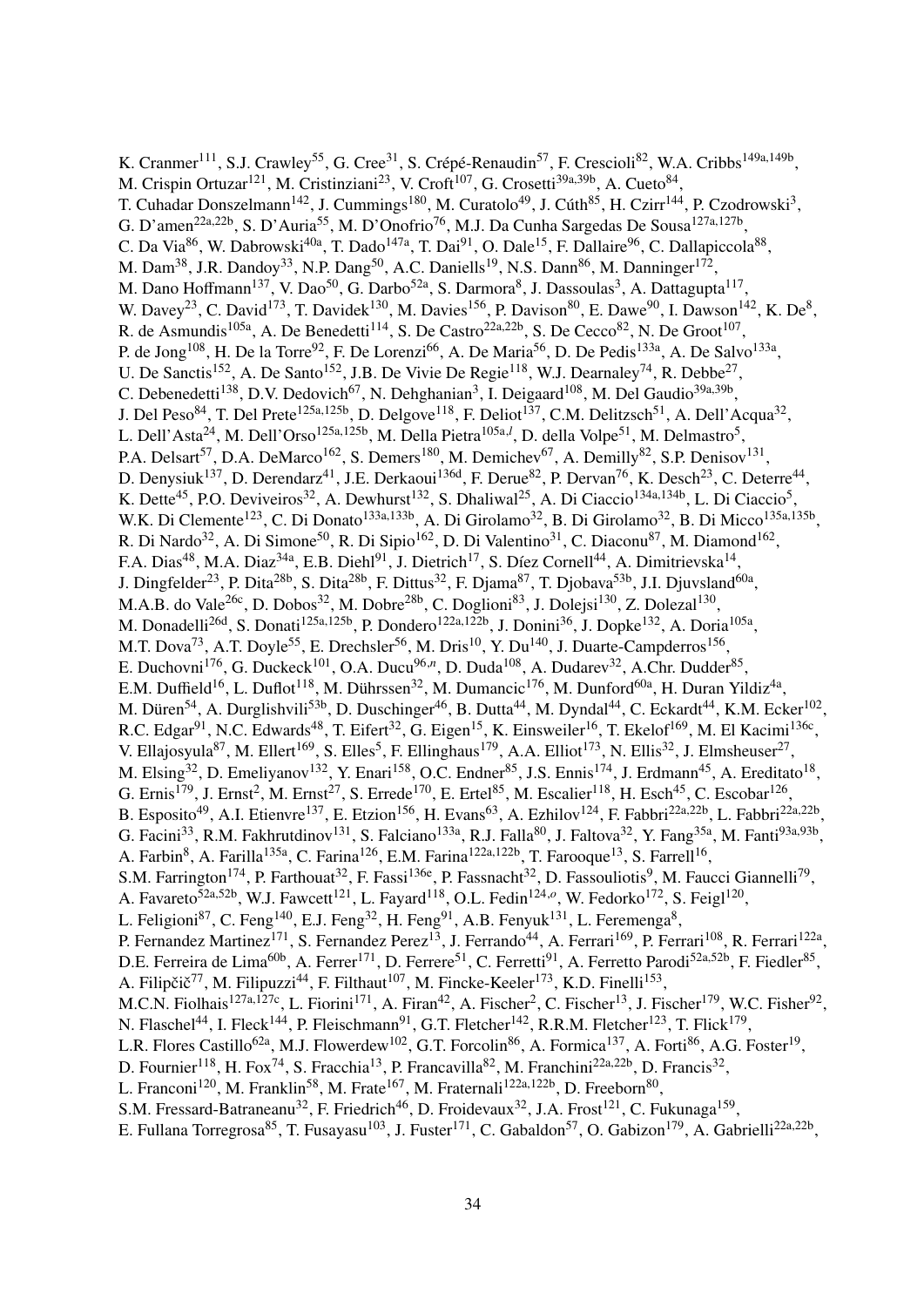A. Gabrielli<sup>16</sup>, G.P. Gach<sup>40a</sup>, S. Gadatsch<sup>32</sup>, S. Gadomski<sup>79</sup>, G. Gagliardi<sup>52a,52b</sup>, L.G. Gagnon<sup>96</sup>, P. Gagnon<sup>63</sup>, C. Galea<sup>107</sup>, B. Galhardo<sup>127a,127c</sup>, E.J. Gallas<sup>121</sup>, B.J. Gallop<sup>132</sup>, P. Gallus<sup>129</sup>, G. Galster<sup>38</sup>, K.K. Gan<sup>112</sup>, J. Gao<sup>59</sup>, Y. Gao<sup>48</sup>, Y.S. Gao<sup>146,g</sup>, F.M. Garay Walls<sup>48</sup>, C. García<sup>171</sup>, J.E. García Navarro<sup>171</sup>, M. Garcia-Sciveres<sup>16</sup>, R.W. Gardner<sup>33</sup>, N. Garelli<sup>146</sup>, V. Garonne<sup>120</sup>, A. Gascon Bravo<sup>44</sup>, K. Gasnikova<sup>44</sup>, C. Gatti<sup>49</sup>, A. Gaudiello<sup>52a,52b</sup>, G. Gaudio<sup>122a</sup>, L. Gauthier<sup>96</sup>, I.L. Gavrilenko $97$ , C. Gay<sup>172</sup>, G. Gaycken<sup>23</sup>, E.N. Gazis<sup>10</sup>, Z. Gecse<sup>172</sup>, C.N.P. Gee<sup>132</sup>, Ch. Geich-Gimbel<sup>23</sup>, M. Geisen<sup>85</sup>, M.P. Geisler<sup>60a</sup>, K. Gellerstedt<sup>149a,149b</sup>, C. Gemme<sup>52a</sup>, M.H. Genest<sup>57</sup>, C. Geng<sup>59,p</sup>, S. Gentile<sup>133a,133b</sup>, C. Gentsos<sup>157</sup>, S. George<sup>79</sup>, D. Gerbaudo<sup>13</sup>, A. Gershon<sup>156</sup>, S. Ghasemi<sup>144</sup>, M. Ghneimat<sup>23</sup>, B. Giacobbe<sup>22a</sup>, S. Giagu<sup>133a,133b</sup>, P. Giannetti<sup>125a,125b</sup>, B. Gibbard<sup>27</sup>, S.M. Gibson<sup>79</sup>, M. Gignac<sup>172</sup>, M. Gilchriese<sup>16</sup>, T.P.S. Gillam<sup>30</sup>, D. Gillberg<sup>31</sup>, G. Gilles<sup>179</sup>, D.M. Gingrich<sup>3,d</sup>, N. Giokaris<sup>9</sup>, M.P. Giordani<sup>168a,168c</sup>, F.M. Giorgi<sup>22a</sup>, F.M. Giorgi<sup>17</sup>, P.F. Giraud<sup>137</sup>, P. Giromini<sup>58</sup>, D. Giugni<sup>93a</sup>, F. Giuli<sup>121</sup>, C. Giuliani<sup>102</sup>, M. Giulini<sup>60b</sup>, B.K. Gjelsten<sup>120</sup>, S. Gkaitatzis<sup>157</sup>, I. Gkialas<sup>157</sup>, E.L. Gkougkousis<sup>118</sup>, L.K. Gladilin<sup>100</sup>, C. Glasman<sup>84</sup>, J. Glatzer<sup>50</sup>, P.C.F. Glaysher<sup>48</sup>, A. Glazov<sup>44</sup>, M. Goblirsch-Kolb<sup>25</sup>, J. Godlewski<sup>41</sup>, S. Goldfarb<sup>90</sup>, T. Golling<sup>51</sup>, D. Golubkov<sup>131</sup>, A. Gomes<sup>127a,127b,127d</sup>, R. Gonçalo<sup>127a</sup>, J. Goncalves Pinto Firmino Da Costa<sup>137</sup>, G. Gonella<sup>50</sup>, L. Gonella<sup>19</sup>, A. Gongadze<sup>67</sup>, S. González de la Hoz<sup>171</sup>, G. Gonzalez Parra<sup>13</sup>, S. Gonzalez-Sevilla<sup>51</sup>, L. Goossens<sup>32</sup>, P.A. Gorbounov<sup>98</sup>, H.A. Gordon<sup>27</sup>, I. Gorelov<sup>106</sup>, B. Gorini<sup>32</sup>, E. Gorini<sup>75a,75b</sup>, A. Gorišek<sup>77</sup>, E. Gornicki<sup>41</sup>, A.T. Goshaw<sup>47</sup>, C. Gössling<sup>45</sup>, M.I. Gostkin<sup>67</sup>, C.R. Goudet<sup>118</sup>, D. Goujdami<sup>136c</sup>, A.G. Goussiou<sup>139</sup>, N. Govender<sup>148b,q</sup>, E. Gozani<sup>155</sup>, L. Graber<sup>56</sup>, I. Grabowska-Bold $^{40a}$ , P.O.J. Gradin $^{57}$ , P. Grafström $^{22a,22b}$ , J. Gramling $^{51}$ , E. Gramstad $^{120}$ , S. Grancagnolo<sup>17</sup>, V. Gratchev<sup>124</sup>, P.M. Gravila<sup>28e</sup>, H.M. Gray<sup>32</sup>, E. Graziani<sup>135a</sup>, Z.D. Greenwood<sup>81,*r*</sup>, C. Grefe<sup>23</sup>, K. Gregersen<sup>80</sup>, I.M. Gregor<sup>44</sup>, P. Grenier<sup>146</sup>, K. Grevtsov<sup>5</sup>, J. Griffiths<sup>8</sup>, A.A. Grillo<sup>138</sup>, K. Grimm<sup>74</sup>, S. Grinstein<sup>13,*s*</sup>, Ph. Gris<sup>36</sup>, J.-F. Grivaz<sup>118</sup>, S. Groh<sup>85</sup>, J.P. Grohs<sup>46</sup>, E. Gross<sup>176</sup>, J. Grosse-Knetter<sup>56</sup>, G.C. Grossi<sup>81</sup>, Z.J. Grout<sup>80</sup>, L. Guan<sup>91</sup>, W. Guan<sup>177</sup>, J. Guenther<sup>64</sup>, F. Guescini<sup>51</sup>, D. Guest<sup>167</sup>, O. Gueta<sup>156</sup>, E. Guido<sup>52a,52b</sup>, T. Guillemin<sup>5</sup>, S. Guindon<sup>2</sup>, U. Gul<sup>55</sup>, C. Gumpert<sup>32</sup>, J. Guo<sup>141</sup>, Y. Guo<sup>59,p</sup>, R. Gupta<sup>42</sup>, S. Gupta<sup>121</sup>, G. Gustavino<sup>133a,133b</sup>, P. Gutierrez<sup>114</sup>, N.G. Gutierrez Ortiz<sup>80</sup>, C. Gutschow<sup>46</sup>, C. Guyot<sup>137</sup>, C. Gwenlan<sup>121</sup>, C.B. Gwilliam<sup>76</sup>, A. Haas<sup>111</sup>, C. Haber<sup>16</sup>, H.K. Hadavand<sup>8</sup>, N. Haddad<sup>136e</sup>, A. Hadef<sup>87</sup>, S. Hageböck<sup>23</sup>, Z. Hajduk<sup>41</sup>, H. Hakobyan $^{181,*}$ , M. Haleem $^{44}$ , J. Haley $^{115}$ , G. Halladjian $^{92}$ , G.D. Hallewell $^{87}$ , K. Hamacher $^{179}$ , P. Hamal<sup>116</sup>, K. Hamano<sup>173</sup>, A. Hamilton<sup>148a</sup>, G.N. Hamity<sup>142</sup>, P.G. Hamnett<sup>44</sup>, L. Han<sup>59</sup>, K. Hanagaki<sup>68,*t*</sup>, K. Hanawa<sup>158</sup>, M. Hance<sup>138</sup>, B. Haney<sup>123</sup>, P. Hanke<sup>60a</sup>, R. Hanna<sup>137</sup>, J.B. Hansen<sup>38</sup>, J.D. Hansen<sup>38</sup>, M.C. Hansen<sup>23</sup>, P.H. Hansen<sup>38</sup>, K. Hara<sup>165</sup>, A.S. Hard<sup>177</sup>, T. Harenberg<sup>179</sup>, F. Hariri<sup>118</sup>, S. Harkusha<sup>94</sup>, R.D. Harrington<sup>48</sup>, P.F. Harrison<sup>174</sup>, F. Hartjes<sup>108</sup>, N.M. Hartmann<sup>101</sup>, M. Hasegawa<sup>69</sup>, Y. Hasegawa<sup>143</sup>, A. Hasib<sup>114</sup>, S. Hassani<sup>137</sup>, S. Haug<sup>18</sup>, R. Hauser<sup>92</sup>, L. Hauswald<sup>46</sup>, M. Havranek<sup>128</sup>, C.M. Hawkes<sup>19</sup>, R.J. Hawkings<sup>32</sup>, D. Hayakawa<sup>160</sup>, D. Hayden<sup>92</sup>, C.P. Hays<sup>121</sup>, J.M. Hays<sup>78</sup>, H.S. Hayward<sup>76</sup>, S.J. Haywood<sup>132</sup>, S.J. Head<sup>19</sup>, T. Heck<sup>85</sup>, V. Hedberg<sup>83</sup>, L. Heelan<sup>8</sup>, S. Heim<sup>123</sup>, T. Heim<sup>16</sup>, B. Heinemann<sup>16</sup>, J.J. Heinrich<sup>101</sup>, L. Heinrich<sup>111</sup>, C. Heinz<sup>54</sup>, J. Hejbal<sup>128</sup>, L. Helary<sup>32</sup>, S. Hellman<sup>149a,149b</sup>, C. Helsens<sup>32</sup>, J. Henderson<sup>121</sup>, R.C.W. Henderson<sup>74</sup>, Y. Heng<sup>177</sup>, S. Henkelmann<sup>172</sup>, A.M. Henriques Correia<sup>32</sup>, S. Henrot-Versille<sup>118</sup>, G.H. Herbert<sup>17</sup>, H. Herde<sup>25</sup>, V. Herget<sup>178</sup>, Y. Hernández Jiménez<sup>171</sup>, G. Herten<sup>50</sup>, R. Hertenberger<sup>101</sup>, L. Hervas<sup>32</sup>, G.G. Hesketh<sup>80</sup>, N.P. Hessey<sup>108</sup>, J.W. Hetherly<sup>42</sup>, R. Hickling<sup>78</sup>, E. Higón-Rodriguez<sup>171</sup>, E. Hill<sup>173</sup>, J.C. Hill<sup>30</sup>, K.H. Hiller<sup>44</sup>, S.J. Hillier<sup>19</sup>, I. Hinchliffe<sup>16</sup>, E. Hines<sup>123</sup>, R.R. Hinman<sup>16</sup>, M. Hirose<sup>50</sup>, D. Hirschbuehl<sup>179</sup>, J. Hobbs<sup>151</sup>, N. Hod<sup>164a</sup>, M.C. Hodgkinson<sup>142</sup>, P. Hodgson<sup>142</sup>, A. Hoecker<sup>32</sup>, M.R. Hoeferkamp<sup>106</sup>, F. Hoenig<sup>101</sup>, D. Hohn<sup>23</sup>, T.R. Holmes<sup>16</sup>, M. Homann<sup>45</sup>, T. Honda<sup>68</sup>, T.M. Hong<sup>126</sup>, B.H. Hooberman<sup>170</sup>, W.H. Hopkins<sup>117</sup>, Y. Horii<sup>104</sup>, A.J. Horton<sup>145</sup>, J-Y. Hostachy<sup>57</sup>, S. Hou<sup>154</sup>, A. Hoummada<sup>136a</sup>, J. Howarth<sup>44</sup>, J. Hoya<sup>73</sup>, M. Hrabovsky<sup>116</sup>, I. Hristova<sup>17</sup>, J. Hrivnac<sup>118</sup>, T. Hryn'ova<sup>5</sup>, A. Hrynevich<sup>95</sup>, C. Hsu<sup>148c</sup>, P.J. Hsu<sup>154,µ</sup>, S.-C. Hsu<sup>139</sup>, D. Hu<sup>37</sup>, Q. Hu<sup>59</sup>, S. Hu<sup>141</sup>,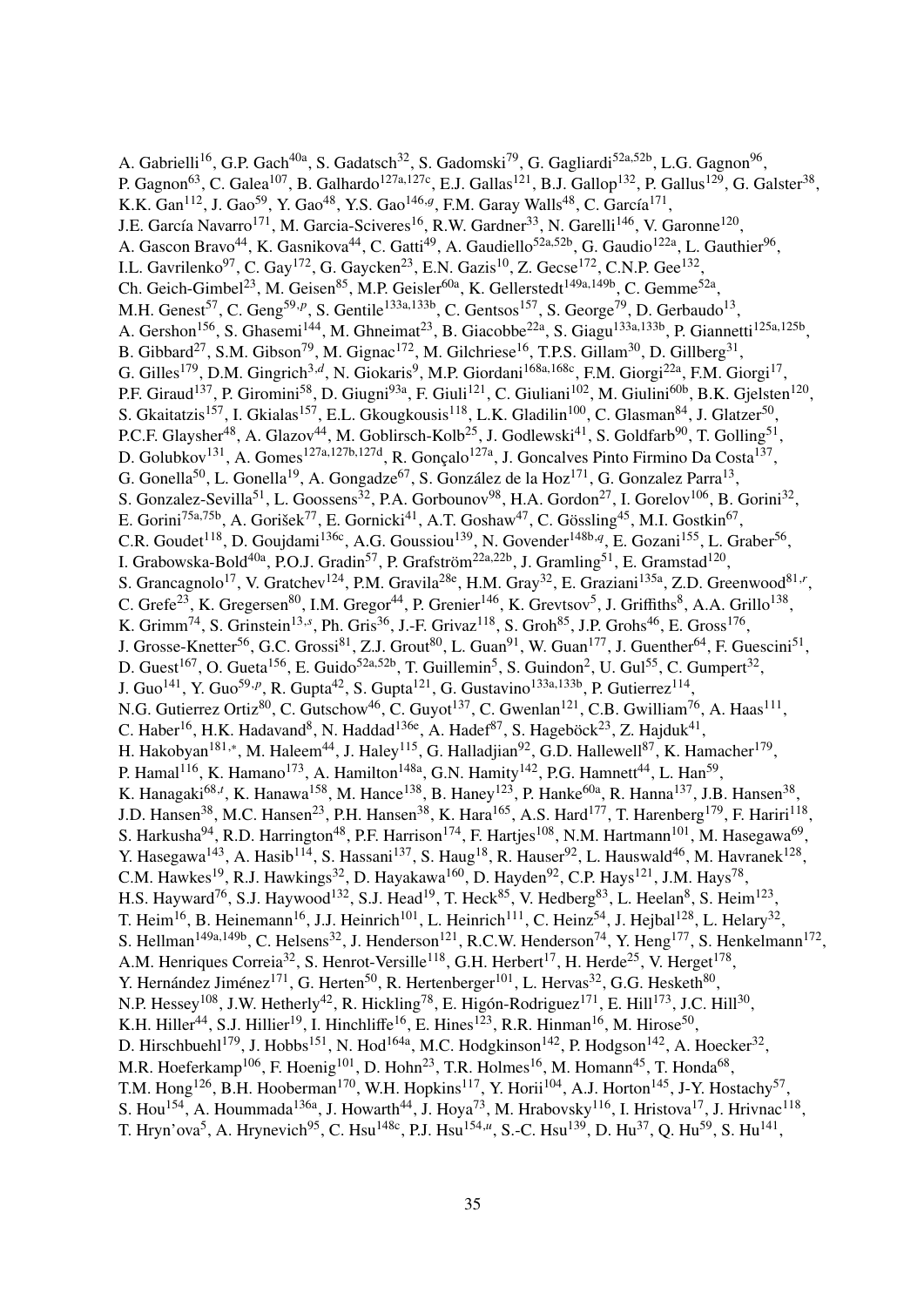Y. Huang<sup>44</sup>, Z. Hubacek<sup>129</sup>, F. Hubaut<sup>87</sup>, F. Huegging<sup>23</sup>, T.B. Huffman<sup>121</sup>, E.W. Hughes<sup>37</sup>, G. Hughes<sup>74</sup>, M. Huhtinen<sup>32</sup>, P. Huo<sup>151</sup>, N. Huseynov<sup>67,b</sup>, J. Huston<sup>92</sup>, J. Huth<sup>58</sup>, G. Iacobucci<sup>51</sup>, G. Iakovidis<sup>27</sup>, I. Ibragimov<sup>144</sup>, L. Iconomidou-Fayard<sup>118</sup>, E. Ideal<sup>180</sup>, Z. Idrissi<sup>136e</sup>, P. Iengo<sup>32</sup>, O. Igonkina<sup>108,*v*</sup>, T. Iizawa<sup>175</sup>, Y. Ikegami<sup>68</sup>, M. Ikeno<sup>68</sup>, Y. Ilchenko<sup>11,*w*</sup>, D. Iliadis<sup>157</sup>, N. Ilic<sup>146</sup>, T. Ince<sup>102</sup>, G. Introzzi<sup>122a,122b</sup>, P. Ioannou<sup>9,\*</sup>, M. Iodice<sup>135a</sup>, K. Iordanidou<sup>37</sup>, V. Ippolito<sup>58</sup>, N. Ishijima<sup>119</sup>, M. Ishino<sup>158</sup>, M. Ishitsuka<sup>160</sup>, R. Ishmukhametov<sup>112</sup>, C. Issever<sup>121</sup>, S. Istin<sup>20a</sup>, F. Ito<sup>165</sup>, J.M. Iturbe Ponce<sup>86</sup>, R. Iuppa<sup>163a,163b</sup>, W. Iwanski<sup>64</sup>, H. Iwasaki<sup>68</sup>, J.M. Izen<sup>43</sup>, V. Izzo<sup>105a</sup>, S. Jabbar<sup>3</sup>, B. Jackson<sup>123</sup>, P. Jackson<sup>1</sup>, V. Jain<sup>2</sup>, K.B. Jakobi<sup>85</sup>, K. Jakobs<sup>50</sup>, S. Jakobsen<sup>32</sup>, T. Jakoubek<sup>128</sup>, D.O. Jamin<sup>115</sup>, D.K. Jana<sup>81</sup>, R. Jansky<sup>64</sup>, J. Janssen<sup>23</sup>, M. Janus<sup>56</sup>, G. Jarlskog<sup>83</sup>, N. Javadov<sup>67,*b*</sup>, T. Javůrek<sup>50</sup>, F. Jeanneau<sup>137</sup>, L. Jeanty<sup>16</sup>, G.-Y. Jeng<sup>153</sup>, D. Jennens<sup>90</sup>, P. Jenni<sup>50,x</sup>, C. Jeske<sup>174</sup>, S. Jézéquel<sup>5</sup>, H. Ji<sup>177</sup>, J. Jia<sup>151</sup>, H. Jiang<sup>66</sup>, Y. Jiang<sup>59</sup>, S. Jiggins<sup>80</sup>, J. Jimenez Pena<sup>171</sup>, S. Jin<sup>35a</sup>, A. Jinaru<sup>28b</sup>, O. Jinnouchi<sup>160</sup>, H. Jivan<sup>148c</sup>, P. Johansson<sup>142</sup>, K.A. Johns<sup>7</sup>, W.J. Johnson<sup>139</sup>, K. Jon-And<sup>149a,149b</sup>, G. Jones<sup>174</sup>, R.W.L. Jones<sup>74</sup>, S. Jones<sup>7</sup>, T.J. Jones<sup>76</sup>, J. Jongmanns<sup>60a</sup>, P.M. Jorge<sup>127a,127b</sup>, J. Jovicevic<sup>164a</sup>, X. Ju<sup>177</sup>, A. Juste Rozas<sup>13,*s*</sup>, M.K. Köhler<sup>176</sup>, A. Kaczmarska<sup>41</sup>, M. Kado<sup>118</sup>, H. Kagan<sup>112</sup>, M. Kagan<sup>146</sup>, S.J. Kahn<sup>87</sup>, T. Kaji<sup>175</sup>, E. Kajomovitz<sup>47</sup>, C.W. Kalderon<sup>121</sup>, A. Kaluza<sup>85</sup>, S. Kama<sup>42</sup>, A. Kamenshchikov<sup>131</sup>, N. Kanaya<sup>158</sup>, S. Kaneti<sup>30</sup>, L. Kanjir<sup>77</sup>, V.A. Kantserov<sup>99</sup>, J. Kanzaki<sup>68</sup>, B. Kaplan<sup>111</sup>, L.S. Kaplan<sup>177</sup>, A. Kapliy<sup>33</sup>, D. Kar<sup>148c</sup>, K. Karakostas<sup>10</sup>, A. Karamaoun<sup>3</sup>, N. Karastathis<sup>10</sup>, M.J. Kareem<sup>56</sup>, E. Karentzos<sup>10</sup>, M. Karnevskiy<sup>85</sup>, S.N. Karpov<sup>67</sup>, Z.M. Karpova<sup>67</sup>, K. Karthik<sup>111</sup>, V. Kartvelishvili<sup>74</sup>, A.N. Karyukhin<sup>131</sup>, K. Kasahara<sup>165</sup>, L. Kashif<sup>177</sup>, R.D. Kass<sup>112</sup>, A. Kastanas<sup>15</sup>, Y. Kataoka<sup>158</sup>, C. Kato<sup>158</sup>, A. Katre<sup>51</sup>, J. Katzy<sup>44</sup>, K. Kawade<sup>104</sup>, K. Kawagoe<sup>72</sup>, T. Kawamoto<sup>158</sup>, G. Kawamura<sup>56</sup>, V.F. Kazanin<sup>110,*c*</sup>, R. Keeler<sup>173</sup>, R. Kehoe<sup>42</sup>, J.S. Keller<sup>44</sup>, J.J. Kempster<sup>79</sup>, H. Keoshkerian<sup>162</sup>, O. Kepka<sup>128</sup>, B.P. Kerševan<sup>77</sup>, S. Kersten<sup>179</sup>, R.A. Keyes<sup>89</sup>, M. Khader<sup>170</sup>, F. Khalil-zada<sup>12</sup>, A. Khanov<sup>115</sup>, A.G. Kharlamov<sup>110,*c*</sup>, T. Kharlamova<sup>110</sup>, T.J. Khoo<sup>51</sup>, V. Khovanskiy<sup>98</sup>, E. Khramov<sup>67</sup>, J. Khubua<sup>53b,y</sup>, S. Kido<sup>69</sup>, C.R. Kilby<sup>79</sup>, H.Y. Kim<sup>8</sup>, S.H. Kim<sup>165</sup>, Y.K. Kim<sup>33</sup>, N. Kimura<sup>157</sup>, O.M. Kind<sup>17</sup>, B.T. King<sup>76</sup>, M. King<sup>171</sup>, J. Kirk<sup>132</sup>, A.E. Kiryunin<sup>102</sup>, T. Kishimoto<sup>158</sup>, D. Kisielewska<sup>40a</sup>, F. Kiss<sup>50</sup>, K. Kiuchi<sup>165</sup>, O. Kivernyk<sup>137</sup>, E. Kladiva<sup>147b</sup>, M.H. Klein<sup>37</sup>, M. Klein<sup>76</sup>, U. Klein<sup>76</sup>, K. Kleinknecht<sup>85</sup>, P. Klimek<sup>109</sup>, A. Klimentov<sup>27</sup>, R. Klingenberg<sup>45</sup>, J.A. Klinger<sup>142</sup>, T. Klioutchnikova<sup>32</sup>, E.-E. Kluge<sup>60a</sup>, P. Kluit<sup>108</sup>, S. Kluth<sup>102</sup>, J. Knapik<sup>41</sup>, E. Kneringer<sup>64</sup>, E.B.F.G. Knoops<sup>87</sup>, A. Knue<sup>55</sup>, A. Kobayashi<sup>158</sup>, D. Kobayashi<sup>160</sup>, T. Kobayashi<sup>158</sup>, M. Kobel<sup>46</sup>, M. Kocian<sup>146</sup>, P. Kodys<sup>130</sup>, N.M. Koehler<sup>102</sup>, T. Koffas<sup>31</sup>, E. Koffeman<sup>108</sup>, T. Koi<sup>146</sup>, H. Kolanoski<sup>17</sup>, M. Kolb<sup>60b</sup>, I. Koletsou<sup>5</sup>, A.A. Komar<sup>97,\*</sup>, Y. Komori<sup>158</sup>, T. Kondo<sup>68</sup>, N. Kondrashova<sup>44</sup>, K. Köneke<sup>50</sup>, A.C. König<sup>107</sup>, T. Kono<sup>68,*z*</sup>, R. Konoplich<sup>111,aa</sup>, N. Konstantinidis<sup>80</sup>, R. Kopeliansky<sup>63</sup>, S. Koperny<sup>40a</sup>, L. Köpke<sup>85</sup>, A.K. Kopp<sup>50</sup>, K. Korcyl<sup>41</sup>, K. Kordas<sup>157</sup>, A. Korn<sup>80</sup>, A.A. Korol<sup>110,*c*</sup>, I. Korolkov<sup>13</sup>, E.V. Korolkova<sup>142</sup>, O. Kortner<sup>102</sup>, S. Kortner<sup>102</sup>, T. Kosek<sup>130</sup>, V.V. Kostyukhin<sup>23</sup>, A. Kotwal<sup>47</sup>, A. Kourkoumeli-Charalampidi<sup>122a,122b</sup>, C. Kourkoumelis<sup>9</sup>, V. Kouskoura<sup>27</sup>, A.B. Kowalewska<sup>41</sup>, R. Kowalewski<sup>173</sup>, T.Z. Kowalski<sup>40a</sup>, C. Kozakai<sup>158</sup>, W. Kozanecki<sup>137</sup>, A.S. Kozhin<sup>131</sup>, V.A. Kramarenko<sup>100</sup>, G. Kramberger<sup>77</sup>, D. Krasnopevtsev<sup>99</sup>, M.W. Krasny<sup>82</sup>, A. Krasznahorkay<sup>32</sup>, A. Kravchenko<sup>27</sup>, M. Kretz<sup>60c</sup>, J. Kretzschmar<sup>76</sup>, K. Kreutzfeldt<sup>54</sup>, P. Krieger<sup>162</sup>, K. Krizka<sup>33</sup>, K. Kroeninger<sup>45</sup>, H. Kroha<sup>102</sup>, J. Kroll<sup>123</sup>, J. Kroseberg<sup>23</sup>, J. Krstic<sup>14</sup>, U. Kruchonak<sup>67</sup>, H. Krüger<sup>23</sup>, N. Krumnack<sup>66</sup>, A. Kruse<sup>177</sup>, M.C. Kruse<sup>47</sup>, M. Kruskal<sup>24</sup>, T. Kubota<sup>90</sup>, H. Kucuk $^{80}$ , S. Kuday $^{4b}$ , J.T. Kuechler $^{179}$ , S. Kuehn $^{50}$ , A. Kugel $^{60c}$ , F. Kuger $^{178}$ , A. Kuhl $^{138}$ , T. Kuhl $^{44}$ , V. Kukhtin<sup>67</sup>, R. Kukla<sup>137</sup>, Y. Kulchitsky<sup>94</sup>, S. Kuleshov<sup>34b</sup>, M. Kuna<sup>133a,133b</sup>, T. Kunigo<sup>70</sup>, A. Kupco<sup>128</sup>, H. Kurashige<sup>69</sup>, Y.A. Kurochkin<sup>94</sup>, V. Kus<sup>128</sup>, E.S. Kuwertz<sup>173</sup>, M. Kuze<sup>160</sup>, J. Kvita<sup>116</sup>, T. Kwan<sup>173</sup>, D. Kyriazopoulos<sup>142</sup>, A. La Rosa<sup>102</sup>, J.L. La Rosa Navarro<sup>26d</sup>, L. La Rotonda<sup>39a,39b</sup>, C. Lacasta<sup>171</sup>, F. Lacava<sup>133a,133b</sup>, J. Lacey<sup>31</sup>, H. Lacker<sup>17</sup>, D. Lacour<sup>82</sup>, V.R. Lacuesta<sup>171</sup>, E. Ladygin<sup>67</sup>, R. Lafaye<sup>5</sup>, B. Laforge<sup>82</sup>, T. Lagouri<sup>180</sup>, S. Lai<sup>56</sup>, S. Lammers<sup>63</sup>, W. Lampl<sup>7</sup>, E. Lançon<sup>137</sup>, U. Landgraf<sup>50</sup>, M.P.J. Landon<sup>78</sup>, M.C. Lanfermann<sup>51</sup>, V.S. Lang<sup>60a</sup>, J.C. Lange<sup>13</sup>, A.J. Lankford<sup>167</sup>, F. Lanni<sup>27</sup>,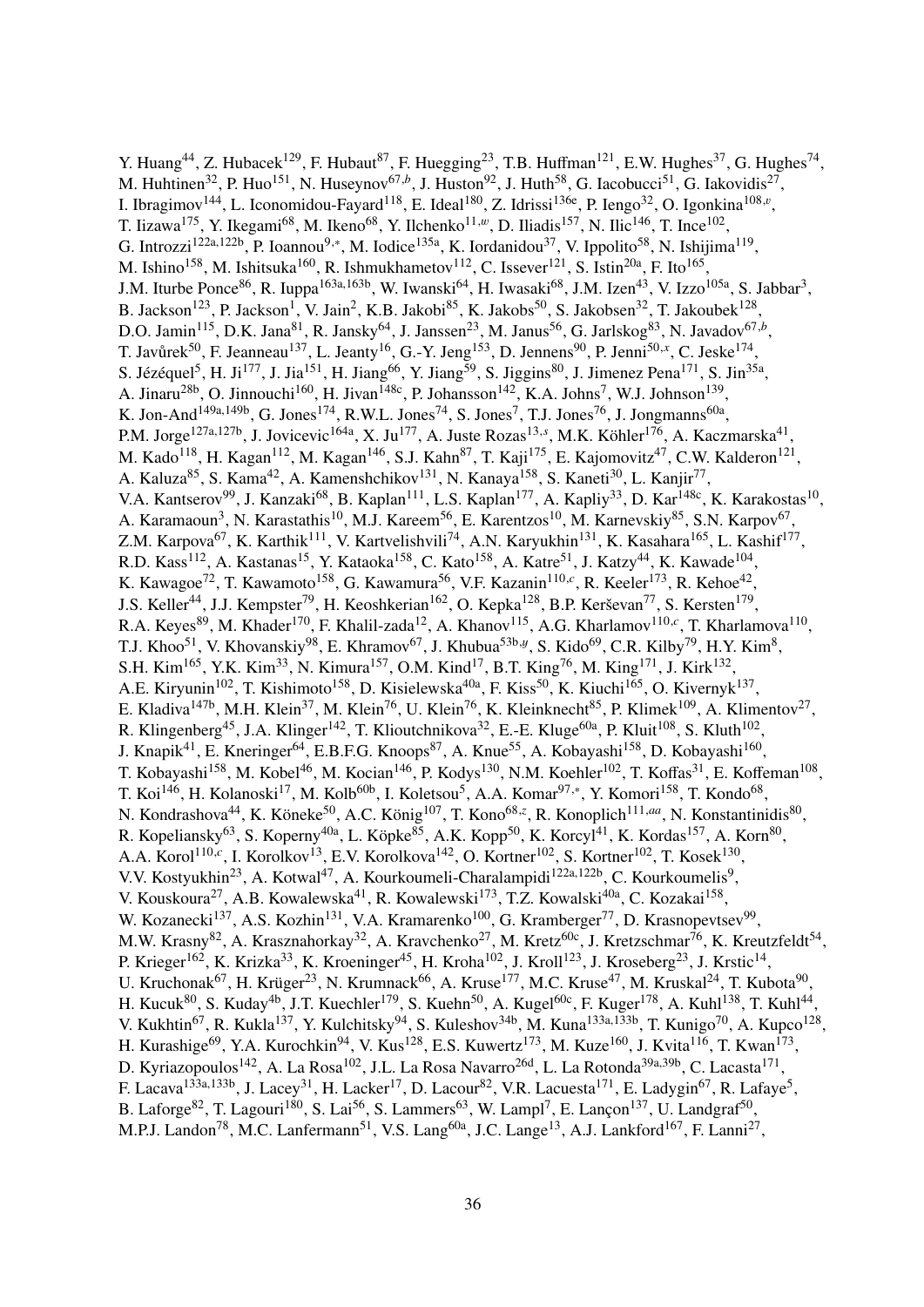K. Lantzsch<sup>23</sup>, A. Lanza<sup>122a</sup>, S. Laplace<sup>82</sup>, C. Lapoire<sup>32</sup>, J.F. Laporte<sup>137</sup>, T. Lari<sup>93a</sup>, F. Lasagni Manghi<sup>22a,22b</sup>, M. Lassnig<sup>32</sup>, P. Laurelli<sup>49</sup>, W. Lavrijsen<sup>16</sup>, A.T. Law<sup>138</sup>, P. Laycock<sup>76</sup>, T. Lazovich<sup>58</sup>, M. Lazzaroni<sup>93a,93b</sup>, B. Le<sup>90</sup>, O. Le Dortz<sup>82</sup>, E. Le Guirriec<sup>87</sup>, E.P. Le Quilleuc<sup>137</sup>, M. LeBlanc<sup>173</sup>, T. LeCompte<sup>6</sup>, F. Ledroit-Guillon<sup>57</sup>, C.A. Lee<sup>27</sup>, S.C. Lee<sup>154</sup>, L. Lee<sup>1</sup>, B. Lefebvre<sup>89</sup>, G. Lefebvre<sup>82</sup>, M. Lefebvre<sup>173</sup>, F. Legger<sup>101</sup>, C. Leggett<sup>16</sup>, A. Lehan<sup>76</sup>, G. Lehmann Miotto<sup>32</sup>, X. Lei<sup>7</sup>, W.A. Leight<sup>31</sup>, A. Leisos<sup>157,ab</sup>, A.G. Leister<sup>180</sup>, M.A.L. Leite<sup>26d</sup>, R. Leitner<sup>130</sup>, D. Lellouch<sup>176</sup>, B. Lemmer<sup>56</sup>, K.J.C. Leney<sup>80</sup>, T. Lenz<sup>23</sup>, B. Lenzi<sup>32</sup>, R. Leone<sup>7</sup>, S. Leone<sup>125a,125b</sup>, C. Leonidopoulos<sup>48</sup>, S. Leontsinis<sup>10</sup>, G. Lerner<sup>152</sup>, C. Leroy<sup>96</sup>, A.A.J. Lesage<sup>137</sup>, C.G. Lester<sup>30</sup>, M. Levchenko<sup>124</sup>, J. Levêque<sup>5</sup>, D. Levin<sup>91</sup>, L.J. Levinson<sup>176</sup>, M. Levy<sup>19</sup>, D. Lewis<sup>78</sup>, A.M. Leyko<sup>23</sup>, M. Leyton<sup>43</sup>, B. Li<sup>59,p</sup>, C. Li<sup>59</sup>, H. Li<sup>151</sup>, H.L. Li<sup>33</sup>, L. Li<sup>47</sup>, L. Li<sup>141</sup>, Q. Li<sup>35a</sup>, S. Li<sup>47</sup>, X. Li<sup>86</sup>, Y. Li<sup>144</sup>, Z. Liang<sup>35a</sup>, B. Liberti<sup>134a</sup>, A. Liblong<sup>162</sup>, P. Lichard<sup>32</sup>, K. Lie<sup>170</sup>, J. Liebal<sup>23</sup>, W. Liebig<sup>15</sup>, A. Limosani<sup>153</sup>, S.C. Lin<sup>154,ac</sup>, T.H. Lin<sup>85</sup>, B.E. Lindquist<sup>151</sup>, A.E. Lionti<sup>51</sup>, E. Lipeles<sup>123</sup>, A. Lipniacka<sup>15</sup>, M. Lisovyi<sup>60b</sup>, T.M. Liss<sup>170</sup>, A. Lister<sup>172</sup>, A.M. Litke<sup>138</sup>, B. Liu<sup>154,ad</sup>, D. Liu<sup>154</sup>, H. Liu<sup>91</sup>, H. Liu<sup>27</sup>, J. Liu<sup>87</sup>, J.B. Liu<sup>59</sup>, K. Liu<sup>87</sup>, L. Liu<sup>170</sup>, M. Liu<sup>47</sup>, M. Liu<sup>59</sup>, Y.L. Liu<sup>59</sup>, Y. Liu<sup>59</sup>, M. Livan<sup>122a,122b</sup>, A. Lleres<sup>57</sup>, J. Llorente Merino<sup>35a</sup>, S.L. Lloyd<sup>78</sup>, F. Lo Sterzo<sup>154</sup>, E.M. Lobodzinska<sup>44</sup>, P. Loch<sup>7</sup>, W.S. Lockman<sup>138</sup>, F.K. Loebinger<sup>86</sup>, A.E. Loevschall-Jensen<sup>38</sup>, K.M. Loew<sup>25</sup>, A. Loginov<sup>180,∗</sup>, T. Lohse<sup>17</sup>, K. Lohwasser<sup>44</sup>, M. Lokajicek<sup>128</sup>, B.A. Long<sup>24</sup>, J.D. Long<sup>170</sup>, R.E. Long<sup>74</sup>, L. Longo<sup>75a,75b</sup>, K.A. Looper<sup>112</sup>, D. Lopez Mateos<sup>58</sup>, B. Lopez Paredes<sup>142</sup>, I. Lopez Paz<sup>13</sup>, A. Lopez Solis<sup>82</sup>, J. Lorenz<sup>101</sup>, N. Lorenzo Martinez<sup>63</sup>, M. Losada<sup>21</sup>, P.J. Lösel<sup>101</sup>, X. Lou<sup>35a</sup>, A. Lounis<sup>118</sup>, J. Love<sup>6</sup>, P.A. Love<sup>74</sup>, H. Lu<sup>62a</sup>, N. Lu<sup>91</sup>, H.J. Lubatti<sup>139</sup>, C. Luci<sup>133a,133b</sup>, A. Lucotte<sup>57</sup>, C. Luedtke<sup>50</sup>, F. Luehring<sup>63</sup>, W. Lukas<sup>64</sup>, L. Luminari<sup>133a</sup>, O. Lundberg<sup>149a,149b</sup>, B. Lund-Jensen<sup>150</sup>, P.M. Luzi<sup>82</sup>, D. Lynn<sup>27</sup>, R. Lysak<sup>128</sup>, E. Lytken<sup>83</sup>, V. Lyubushkin<sup>67</sup>, H. Ma<sup>27</sup>, L.L. Ma<sup>140</sup>, Y. Ma<sup>140</sup>, G. Maccarrone<sup>49</sup>, A. Macchiolo<sup>102</sup>, C.M. Macdonald<sup>142</sup>, B. Maček<sup>77</sup>, J. Machado Miguens<sup>123,127b</sup>, D. Madaffari<sup>87</sup>, R. Madar $^{36}$ , H.J. Maddocks $^{169}$ , W.F. Mader $^{46}$ , A. Madsen $^{44}$ , J. Maeda $^{69}$ , S. Maeland $^{15}$ , T. Maeno $^{27}$ , A. Maevskiy<sup>100</sup>, E. Magradze<sup>56</sup>, J. Mahlstedt<sup>108</sup>, C. Maiani<sup>118</sup>, C. Maidantchik<sup>26a</sup>, A.A. Maier<sup>102</sup>, T. Maier $^{101}$ , A. Maio $^{127$ a,127b,127d, S. Majewski $^{117}$ , Y. Makida $^{68}$ , N. Makovec $^{118}$ , B. Malaescu $^{82}$ , Pa. Malecki $^{41}$ , V.P. Maleev $^{124}$ , F. Malek $^{57}$ , U. Mallik $^{65}$ , D. Malon $^6$ , C. Malone $^{146}$ , C. Malone $^{30}$ , S. Maltezos<sup>10</sup>, S. Malyukov<sup>32</sup>, J. Mamuzic<sup>171</sup>, G. Mancini<sup>49</sup>, L. Mandelli<sup>93a</sup>, I. Mandić<sup>77</sup>, J. Maneira<sup>127a,127b</sup>, L. Manhaes de Andrade Filho<sup>26b</sup>, J. Manjarres Ramos<sup>164b</sup>, A. Mann<sup>101</sup>, A. Manousos<sup>32</sup>, B. Mansoulie<sup>137</sup>, J.D. Mansour<sup>35a</sup>, R. Mantifel<sup>89</sup>, M. Mantoani<sup>56</sup>, S. Manzoni<sup>93a,93b</sup>, L. Mapelli<sup>32</sup>, G. Marceca<sup>29</sup>, L. March<sup>51</sup>, G. Marchiori<sup>82</sup>, M. Marcisovsky<sup>128</sup>, M. Marjanovic<sup>14</sup>, D.E. Marley<sup>91</sup>, F. Marroquim<sup>26a</sup>, S.P. Marsden<sup>86</sup>, Z. Marshall<sup>16</sup>, S. Marti-Garcia<sup>171</sup>, B. Martin<sup>92</sup>, T.A. Martin<sup>174</sup>, V.J. Martin<sup>48</sup>, B. Martin dit Latour<sup>15</sup>, M. Martinez<sup>13,*s*</sup>, V.I. Martinez Outschoorn<sup>170</sup>, S. Martin-Haugh<sup>132</sup>, V.S. Martoiu<sup>28b</sup>, A.C. Martyniuk<sup>80</sup>, M. Marx<sup>139</sup>, A. Marzin<sup>32</sup>, L. Masetti<sup>85</sup>, T. Mashimo<sup>158</sup>, R. Mashinistov<sup>97</sup>, J. Masik<sup>86</sup>, A.L. Maslennikov<sup>110,*c*</sup>, I. Massa<sup>22a,22b</sup>, L. Massa<sup>22a,22b</sup>, P. Mastrandrea<sup>5</sup>, A. Mastroberardino<sup>39a,39b</sup>, T. Masubuchi<sup>158</sup>, P. Mättig<sup>179</sup>, J. Mattmann<sup>85</sup>, J. Maurer<sup>28b</sup>, S.J. Maxfield<sup>76</sup>, D.A. Maximov<sup>110,c</sup>, R. Mazini<sup>154</sup>, S.M. Mazza<sup>93a,93b</sup>, N.C. Mc Fadden<sup>106</sup>, G. Mc Goldrick<sup>162</sup>, S.P. Mc Kee<sup>91</sup>, A. McCarn<sup>91</sup>, R.L. McCarthy<sup>151</sup>, T.G. McCarthy<sup>102</sup>, L.I. McClymont<sup>80</sup>, E.F. McDonald<sup>90</sup>, J.A. Mcfayden<sup>80</sup>, G. Mchedlidze<sup>56</sup>, S.J. McMahon<sup>132</sup>, R.A. McPherson<sup>173,m</sup>, M. Medinnis<sup>44</sup>, S. Meehan<sup>139</sup>, S. Mehlhase<sup>101</sup>, A. Mehta<sup>76</sup>, K. Meier<sup>60a</sup>, C. Meineck<sup>101</sup>, B. Meirose<sup>43</sup>, D. Melini<sup>171</sup>, B.R. Mellado Garcia<sup>148c</sup>, M. Melo<sup>147a</sup>, F. Meloni<sup>18</sup>, A. Mengarelli<sup>22a,22b</sup>, S. Menke<sup>102</sup>, E. Meoni<sup>166</sup>, S. Mergelmeyer<sup>17</sup>, P. Mermod<sup>51</sup>, L. Merola<sup>105a,105b</sup>, C. Meroni<sup>93a</sup>, F.S. Merritt<sup>33</sup>, A. Messina<sup>133a,133b</sup>, J. Metcalfe<sup>6</sup>, A.S. Mete<sup>167</sup>, C. Meyer<sup>85</sup>, C. Meyer<sup>123</sup>, J-P. Meyer<sup>137</sup>, J. Meyer<sup>108</sup>, H. Meyer Zu Theenhausen<sup>60a</sup>, F. Miano<sup>152</sup>, R.P. Middleton<sup>132</sup>, S. Miglioranzi<sup>52a,52b</sup>, L. Mijović<sup>48</sup>, G. Mikenberg<sup>176</sup>, M. Mikestikova<sup>128</sup>, M. Mikuž<sup>77</sup>, M. Milesi<sup>90</sup>, A. Milic<sup>64</sup>, D.W. Miller<sup>33</sup>, C. Mills<sup>48</sup>, A. Milov<sup>176</sup>, D.A. Milstead<sup>149a,149b</sup>, A.A. Minaenko<sup>131</sup>, Y. Minami<sup>158</sup>, I.A. Minashvili<sup>67</sup>, A.I. Mincer<sup>111</sup>, B. Mindur<sup>40a</sup>, M. Mineev<sup>67</sup>, Y. Minegishi<sup>158</sup>,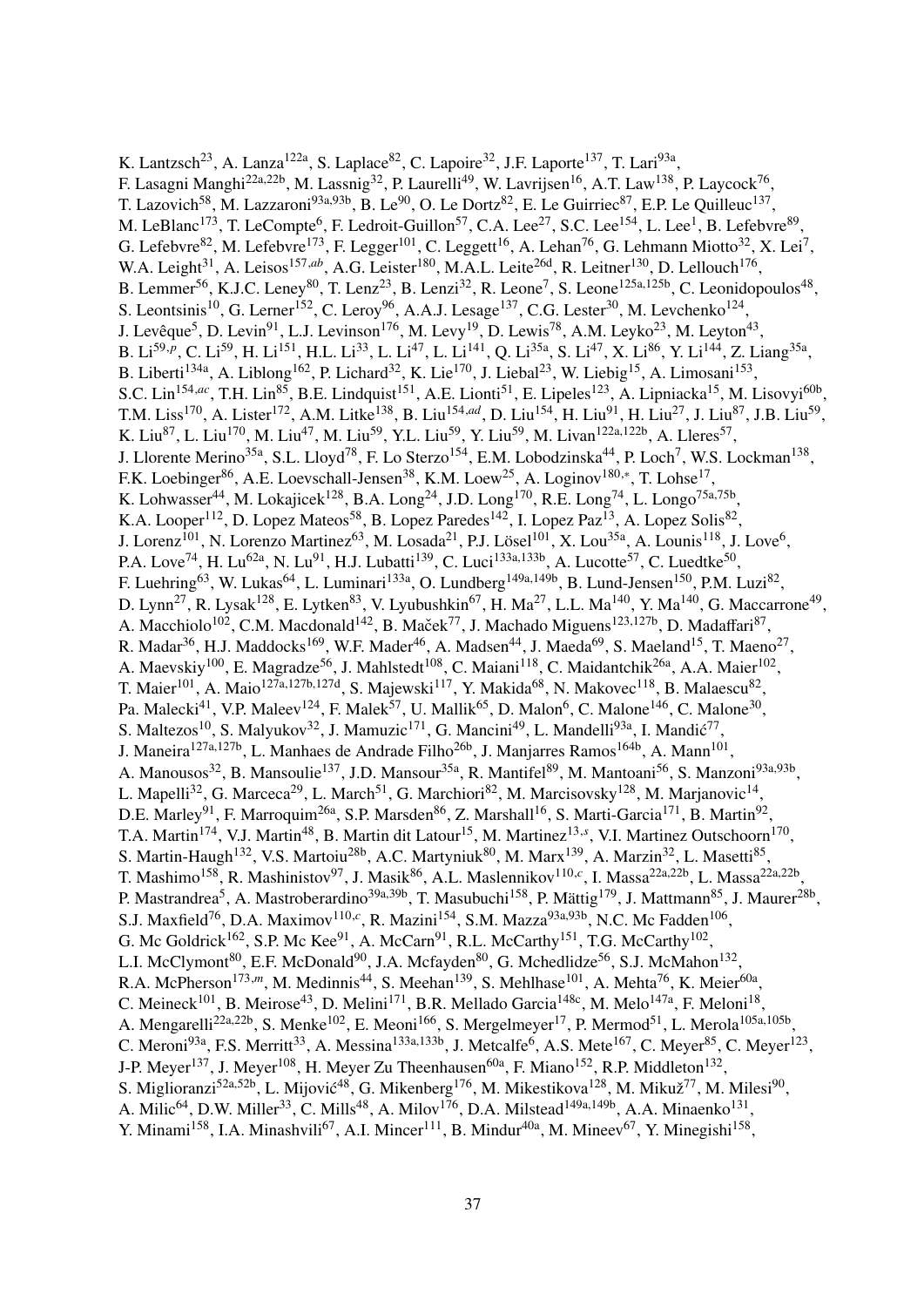Y. Ming<sup>177</sup>, L.M. Mir<sup>13</sup>, K.P. Mistry<sup>123</sup>, T. Mitani<sup>175</sup>, J. Mitrevski<sup>101</sup>, V.A. Mitsou<sup>171</sup>, A. Miucci<sup>18</sup>, P.S. Miyagawa<sup>142</sup>, J.U. Mjörnmark<sup>83</sup>, M. Mlynarikova<sup>130</sup>, T. Moa<sup>149a,149b</sup>, K. Mochizuki<sup>96</sup>, S. Mohapatra<sup>37</sup>, S. Molander<sup>149a,149b</sup>, R. Moles-Valls<sup>23</sup>, R. Monden<sup>70</sup>, M.C. Mondragon<sup>92</sup>, K. Mönig<sup>44</sup>, J. Monk<sup>38</sup>, E. Monnier<sup>87</sup>, A. Montalbano<sup>151</sup>, J. Montejo Berlingen<sup>32</sup>, F. Monticelli<sup>73</sup>, S. Monzani<sup>93a,93b</sup>, R.W. Moore<sup>3</sup>, N. Morange<sup>118</sup>, D. Moreno<sup>21</sup>, M. Moreno Llácer<sup>56</sup>, P. Morettini<sup>52a</sup>, S. Morgenstern<sup>32</sup>, D. Mori<sup>145</sup>, T. Mori<sup>158</sup>, M. Morii<sup>58</sup>, M. Morinaga<sup>158</sup>, V. Morisbak<sup>120</sup>, S. Moritz<sup>85</sup>, A.K. Morley<sup>153</sup>, G. Mornacchi<sup>32</sup>, J.D. Morris<sup>78</sup>, S.S. Mortensen<sup>38</sup>, L. Morvaj<sup>151</sup>, M. Mosidze<sup>53b</sup>, J. Moss<sup>146,ae</sup>, K. Motohashi<sup>160</sup>, R. Mount<sup>146</sup>, E. Mountricha<sup>27</sup>, E.J.W. Moyse<sup>88</sup>, S. Muanza<sup>87</sup>, R.D. Mudd<sup>19</sup>, F. Mueller<sup>102</sup>, J. Mueller<sup>126</sup>, R.S.P. Mueller<sup>101</sup>, T. Mueller<sup>30</sup>, D. Muenstermann<sup>74</sup>, P. Mullen<sup>55</sup>, G.A. Mullier<sup>18</sup>, F.J. Munoz Sanchez<sup>86</sup>, J.A. Murillo Quijada<sup>19</sup>, W.J. Murray<sup>174,132</sup>, H. Musheghyan<sup>56</sup>, M. Muškinja<sup>77</sup>, A.G. Myagkov<sup>131,af</sup>, M. Myska<sup>129</sup>, B.P. Nachman<sup>146</sup>, O. Nackenhorst<sup>51</sup>, K. Nagai<sup>121</sup>, R. Nagai<sup>68,z</sup>, K. Nagano<sup>68</sup>, Y. Nagasaka<sup>61</sup>, K. Nagata<sup>165</sup>, M. Nagel<sup>50</sup>, E. Nagy<sup>87</sup>, A.M. Nairz<sup>32</sup>, Y. Nakahama<sup>104</sup>, K. Nakamura<sup>68</sup>, T. Nakamura<sup>158</sup>, I. Nakano<sup>113</sup>, H. Namasivayam<sup>43</sup>, R.F. Naranjo Garcia<sup>44</sup>, R. Narayan<sup>11</sup>, D.I. Narrias Villar<sup>60a</sup>, I. Naryshkin<sup>124</sup>, T. Naumann<sup>44</sup>, G. Navarro<sup>21</sup>, R. Nayyar<sup>7</sup>, H.A. Neal<sup>91</sup>, P.Yu. Nechaeva<sup>97</sup>, T.J. Neep<sup>86</sup>, A. Negri<sup>122a,122b</sup>, M. Negrini<sup>22a</sup>, S. Nektarijevic<sup>107</sup>, C. Nellist<sup>118</sup>, A. Nelson<sup>167</sup>, S. Nemecek<sup>128</sup>, P. Nemethy<sup>111</sup>, A.A. Nepomuceno<sup>26a</sup>, M. Nessi<sup>32,ag</sup>, M.S. Neubauer<sup>170</sup>, M. Neumann<sup>179</sup>, R.M. Neves<sup>111</sup>, P. Nevski<sup>27</sup>, P.R. Newman<sup>19</sup>, D.H. Nguyen<sup>6</sup>, T. Nguyen Manh<sup>96</sup>, R.B. Nickerson<sup>121</sup>, R. Nicolaidou<sup>137</sup>, J. Nielsen<sup>138</sup>, A. Nikiforov<sup>17</sup>, V. Nikolaenko<sup>131,af</sup>, I. Nikolic-Audit<sup>82</sup>, K. Nikolopoulos<sup>19</sup>, J.K. Nilsen<sup>120</sup>, P. Nilsson<sup>27</sup>, Y. Ninomiya<sup>158</sup>, A. Nisati<sup>133a</sup>, R. Nisius<sup>102</sup>, T. Nobe<sup>158</sup>, M. Nomachi<sup>119</sup>, I. Nomidis<sup>31</sup>, T. Nooney<sup>78</sup>, S. Norberg<sup>114</sup>, M. Nordberg<sup>32</sup>, N. Norjoharuddeen<sup>121</sup>, O. Novgorodova<sup>46</sup>, S. Nowak<sup>102</sup>, M. Nozaki<sup>68</sup>, L. Nozka<sup>116</sup>, K. Ntekas<sup>167</sup>, E. Nurse<sup>80</sup>, F. Nuti<sup>90</sup>, F. O'grady<sup>7</sup>, D.C. O'Neil<sup>145</sup>, A.A. O'Rourke<sup>44</sup>, V. O'Shea<sup>55</sup>, F.G. Oakham<sup>31,d</sup>, H. Oberlack<sup>102</sup>, T. Obermann<sup>23</sup>, J. Ocariz<sup>82</sup>, A. Ochi<sup>69</sup>, I. Ochoa<sup>37</sup>, J.P. Ochoa-Ricoux<sup>34a</sup>, S. Oda<sup>72</sup>, S. Odaka<sup>68</sup>, H. Ogren<sup>63</sup>, A. Oh<sup>86</sup>, S.H. Oh<sup>47</sup>, C.C. Ohm<sup>16</sup>, H. Ohman<sup>169</sup>, H. Oide<sup>32</sup>, H. Okawa<sup>165</sup>, Y. Okumura<sup>158</sup>, T. Okuyama<sup>68</sup>, A. Olariu<sup>28b</sup>, L.F. Oleiro Seabra<sup>127a</sup>, S.A. Olivares Pino<sup>48</sup>, D. Oliveira Damazio<sup>27</sup>, A. Olszewski<sup>41</sup>, J. Olszowska<sup>41</sup>, A. Onofre<sup>127a,127e</sup>, K. Onogi<sup>104</sup>, P.U.E. Onyisi<sup>11,*w*</sup>, M.J. Oreglia<sup>33</sup>, Y. Oren<sup>156</sup>, D. Orestano<sup>135a,135b</sup>, N. Orlando<sup>62b</sup>, R.S. Orr<sup>162</sup>, B. Osculati<sup>52a,52b,\*</sup>, R. Ospanov<sup>86</sup>, G. Otero y Garzon<sup>29</sup>, H. Otono<sup>72</sup>, M. Ouchrif<sup>136d</sup>, F. Ould-Saada<sup>120</sup>, A. Ouraou<sup>137</sup>, K.P. Oussoren<sup>108</sup>, Q. Ouyang<sup>35a</sup>, M. Owen<sup>55</sup>, R.E. Owen<sup>19</sup>, V.E. Ozcan<sup>20a</sup>, N. Ozturk<sup>8</sup>, K. Pachal<sup>145</sup>, A. Pacheco Pages<sup>13</sup>, L. Pacheco Rodriguez<sup>137</sup>, C. Padilla Aranda<sup>13</sup>, M. Pagáčová<sup>50</sup>, S. Pagan Griso<sup>16</sup>, M. Paganini<sup>180</sup>, F. Paige<sup>27</sup>, P. Pais<sup>88</sup>, K. Pajchel<sup>120</sup>, G. Palacino<sup>164b</sup>, S. Palazzo<sup>39a,39b</sup>, S. Palestini<sup>32</sup>, M. Palka<sup>40b</sup>, D. Pallin<sup>36</sup>, E.St. Panagiotopoulou<sup>10</sup>, C.E. Pandini<sup>82</sup>, J.G. Panduro Vazquez<sup>79</sup>, P. Pani<sup>149a,149b</sup>, S. Panitkin<sup>27</sup>, D. Pantea<sup>28b</sup>, L. Paolozzi<sup>51</sup>, Th.D. Papadopoulou<sup>10</sup>, K. Papageorgiou<sup>157</sup>, A. Paramonov<sup>6</sup>, D. Paredes Hernandez<sup>180</sup>, A.J. Parker<sup>74</sup>, M.A. Parker<sup>30</sup>, K.A. Parker<sup>142</sup>, F. Parodi<sup>52a,52b</sup>, J.A. Parsons<sup>37</sup>, U. Parzefall<sup>50</sup>, V.R. Pascuzzi<sup>162</sup>, E. Pasqualucci<sup>133a</sup>, S. Passaggio<sup>52a</sup>, Fr. Pastore<sup>79</sup>, G. Pásztor<sup>31,ah</sup>, S. Pataraia<sup>179</sup>, J.R. Pater<sup>86</sup>, T. Pauly<sup>32</sup>, J. Pearce<sup>173</sup>, B. Pearson<sup>114</sup>, L.E. Pedersen<sup>38</sup>, M. Pedersen<sup>120</sup>, S. Pedraza Lopez<sup>171</sup>, R. Pedro<sup>127a,127b</sup>, S.V. Peleganchuk<sup>110,*c*</sup>, O. Penc<sup>128</sup>, C. Peng<sup>35a</sup>, H. Peng<sup>59</sup>, J. Penwell<sup>63</sup>, B.S. Peralva<sup>26b</sup>, M.M. Perego<sup>137</sup>, D.V. Perepelitsa<sup>27</sup>, E. Perez Codina<sup>164a</sup>, L. Perini<sup>93a,93b</sup>, H. Pernegger<sup>32</sup>, S. Perrella<sup>105a,105b</sup>, R. Peschke<sup>44</sup>, V.D. Peshekhonov<sup>67</sup>, K. Peters<sup>44</sup>, R.F.Y. Peters<sup>86</sup>, B.A. Petersen<sup>32</sup>, T.C. Petersen<sup>38</sup>, E. Petit<sup>57</sup>, A. Petridis<sup>1</sup>, C. Petridou<sup>157</sup>, P. Petroff<sup>118</sup>, E. Petrolo<sup>133a</sup>, M. Petrov<sup>121</sup>, F. Petrucci<sup>135a,135b</sup>, N.E. Pettersson<sup>88</sup>, A. Peyaud<sup>137</sup>, R. Pezoa<sup>34b</sup>, P.W. Phillips<sup>132</sup>, G. Piacquadio<sup>146,ai</sup>, E. Pianori<sup>174</sup>, A. Picazio<sup>88</sup>, E. Piccaro<sup>78</sup>, M. Piccinini<sup>22a,22b</sup>, M.A. Pickering<sup>121</sup>, R. Piegaia<sup>29</sup>, J.E. Pilcher<sup>33</sup>, A.D. Pilkington<sup>86</sup>, A.W.J. Pin<sup>86</sup>, M. Pinamonti<sup>168a,168c,aj</sup>, J.L. Pinfold<sup>3</sup>, A. Pingel<sup>38</sup>, S. Pires<sup>82</sup>, H. Pirumov<sup>44</sup>, M. Pitt<sup>176</sup>, L. Plazak<sup>147a</sup>, M.-A. Pleier<sup>27</sup>, V. Pleskot<sup>85</sup>, E. Plotnikova<sup>67</sup>, P. Plucinski<sup>92</sup>, D. Pluth<sup>66</sup>, R. Poettgen<sup>149a,149b</sup>, L. Poggioli<sup>118</sup>, D. Pohl<sup>23</sup>, G. Polesello<sup>122a</sup>, A. Poley<sup>44</sup>, A. Policicchio<sup>39a,39b</sup>, R. Polifka<sup>162</sup>, A. Polini<sup>22a</sup>, C.S. Pollard<sup>55</sup>,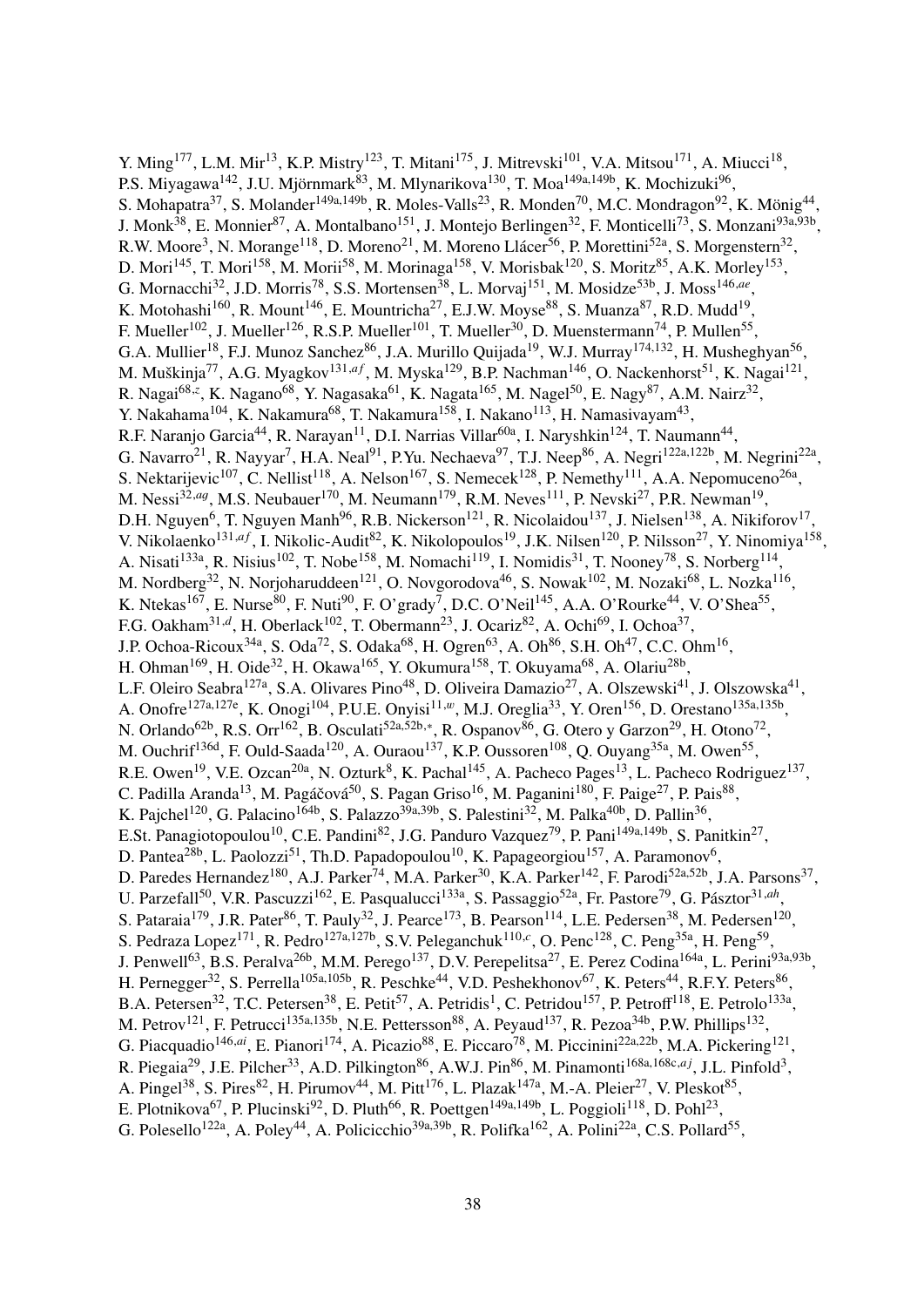V. Polychronakos<sup>27</sup>, K. Pommès<sup>32</sup>, L. Pontecorvo<sup>133a</sup>, B.G. Pope<sup>92</sup>, G.A. Popeneciu<sup>28c</sup>, A. Poppleton<sup>32</sup>, S. Pospisil<sup>129</sup>, K. Potamianos<sup>16</sup>, I.N. Potrap<sup>67</sup>, C.J. Potter<sup>30</sup>, C.T. Potter<sup>117</sup>, G. Poulard<sup>32</sup>, J. Poveda<sup>32</sup>, V. Pozdnyakov<sup>67</sup>, M.E. Pozo Astigarraga<sup>32</sup>, P. Pralavorio<sup>87</sup>, A. Pranko<sup>16</sup>, S. Prell<sup>66</sup>, D. Price<sup>86</sup>, L.E. Price<sup>6</sup>, M. Primavera<sup>75a</sup>, S. Prince<sup>89</sup>, K. Prokofiev<sup>62c</sup>, F. Prokoshin<sup>34b</sup>, S. Protopopescu<sup>27</sup>, J. Proudfoot<sup>6</sup>, M. Przybycien<sup>40a</sup>, D. Puddu<sup>135a,135b</sup>, M. Purohit<sup>27,ak</sup>, P. Puzo<sup>118</sup>, J. Qian<sup>91</sup>, G. Qin<sup>55</sup>, Y. Qin<sup>86</sup>, A. Quadt<sup>56</sup>, W.B. Quayle<sup>168a,168b</sup>, M. Queitsch-Maitland<sup>86</sup>, D. Quilty<sup>55</sup>, S. Raddum<sup>120</sup>, V. Radeka<sup>27</sup>, V. Radescu<sup>121</sup>, S.K. Radhakrishnan<sup>151</sup>, P. Radloff<sup>117</sup>, P. Rados<sup>90</sup>, F. Ragusa<sup>93a,93b</sup>, G. Rahal<sup>182</sup>, J.A. Raine<sup>86</sup>, S. Rajagopalan<sup>27</sup>, M. Rammensee<sup>32</sup>, C. Rangel-Smith<sup>169</sup>, M.G. Ratti<sup>93a,93b</sup>, F. Rauscher<sup>101</sup>, S. Rave<sup>85</sup>, T. Ravenscroft<sup>55</sup>, I. Ravinovich<sup>176</sup>, M. Raymond<sup>32</sup>, A.L. Read<sup>120</sup>, N.P. Readioff<sup>76</sup>, M. Reale<sup>75a,75b</sup>, D.M. Rebuzzi<sup>122a,122b</sup>, A. Redelbach<sup>178</sup>, G. Redlinger<sup>27</sup>, R. Reece<sup>138</sup>, K. Reeves<sup>43</sup>, L. Rehnisch<sup>17</sup>, J. Reichert<sup>123</sup>, A. Reiss<sup>85</sup>, C. Rembser<sup>32</sup>, H. Ren<sup>35a</sup>, M. Rescigno<sup>133a</sup>, S. Resconi<sup>93a</sup>, O.L. Rezanova<sup>110,*c*</sup>, P. Reznicek<sup>130</sup>, R. Rezvani<sup>96</sup>, R. Richter<sup>102</sup>, S. Richter<sup>80</sup>, E. Richter-Was<sup>40b</sup>, O. Ricken<sup>23</sup>, M. Ridel<sup>82</sup>, P. Rieck<sup>17</sup>, C.J. Riegel<sup>179</sup>, J. Rieger<sup>56</sup>, O. Rifki<sup>114</sup>, M. Rijssenbeek<sup>151</sup>, A. Rimoldi<sup>122a,122b</sup>, M. Rimoldi<sup>18</sup>, L. Rinaldi<sup>22a</sup>, B. Ristić<sup>51</sup>, E. Ritsch<sup>32</sup>, I. Riu<sup>13</sup>, F. Rizatdinova<sup>115</sup>, E. Rizvi<sup>78</sup>, C. Rizzi<sup>13</sup>, S.H. Robertson<sup>89,*m*</sup>, A. Robichaud-Veronneau<sup>89</sup>, D. Robinson<sup>30</sup>, J.E.M. Robinson<sup>44</sup>, A. Robson<sup>55</sup>, C. Roda<sup>125a,125b</sup>, Y. Rodina<sup>87</sup>, A. Rodriguez Perez<sup>13</sup>, D. Rodriguez Rodriguez<sup>171</sup>, S. Roe<sup>32</sup>, C.S. Rogan<sup>58</sup>, O. Røhne<sup>120</sup>, A. Romaniouk<sup>99</sup>, M. Romano<sup>22a,22b</sup>, S.M. Romano Saez<sup>36</sup>, E. Romero Adam<sup>171</sup>, N. Rompotis<sup>139</sup>, M. Ronzani<sup>50</sup>, L. Roos<sup>82</sup>, E. Ros<sup>171</sup>, S. Rosati<sup>133a</sup>, K. Rosbach<sup>50</sup>, P. Rose<sup>138</sup>, N.-A. Rosien<sup>56</sup>, V. Rossetti<sup>149a,149b</sup>, E. Rossi<sup>105a,105b</sup>, L.P. Rossi<sup>52a</sup>, J.H.N. Rosten<sup>30</sup>, R. Rosten<sup>139</sup>, M. Rotaru<sup>28b</sup>, I. Roth<sup>176</sup>, J. Rothberg<sup>139</sup>, D. Rousseau<sup>118</sup>, A. Rozanov<sup>87</sup>, Y. Rozen<sup>155</sup>, X. Ruan<sup>148c</sup>, F. Rubbo<sup>146</sup>, M.S. Rudolph<sup>162</sup>, F. Rühr<sup>50</sup>, A. Ruiz-Martinez<sup>31</sup>, Z. Rurikova<sup>50</sup>, N.A. Rusakovich<sup>67</sup>, A. Ruschke<sup>101</sup>, H.L. Russell<sup>139</sup>, J.P. Rutherfoord<sup>7</sup>, N. Ruthmann<sup>32</sup>, Y.F. Ryabov<sup>124</sup>, M. Rybar<sup>170</sup>, G. Rybkin<sup>118</sup>, S. Ryu<sup>6</sup>, A. Ryzhov<sup>131</sup>, G.F. Rzehorz<sup>56</sup>, A.F. Saavedra<sup>153</sup>, G. Sabato<sup>108</sup>, S. Sacerdoti<sup>29</sup>, H.F-W. Sadrozinski<sup>138</sup>, R. Sadykov<sup>67</sup>, F. Safai Tehrani<sup>133a</sup>, P. Saha<sup>109</sup>, M. Sahinsoy<sup>60a</sup>, M. Saimpert<sup>137</sup>, T. Saito<sup>158</sup>, H. Sakamoto<sup>158</sup>, Y. Sakurai<sup>175</sup>, G. Salamanna<sup>135a,135b</sup>, A. Salamon<sup>134a,134b</sup>, J.E. Salazar Loyola<sup>34b</sup>, D. Salek<sup>108</sup>, P.H. Sales De Bruin<sup>139</sup>, D. Salihagic<sup>102</sup>, A. Salnikov<sup>146</sup>, J. Salt<sup>171</sup>, D. Salvatore<sup>39a,39b</sup>, F. Salvatore<sup>152</sup>, A. Salvucci<sup>62a,62b,62c</sup>, A. Salzburger<sup>32</sup>, D. Sammel<sup>50</sup>, D. Sampsonidis<sup>157</sup>, A. Sanchez<sup>105a,105b</sup>, J. Sánchez<sup>171</sup>, V. Sanchez Martinez<sup>171</sup>, H. Sandaker<sup>120</sup>, R.L. Sandbach<sup>78</sup>, H.G. Sander<sup>85</sup>, M. Sandhoff<sup>179</sup>, C. Sandoval<sup>21</sup>, D.P.C. Sankey<sup>132</sup>, M. Sannino<sup>52a,52b</sup>, A. Sansoni<sup>49</sup>, C. Santoni<sup>36</sup>, R. Santonico<sup>134a,134b</sup>, H. Santos<sup>127a</sup>, I. Santoyo Castillo<sup>152</sup>, K. Sapp<sup>126</sup>, A. Sapronov<sup>67</sup>, J.G. Saraiva<sup>127a,127d</sup>, B. Sarrazin<sup>23</sup>, O. Sasaki<sup>68</sup>, K. Sato<sup>165</sup>, E. Sauvan<sup>5</sup>, G. Savage<sup>79</sup>, P. Savard<sup>162,d</sup>, N. Savic<sup>102</sup>, C. Sawyer<sup>132</sup>, L. Sawyer<sup>81,r</sup>, J. Saxon<sup>33</sup>, C. Sbarra<sup>22a</sup>, A. Sbrizzi<sup>22a,22b</sup>, T. Scanlon<sup>80</sup>, D.A. Scannicchio<sup>167</sup>, M. Scarcella<sup>153</sup>, V. Scarfone<sup>39a,39b</sup>, J. Schaarschmidt<sup>176</sup>, P. Schacht<sup>102</sup>, B.M. Schachtner<sup>101</sup>, D. Schaefer<sup>32</sup>, L. Schaefer<sup>123</sup>, R. Schaefer<sup>44</sup>, J. Schaeffer<sup>85</sup>, S. Schaepe<sup>23</sup>, S. Schaetzel<sup>60b</sup>, U. Schäfer<sup>85</sup>, A.C. Schaffer<sup>118</sup>, D. Schaile<sup>101</sup>, R.D. Schamberger<sup>151</sup>, V. Scharf<sup>60a</sup>, V.A. Schegelsky<sup>124</sup>, D. Scheirich<sup>130</sup>, M. Schernau<sup>167</sup>, C. Schiavi<sup>52a,52b</sup>, S. Schier<sup>138</sup>, C. Schillo<sup>50</sup>, M. Schioppa<sup>39a,39b</sup>, S. Schlenker<sup>32</sup>, K.R. Schmidt-Sommerfeld<sup>102</sup>, K. Schmieden<sup>32</sup>, C. Schmitt<sup>85</sup>, S. Schmitt<sup>44</sup>, S. Schmitz<sup>85</sup>, B. Schneider<sup>164a</sup>, U. Schnoor<sup>50</sup>, L. Schoeffel<sup>137</sup>, A. Schoening<sup>60b</sup>, B.D. Schoenrock<sup>92</sup>, E. Schopf<sup>23</sup>, M. Schott<sup>85</sup>, J.F.P. Schouwenberg<sup>107</sup>, J. Schovancova<sup>8</sup>, S. Schramm<sup>51</sup>, M. Schreyer<sup>178</sup>, N. Schuh<sup>85</sup>, A. Schulte<sup>85</sup>, M.J. Schultens<sup>23</sup>, H.-C. Schultz-Coulon<sup>60a</sup>, H. Schulz<sup>17</sup>, M. Schumacher<sup>50</sup>, B.A. Schumm<sup>138</sup>, Ph. Schune<sup>137</sup>, A. Schwartzman<sup>146</sup>, T.A. Schwarz<sup>91</sup>, H. Schweiger<sup>86</sup>, Ph. Schwemling<sup>137</sup>, R. Schwienhorst<sup>92</sup>, J. Schwindling<sup>137</sup>, T. Schwindt<sup>23</sup>, G. Sciolla<sup>25</sup>, F. Scuri<sup>125a,125b</sup>, F. Scutti<sup>90</sup>, J. Searcy<sup>91</sup>, P. Seema<sup>23</sup>, S.C. Seidel<sup>106</sup>, A. Seiden<sup>138</sup>, F. Seifert<sup>129</sup>, J.M. Seixas<sup>26a</sup>, G. Sekhniaidze<sup>105a</sup>, K. Sekhon<sup>91</sup>, S.J. Sekula<sup>42</sup>, D.M. Seliverstov<sup>124,∗</sup>, N. Semprini-Cesari<sup>22a,22b</sup>, C. Serfon<sup>120</sup>, L. Serin<sup>118</sup>, L. Serkin<sup>168a,168b</sup>, M. Sessa<sup>135a,135b</sup>, R. Seuster<sup>173</sup>, H. Severini<sup>114</sup>, T. Sfiligoj<sup>77</sup>, F. Sforza<sup>32</sup>, A. Sfyrla<sup>51</sup>, E. Shabalina<sup>56</sup>, N.W. Shaikh<sup>149a,149b</sup>, L.Y. Shan<sup>35a</sup>, R. Shang<sup>170</sup>, J.T. Shank<sup>24</sup>,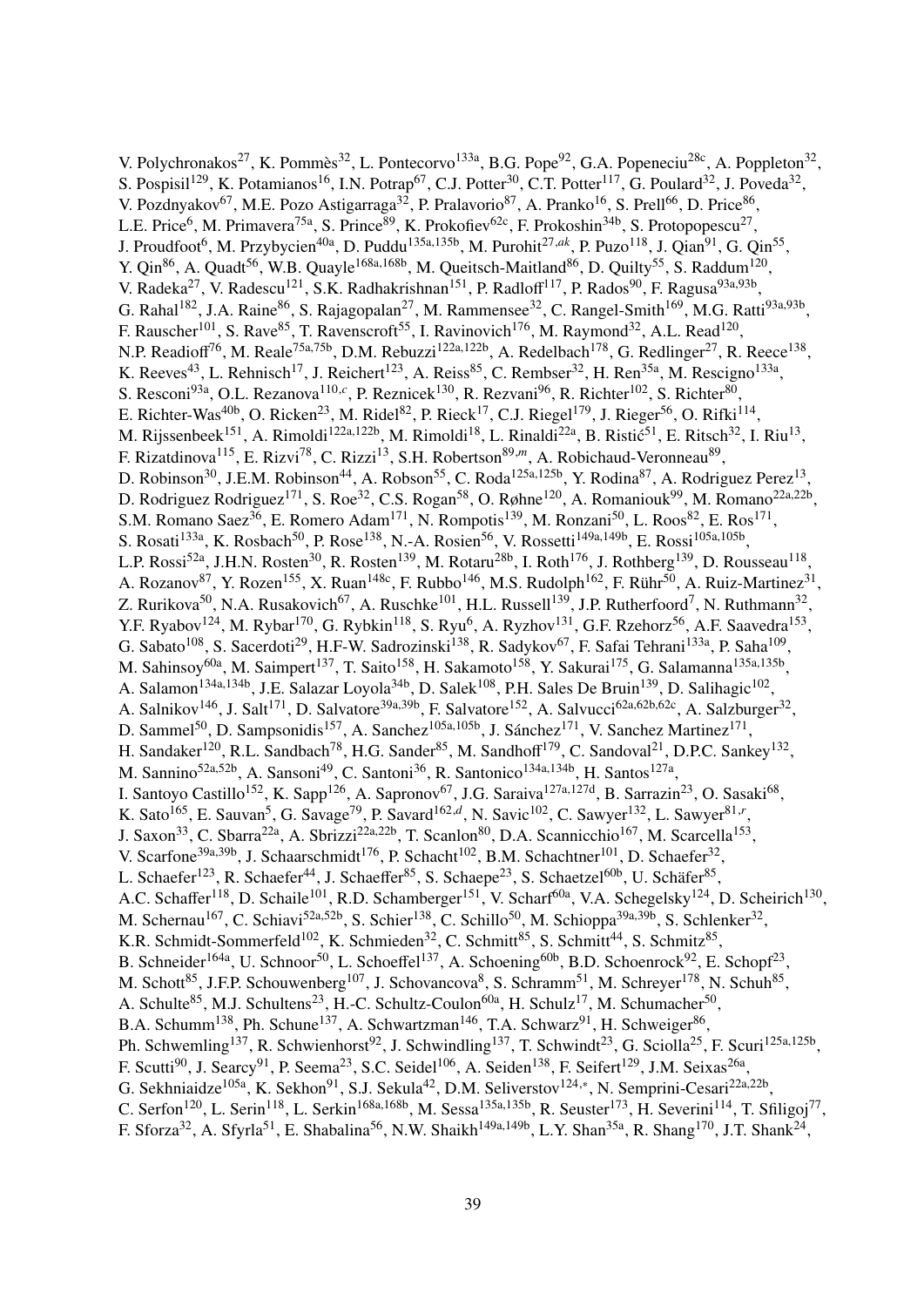M. Shapiro<sup>16</sup>, P.B. Shatalov<sup>98</sup>, K. Shaw<sup>168a,168b</sup>, S.M. Shaw<sup>86</sup>, A. Shcherbakova<sup>149a,149b</sup>, C.Y. Shehu<sup>152</sup>, P. Sherwood<sup>80</sup>, L. Shi<sup>154,*al*</sup>, S. Shimizu<sup>69</sup>, C.O. Shimmin<sup>167</sup>, M. Shimojima<sup>103</sup>, S. Shirabe<sup>72</sup>, M. Shiyakova<sup>67,am</sup>, A. Shmeleva<sup>97</sup>, D. Shoaleh Saadi<sup>96</sup>, M.J. Shochet<sup>33</sup>, S. Shojaii<sup>93a,93b</sup>, D.R. Shope<sup>114</sup>, S. Shrestha<sup>112</sup>, E. Shulga<sup>99</sup>, M.A. Shupe<sup>7</sup>, P. Sicho<sup>128</sup>, A.M. Sickles<sup>170</sup>, P.E. Sidebo<sup>150</sup>, O. Sidiropoulou<sup>178</sup>, D. Sidorov<sup>115</sup>, A. Sidoti<sup>22a,22b</sup>, F. Siegert<sup>46</sup>, Dj. Sijacki<sup>14</sup>, J. Silva<sup>127a,127d</sup>, S.B. Silverstein<sup>149a</sup>, V. Simak<sup>129</sup>, Lj. Simic<sup>14</sup>, S. Simion<sup>118</sup>, E. Simioni<sup>85</sup>, B. Simmons<sup>80</sup>, D. Simon<sup>36</sup>, M. Simon<sup>85</sup>, P. Sinervo<sup>162</sup>, N.B. Sinev<sup>117</sup>, M. Sioli<sup>22a,22b</sup>, G. Siragusa<sup>178</sup>, S.Yu. Sivoklokov<sup>100</sup>, J. Sjölin<sup>149a,149b</sup>, M.B. Skinner<sup>74</sup>, H.P. Skottowe<sup>58</sup>, P. Skubic<sup>114</sup>, M. Slater<sup>19</sup>, T. Slavicek<sup>129</sup>, M. Slawinska<sup>108</sup>, K. Sliwa<sup>166</sup>, R. Slovak<sup>130</sup>, V. Smakhtin<sup>176</sup>, B.H. Smart<sup>5</sup>, L. Smestad<sup>15</sup>, J. Smiesko<sup>147a</sup>, S.Yu. Smirnov<sup>99</sup>, Y. Smirnov<sup>99</sup>, L.N. Smirnova<sup>100,an</sup>, O. Smirnova<sup>83</sup>, M.N.K. Smith<sup>37</sup>, R.W. Smith<sup>37</sup>, M. Smizanska<sup>74</sup>, K. Smolek<sup>129</sup>, A.A. Snesarev<sup>97</sup>, I.M. Snyder<sup>117</sup>, S. Snyder<sup>27</sup>, R. Sobie<sup>173,*m*</sup>, F. Socher<sup>46</sup>, A. Soffer<sup>156</sup>, D.A. Soh<sup>154</sup>, G. Sokhrannyi<sup>77</sup>, C.A. Solans Sanchez<sup>32</sup>, M. Solar<sup>129</sup>, E.Yu. Soldatov<sup>99</sup>, U. Soldevila<sup>171</sup>, A.A. Solodkov<sup>131</sup>, A. Soloshenko<sup>67</sup>, O.V. Solovyanov<sup>131</sup>, V. Solovyev<sup>124</sup>, P. Sommer<sup>50</sup>, H. Son<sup>166</sup>, H.Y. Song<sup>59,*ao*</sup>, A. Sood<sup>16</sup>, A. Sopczak<sup>129</sup>, V. Sopko<sup>129</sup>, V. Sorin<sup>13</sup>, D. Sosa<sup>60b</sup>, C.L. Sotiropoulou<sup>125a,125b</sup>, R. Soualah<sup>168a,168c</sup>, A.M. Soukharev<sup>110,c</sup>, D. South<sup>44</sup>, B.C. Sowden<sup>79</sup>, S. Spagnolo<sup>75a,75b</sup>, M. Spalla<sup>125a,125b</sup>, M. Spangenberg<sup>174</sup>, F. Spanò<sup>79</sup>, D. Sperlich<sup>17</sup>, F. Spettel<sup>102</sup>, R. Spighi<sup>22a</sup>, G. Spigo<sup>32</sup>, L.A. Spiller<sup>90</sup>, M. Spousta<sup>130</sup>, R.D. St. Denis<sup>55,\*</sup>, A. Stabile<sup>93a</sup>, R. Stamen<sup>60a</sup>, S. Stamm<sup>17</sup>, E. Stanecka<sup>41</sup>, R.W. Stanek<sup>6</sup>, C. Stanescu<sup>135a</sup>, M. Stanescu-Bellu<sup>44</sup>, M.M. Stanitzki<sup>44</sup>, S. Stapnes<sup>120</sup>, E.A. Starchenko<sup>131</sup>, G.H. Stark<sup>33</sup>, J. Stark<sup>57</sup>, P. Staroba<sup>128</sup>, P. Starovoitov<sup>60a</sup>, S. Stärz<sup>32</sup>, R. Staszewski<sup>41</sup>, P. Steinberg<sup>27</sup>, B. Stelzer<sup>145</sup>, H.J. Stelzer<sup>32</sup>, O. Stelzer-Chilton<sup>164a</sup>, H. Stenzel<sup>54</sup>, G.A. Stewart<sup>55</sup>, J.A. Stillings<sup>23</sup>, M.C. Stockton<sup>89</sup>, M. Stoebe<sup>89</sup>, G. Stoicea<sup>28b</sup>, P. Stolte<sup>56</sup>, S. Stonjek<sup>102</sup>, A.R. Stradling<sup>8</sup>, A. Straessner<sup>46</sup>, M.E. Stramaglia<sup>18</sup>, J. Strandberg<sup>150</sup>, S. Strandberg<sup>149a,149b</sup>, A. Strandlie<sup>120</sup>, M. Strauss<sup>114</sup>, P. Strizenec<sup>147b</sup>, R. Ströhmer<sup>178</sup>, D.M. Strom<sup>117</sup>, R. Stroynowski<sup>42</sup>, A. Strubig<sup>107</sup>, S.A. Stucci<sup>27</sup>, B. Stugu<sup>15</sup>, N.A. Styles<sup>44</sup>, D. Su<sup>146</sup>, J. Su<sup>126</sup>, S. Suchek<sup>60a</sup>, Y. Sugaya<sup>119</sup>, M. Suk<sup>129</sup>, V.V. Sulin<sup>97</sup>, S. Sultansoy<sup>4c</sup>, T. Sumida<sup>70</sup>, S. Sun<sup>58</sup>, X. Sun<sup>35a</sup>, J.E. Sundermann<sup>50</sup>, K. Suruliz<sup>152</sup>, G. Susinno<sup>39a,39b</sup>, M.R. Sutton<sup>152</sup>, S. Suzuki<sup>68</sup>, M. Svatos<sup>128</sup>, M. Swiatlowski<sup>33</sup>, I. Sykora<sup>147a</sup>, T. Sykora<sup>130</sup>, D. Ta<sup>50</sup>, C. Taccini<sup>135a,135b</sup>, K. Tackmann<sup>44</sup>, J. Taenzer<sup>162</sup>, A. Taffard<sup>167</sup>, R. Tafirout<sup>164a</sup>, N. Taiblum<sup>156</sup>, H. Takai<sup>27</sup>, R. Takashima<sup>71</sup>, T. Takeshita<sup>143</sup>, Y. Takubo<sup>68</sup>, M. Talby<sup>87</sup>, A.A. Talyshev<sup>110,*c*</sup>, K.G. Tan<sup>90</sup>, J. Tanaka<sup>158</sup>, M. Tanaka<sup>160</sup>, R. Tanaka<sup>118</sup>, S. Tanaka<sup>68</sup>, R. Tanioka<sup>69</sup>, B.B. Tannenwald<sup>112</sup>, S. Tapia Araya<sup>34b</sup>, S. Tapprogge<sup>85</sup>, S. Tarem<sup>155</sup>, G.F. Tartarelli<sup>93a</sup>, P. Tas<sup>130</sup>, M. Tasevsky<sup>128</sup>, T. Tashiro<sup>70</sup>, E. Tassi<sup>39a,39b</sup>, A. Tavares Delgado<sup>127a,127b</sup>, Y. Tayalati<sup>136e</sup>, A.C. Taylor<sup>106</sup>, G.N. Taylor<sup>90</sup>, P.T.E. Taylor<sup>90</sup>, W. Taylor<sup>164b</sup>, F.A. Teischinger<sup>32</sup>, P. Teixeira-Dias<sup>79</sup>, K.K. Temming<sup>50</sup>, D. Temple<sup>145</sup>, H. Ten Kate<sup>32</sup>, P.K. Teng<sup>154</sup>, J.J. Teoh<sup>119</sup>, F. Tepel<sup>179</sup>, S. Terada<sup>68</sup>, K. Terashi<sup>158</sup>, J. Terron<sup>84</sup>, S. Terzo<sup>13</sup>, M. Testa<sup>49</sup>, R.J. Teuscher<sup>162,*m*</sup>, T. Theveneaux-Pelzer<sup>87</sup>, J.P. Thomas<sup>19</sup>, J. Thomas-Wilsker<sup>79</sup>, E.N. Thompson<sup>37</sup>, P.D. Thompson<sup>19</sup>, A.S. Thompson<sup>55</sup>, L.A. Thomsen<sup>180</sup>, E. Thomson<sup>123</sup>, M. Thomson<sup>30</sup>, M.J. Tibbetts<sup>16</sup>, R.E. Ticse Torres<sup>87</sup>, V.O. Tikhomirov<sup>97,ap</sup>, Yu.A. Tikhonov<sup>110,c</sup>, S. Timoshenko<sup>99</sup>, P. Tipton<sup>180</sup>, S. Tisserant<sup>87</sup>, K. Todome<sup>160</sup>, T. Todorov<sup>5,\*</sup>, S. Todorova-Nova<sup>130</sup>, J. Tojo<sup>72</sup>, S. Tokár<sup>147a</sup>, K. Tokushuku<sup>68</sup>, E. Tolley<sup>58</sup>, L. Tomlinson<sup>86</sup>, M. Tomoto<sup>104</sup>, L. Tompkins<sup>146,*aq*</sup>, K. Toms<sup>106</sup>, B. Tong<sup>58</sup>, P. Tornambe<sup>50</sup>, E. Torrence<sup>117</sup>, H. Torres<sup>145</sup>, E. Torró Pastor<sup>139</sup>, J. Toth<sup>87,*ar*</sup>, F. Touchard<sup>87</sup>, D.R. Tovey<sup>142</sup>, T. Trefzger<sup>178</sup>, A. Tricoli<sup>27</sup>, I.M. Trigger<sup>164a</sup>, S. Trincaz-Duvoid<sup>82</sup>, M.F. Tripiana<sup>13</sup>, W. Trischuk<sup>162</sup>, B. Trocmé<sup>57</sup>, A. Trofymov<sup>44</sup>, C. Troncon<sup>93a</sup>, M. Trottier-McDonald<sup>16</sup>, M. Trovatelli<sup>173</sup>, L. Truong<sup>168a,168c</sup>, M. Trzebinski<sup>41</sup>, A. Trzupek<sup>41</sup>, J.C-L. Tseng<sup>121</sup>, P.V. Tsiareshka<sup>94</sup>, G. Tsipolitis<sup>10</sup>, N. Tsirintanis<sup>9</sup>, S. Tsiskaridze<sup>13</sup>, V. Tsiskaridze<sup>50</sup>, E.G. Tskhadadze<sup>53a</sup>, K.M. Tsui<sup>62a</sup>, I.I. Tsukerman<sup>98</sup>, V. Tsulaia<sup>16</sup>, S. Tsuno<sup>68</sup>, D. Tsybychev<sup>151</sup>, Y. Tu<sup>62b</sup>, A. Tudorache<sup>28b</sup>, V. Tudorache<sup>28b</sup>, A.N. Tuna<sup>58</sup>, S.A. Tupputi<sup>22a,22b</sup>, S. Turchikhin<sup>67</sup>, D. Turecek<sup>129</sup>, D. Turgeman<sup>176</sup>, R. Turra<sup>93a,93b</sup>, P.M. Tuts<sup>37</sup>, M. Tyndel<sup>132</sup>, G. Ucchielli<sup>22a,22b</sup>, I. Ueda<sup>158</sup>, M. Ughetto<sup>149a,149b</sup>, F. Ukegawa<sup>165</sup>, G. Unal<sup>32</sup>,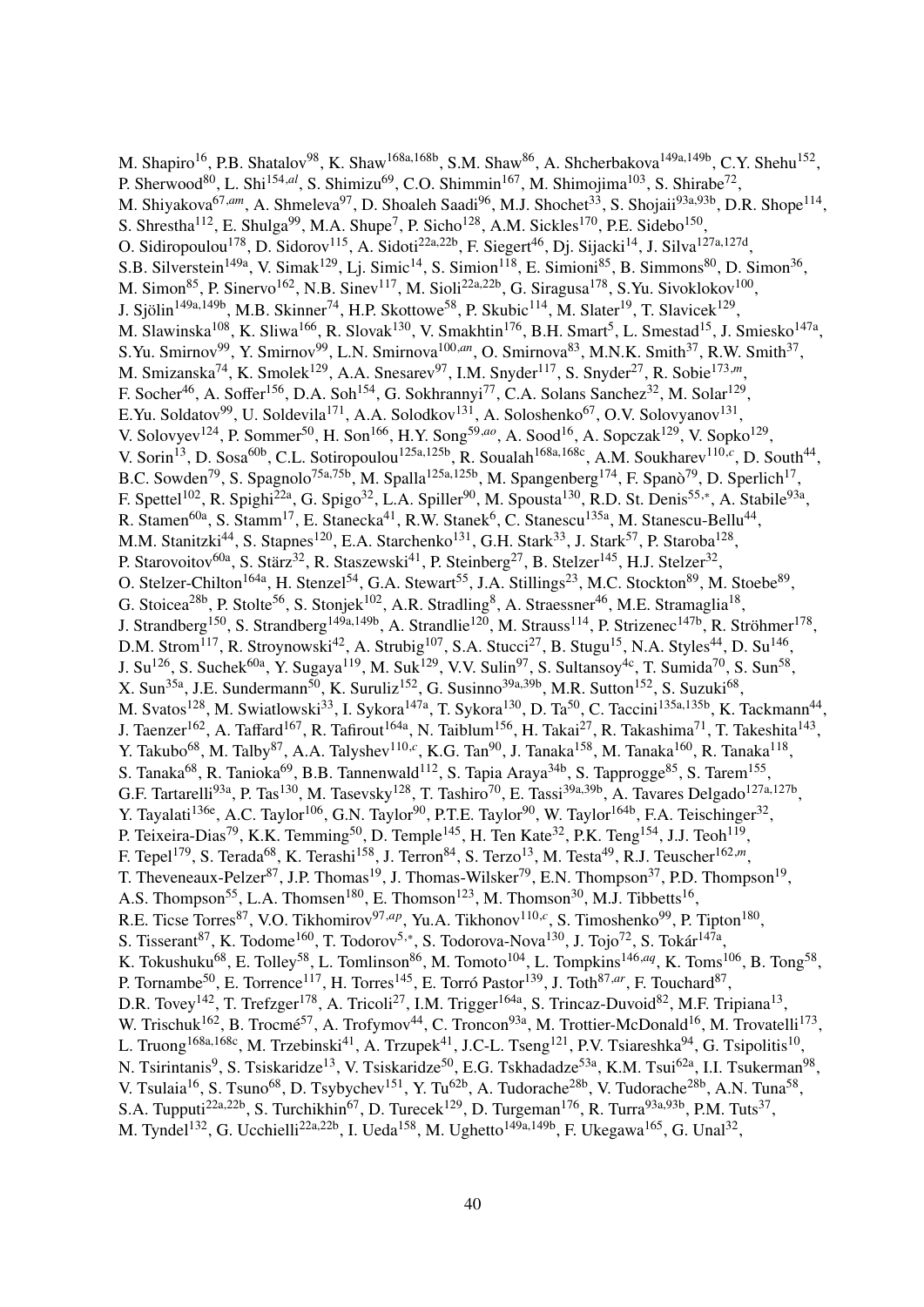A. Undrus<sup>27</sup>, G. Unel<sup>167</sup>, F.C. Ungaro<sup>90</sup>, Y. Unno<sup>68</sup>, C. Unverdorben<sup>101</sup>, J. Urban<sup>147b</sup>, P. Urquijo<sup>90</sup>, P. Urrejola<sup>85</sup>, G. Usai<sup>8</sup>, L. Vacavant<sup>87</sup>, V. Vacek<sup>129</sup>, B. Vachon<sup>89</sup>, C. Valderanis<sup>101</sup>, E. Valdes Santurio<sup>149a,149b</sup>, N. Valencic<sup>108</sup>, S. Valentinetti<sup>22a,22b</sup>, A. Valero<sup>171</sup>, L. Valery<sup>13</sup>, S. Valkar<sup>130</sup>, J.A. Valls Ferrer<sup>171</sup>, W. Van Den Wollenberg<sup>108</sup>, P.C. Van Der Deijl<sup>108</sup>, H. van der Graaf<sup>108</sup>, N. van Eldik<sup>155</sup>, P. van Gemmeren<sup>6</sup>, J. Van Nieuwkoop<sup>145</sup>, I. van Vulpen<sup>108</sup>, M.C. van Woerden<sup>32</sup>, M. Vanadia<sup>133a,133b</sup>, W. Vandelli<sup>32</sup>, R. Vanguri<sup>123</sup>, A. Vaniachine<sup>161</sup>, P. Vankov<sup>108</sup>, G. Vardanyan<sup>181</sup>, R. Vari<sup>133a</sup>, E.W. Varnes<sup>7</sup>, T. Varol<sup>42</sup>, D. Varouchas<sup>82</sup>, A. Vartapetian<sup>8</sup>, K.E. Varvell<sup>153</sup>, J.G. Vasquez<sup>180</sup>, G.A. Vasquez<sup>34b</sup>, F. Vazeille<sup>36</sup>, T. Vazquez Schroeder<sup>89</sup>, J. Veatch<sup>56</sup>, V. Veeraraghavan<sup>7</sup>, L.M. Veloce<sup>162</sup>, F. Veloso<sup>127a,127c</sup>, S. Veneziano<sup>133a</sup>, A. Ventura<sup>75a,75b</sup>, M. Venturi<sup>173</sup>, N. Venturi<sup>162</sup>, A. Venturini<sup>25</sup>, V. Vercesi<sup>122a</sup>, M. Verducci<sup>133a,133b</sup>, W. Verkerke<sup>108</sup>, J.C. Vermeulen<sup>108</sup>, A. Vest<sup>46,*as*</sup>, M.C. Vetterli<sup>145,*d*</sup>, O. Viazlo<sup>83</sup>, I. Vichou<sup>170,∗</sup>, T. Vickey<sup>142</sup>, O.E. Vickey Boeriu<sup>142</sup>, G.H.A. Viehhauser<sup>121</sup>, S. Viel<sup>16</sup>, L. Vigani<sup>121</sup>, M. Villa<sup>22a,22b</sup>, M. Villaplana Perez<sup>93a,93b</sup>, E. Vilucchi<sup>49</sup>, M.G. Vincter<sup>31</sup>, V.B. Vinogradov<sup>67</sup>, C. Vittori<sup>22a,22b</sup>, I. Vivarelli<sup>152</sup>, S. Vlachos<sup>10</sup>, M. Vlasak<sup>129</sup>, M. Vogel<sup>179</sup>, P. Vokac<sup>129</sup>, G. Volpi<sup>125a,125b</sup>, M. Volpi<sup>90</sup>, H. von der Schmitt<sup>102</sup>, E. von Toerne<sup>23</sup>, V. Vorobel<sup>130</sup>, K. Vorobev<sup>99</sup>, M. Vos<sup>171</sup>, R. Voss<sup>32</sup>, J.H. Vossebeld<sup>76</sup>, N. Vranjes<sup>14</sup>, M. Vranjes Milosavljevic<sup>14</sup>, V. Vrba<sup>128</sup>, M. Vreeswijk<sup>108</sup>, R. Vuillermet<sup>32</sup>, I. Vukotic<sup>33</sup>, Z. Vykydal<sup>129</sup>, P. Wagner<sup>23</sup>, W. Wagner<sup>179</sup>, H. Wahlberg<sup>73</sup>, S. Wahrmund<sup>46</sup>, J. Wakabayashi<sup>104</sup>, J. Walder<sup>74</sup>, R. Walker<sup>101</sup>, W. Walkowiak<sup>144</sup>, V. Wallangen<sup>149a,149b</sup>, C. Wang<sup>35b</sup>, C. Wang<sup>140,87</sup>, F. Wang<sup>177</sup>, H. Wang<sup>16</sup>, H. Wang<sup>42</sup>, J. Wang<sup>44</sup>, J. Wang<sup>153</sup>, K. Wang<sup>89</sup>, R. Wang<sup>6</sup>, S.M. Wang<sup>154</sup>, T. Wang<sup>23</sup>, T. Wang<sup>37</sup>, W. Wang<sup>59</sup>, X. Wang<sup>180</sup>, C. Wanotayaroj<sup>117</sup>, A. Warburton<sup>89</sup>, C.P. Ward<sup>30</sup>, D.R. Wardrope<sup>80</sup>, A. Washbrook<sup>48</sup>, P.M. Watkins<sup>19</sup>, A.T. Watson<sup>19</sup>, M.F. Watson<sup>19</sup>, G. Watts<sup>139</sup>, S. Watts<sup>86</sup>, B.M. Waugh<sup>80</sup>, S. Webb<sup>85</sup>, M.S. Weber<sup>18</sup>, S.W. Weber<sup>178</sup>, S.A. Weber<sup>31</sup>, J.S. Webster<sup>6</sup>, A.R. Weidberg<sup>121</sup>, B. Weinert<sup>63</sup>, J. Weingarten<sup>56</sup>, C. Weiser<sup>50</sup>, H. Weits<sup>108</sup>, P.S. Wells<sup>32</sup>, T. Wenaus<sup>27</sup>, T. Wengler<sup>32</sup>, S. Wenig<sup>32</sup>, N. Wermes<sup>23</sup>, M. Werner<sup>50</sup>, M.D. Werner<sup>66</sup>, P. Werner<sup>32</sup>, M. Wessels<sup>60a</sup>, J. Wetter<sup>166</sup>, K. Whalen<sup>117</sup>, N.L. Whallon<sup>139</sup>, A.M. Wharton<sup>74</sup>, A. White<sup>8</sup>, M.J. White<sup>1</sup>, R. White<sup>34b</sup>, D. Whiteson<sup>167</sup>, F.J. Wickens<sup>132</sup>, W. Wiedenmann<sup>177</sup>, M. Wielers<sup>132</sup>, C. Wiglesworth<sup>38</sup>, L.A.M. Wiik-Fuchs<sup>23</sup>, A. Wildauer<sup>102</sup>, F. Wilk<sup>86</sup>, H.G. Wilkens<sup>32</sup>, H.H. Williams<sup>123</sup>, S. Williams<sup>108</sup>, C. Willis<sup>92</sup>, S. Willocq<sup>88</sup>, J.A. Wilson<sup>19</sup>, I. Wingerter-Seez<sup>5</sup>, F. Winklmeier<sup>117</sup>, O.J. Winston<sup>152</sup>, B.T. Winter<sup>23</sup>, M. Wittgen<sup>146</sup>, J. Wittkowski<sup>101</sup>, T.M.H. Wolf<sup>108</sup>, M.W. Wolter<sup>41</sup>, H. Wolters<sup>127a,127c</sup>, S.D. Worm<sup>132</sup>, B.K. Wosiek<sup>41</sup>, J. Wotschack<sup>32</sup>, M.J. Woudstra<sup>86</sup>, K.W. Wozniak<sup>41</sup>, M. Wu<sup>57</sup>, M. Wu<sup>33</sup>, S.L. Wu<sup>177</sup>, X. Wu<sup>51</sup>, Y. Wu<sup>91</sup>, T.R. Wyatt<sup>86</sup>, B.M. Wynne<sup>48</sup>, S. Xella<sup>38</sup>, D. Xu<sup>35a</sup>, L. Xu<sup>27</sup>, B. Yabsley<sup>153</sup>, S. Yacoob<sup>148a</sup>, D. Yamaguchi<sup>160</sup>, Y. Yamaguchi<sup>119</sup>, A. Yamamoto<sup>68</sup>, S. Yamamoto<sup>158</sup>, T. Yamanaka<sup>158</sup>, K. Yamauchi<sup>104</sup>, Y. Yamazaki<sup>69</sup>, Z. Yan<sup>24</sup>, H. Yang<sup>141</sup>, H. Yang<sup>177</sup>, Y. Yang<sup>154</sup>, Z. Yang<sup>15</sup>, W-M. Yao<sup>16</sup>, Y.C. Yap<sup>82</sup>, Y. Yasu<sup>68</sup>, E. Yatsenko<sup>5</sup>, K.H. Yau Wong<sup>23</sup>, J. Ye<sup>42</sup>, S. Ye<sup>27</sup>, I. Yeletskikh<sup>67</sup>, A.L. Yen<sup>58</sup>, E. Yildirim<sup>85</sup>, K. Yorita<sup>175</sup>, R. Yoshida<sup>6</sup>, K. Yoshihara<sup>123</sup>, C. Young<sup>146</sup>, C.J.S. Young<sup>32</sup>, S. Youssef<sup>24</sup>, D.R. Yu<sup>16</sup>, J. Yu<sup>8</sup>, J.M. Yu<sup>91</sup>, J. Yu<sup>66</sup>, L. Yuan<sup>69</sup>, S.P.Y. Yuen<sup>23</sup>, I. Yusuff<sup>30,at</sup>, B. Zabinski<sup>41</sup>, R. Zaidan<sup>65</sup>, A.M. Zaitsev<sup>131,af</sup>, N. Zakharchuk<sup>44</sup>, J. Zalieckas<sup>15</sup>, A. Zaman<sup>151</sup>, S. Zambito<sup>58</sup>, L. Zanello<sup>133a,133b</sup>, D. Zanzi<sup>90</sup>, C. Zeitnitz<sup>179</sup>, M. Zeman<sup>129</sup>, A. Zemla<sup>40a</sup>, J.C. Zeng<sup>170</sup>, Q. Zeng<sup>146</sup>, K. Zengel<sup>25</sup>, O. Zenin<sup>131</sup>, T. Ženiš<sup>147a</sup>, D. Zerwas<sup>118</sup>, D. Zhang<sup>91</sup>, F. Zhang<sup>177</sup>, G. Zhang<sup>59,*ao*</sup>, H. Zhang<sup>35b</sup>, J. Zhang<sup>6</sup>, L. Zhang<sup>50</sup>, R. Zhang<sup>23</sup>, R. Zhang<sup>59,au</sup>, X. Zhang<sup>140</sup>, Z. Zhang<sup>118</sup>, X. Zhao<sup>42</sup>, Y. Zhao<sup>140</sup>, Z. Zhao<sup>59</sup>, A. Zhemchugov<sup>67</sup>, J. Zhong<sup>121</sup>, B. Zhou<sup>91</sup>, C. Zhou<sup>47</sup>, L. Zhou<sup>37</sup>, L. Zhou<sup>42</sup>, M. Zhou<sup>151</sup>, N. Zhou<sup>35c</sup>, C.G. Zhu<sup>140</sup>, H. Zhu<sup>35a</sup>, J. Zhu<sup>91</sup>, Y. Zhu<sup>59</sup>, X. Zhuang<sup>35a</sup>, K. Zhukov<sup>97</sup>, A. Zibell<sup>178</sup>, D. Zieminska<sup>63</sup>, N.I. Zimine<sup>67</sup>, C. Zimmermann<sup>85</sup>, S. Zimmermann<sup>50</sup>, Z. Zinonos<sup>56</sup>, M. Zinser<sup>85</sup>, M. Ziolkowski<sup>144</sup>, L. Živković<sup>14</sup>, G. Zobernig<sup>177</sup>, A. Zoccoli<sup>22a,22b</sup>, M. zur Nedden<sup>17</sup>, L. Zwalinski<sup>32</sup>.

<sup>1</sup> Department of Physics, University of Adelaide, Adelaide, Australia

<sup>2</sup> Physics Department, SUNY Albany, Albany NY, United States of America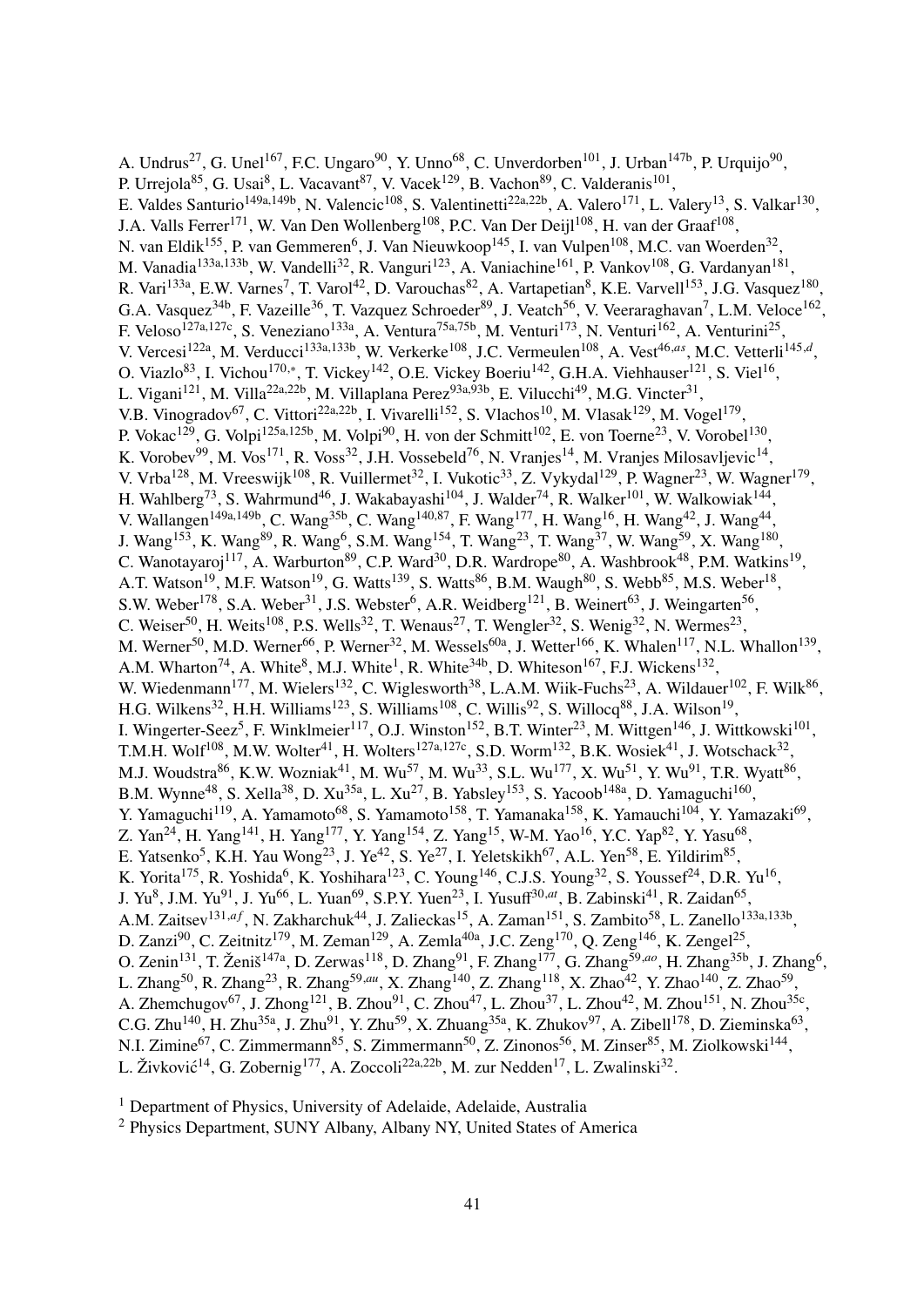<sup>3</sup> Department of Physics, University of Alberta, Edmonton AB, Canada

4 (*a*) Department of Physics, Ankara University, Ankara; (*b*) Istanbul Aydin University, Istanbul; (*c*)

Division of Physics, TOBB University of Economics and Technology, Ankara, Turkey

<sup>5</sup> LAPP, CNRS/IN2P3 and Université Savoie Mont Blanc, Annecy-le-Vieux, France

<sup>6</sup> High Energy Physics Division, Argonne National Laboratory, Argonne IL, United States of America

<sup>7</sup> Department of Physics, University of Arizona, Tucson AZ, United States of America

<sup>8</sup> Department of Physics, The University of Texas at Arlington, Arlington TX, United States of America

<sup>9</sup> Physics Department, University of Athens, Athens, Greece

<sup>10</sup> Physics Department, National Technical University of Athens, Zografou, Greece

<sup>11</sup> Department of Physics, The University of Texas at Austin, Austin TX, United States of America

<sup>12</sup> Institute of Physics, Azerbaijan Academy of Sciences, Baku, Azerbaijan

<sup>13</sup> Institut de Física d'Altes Energies (IFAE), The Barcelona Institute of Science and Technology, Barcelona, Spain, Spain

<sup>14</sup> Institute of Physics, University of Belgrade, Belgrade, Serbia

<sup>15</sup> Department for Physics and Technology, University of Bergen, Bergen, Norway

<sup>16</sup> Physics Division, Lawrence Berkeley National Laboratory and University of California, Berkeley CA, United States of America

<sup>17</sup> Department of Physics, Humboldt University, Berlin, Germany

<sup>18</sup> Albert Einstein Center for Fundamental Physics and Laboratory for High Energy Physics, University of Bern, Bern, Switzerland

<sup>19</sup> School of Physics and Astronomy, University of Birmingham, Birmingham, United Kingdom 20 (*a*) Department of Physics, Bogazici University, Istanbul; (*b*) Department of Physics Engineering, Gaziantep University, Gaziantep; <sup>(d)</sup> Istanbul Bilgi University, Faculty of Engineering and Natural Sciences, Istanbul,Turkey; <sup>(*e*)</sup> Bahcesehir University, Faculty of Engineering and Natural Sciences, Istanbul, Turkey, Turkey

<sup>21</sup> Centro de Investigaciones, Universidad Antonio Narino, Bogota, Colombia

22 (*a*) INFN Sezione di Bologna; (*b*) Dipartimento di Fisica e Astronomia, Università di Bologna,

Bologna, Italy

<sup>23</sup> Physikalisches Institut, University of Bonn, Bonn, Germany

<sup>24</sup> Department of Physics, Boston University, Boston MA, United States of America

<sup>25</sup> Department of Physics, Brandeis University, Waltham MA, United States of America

26 (*a*) Universidade Federal do Rio De Janeiro COPPE/EE/IF, Rio de Janeiro; (*b*) Electrical Circuits Department, Federal University of Juiz de Fora (UFJF), Juiz de Fora; (*c*) Federal University of Sao Joao

del Rei (UFSJ), Sao Joao del Rei; (*d*) Instituto de Fisica, Universidade de Sao Paulo, Sao Paulo, Brazil

<sup>27</sup> Physics Department, Brookhaven National Laboratory, Upton NY, United States of America

28 (*a*) Transilvania University of Brasov, Brasov, Romania; (*b*) National Institute of Physics and Nuclear Engineering, Bucharest; (*c*) National Institute for Research and Development of Isotopic and Molecular Technologies, Physics Department, Cluj Napoca; (*d*) University Politehnica Bucharest, Bucharest; (*e*) West University in Timisoara, Timisoara, Romania

<sup>29</sup> Departamento de Física, Universidad de Buenos Aires, Buenos Aires, Argentina

<sup>30</sup> Cavendish Laboratory, University of Cambridge, Cambridge, United Kingdom

<sup>31</sup> Department of Physics, Carleton University, Ottawa ON, Canada

<sup>32</sup> CERN, Geneva, Switzerland

<sup>33</sup> Enrico Fermi Institute, University of Chicago, Chicago IL, United States of America

34 (*a*) Departamento de Física, Pontificia Universidad Católica de Chile, Santiago; (*b*) Departamento de Física, Universidad Técnica Federico Santa María, Valparaíso, Chile

35 (*a*) Institute of High Energy Physics, Chinese Academy of Sciences, Beijing; (*b*) Department of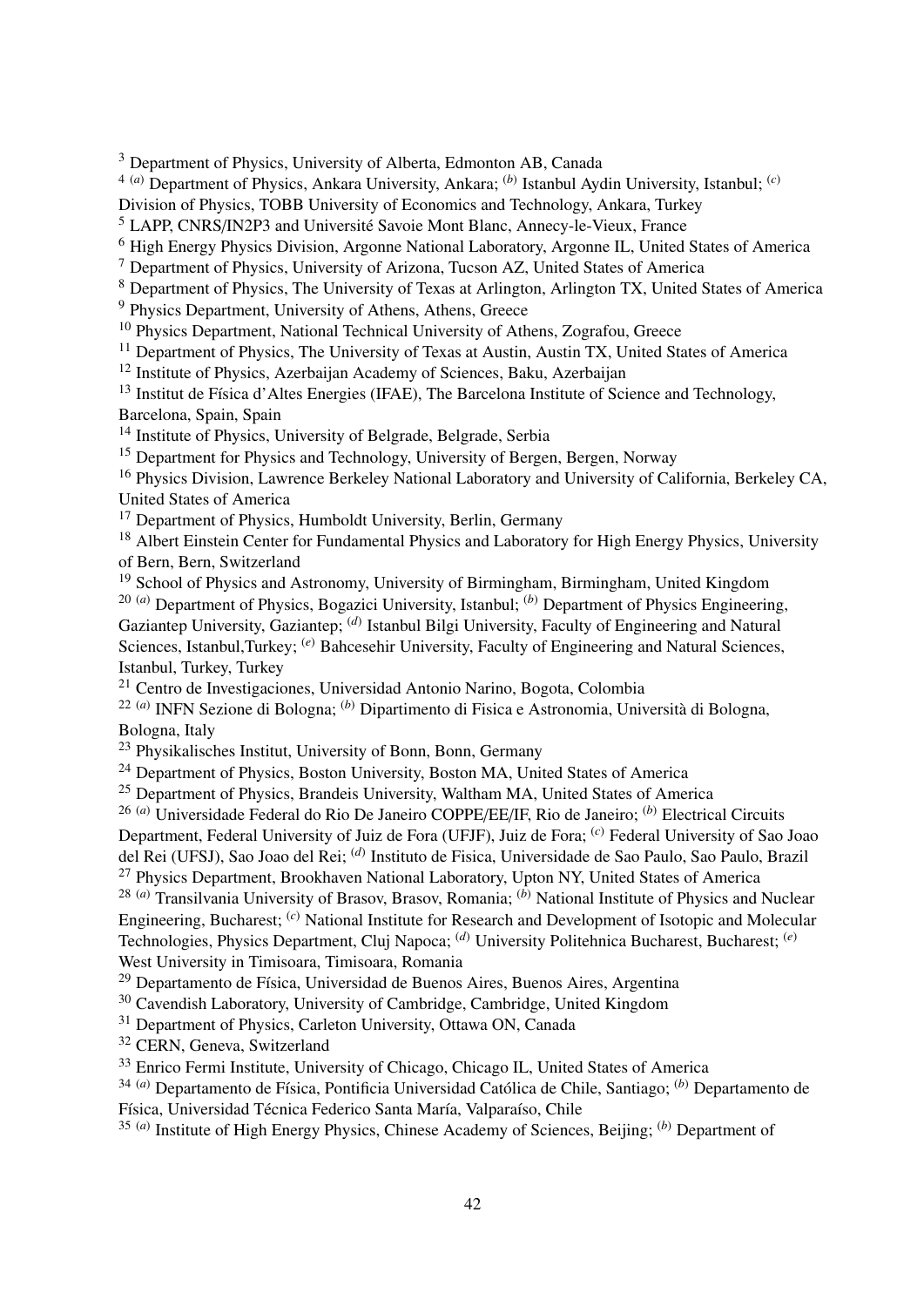Physics, Nanjing University, Jiangsu; (*c*) Physics Department, Tsinghua University, Beijing 100084, China

<sup>36</sup> Laboratoire de Physique Corpusculaire, Clermont Université and Université Blaise Pascal and CNRS/IN2P3, Clermont-Ferrand, France

<sup>37</sup> Nevis Laboratory, Columbia University, Irvington NY, United States of America

<sup>38</sup> Niels Bohr Institute, University of Copenhagen, Kobenhavn, Denmark

39 (*a*) INFN Gruppo Collegato di Cosenza, Laboratori Nazionali di Frascati; (*b*) Dipartimento di Fisica, Università della Calabria, Rende, Italy

<sup>40 (*a*)</sup> AGH University of Science and Technology, Faculty of Physics and Applied Computer Science,

Krakow; (*b*) Marian Smoluchowski Institute of Physics, Jagiellonian University, Krakow, Poland

<sup>41</sup> Institute of Nuclear Physics Polish Academy of Sciences, Krakow, Poland

<sup>42</sup> Physics Department, Southern Methodist University, Dallas TX, United States of America

<sup>43</sup> Physics Department, University of Texas at Dallas, Richardson TX, United States of America <sup>44</sup> DESY, Hamburg and Zeuthen, Germany

<sup>45</sup> Lehrstuhl für Experimentelle Physik IV, Technische Universität Dortmund, Dortmund, Germany

<sup>46</sup> Institut für Kern- und Teilchenphysik, Technische Universität Dresden, Dresden, Germany

<sup>47</sup> Department of Physics, Duke University, Durham NC, United States of America

<sup>48</sup> SUPA - School of Physics and Astronomy, University of Edinburgh, Edinburgh, United Kingdom

<sup>49</sup> INFN Laboratori Nazionali di Frascati, Frascati, Italy

<sup>50</sup> Fakultät für Mathematik und Physik, Albert-Ludwigs-Universität, Freiburg, Germany

<sup>51</sup> Section de Physique, Université de Genève, Geneva, Switzerland

52 (*a*) INFN Sezione di Genova; (*b*) Dipartimento di Fisica, Università di Genova, Genova, Italy

53 (*a*) E. Andronikashvili Institute of Physics, Iv. Javakhishvili Tbilisi State University, Tbilisi; (*b*) High Energy Physics Institute, Tbilisi State University, Tbilisi, Georgia

<sup>54</sup> II Physikalisches Institut, Justus-Liebig-Universität Giessen, Giessen, Germany

<sup>55</sup> SUPA - School of Physics and Astronomy, University of Glasgow, Glasgow, United Kingdom

<sup>56</sup> II Physikalisches Institut, Georg-August-Universität, Göttingen, Germany

<sup>57</sup> Laboratoire de Physique Subatomique et de Cosmologie, Université Grenoble-Alpes, CNRS/IN2P3, Grenoble, France

<sup>58</sup> Laboratory for Particle Physics and Cosmology, Harvard University, Cambridge MA, United States of America

<sup>59</sup> Department of Modern Physics, University of Science and Technology of China, Anhui, China 60 (*a*) Kirchhoff-Institut für Physik, Ruprecht-Karls-Universität Heidelberg, Heidelberg; (*b*)

Physikalisches Institut, Ruprecht-Karls-Universität Heidelberg, Heidelberg; (*c*) ZITI Institut für

technische Informatik, Ruprecht-Karls-Universität Heidelberg, Mannheim, Germany

<sup>61</sup> Faculty of Applied Information Science, Hiroshima Institute of Technology, Hiroshima, Japan

62 (*a*) Department of Physics, The Chinese University of Hong Kong, Shatin, N.T., Hong Kong; (*b*)

Department of Physics, The University of Hong Kong, Hong Kong; (*c*) Department of Physics, The

Hong Kong University of Science and Technology, Clear Water Bay, Kowloon, Hong Kong, China

<sup>63</sup> Department of Physics, Indiana University, Bloomington IN, United States of America

<sup>64</sup> Institut für Astro- und Teilchenphysik, Leopold-Franzens-Universität, Innsbruck, Austria

<sup>65</sup> University of Iowa, Iowa City IA, United States of America

<sup>66</sup> Department of Physics and Astronomy, Iowa State University, Ames IA, United States of America

<sup>67</sup> Joint Institute for Nuclear Research, JINR Dubna, Dubna, Russia

<sup>68</sup> KEK, High Energy Accelerator Research Organization, Tsukuba, Japan

<sup>69</sup> Graduate School of Science, Kobe University, Kobe, Japan

<sup>70</sup> Faculty of Science, Kyoto University, Kyoto, Japan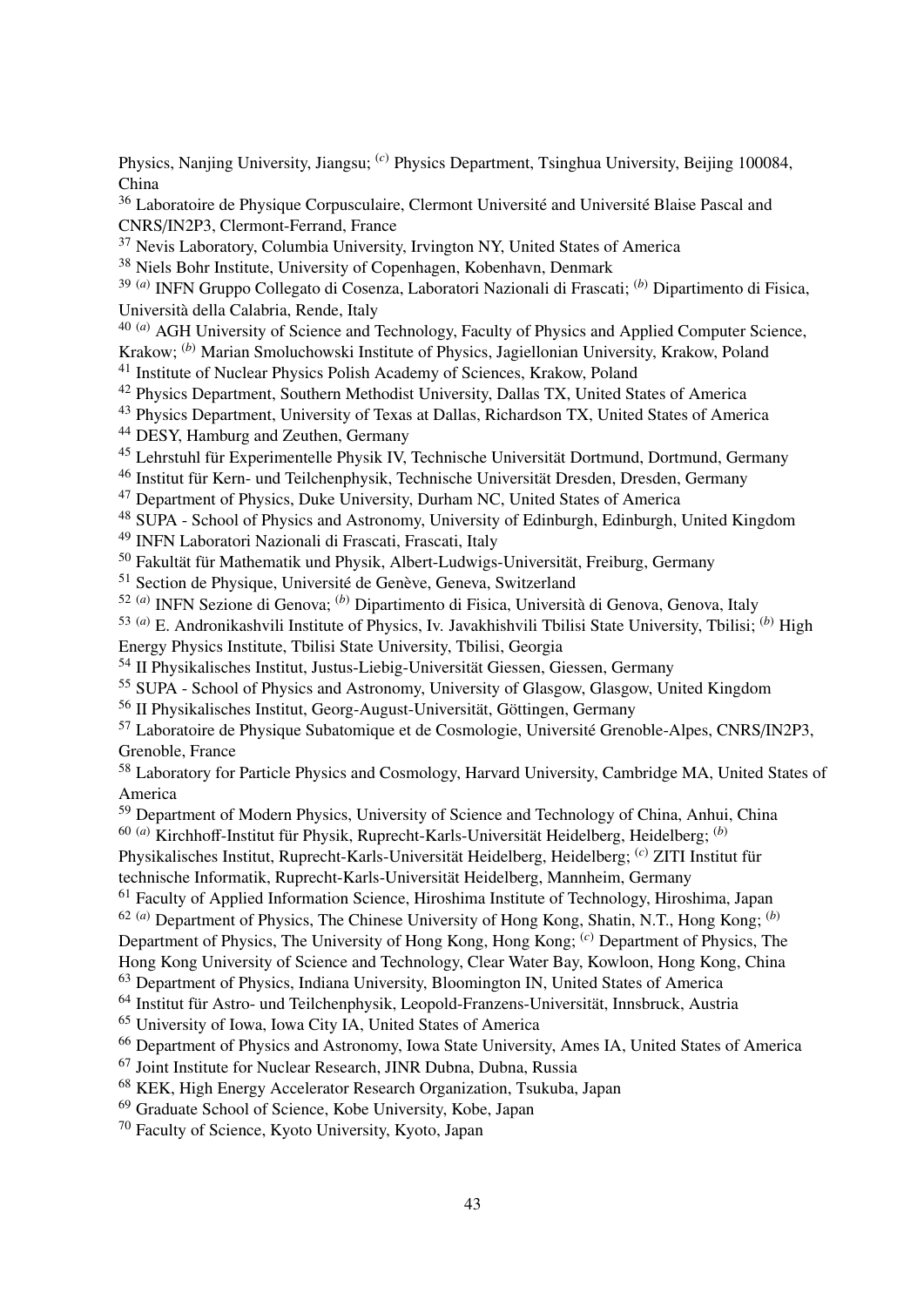<sup>71</sup> Kyoto University of Education, Kyoto, Japan

<sup>72</sup> Department of Physics, Kyushu University, Fukuoka, Japan

<sup>73</sup> Instituto de Física La Plata, Universidad Nacional de La Plata and CONICET, La Plata, Argentina

<sup>74</sup> Physics Department, Lancaster University, Lancaster, United Kingdom

75 (*a*) INFN Sezione di Lecce; (*b*) Dipartimento di Matematica e Fisica, Università del Salento, Lecce, Italy

<sup>76</sup> Oliver Lodge Laboratory, University of Liverpool, Liverpool, United Kingdom

<sup>77</sup> Department of Physics, Jožef Stefan Institute and University of Ljubljana, Ljubljana, Slovenia

<sup>78</sup> School of Physics and Astronomy, Queen Mary University of London, London, United Kingdom

<sup>79</sup> Department of Physics, Royal Holloway University of London, Surrey, United Kingdom

<sup>80</sup> Department of Physics and Astronomy, University College London, London, United Kingdom

<sup>81</sup> Louisiana Tech University, Ruston LA, United States of America

<sup>82</sup> Laboratoire de Physique Nucléaire et de Hautes Energies, UPMC and Université Paris-Diderot and CNRS/IN2P3, Paris, France

<sup>83</sup> Fysiska institutionen, Lunds universitet, Lund, Sweden

<sup>84</sup> Departamento de Fisica Teorica C-15, Universidad Autonoma de Madrid, Madrid, Spain

<sup>85</sup> Institut für Physik, Universität Mainz, Mainz, Germany

<sup>86</sup> School of Physics and Astronomy, University of Manchester, Manchester, United Kingdom

<sup>87</sup> CPPM, Aix-Marseille Université and CNRS/IN2P3, Marseille, France

88 Department of Physics, University of Massachusetts, Amherst MA, United States of America

<sup>89</sup> Department of Physics, McGill University, Montreal QC, Canada

<sup>90</sup> School of Physics, University of Melbourne, Victoria, Australia

<sup>91</sup> Department of Physics, The University of Michigan, Ann Arbor MI, United States of America

<sup>92</sup> Department of Physics and Astronomy, Michigan State University, East Lansing MI, United States of America

93 (*a*) INFN Sezione di Milano; (*b*) Dipartimento di Fisica, Università di Milano, Milano, Italy

<sup>94</sup> B.I. Stepanov Institute of Physics, National Academy of Sciences of Belarus, Minsk, Republic of Belarus

95 National Scientific and Educational Centre for Particle and High Energy Physics, Minsk, Republic of Belarus

<sup>96</sup> Group of Particle Physics, University of Montreal, Montreal QC, Canada

<sup>97</sup> P.N. Lebedev Physical Institute of the Russian Academy of Sciences, Moscow, Russia

<sup>98</sup> Institute for Theoretical and Experimental Physics (ITEP), Moscow, Russia

<sup>99</sup> National Research Nuclear University MEPhI, Moscow, Russia

<sup>100</sup> D.V. Skobeltsyn Institute of Nuclear Physics, M.V. Lomonosov Moscow State University, Moscow, Russia

<sup>101</sup> Fakultät für Physik, Ludwig-Maximilians-Universität München, München, Germany

<sup>102</sup> Max-Planck-Institut für Physik (Werner-Heisenberg-Institut), München, Germany

<sup>103</sup> Nagasaki Institute of Applied Science, Nagasaki, Japan

<sup>104</sup> Graduate School of Science and Kobayashi-Maskawa Institute, Nagoya University, Nagoya, Japan

105 (*a*) INFN Sezione di Napoli; (*b*) Dipartimento di Fisica, Università di Napoli, Napoli, Italy

<sup>106</sup> Department of Physics and Astronomy, University of New Mexico, Albuquerque NM, United States of America

<sup>107</sup> Institute for Mathematics, Astrophysics and Particle Physics, Radboud University Nijmegen/Nikhef, Nijmegen, Netherlands

<sup>108</sup> Nikhef National Institute for Subatomic Physics and University of Amsterdam, Amsterdam, Netherlands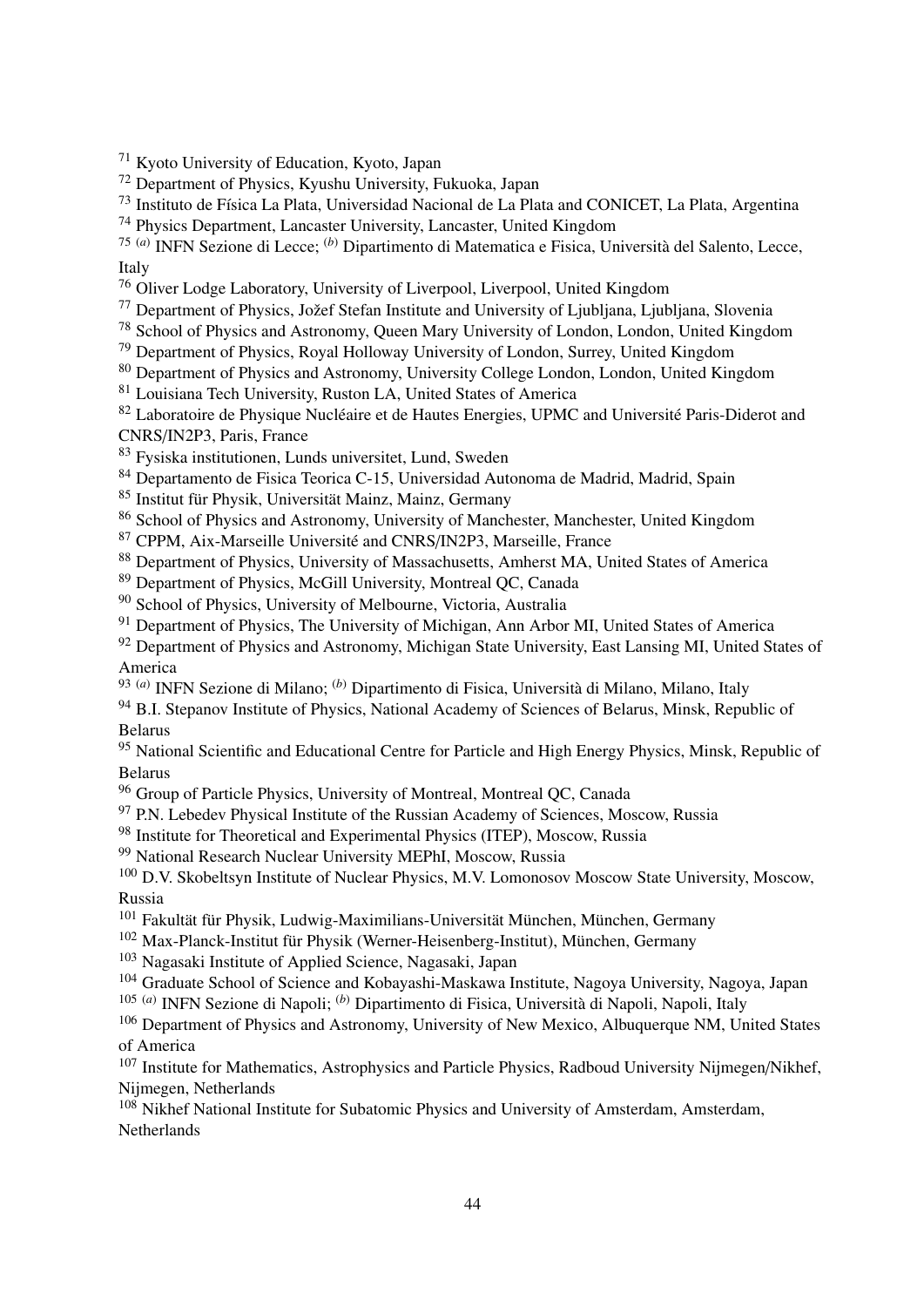<sup>109</sup> Department of Physics, Northern Illinois University, DeKalb IL, United States of America

<sup>110</sup> Budker Institute of Nuclear Physics, SB RAS, Novosibirsk, Russia

<sup>111</sup> Department of Physics, New York University, New York NY, United States of America

<sup>112</sup> Ohio State University, Columbus OH, United States of America

<sup>113</sup> Faculty of Science, Okayama University, Okayama, Japan

<sup>114</sup> Homer L. Dodge Department of Physics and Astronomy, University of Oklahoma, Norman OK, United States of America

<sup>115</sup> Department of Physics, Oklahoma State University, Stillwater OK, United States of America

<sup>116</sup> Palacký University, RCPTM, Olomouc, Czech Republic

<sup>117</sup> Center for High Energy Physics, University of Oregon, Eugene OR, United States of America

<sup>118</sup> LAL, Univ. Paris-Sud, CNRS/IN2P3, Université Paris-Saclay, Orsay, France

<sup>119</sup> Graduate School of Science, Osaka University, Osaka, Japan

<sup>120</sup> Department of Physics, University of Oslo, Oslo, Norway

<sup>121</sup> Department of Physics, Oxford University, Oxford, United Kingdom

122 (*a*) INFN Sezione di Pavia; (*b*) Dipartimento di Fisica, Università di Pavia, Pavia, Italy

<sup>123</sup> Department of Physics, University of Pennsylvania, Philadelphia PA, United States of America

<sup>124</sup> National Research Centre "Kurchatov Institute" B.P.Konstantinov Petersburg Nuclear Physics Institute, St. Petersburg, Russia

125 (*a*) INFN Sezione di Pisa; (*b*) Dipartimento di Fisica E. Fermi, Università di Pisa, Pisa, Italy

<sup>126</sup> Department of Physics and Astronomy, University of Pittsburgh, Pittsburgh PA, United States of America

127 (*a*) Laboratório de Instrumentação e Física Experimental de Partículas - LIP, Lisboa; (*b*) Faculdade de Ciências, Universidade de Lisboa, Lisboa; (*c*) Department of Physics, University of Coimbra, Coimbra; (*d*) Centro de Física Nuclear da Universidade de Lisboa, Lisboa; (*e*) Departamento de Fisica,

Universidade do Minho, Braga; (*f*) Departamento de Fisica Teorica y del Cosmos and CAFPE,

Universidad de Granada, Granada (Spain); <sup>(g)</sup> Dep Fisica and CEFITEC of Faculdade de Ciencias e Tecnologia, Universidade Nova de Lisboa, Caparica, Portugal

<sup>128</sup> Institute of Physics, Academy of Sciences of the Czech Republic, Praha, Czech Republic

<sup>129</sup> Czech Technical University in Prague, Praha, Czech Republic

<sup>130</sup> Faculty of Mathematics and Physics, Charles University in Prague, Praha, Czech Republic

<sup>131</sup> State Research Center Institute for High Energy Physics (Protvino), NRC KI, Russia

<sup>132</sup> Particle Physics Department, Rutherford Appleton Laboratory, Didcot, United Kingdom

133 (*a*) INFN Sezione di Roma; (*b*) Dipartimento di Fisica, Sapienza Università di Roma, Roma, Italy 134 (*a*) INFN Sezione di Roma Tor Vergata; (*b*) Dipartimento di Fisica, Università di Roma Tor Vergata, Roma, Italy

135 (*a*) INFN Sezione di Roma Tre; (*b*) Dipartimento di Matematica e Fisica, Università Roma Tre, Roma, Italy

136 (*a*) Faculté des Sciences Ain Chock, Réseau Universitaire de Physique des Hautes Energies - Université Hassan II, Casablanca; (*b*) Centre National de l'Energie des Sciences Techniques Nucleaires, Rabat; (*c*) Faculté des Sciences Semlalia, Université Cadi Ayyad, LPHEA-Marrakech; (*d*) Faculté des Sciences, Université Mohamed Premier and LPTPM, Oujda; (*e*) Faculté des sciences, Université Mohammed V, Rabat, Morocco

<sup>137</sup> DSM/IRFU (Institut de Recherches sur les Lois Fondamentales de l'Univers), CEA Saclay (Commissariat à l'Energie Atomique et aux Energies Alternatives), Gif-sur-Yvette, France

<sup>138</sup> Santa Cruz Institute for Particle Physics, University of California Santa Cruz, Santa Cruz CA, United States of America

<sup>139</sup> Department of Physics, University of Washington, Seattle WA, United States of America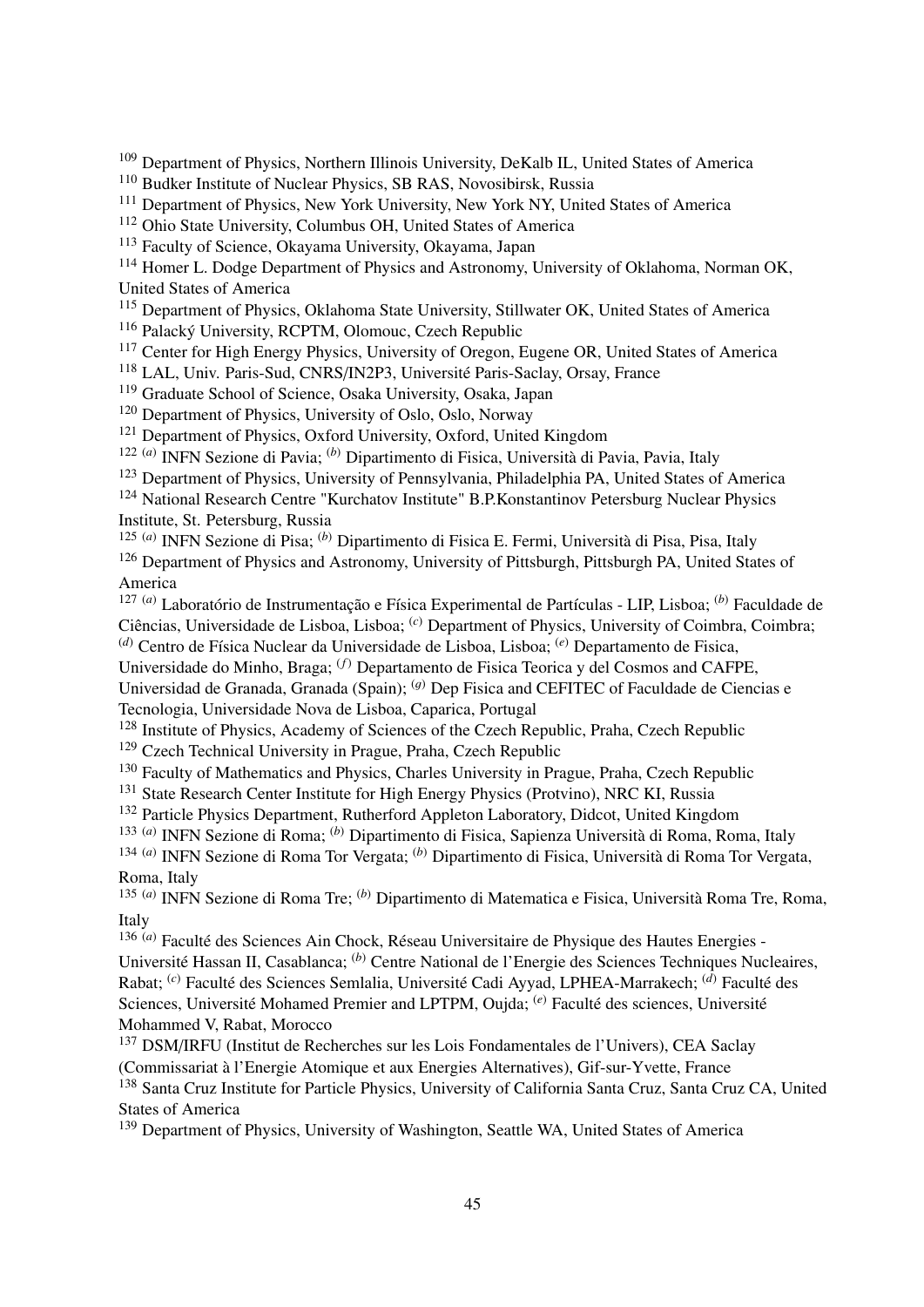<sup>140</sup> School of Physics, Shandong University, Shandong, China

<sup>141</sup> Department of Physics and Astronomy, Shanghai Key Laboratory for Particle Physics and Cosmology, Shanghai Jiao Tong University, Shanghai; (also affiliated with PKU-CHEP), China

<sup>142</sup> Department of Physics and Astronomy, University of Sheffield, Sheffield, United Kingdom

<sup>143</sup> Department of Physics, Shinshu University, Nagano, Japan

<sup>144</sup> Fachbereich Physik, Universität Siegen, Siegen, Germany

<sup>145</sup> Department of Physics, Simon Fraser University, Burnaby BC, Canada

<sup>146</sup> SLAC National Accelerator Laboratory, Stanford CA, United States of America

147 (*a*) Faculty of Mathematics, Physics & Informatics, Comenius University, Bratislava; (*b*) Department of Subnuclear Physics, Institute of Experimental Physics of the Slovak Academy of Sciences, Kosice, Slovak Republic

148 (*a*) Department of Physics, University of Cape Town, Cape Town; (*b*) Department of Physics, University of Johannesburg, Johannesburg; <sup>(*c*)</sup> School of Physics, University of the Witwatersrand. Johannesburg, South Africa

149 (*a*) Department of Physics, Stockholm University; (*b*) The Oskar Klein Centre, Stockholm, Sweden <sup>150</sup> Physics Department, Royal Institute of Technology, Stockholm, Sweden

<sup>151</sup> Departments of Physics & Astronomy and Chemistry, Stony Brook University, Stony Brook NY, United States of America

<sup>152</sup> Department of Physics and Astronomy, University of Sussex, Brighton, United Kingdom

<sup>153</sup> School of Physics, University of Sydney, Sydney, Australia

<sup>154</sup> Institute of Physics, Academia Sinica, Taipei, Taiwan

<sup>155</sup> Department of Physics, Technion: Israel Institute of Technology, Haifa, Israel

<sup>156</sup> Raymond and Beverly Sackler School of Physics and Astronomy, Tel Aviv University, Tel Aviv, Israel

<sup>157</sup> Department of Physics, Aristotle University of Thessaloniki, Thessaloniki, Greece

<sup>158</sup> International Center for Elementary Particle Physics and Department of Physics, The University of Tokyo, Tokyo, Japan

<sup>159</sup> Graduate School of Science and Technology, Tokyo Metropolitan University, Tokyo, Japan

<sup>160</sup> Department of Physics, Tokyo Institute of Technology, Tokyo, Japan

<sup>161</sup> Tomsk State University, Tomsk, Russia, Russia

<sup>162</sup> Department of Physics, University of Toronto, Toronto ON, Canada

163 (*a*) INFN-TIFPA; (*b*) University of Trento, Trento, Italy, Italy

164 (*a*) TRIUMF, Vancouver BC; (*b*) Department of Physics and Astronomy, York University, Toronto ON, Canada

<sup>165</sup> Faculty of Pure and Applied Sciences, and Center for Integrated Research in Fundamental Science and Engineering, University of Tsukuba, Tsukuba, Japan

<sup>166</sup> Department of Physics and Astronomy, Tufts University, Medford MA, United States of America

<sup>167</sup> Department of Physics and Astronomy, University of California Irvine, Irvine CA, United States of America

168 (*a*) INFN Gruppo Collegato di Udine, Sezione di Trieste, Udine; (*b*) ICTP, Trieste; (*c*) Dipartimento di Chimica, Fisica e Ambiente, Università di Udine, Udine, Italy

<sup>169</sup> Department of Physics and Astronomy, University of Uppsala, Uppsala, Sweden

<sup>170</sup> Department of Physics, University of Illinois, Urbana IL, United States of America

<sup>171</sup> Instituto de Fisica Corpuscular (IFIC) and Departamento de Fisica Atomica, Molecular y Nuclear

and Departamento de Ingeniería Electrónica and Instituto de Microelectrónica de Barcelona

(IMB-CNM), University of Valencia and CSIC, Valencia, Spain

<sup>172</sup> Department of Physics, University of British Columbia, Vancouver BC, Canada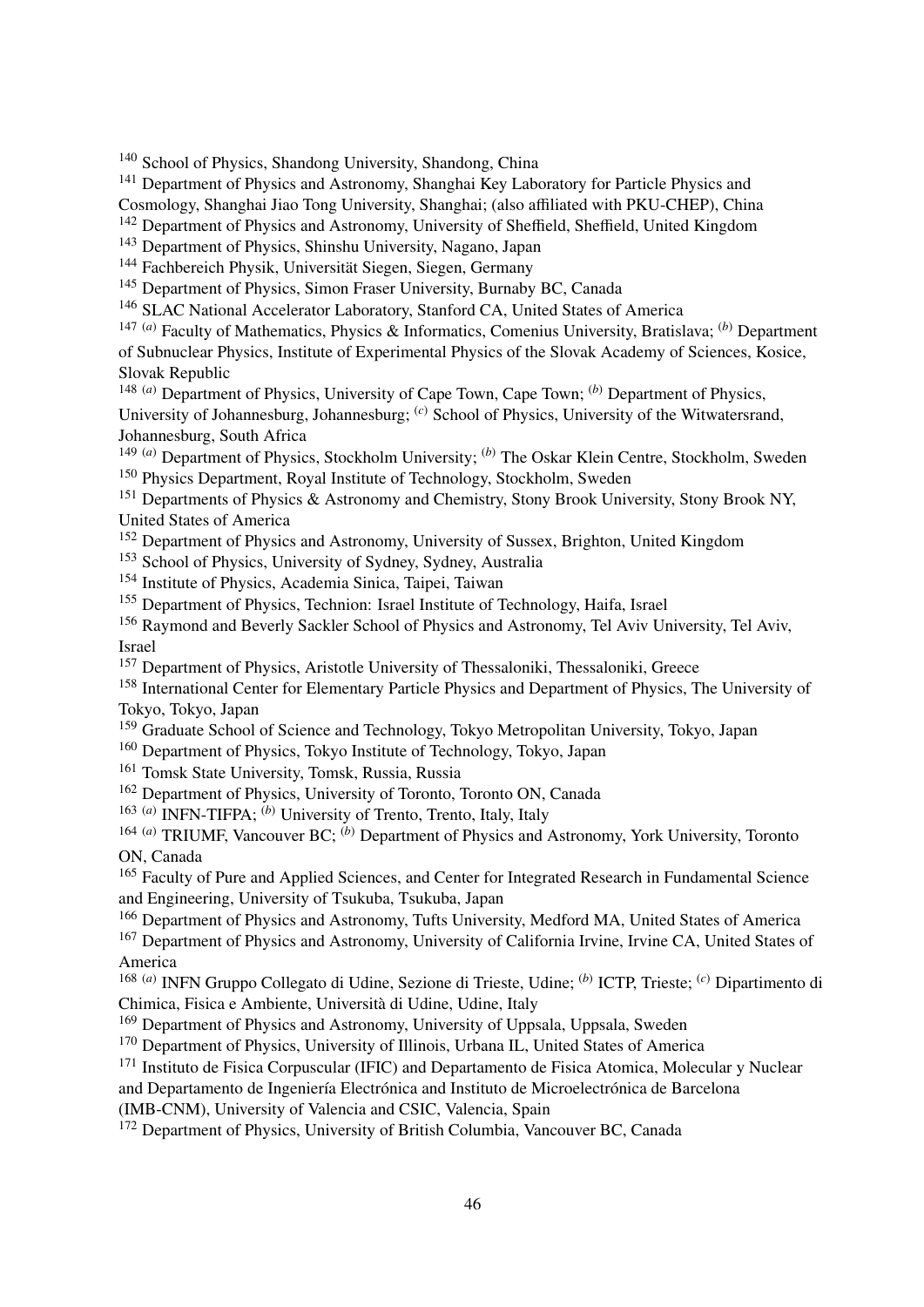<sup>173</sup> Department of Physics and Astronomy, University of Victoria, Victoria BC, Canada

<sup>174</sup> Department of Physics, University of Warwick, Coventry, United Kingdom

<sup>175</sup> Waseda University, Tokyo, Japan

<sup>176</sup> Department of Particle Physics, The Weizmann Institute of Science, Rehovot, Israel

<sup>177</sup> Department of Physics, University of Wisconsin, Madison WI, United States of America

<sup>178</sup> Fakultät für Physik und Astronomie, Julius-Maximilians-Universität, Würzburg, Germany

- <sup>179</sup> Fakultät für Mathematik und Naturwissenschaften, Fachgruppe Physik, Bergische Universität Wuppertal, Wuppertal, Germany
- <sup>180</sup> Department of Physics, Yale University, New Haven CT, United States of America

<sup>181</sup> Yerevan Physics Institute, Yerevan, Armenia

<sup>182</sup> Centre de Calcul de l'Institut National de Physique Nucléaire et de Physique des Particules (IN2P3), Villeurbanne, France

- *<sup>a</sup>* Also at Department of Physics, King's College London, London, United Kingdom
- *<sup>b</sup>* Also at Institute of Physics, Azerbaijan Academy of Sciences, Baku, Azerbaijan

*<sup>c</sup>* Also at Novosibirsk State University, Novosibirsk, Russia

*<sup>d</sup>* Also at TRIUMF, Vancouver BC, Canada

*<sup>e</sup>* Also at Department of Physics & Astronomy, University of Louisville, Louisville, KY, United States of America

- *<sup>f</sup>* Also at Physics Department, An-Najah National University, Nablus, Palestine
- <sup>g</sup> Also at Department of Physics, California State University, Fresno CA, United States of America

*<sup>h</sup>* Also at Department of Physics, University of Fribourg, Fribourg, Switzerland

*<sup>i</sup>* Also at Departament de Fisica de la Universitat Autonoma de Barcelona, Barcelona, Spain

*<sup>j</sup>* Also at Departamento de Fisica e Astronomia, Faculdade de Ciencias, Universidade do Porto, Portugal

*<sup>k</sup>* Also at Tomsk State University, Tomsk, Russia, Russia

*<sup>l</sup>* Also at Universita di Napoli Parthenope, Napoli, Italy

*<sup>m</sup>* Also at Institute of Particle Physics (IPP), Canada

*<sup>n</sup>* Also at National Institute of Physics and Nuclear Engineering, Bucharest, Romania

*<sup>o</sup>* Also at Department of Physics, St. Petersburg State Polytechnical University, St. Petersburg, Russia

*<sup>p</sup>* Also at Department of Physics, The University of Michigan, Ann Arbor MI, United States of America

*<sup>q</sup>* Also at Centre for High Performance Computing, CSIR Campus, Rosebank, Cape Town, South Africa

*<sup>r</sup>* Also at Louisiana Tech University, Ruston LA, United States of America

*<sup>s</sup>* Also at Institucio Catalana de Recerca i Estudis Avancats, ICREA, Barcelona, Spain

*<sup>t</sup>* Also at Graduate School of Science, Osaka University, Osaka, Japan

*<sup>u</sup>* Also at Department of Physics, National Tsing Hua University, Taiwan

 $\mathbf{v}$  Also at Institute for Mathematics, Astrophysics and Particle Physics, Radboud University

Nijmegen/Nikhef, Nijmegen, Netherlands

 $^w$  Also at Department of Physics, The University of Texas at Austin, Austin TX, United States of America

*<sup>x</sup>* Also at CERN, Geneva, Switzerland

<sup>y</sup> Also at Georgian Technical University (GTU),Tbilisi, Georgia

*<sup>z</sup>* Also at Ochadai Academic Production, Ochanomizu University, Tokyo, Japan

*aa* Also at Manhattan College, New York NY, United States of America

*ab* Also at Hellenic Open University, Patras, Greece

*ac* Also at Academia Sinica Grid Computing, Institute of Physics, Academia Sinica, Taipei, Taiwan

*ad* Also at School of Physics, Shandong University, Shandong, China

*ae* Also at Department of Physics, California State University, Sacramento CA, United States of America

<sup>af</sup> Also at Moscow Institute of Physics and Technology State University, Dolgoprudny, Russia